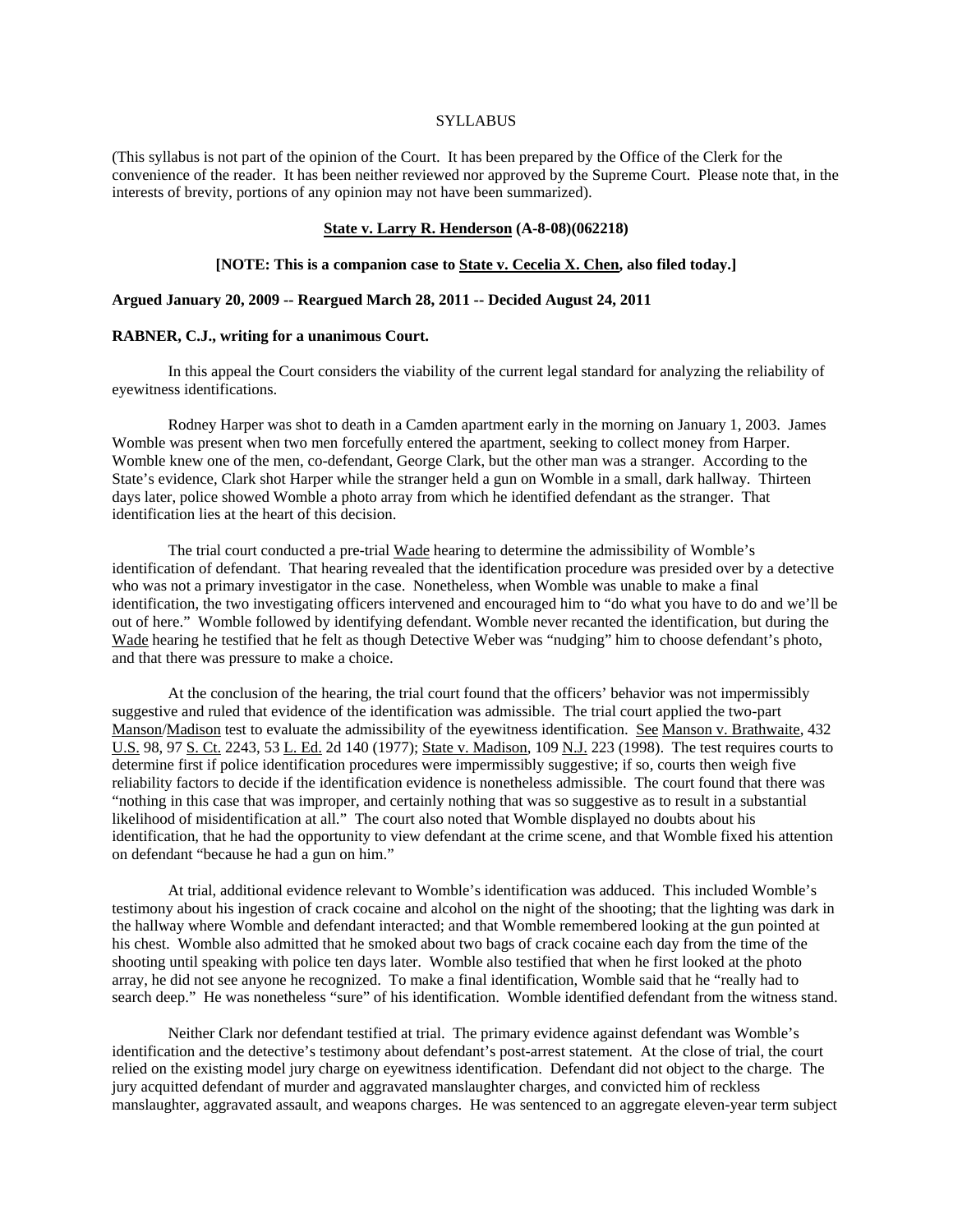to a parole ineligibility period of almost six years.

 The Appellate Division reversed, presuming that the identification procedure in this case was impermissibly suggestive under the first prong of the Manson/Madison test. The court remanded for a new Wade hearing to determine whether the identification was nonetheless reliable under the test's second prong. The panel anchored its finding to what it considered to be a material breach of the Attorney General Guidelines for Preparing and Conducting Photo and Live Lineup Identification Procedures. Among other things, the Guidelines require that "whenever practical, the person conducting the photographic identification procedure should be someone other than the primary investigator assigned to the case." The panel found that the investigating officers "consciously and deliberately intruded into the process for the purpose of assisting or influencing Womble's identification of defendant." In such circumstances, the panel "conclude[d] that a presumption of impermissible suggestiveness must be imposed, and a new Wade hearing conducted."

The Supreme Court granted the State's petition for certification, 195 N.J. 521 (2008), and also granted leave to appear as amicus curiae to the Association of Criminal Defense Lawyers of New Jersey and the Innocence Project. In their briefs and oral argument, the parties and amici raised questions about possible shortcomings in the Manson/Madison test in light of recent scientific research. The Supreme Court remanded the case and appointed the Honorable Geoffrey Gaulkin, P.J.A.D. (retired and temporarily assigned on recall) to preside at the remand hearing as a Special Master to evaluate the scientific and other evidence about eyewitness identifications. The Special Master presided over a hearing that probed testimony by seven experts and produced more than 2,000 pages of transcripts along with hundreds of scientific studies. The Special Master later issued an extensive and very fine report, much of which the Court adopts.

**HELD**: The current legal standard for assessing eyewitness identification evidence must be revised because it does not offer an adequate measure for reliability; does not sufficiently deter inappropriate police conduct; and overstates the jury's ability to evaluate identification evidence. Two modifications to the standard are required. First, when defendants can show some evidence of suggestiveness, all relevant system and estimator variables should be explored at pretrial hearings. Second, the court system must develop enhanced jury charges on eyewitness identification for trial judges to use. Defendant is entitled to a new pretrial hearing consistent with this opinion to determine the admissibility of the eyewitness evidence introduced at his trial.

1. This Court previously has observed that eyewitness "[m]isidentification is widely recognized as the single greatest cause of wrongful convictions in this country." Most misidentifications stem from the fact that human memory is malleable; they are not the result of malice. An array of variables can affect and dilute eyewitness memory. The recent scientific studies that were examined in this record prove that the possibility of mistaken identification is real, and the consequences severe. (pp. 23-34)

2. The current standards for determining the admissibility of eyewitness identification evidence derive from the principles the United States Supreme Court set forth in Manson in 1977. New Jersey formally adopted Manson's framework in Madison. The Manson/Madison test entails a two step process. First, the court must decide whether the identification procedure in question was in fact impermissibly suggestive. If the court does find the procedure impermissibly suggestive, it must then decide whether the objectionable procedure resulted in a "very substantial likelihood of irreparable misidentification." In carrying out the second part of the analysis, the court will focus on the reliability of the identification. (pp. 34-40)

3. Virtually all of the scientific evidence considered on remand emerged after Manson. Most research is conducted through controlled lab experiments. Research that has emerged in the years since Manson was decided reveals that an array of variables can affect and dilute memory and lead to misidentifications. The variables are divided into two categories: system variables, which are factors like lineup procedures that are within the control of the criminal justice system; and estimator variables, which are factors related to the witness, the perpetrator, or the event itself like distance, lighting, or stress - over which the legal system has no control. The Court summarizes its findings for each of the system and estimator variables consistent with the proper standards for reviewing special-master reports and scientific evidence. Among the Court's findings on system variables are the following: where the identification procedures are administered by someone who knows the identity of the suspect there is an increased likelihood of misidentification; feedback by administrators affects the reliability of identification and should be avoided; and the record casts doubt on the reliability of showups, or single-person lineups conducted more than two hours after the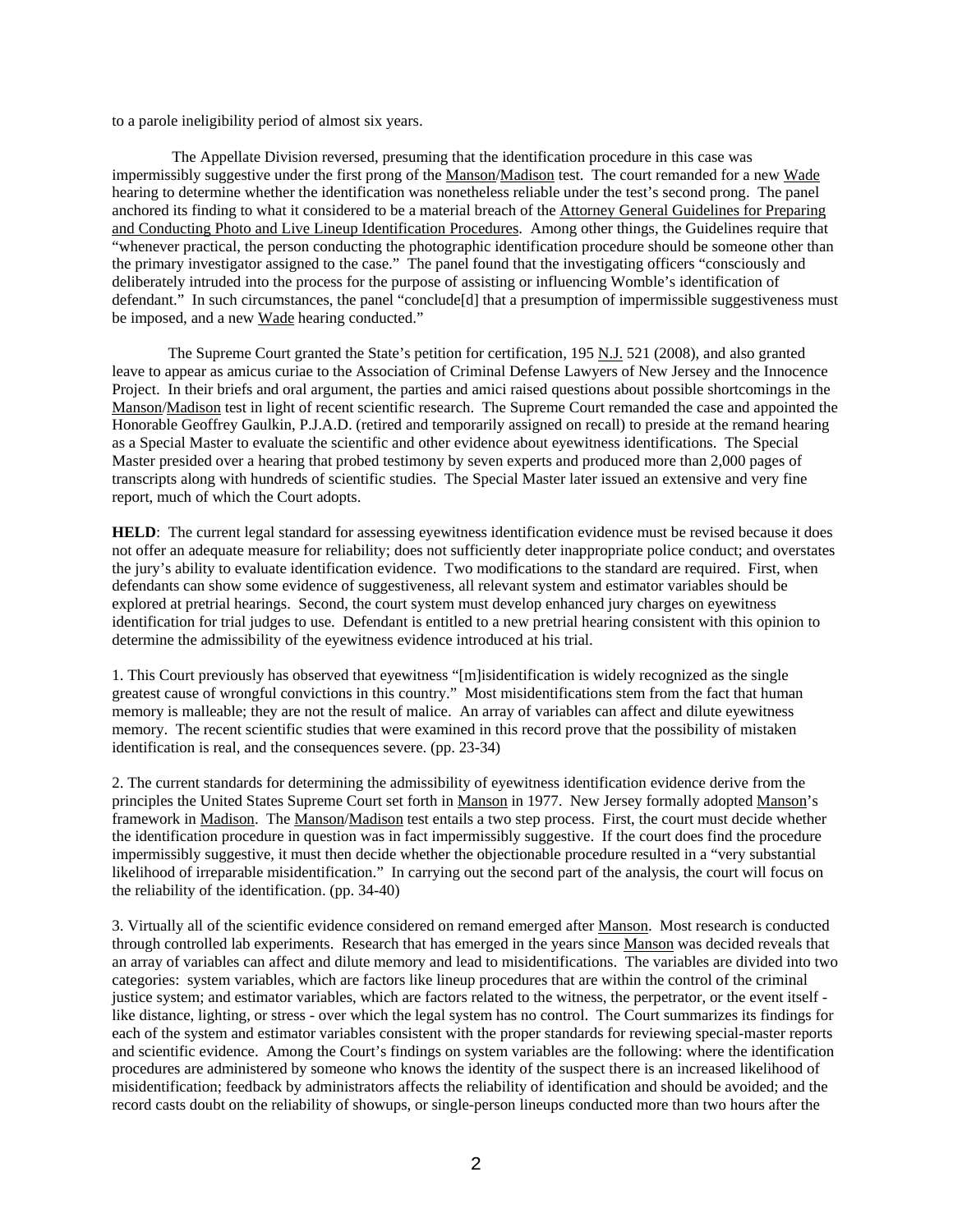event. Regarding some of the estimator variables, the Court finds that the reliability of an identification can be affected by: high levels of stress on the eyewitness; when the interaction is brief, the presence of a visible weapon; cross-racial recognition; and witness interaction with non-State actors like co-witnesses and other sources of information. In addition, the studies reveal generally that people do not intuitively understand all of the relevant scientific findings. As a result, there is a need to promote greater juror understanding of those issues. (pp. 40-92)

4. The remand hearing revealed that Manson/Madison does not adequately meet its stated goals: it does not provide a sufficient measure for reliability, it does not deter, and it overstates the jury's innate ability to evaluate eyewitness testimony. Remedying the problems with the current Manson/Madison test requires an approach that addresses its shortcomings: one that allows judges to consider all relevant factors that affect reliability in deciding whether an identification is admissible; that is not heavily weighted by factors that can be corrupted by suggestiveness; that promotes deterrence in a meaningful way; and that focuses on helping jurors both understand and evaluate the effects that various factors have on memory. Two principal changes to the current system are needed. First, the revised framework should allow all relevant system and estimator variables to be explored and weighed at pretrial hearings when there is some actual evidence of suggestiveness. Second, courts should develop and use enhanced jury charges to assist jurors in evaluating eyewitness identification evidence. Under our revised approach, to obtain a pretrial hearing, a defendant has the initial burden of showing some evidence of suggestiveness that could lead to a mistaken identification. The State must then offer proof to show that the proffered eyewitness identification is reliable, accounting for system and estimator variables. However, the court can end the hearing at any time if it finds from the testimony that defendant's threshold allegation of suggestiveness is groundless. The ultimate burden remains on the defendant to prove a very substantial likelihood of irreparable misidentification. If, after weighing the evidence presented, a court finds from the totality of the circumstances that defendant has demonstrated a very substantial likelihood of irreparable misidentification, the court should suppress the identification evidence. If the evidence is admitted, the court should provide appropriate, tailored jury instructions. (pp. 103-122)

5. The Court directs that enhanced instructions be given to guide juries about the various factors that may affect the reliability of an identification in a particular case. Those instructions are to be included in the court's comprehensive jury charge at the close of evidence. In addition, instructions may be given during trial if warranted. Expert testimony may also be introduced at trial, but only if otherwise appropriate. The Court anticipates, however, that with enhanced jury instructions, there will be less need for expert testimony. To help implement this decision, the Court asks the Criminal Practice Committee and the Committee on Model Criminal Jury Charges to draft proposed revisions to the current charge on eyewitness identification and submit them to this Court for review before they are implemented. (pp. 122-128)

6. Returning to the facts of this case, the investigating officers intervened after Womble, the eyewitness, informed the lineup administrator that he could not make an identification from the final two photos. The officers conveyed a message that there was an identification to be made and they encouraged Womble to make one. The suggestive nature of the officers' comments entitled defendant to a pretrial hearing, and he received one in which the trial court applied the Manson/Madison test. The Court now remands to the trial court for an expanded hearing consistent with the principles outlined in this decision. If the trial court finds that the identification should not have been admitted, then the parties should present argument as to whether a new trial is needed. If Womble's identification was properly admitted, then defendant's conviction should be affirmed. (pp. 128-129)

7. The Court must determine whether the new rule should be applied retroactively. Applying the relevant factors, the Court determines that today's ruling will apply to future cases only, except for defendant Henderson and defendant Cecilia Chen, the subject of a companion case filed today. As to future cases, today's ruling will take effect thirty days from the date this Court approves new model jury charges on eyewitness identification. (pp. 129- 132)

The judgment of the Appellate Division is **MODIFIED** and **AFFIRMED,** and the matter is **REMANDED**  to the trial court for further proceedings consistent with the Court's opinion.

## **JUSTICES LONG, LaVECCHIA, ALBIN, RIVERA-SOTO and HOENS join in CHIEF JUSTICE RABNER's opinion.**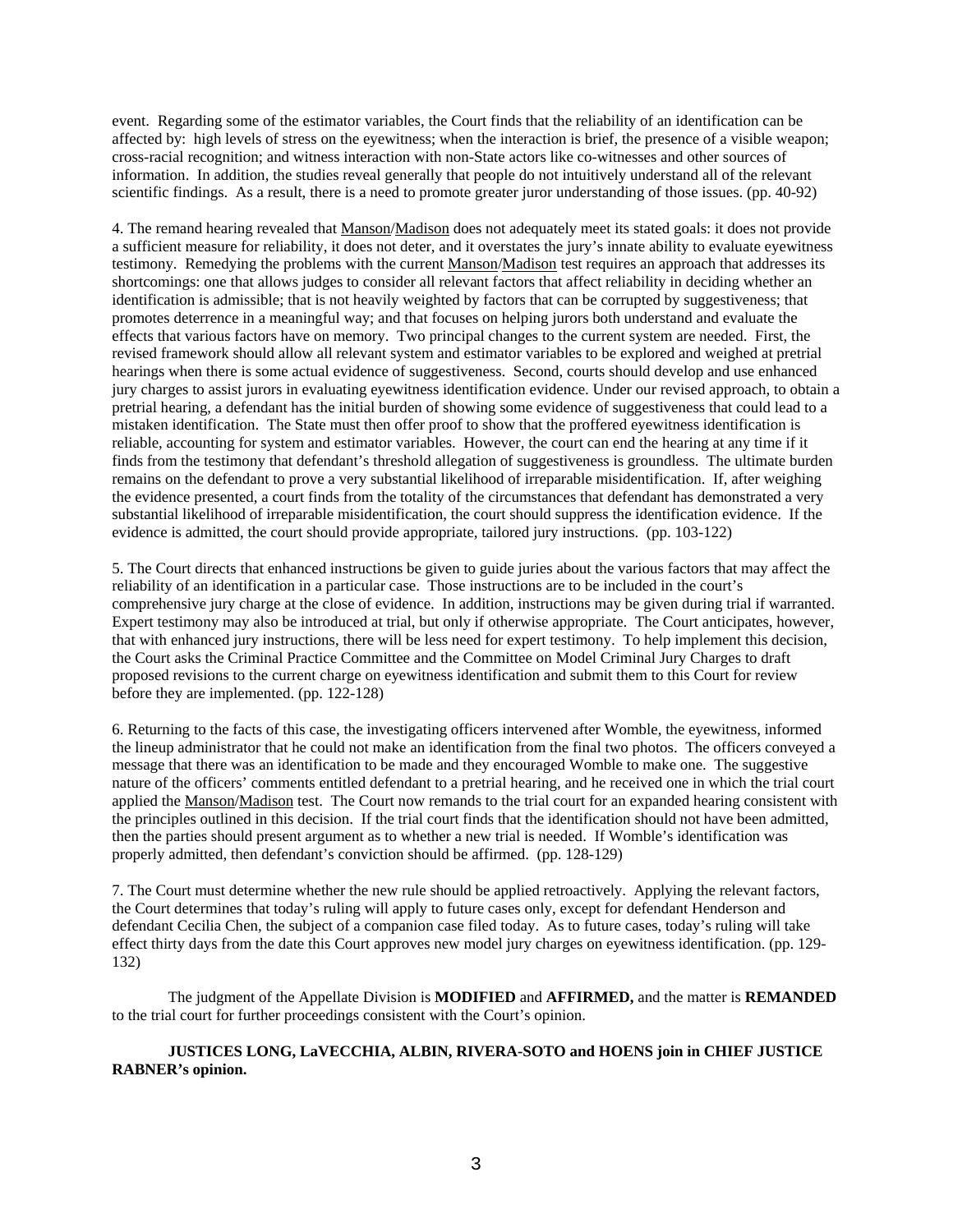SUPREME COURT OF NEW JERSEY A-8 September Term 2008 062218

STATE OF NEW JERSEY,

Plaintiff-Appellant,

v.

LARRY R. HENDERSON,

Defendant-Respondent.

Argued January 20, 2009 -- Remanded February 26, 2009 Special Master's Report Filed June 21, 2010 -- Reargued March 28, 2011 – Decided August 24, 2011

On certification to the Superior Court, Appellate Division, whose opinion is reported at 397 N.J. Super. 398 (2008).

Deborah C. Bartolomey, Deputy Attorney General, argued the cause for appellant (Paula T. Dow, Attorney General of New Jersey, attorney).

Joshua D. Sanders and Joseph E. Krakora, Assistant Deputy Public Defenders, argued the cause for respondent (Yvonne Smith Segars, Public Defender, attorney).

Alison S. Perrone argued the cause for amicus curiae Association of Criminal Defense Lawyers of New Jersey.

Barry C. Scheck, a member of the New York bar, argued the cause for amicus curiae Innocence Project, Inc. (Gibbons, attorneys; Mr. Scheck, Lawrence S. Lustberg, and Ellen P. Lubensky, on the briefs).

CHIEF JUSTICE RABNER delivered the opinion of the Court.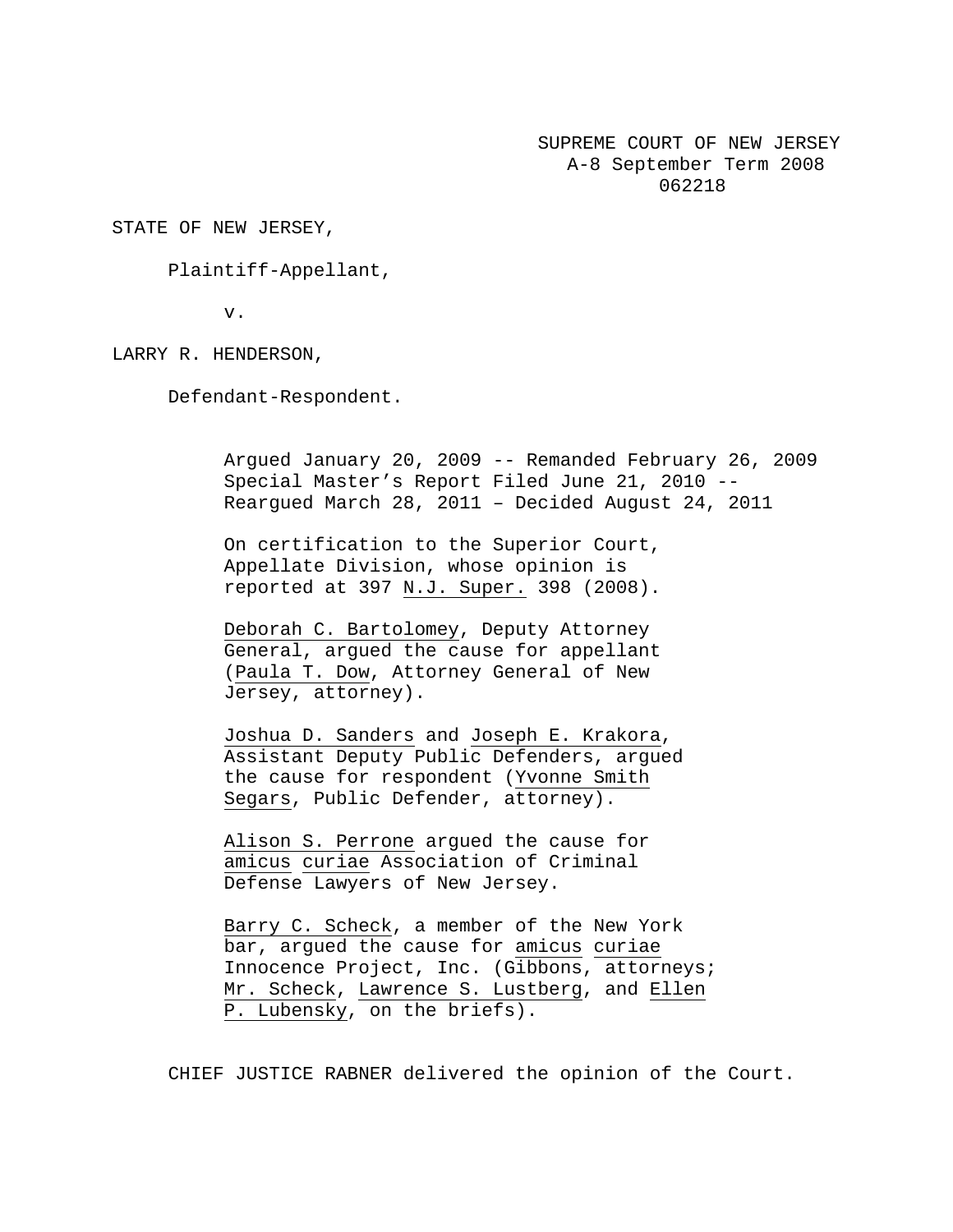# **Table of Contents**

| Ι.                                      |                                             |                                                                                                                                                                                                                                                                                                                                                                                                                                                                                                                                                                                    | 3                                                                                                                                      |  |  |
|-----------------------------------------|---------------------------------------------|------------------------------------------------------------------------------------------------------------------------------------------------------------------------------------------------------------------------------------------------------------------------------------------------------------------------------------------------------------------------------------------------------------------------------------------------------------------------------------------------------------------------------------------------------------------------------------|----------------------------------------------------------------------------------------------------------------------------------------|--|--|
| II.                                     | Α.<br><b>B</b> .<br>$C$ .<br>$D$ .<br>Ε.    | Facts and Procedural History<br>Photo Identification and Wade Hearing<br>Appellate Division<br>Certification and Remand Order                                                                                                                                                                                                                                                                                                                                                                                                                                                      | 8<br>8<br>10<br>15<br>19<br>20                                                                                                         |  |  |
|                                         |                                             | III. Proof of Misidentifications                                                                                                                                                                                                                                                                                                                                                                                                                                                                                                                                                   | 23                                                                                                                                     |  |  |
| IV.                                     |                                             | Current Legal Framework                                                                                                                                                                                                                                                                                                                                                                                                                                                                                                                                                            | 34                                                                                                                                     |  |  |
| V.                                      |                                             | Scope of Scientific Research                                                                                                                                                                                                                                                                                                                                                                                                                                                                                                                                                       | 40                                                                                                                                     |  |  |
| VI.                                     | Α.<br><b>B</b> .<br>$\mathsf{C}$ .<br>$D$ . | System Variables<br>$1$ .<br>Blind Administration<br>2.<br>Pre-identification Instructions<br>3.<br>Lineup Construction<br>4.<br>Avoiding Feedback and Recording Confidence<br>5.<br>Multiple Viewings<br>б.<br>Simultaneous v. Sequential Lineups<br>7.<br>Composites<br>8.<br>Estimator Variables<br>1.<br>2.<br>Weapon Focus<br>3.<br>4.<br>Distance and Lighting<br>5.<br>Witness Characteristics<br>Characteristics of Perpetrator<br>б.<br>7.<br>Memory Decay<br>8.<br>9.<br>Private Actors<br>10. Speed of Identification<br>Juror Understanding<br>Consensus Among Experts | 46<br>50<br>51<br>53<br>54<br>57<br>61<br>63<br>65<br>67<br>70<br>70<br>72<br>74<br>75<br>76<br>78<br>78<br>79<br>80<br>85<br>86<br>90 |  |  |
| Responses to Scientific Studies<br>VII. |                                             |                                                                                                                                                                                                                                                                                                                                                                                                                                                                                                                                                                                    |                                                                                                                                        |  |  |
|                                         |                                             |                                                                                                                                                                                                                                                                                                                                                                                                                                                                                                                                                                                    | 97                                                                                                                                     |  |  |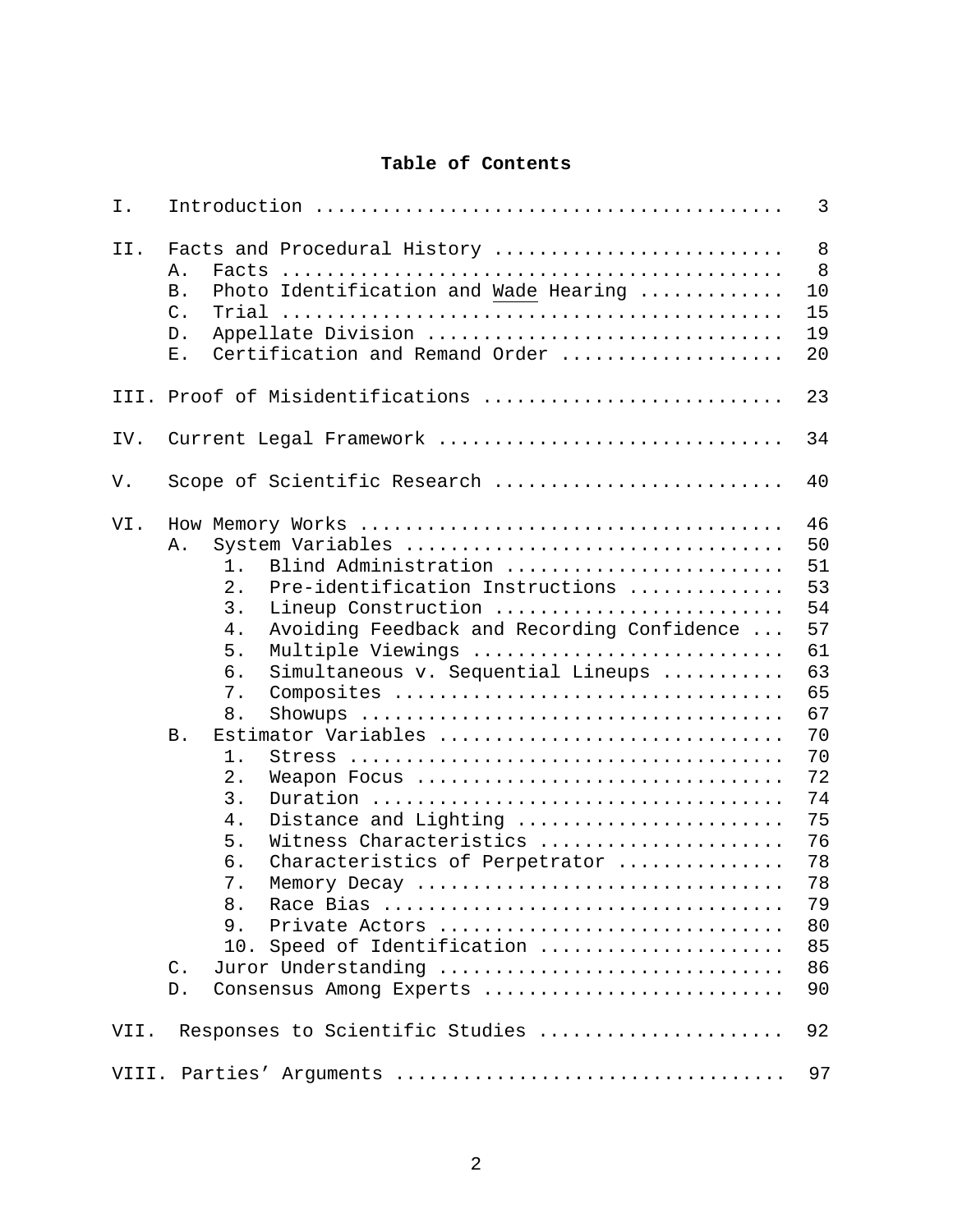|     | $\mathsf{A}$ . | Scientific Evidence  103                         |  |  |  |
|-----|----------------|--------------------------------------------------|--|--|--|
|     | B <sub>1</sub> | The Manson/Madison Test Needs to be Revised  106 |  |  |  |
|     | $C_{\cdot}$    |                                                  |  |  |  |
|     | $D$ .          | Pretrial Hearing  118                            |  |  |  |
|     | $E_{\perp}$    |                                                  |  |  |  |
| Χ.  |                | Revised Jury Instructions  127                   |  |  |  |
| XI. |                |                                                  |  |  |  |
|     |                | XII. Retroactivity Analysis  129                 |  |  |  |
|     |                |                                                  |  |  |  |
|     |                |                                                  |  |  |  |
|     |                |                                                  |  |  |  |

### **I. Introduction**

 In the thirty-four years since the United States Supreme Court announced a test for the admission of eyewitness identification evidence, which New Jersey adopted soon after, a vast body of scientific research about human memory has emerged. That body of work casts doubt on some commonly held views relating to memory. It also calls into question the vitality of the current legal framework for analyzing the reliability of eyewitness identifications. See Manson v. Brathwaite, 432 U.S. 98, 97 S. Ct. 2243, 53 L. Ed. 2d 140 (1977); State v. Madison, 109 N.J. 223 (1988).

 In this case, defendant claims that an eyewitness mistakenly identified him as an accomplice to a murder. Defendant argues that the identification was not reliable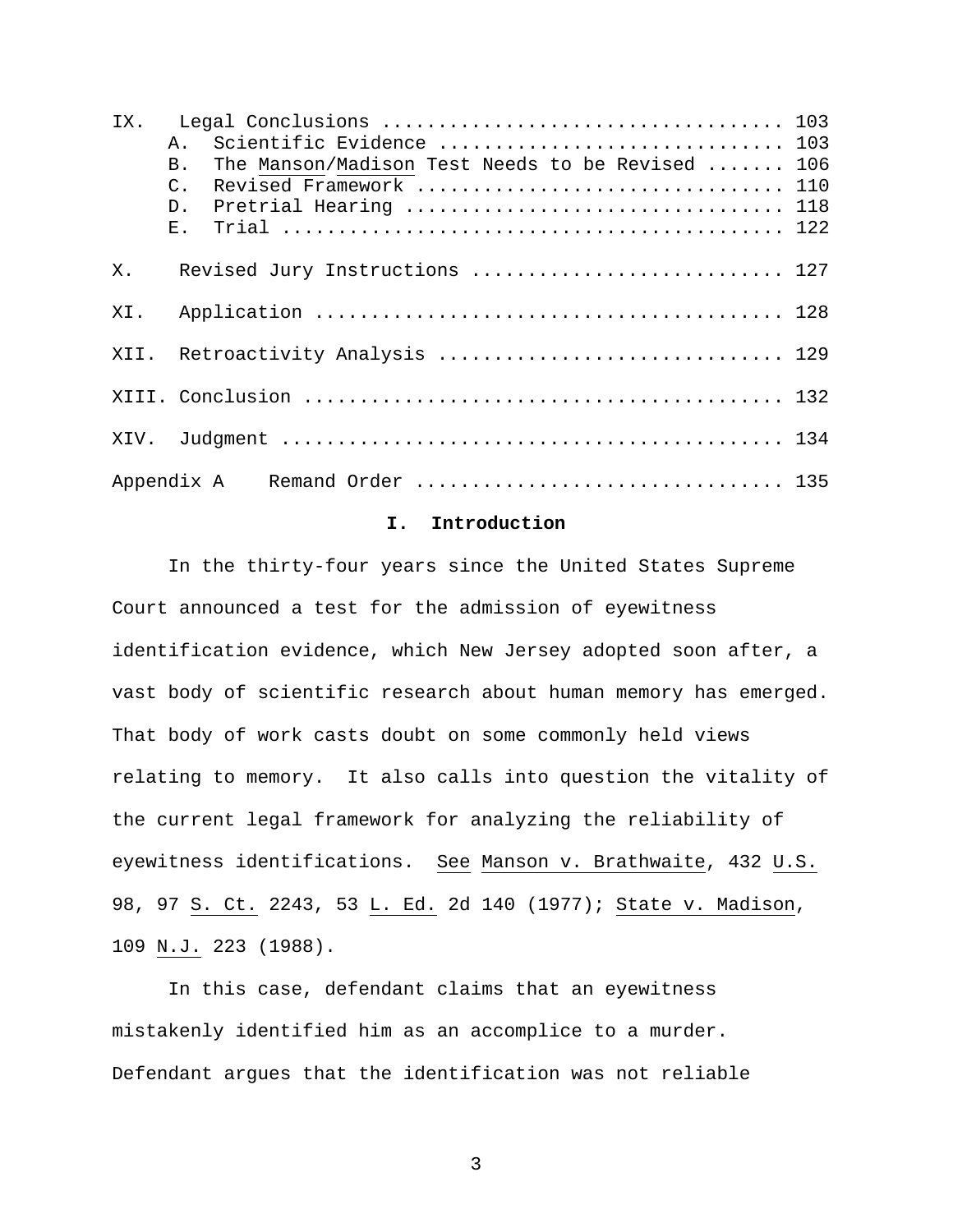because the officers investigating the case intervened during the identification process and unduly influenced the eyewitness. After a pretrial hearing, the trial court found that the officers' behavior was not impermissibly suggestive and admitted the evidence. The Appellate Division reversed. It held that the officers' actions were presumptively suggestive because they violated guidelines issued by the Attorney General in 2001 for conducting identification procedures.

 After granting certification and hearing oral argument, we remanded the case and appointed a Special Master to evaluate scientific and other evidence about eyewitness identifications. The Special Master presided over a hearing that probed testimony by seven experts and produced more than 2,000 pages of transcripts along with hundreds of scientific studies. He later issued an extensive and very fine report, much of which we adopt.

We find that the scientific evidence considered at the remand hearing is reliable. That evidence offers convincing proof that the current test for evaluating the trustworthiness of eyewitness identifications should be revised. Study after study revealed a troubling lack of reliability in eyewitness identifications. From social science research to the review of actual police lineups, from laboratory experiments to DNA exonerations, the record proves that the possibility of mistaken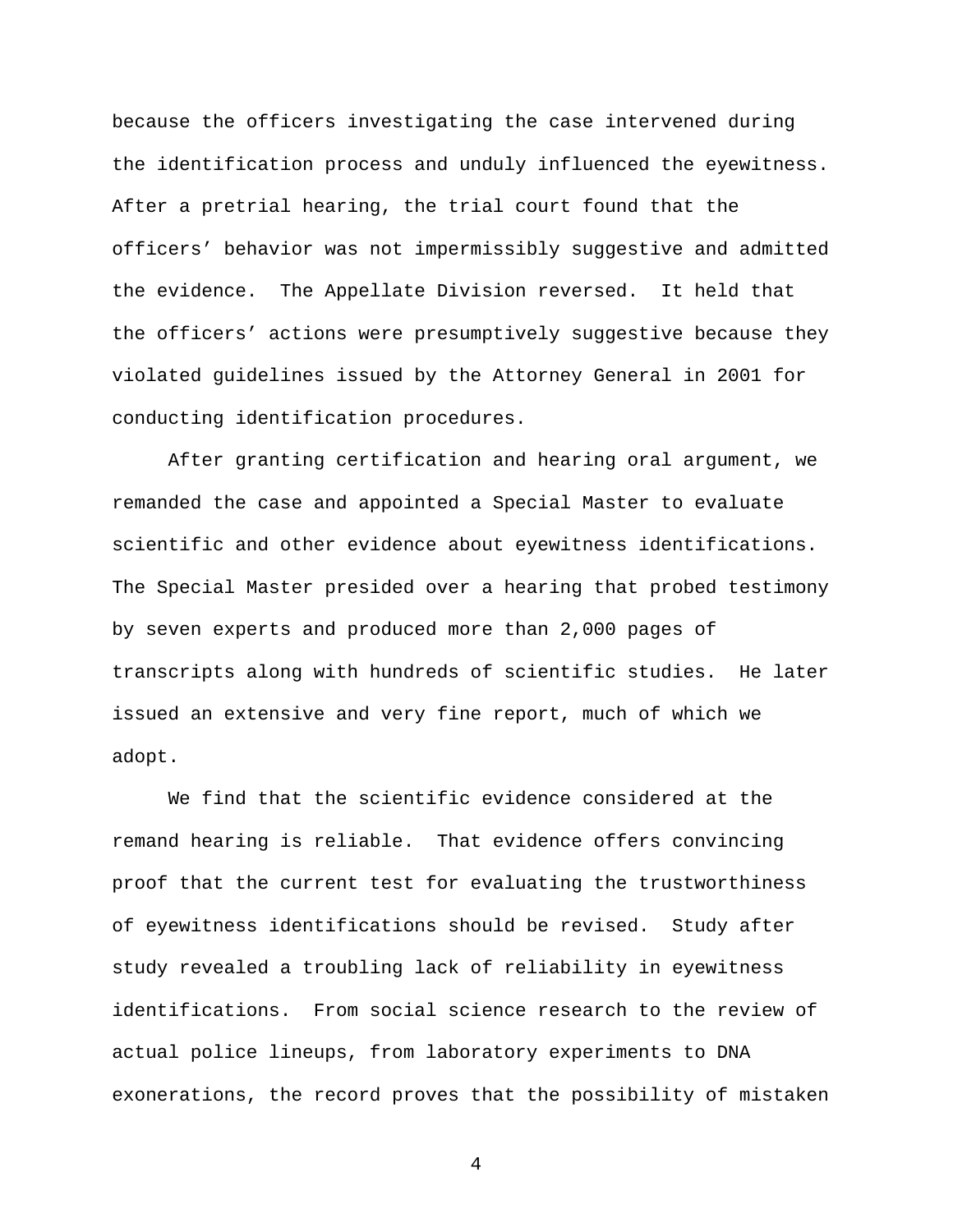identification is real. Indeed, it is now widely known that eyewitness misidentification is the leading cause of wrongful convictions across the country.

We are convinced from the scientific evidence in the record that memory is malleable, and that an array of variables can affect and dilute memory and lead to misidentifications. Those factors include system variables like lineup procedures, which are within the control of the criminal justice system, and estimator variables like lighting conditions or the presence of a weapon, over which the legal system has no control. To its credit, the Attorney General's Office incorporated scientific research on system variables into the guidelines it issued in 2001 to improve eyewitness identification procedures. We now review both sets of variables in detail to evaluate the current Manson/Madison test.

In the end, we conclude that the current standard for assessing eyewitness identification evidence does not fully meet its goals. It does not offer an adequate measure for reliability or sufficiently deter inappropriate police conduct. It also overstates the jury's inherent ability to evaluate evidence offered by eyewitnesses who honestly believe their testimony is accurate.

Two principal steps are needed to remedy those concerns. First, when defendants can show some evidence of suggestiveness,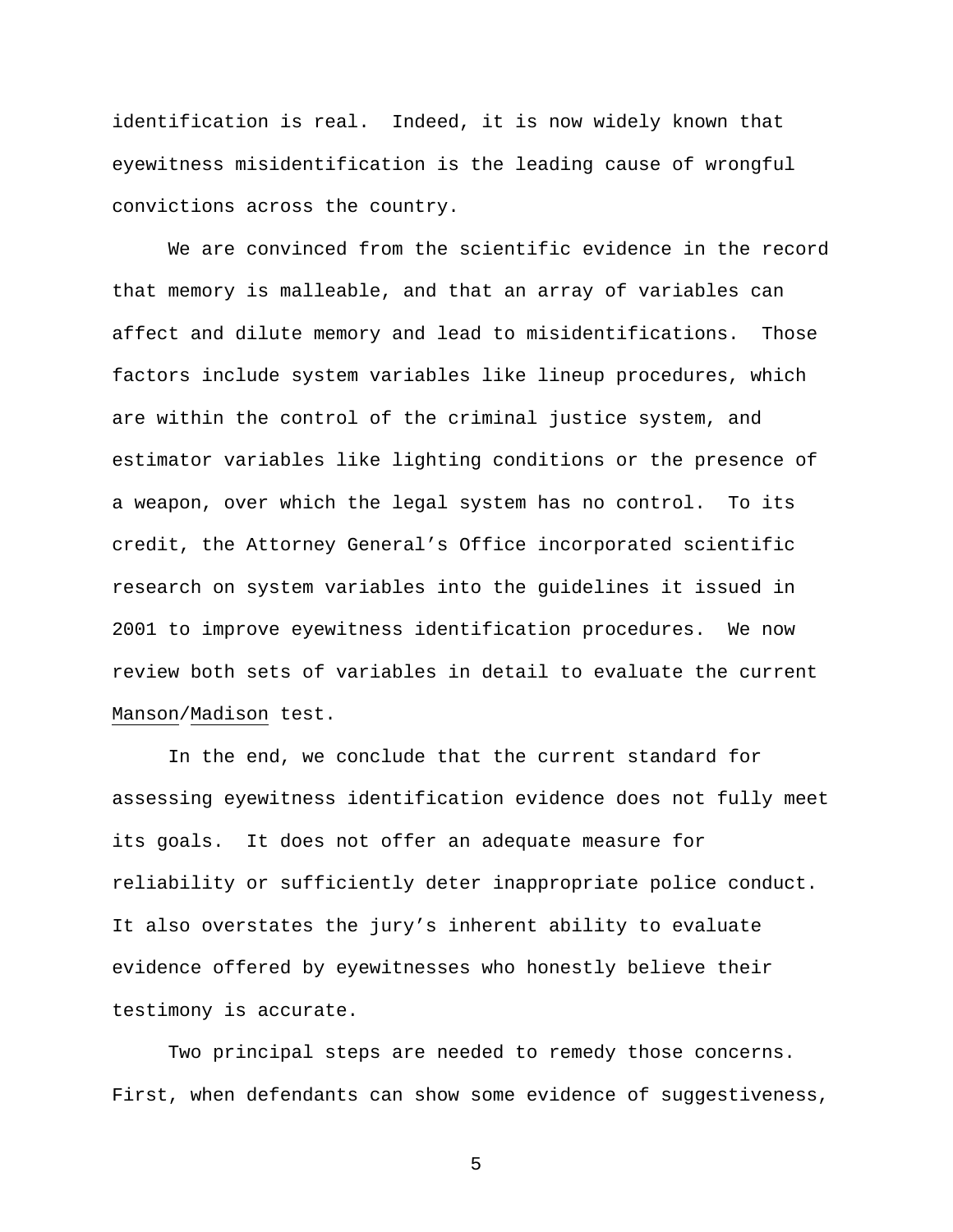all relevant system and estimator variables should be explored at pretrial hearings. A trial court can end the hearing at any time, however, if the court concludes from the testimony that defendant's threshold allegation of suggestiveness is groundless. Otherwise, the trial judge should weigh both sets of variables to decide if the evidence is admissible.

Up until now, courts have only considered estimator variables if there was a finding of impermissibly suggestive police conduct. In adopting this broader approach, we decline to order pretrial hearings in every case, as opposed to cases in which there is some evidence of suggestiveness. We also reject a bright-line rule that would require suppression of reliable evidence any time a law enforcement officer missteps.

 Second, the court system should develop enhanced jury charges on eyewitness identification for trial judges to use. We anticipate that identification evidence will continue to be admitted in the vast majority of cases. To help jurors weigh that evidence, they must be told about relevant factors and their effect on reliability. To that end, we have asked the Criminal Practice Committee and the Committee on Model Criminal Jury Charges to draft proposed revisions to the current model charge on eyewitness identification and address various system and estimator variables. With the use of more focused jury charges on those issues, there will be less need to call expert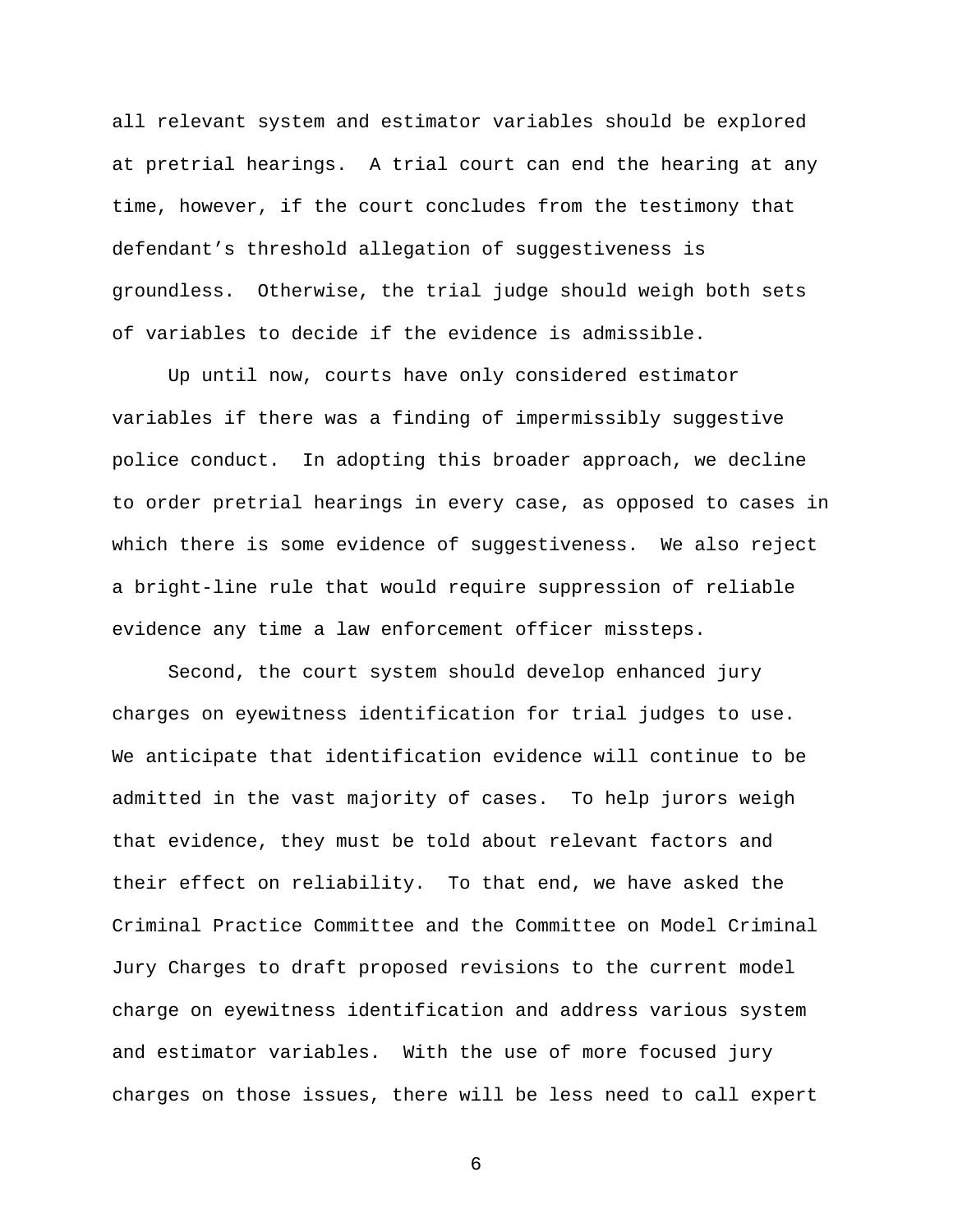witnesses at trial. Trial courts will still have discretion to admit expert testimony when warranted.

 The factors that both judges and juries will consider are not etched in stone. We expect that the scientific research underlying them will continue to evolve, as it has in the more than thirty years since Manson. For the same reason, police departments are not prevented from improving their practices as we learn more about variables that affect memory. New approaches, though, must be based on reliable scientific evidence that experts generally accept.

 The changes outlined in this decision are significant because eyewitness identifications bear directly on guilt or innocence. At stake is the very integrity of the criminal justice system and the courts' ability to conduct fair trials. Ultimately, we believe that the framework described below will both protect the rights of defendants, by minimizing the risk of misidentification, and enable the State to introduce vital evidence.

The revised principles in this decision will apply purely prospectively except for defendant Larry Henderson and defendant Cecilia Chen, the subject of a companion case also decided today. See State v. Chen, \_\_\_ N.J. \_\_ (2011). We remand defendant Henderson's case for a new pretrial hearing consistent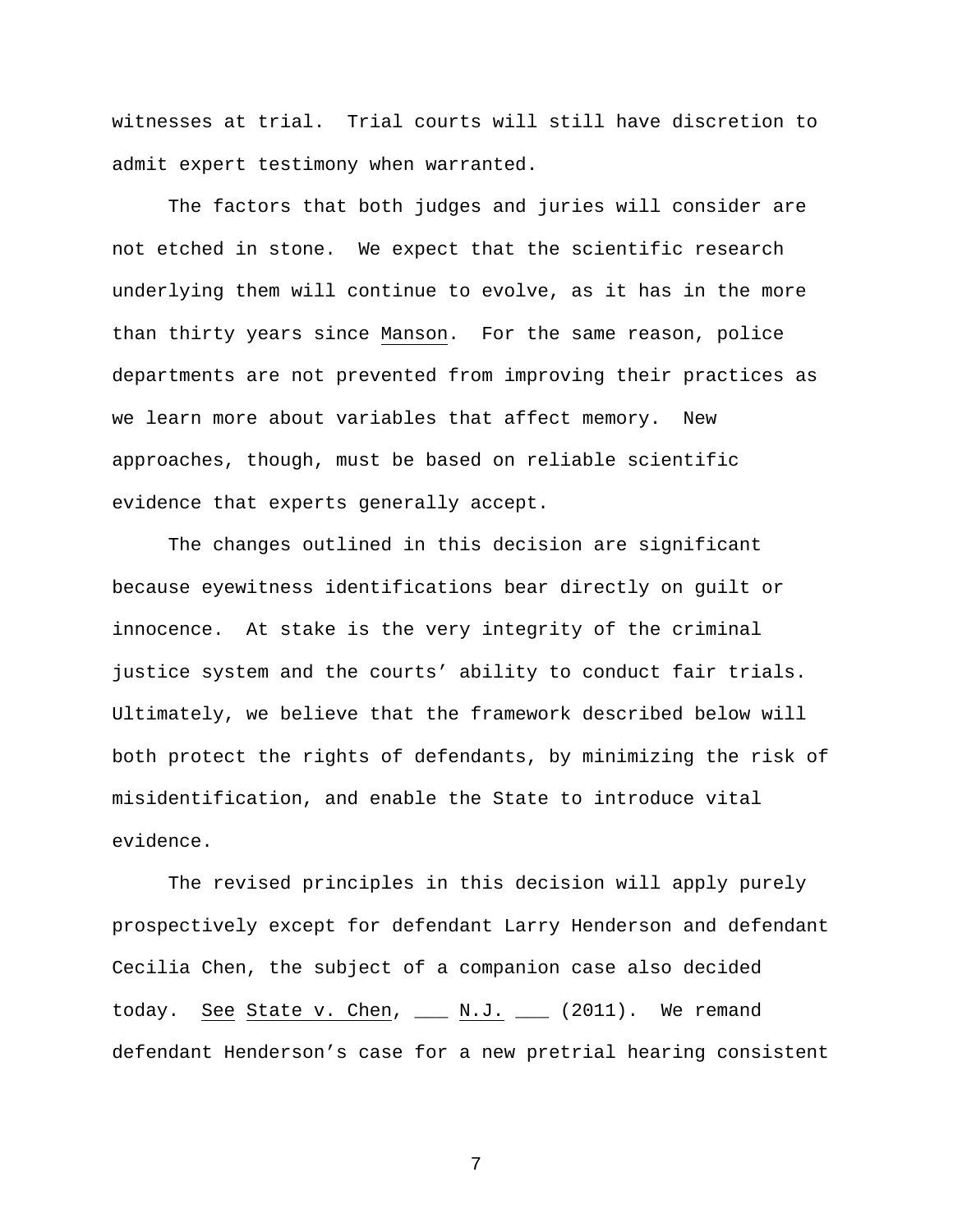with this opinion to determine the admissibility of the eyewitness evidence introduced at his trial.

## **II. Facts and Procedural History**

## **A. Facts**

In the early morning hours of January 1, 2003, Rodney Harper was shot to death in an apartment in Camden. James Womble witnessed the murder but did not speak with the police until they approached him ten days later.

Womble and Harper were acquaintances who occasionally socialized at the apartment of Womble's girlfriend, Vivian Williams. On the night of the murder, Womble and Williams brought in the New Year in Williams' apartment by drinking wine and champagne and smoking crack cocaine. Harper had started the evening with them but left at around 10:15 p.m. Williams also left roughly three hours later, leaving Womble alone in the apartment until Harper rejoined him at 2:00 to 2:30 a.m.

Soon after Harper returned, two men forcefully entered the apartment. Womble knew one of them, co-defendant George Clark, who had come to collect \$160 from Harper. The other man was a stranger to Womble.

While Harper and Clark went to a different room, the stranger pointed a gun at Womble and told him, "Don't move, stay right here, you're not involved in this." He remained with the stranger in a small, narrow, dark hallway. Womble testified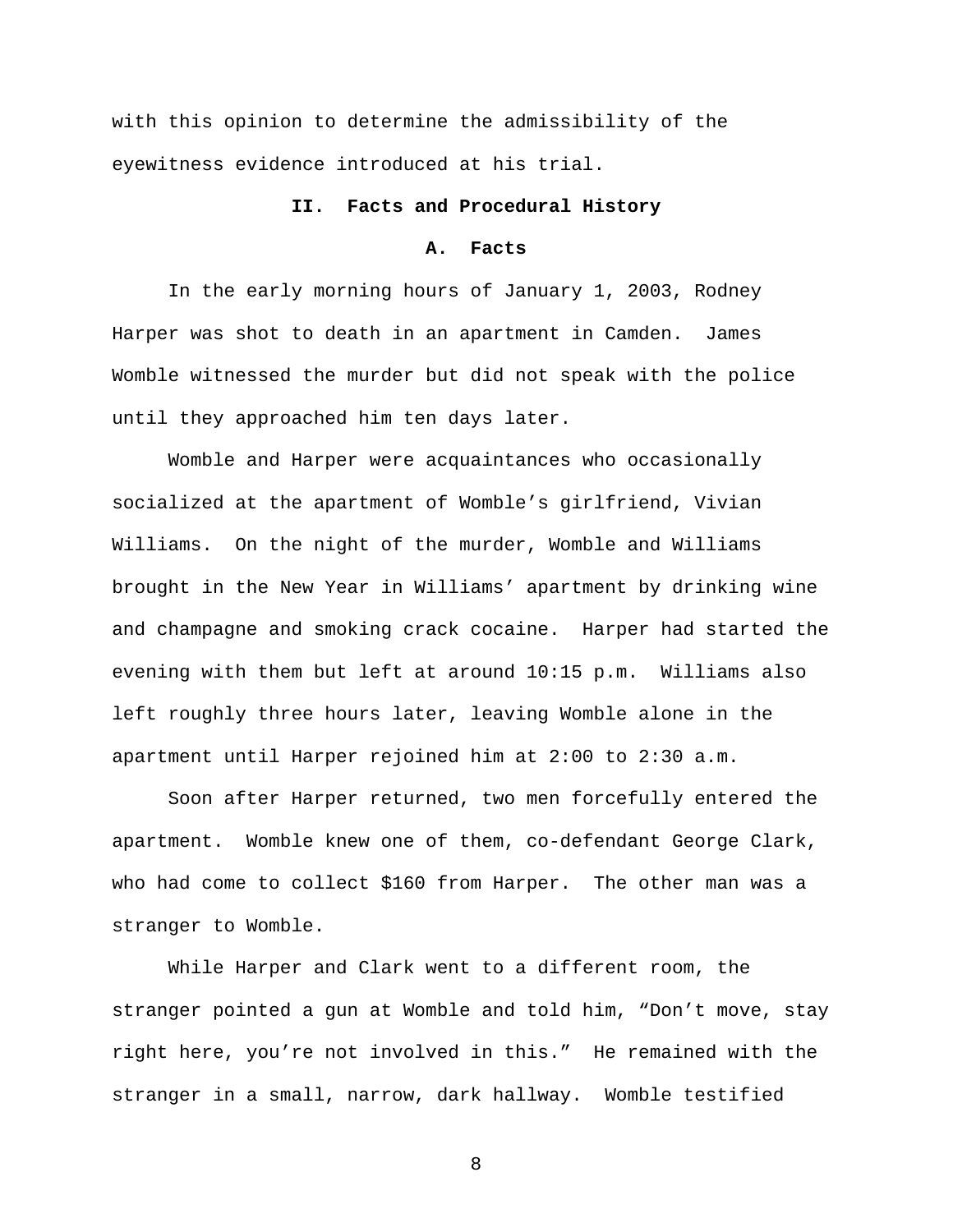that he "got a look at" the stranger, but not "a real good look." Womble also described the gun pointed at his torso as a dark semiautomatic.

Meanwhile, Womble overheard Clark and Harper argue over money in the other room. At one point, Harper said, "do what you got to do," after which Womble heard a gunshot. Womble then walked into the room, saw Clark holding a handgun, offered to get Clark the \$160, and urged him not to shoot Harper again. As Clark left, he warned Womble, "Don't rat me out, I know where you live."

 Harper died from the gunshot wound to his chest on January 10, 2003. Camden County Detective Luis Ruiz and Investigator Randall MacNair were assigned to investigate the homicide, and they interviewed Womble the next day. Initially, Womble told the police that he was in the apartment when he heard two gunshots outside, that he left to look for Harper, and that he found Harper slumped over in his car in a nearby parking lot, where Harper said he had been shot by two men he did not know.

 The next day, the officers confronted Womble about inconsistencies in his story. Womble claimed that they also threatened to charge him in connection with the murder. Womble then decided to "come clean." He admitted that he lied at first because he did not want to "rat" out anyone and "didn't want to get involved" out of fear of retaliation against his elderly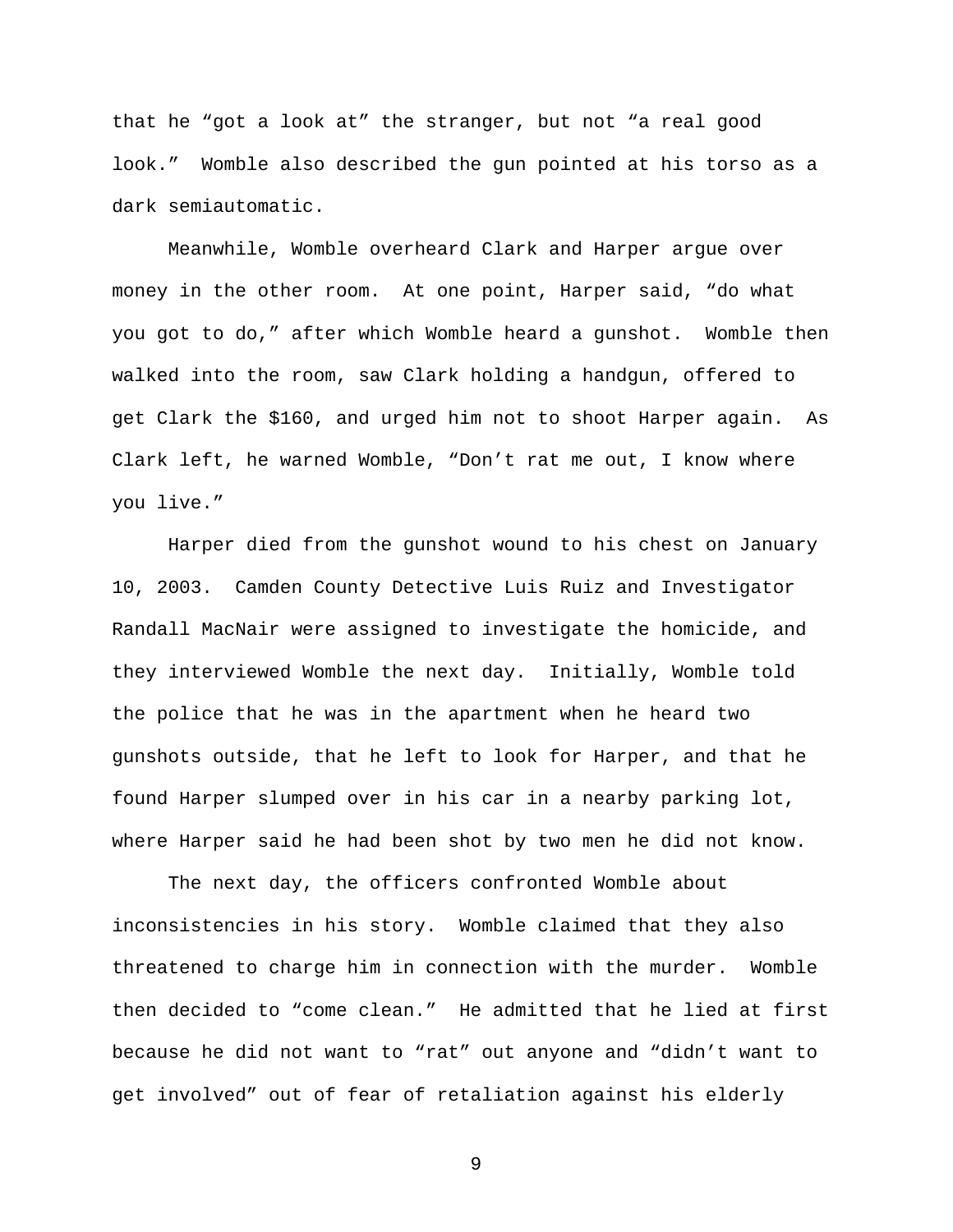father. Womble led the investigators to Clark, who eventually gave a statement about his involvement and identified the person who accompanied him as defendant Larry Henderson.

 The officers had Womble view a photographic array on January 14, 2003. That event lies at the heart of this decision and is discussed in greater detail below. Ultimately, Womble identified defendant from the array, and Investigator MacNair prepared a warrant for his arrest. Upon arrest, defendant admitted to the police that he had accompanied Clark to the apartment where Harper was killed, and heard a gunshot while waiting in the hallway. But defendant denied witnessing or participating in the shooting.

 A grand jury in Camden County returned an indictment charging Henderson and Clark with the following offenses: first-degree murder, N.J.S.A. 2C:11-3(a)(1) or (2); seconddegree possession of a firearm for an unlawful purpose, N.J.S.A. 2C:39-4(a); fourth-degree aggravated assault, N.J.S.A. 2C:12- 1(b)(4); third-degree unlawful possession of a weapon, N.J.S.A.  $2C:39-5(b)$ ; and possession of a weapon having been convicted of a prior offense, N.J.S.A. 2C:39-7(a) (Henderson) and -7(b) (Clark).

## **B. Photo Identification and Wade Hearing**

 As noted above, Womble reviewed a photo array at the Prosecutor's Office on January 14, 2003, and identified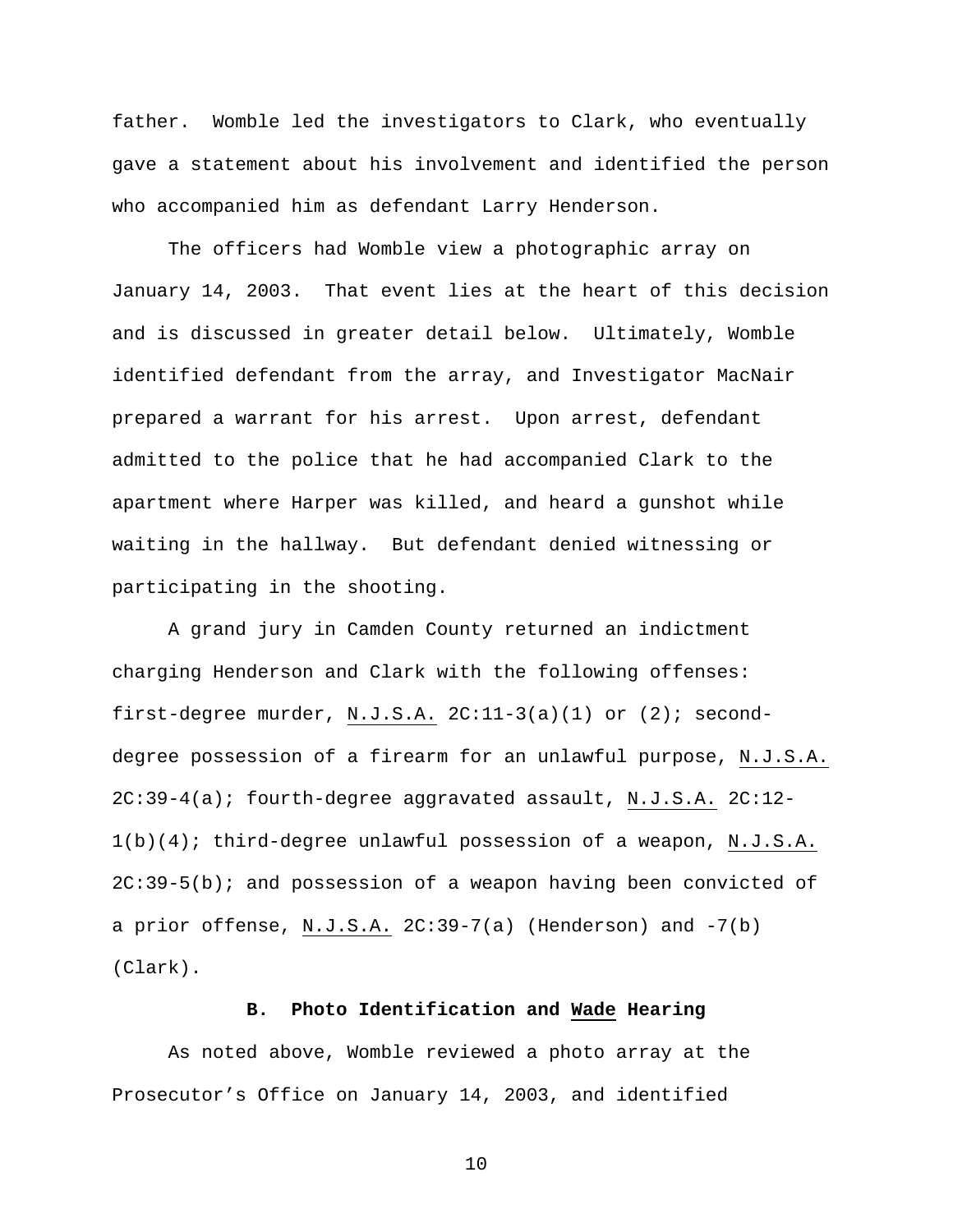defendant as his assailant. The trial court conducted a pretrial <u>Wade<sup>l</sup> hearing to determine the admissibility of that</u> identification. Investigator MacNair, Detective Ruiz, and Womble all testified at the hearing. Cherry Hill Detective Thomas Weber also testified.

 Detective Weber conducted the identification procedure because, consistent with guidelines issued by the Attorney General, he was not a primary investigator in the case. See Office of the Attorney Gen., N.J. Dep't of Law and Pub. Safety, Attorney General Guidelines for Preparing and Conducting Photo and Live Lineup Identification Procedures 1 (2001) (Attorney General Guidelines or Guidelines). According to the Guidelines, discussed in detail below, primary investigators should not administer photo or live lineup identification procedures "to ensure that inadvertent verbal cues or body language do not impact on a witness." Ibid.

 Ruiz and MacNair gave Weber an array consisting of seven "filler" photos and one photo of defendant Henderson. The eight photos all depicted headshots of African-American men between the ages of twenty-eight and thirty-five, with short hair, goatees, and, according to Weber, similar facial features. At the hearing, Weber was not asked whether he knew which

i<br>Li

<sup>1</sup> United States v. Wade, 388 U.S. 218, 87 S. Ct. 1926, 18 L. Ed. 2d 1149 (1967).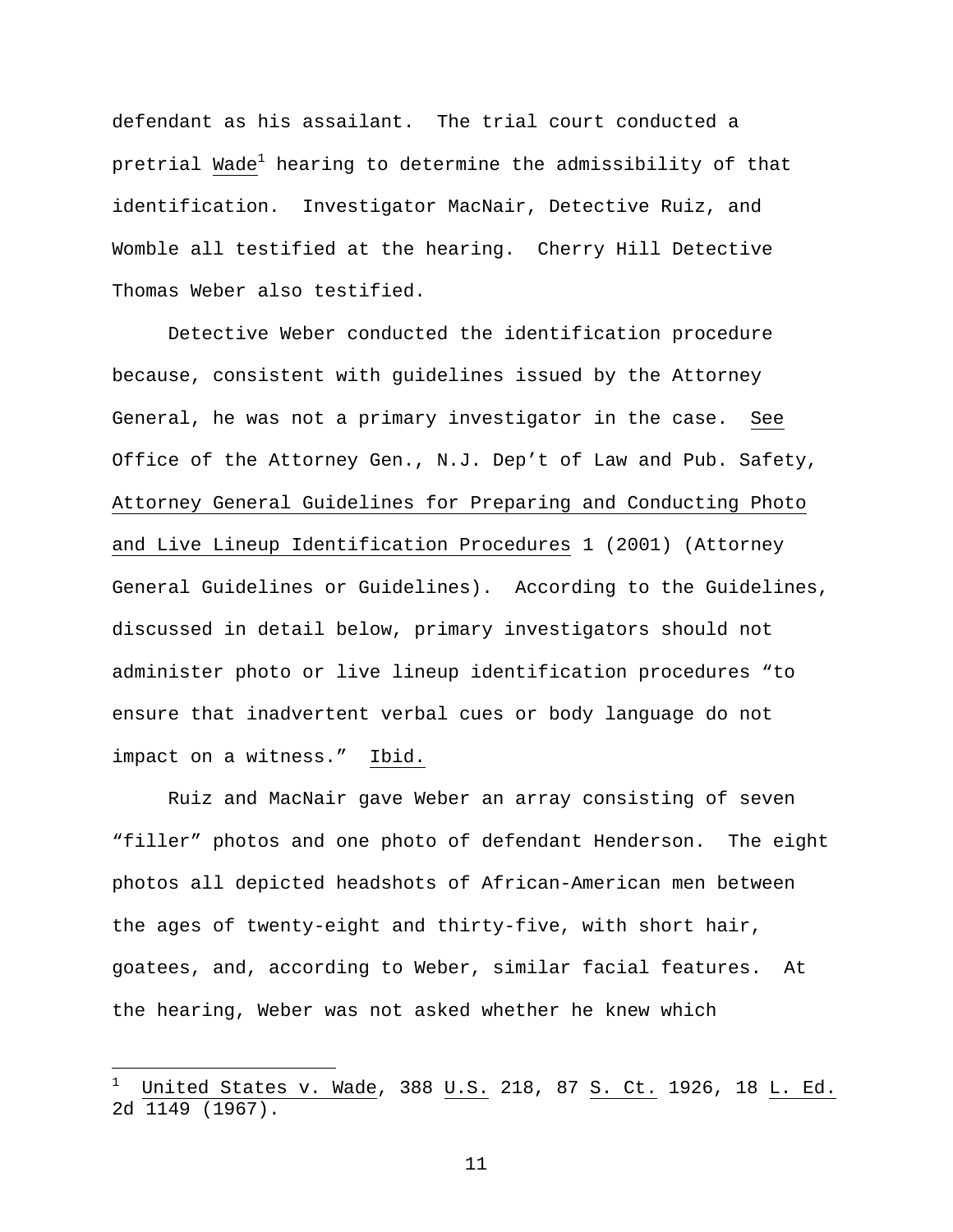photograph depicted the suspect. (Later at trial, he said he did not know.)

The identification procedure took place in an interview room in the Prosecutor's Office. At first, Weber and Womble were alone in the room. Weber began by reading the following instructions off a standard form:

> In a moment, I will show you a number of photographs one at a time. You may take as much time as you need to look at each one of them. You should not conclude that the person who committed the crime is in the group merely because a group of photographs is being shown to you. The person who committed the crime may or may not be in the group, and the mere display of the photographs is not meant to suggest that our office believes the person who committed the crime is in one of the photographs. You are absolutely not required to choose any of the photographs, and you should feel not obligated to choose any one. The photographs will be shown to you in random order. I am not in any way trying to influence your decision by the order of the pictures presented. Tell me immediately if you recognize the person that committed the crime in one of the photographs. All of the photographs will be shown to you even if you select a photograph.

> Please keep in mind that hairstyles, beards, and mustaches are easily changed. People gain and lose weight. Also, photographs do not always show the true complexion of a person. It may be lighter or darker than shown in the photograph. If you select a photograph, please do not ask me whether I agree with or support your selection. It is your choice alone that counts. Please do not discuss whether you selected a photograph with any other witness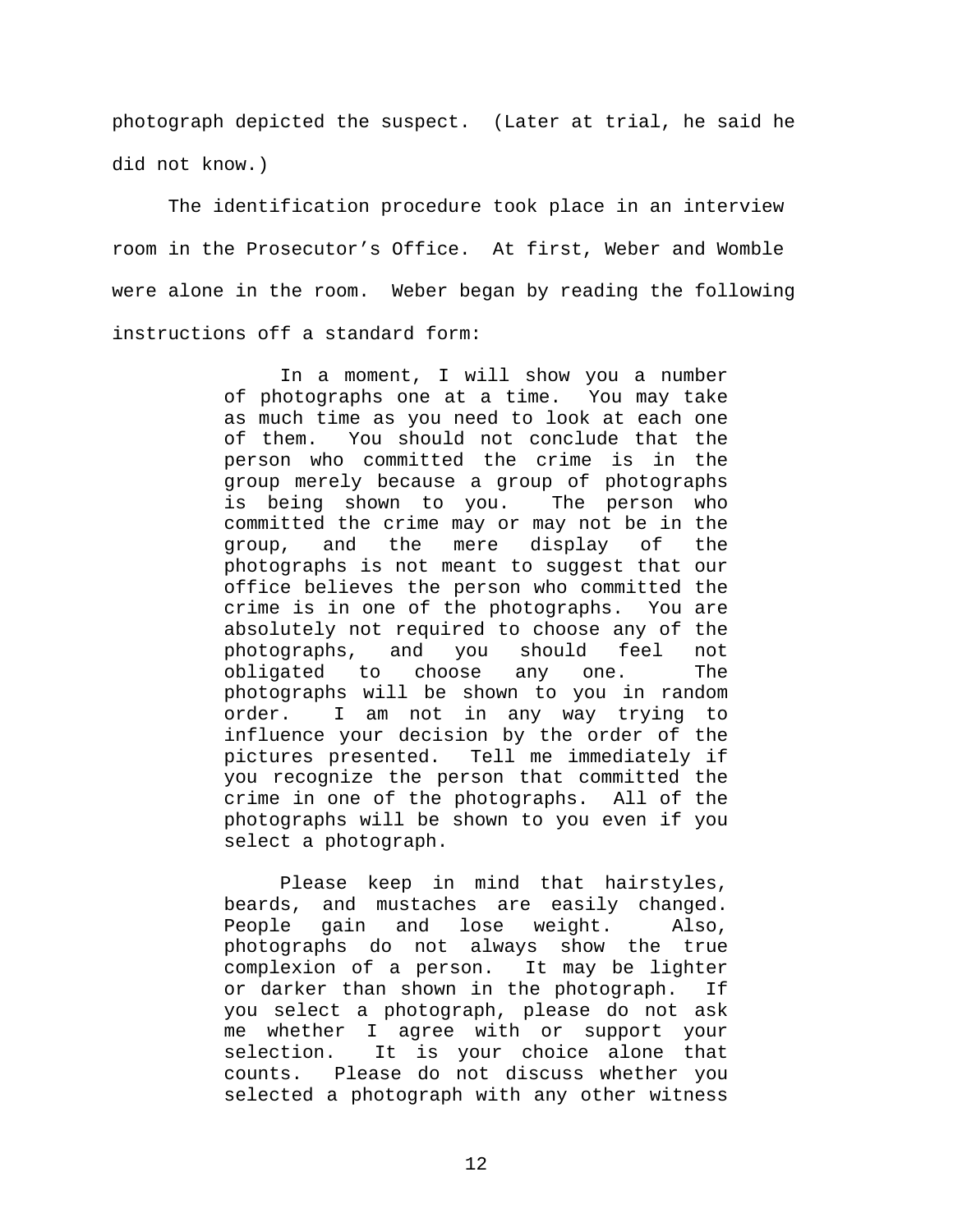who may be asked to look at these photographs.

To acknowledge that he understood the instructions, Womble signed the form.

 Detective Weber pre-numbered the eight photos, shuffled them, and showed them to Womble one at a time. Womble quickly eliminated five of the photos. He then reviewed the remaining three, discounted one more, and said he "wasn't 100 percent sure of the final two pictures." At the Wade hearing, Detective Weber recalled that Womble "just shook his head a lot. He seemed indecisive." But he did not express any fear to Weber.

 Weber left the room with the photos and informed MacNair and Ruiz that the witness had narrowed the pictures to two but could not make a final identification. MacNair and Ruiz testified at the hearing that they did not know whether defendant's picture was among the remaining two photos.

 MacNair and Ruiz entered the interview room to speak with Womble. According to MacNair's testimony at the Wade hearing, he and Ruiz believed that Womble was holding back -- as he had earlier in the investigation -- based on fear. Ruiz said Womble was "nervous, upset about his father."

 In an effort to calm Womble, MacNair testified that he "just told him to focus, to calm down, to relax and that any type of protection that [he] would need, any threats against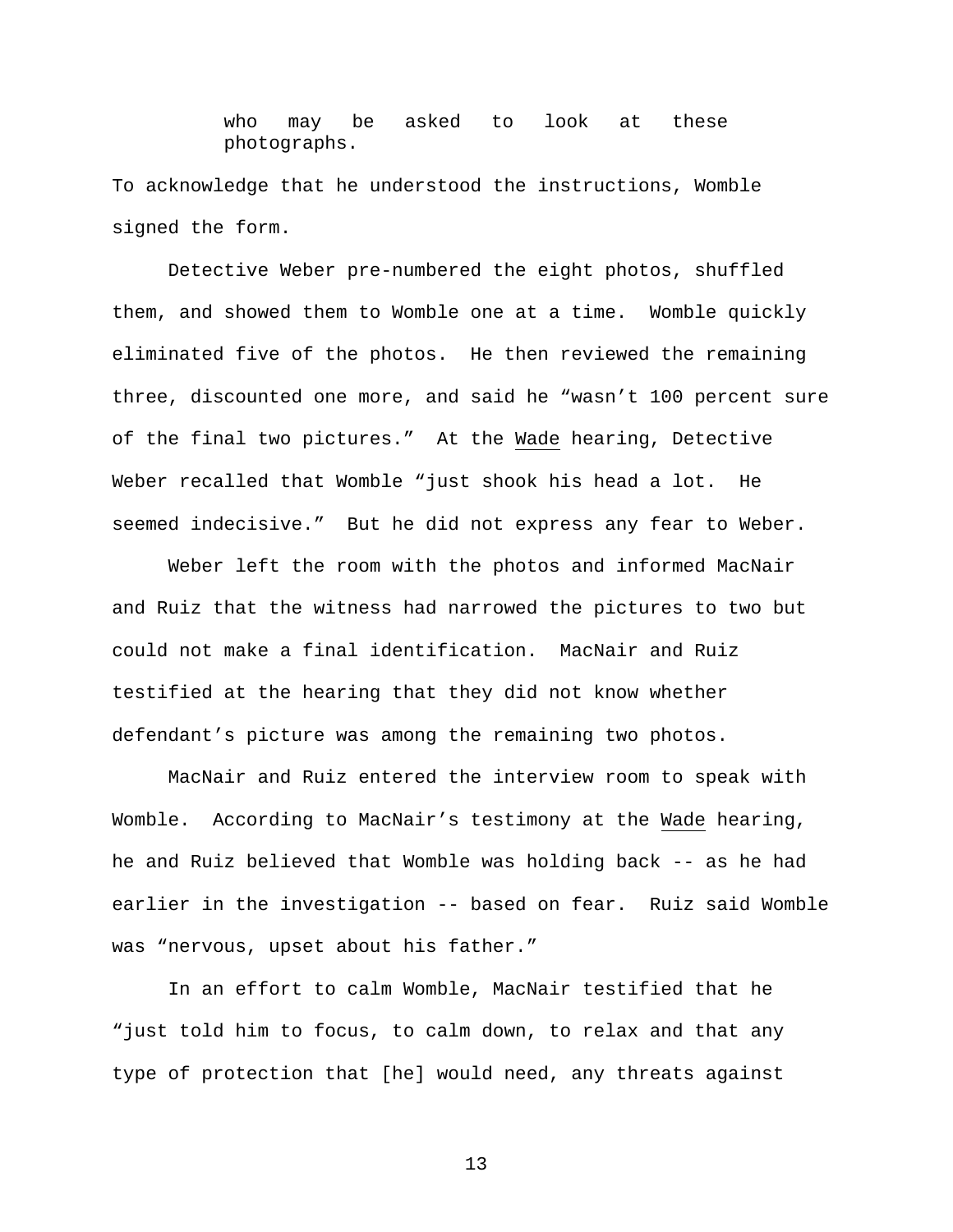[him] would be put to rest by the Police Department." Ruiz added, "just do what you have to do, and we'll be out of here." In response, according to MacNair, Womble said he "could make [an] identification."

 MacNair and Ruiz then left the interview room. Ruiz testified that the entire exchange lasted less than one minute; Weber believed it took about five minutes. When Weber returned to the room, he reshuffled the eight photos and again displayed them to Womble sequentially. This time, when Womble saw defendant's photo, he slammed his hand on the table and exclaimed, "[t]hat's the mother [------] there." From start to finish, the entire process took fifteen minutes.

 Womble did not recant his identification, but during the Wade hearing he testified that he felt as though Detective Weber was "nudging" him to choose defendant's photo, and "that there was pressure" to make a choice.

 After hearing the testimony, the trial court applied the two-part Manson/Madison test to evaluate the admissibility of the eyewitness identification. See Manson, supra, 432 U.S. at 114, 97 S. Ct. at 2253, 53 L. Ed. 2d at 154; Madison, supra, 109 N.J. 232-33. The test requires courts to determine first if police identification procedures were impermissibly suggestive; if so, courts then weigh five reliability factors to decide if the identification evidence is nonetheless admissible. See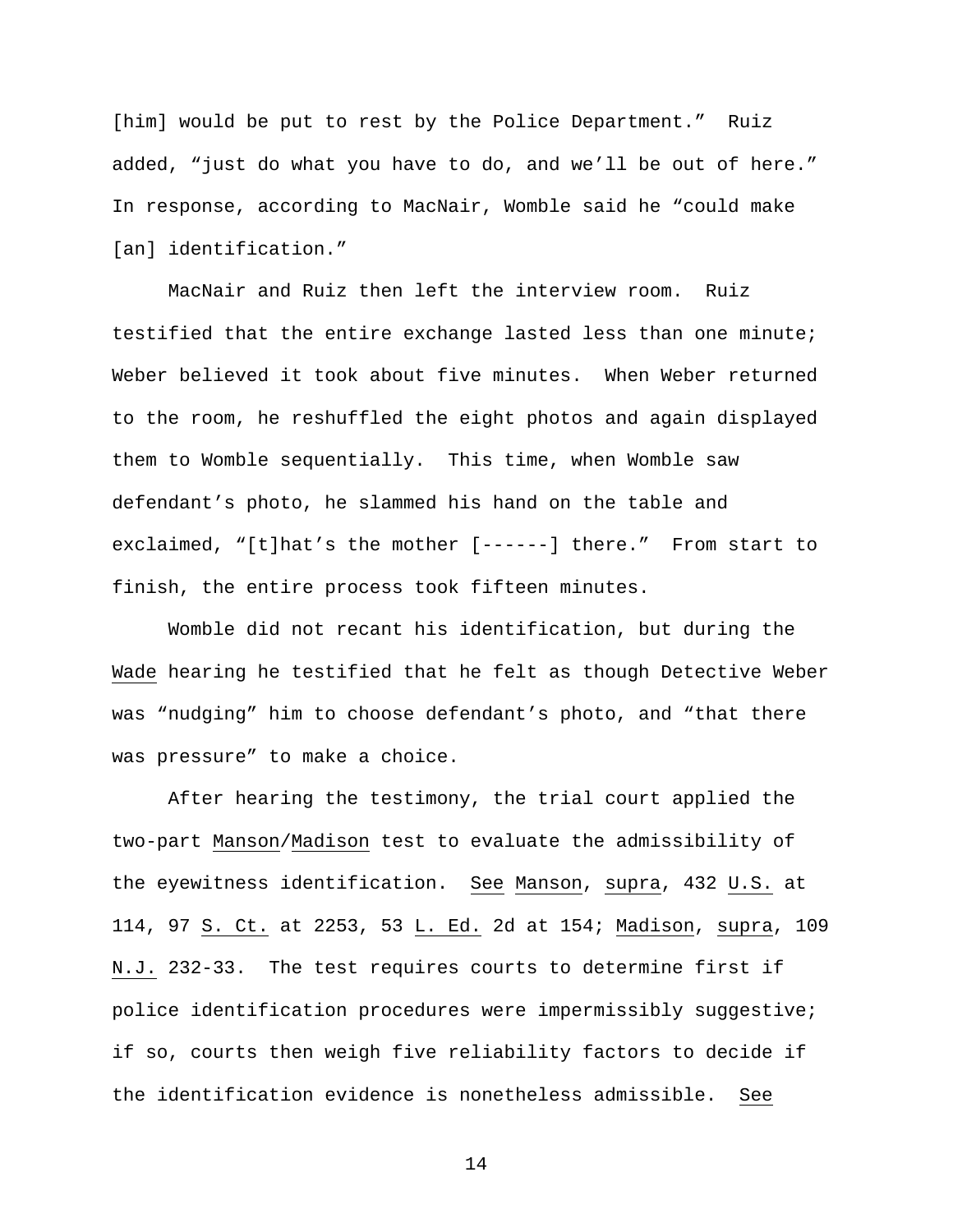Manson, supra, 432 U.S. at 114, 97 S. Ct. at 2253, 53 L. Ed. 2d at 154; Madison, supra, 109 N.J. 232-33.

 The trial court first found that the photo display itself was "a fair makeup." Under the totality of the circumstances, the judge concluded that the photo identification was reliable. The court found that there was "nothing in this case that was improper, and certainly nothing that was so suggestive as to result in a substantial likelihood of misidentification at all." The court also noted that Womble displayed no doubts about identifying defendant Henderson, that he had the opportunity to view defendant at the crime scene, and that Womble fixed his attention on defendant "because he had a gun on him."

#### **C. Trial**

 The following facts -- relevant to Womble's identification of defendant -- were adduced at trial after the court determined that the identification was admissible: Womble smoked two bags of crack cocaine with his girlfriend in the hours before the shooting; the two also consumed one bottle of champagne and one bottle of wine; the lighting was "pretty dark" in the hallway where Womble and defendant interacted; defendant shoved Womble during the incident; and Womble remembered looking at the gun pointed at his chest. Womble also admitted smoking about two bags of crack cocaine each day from the time of the shooting until speaking with police ten days later.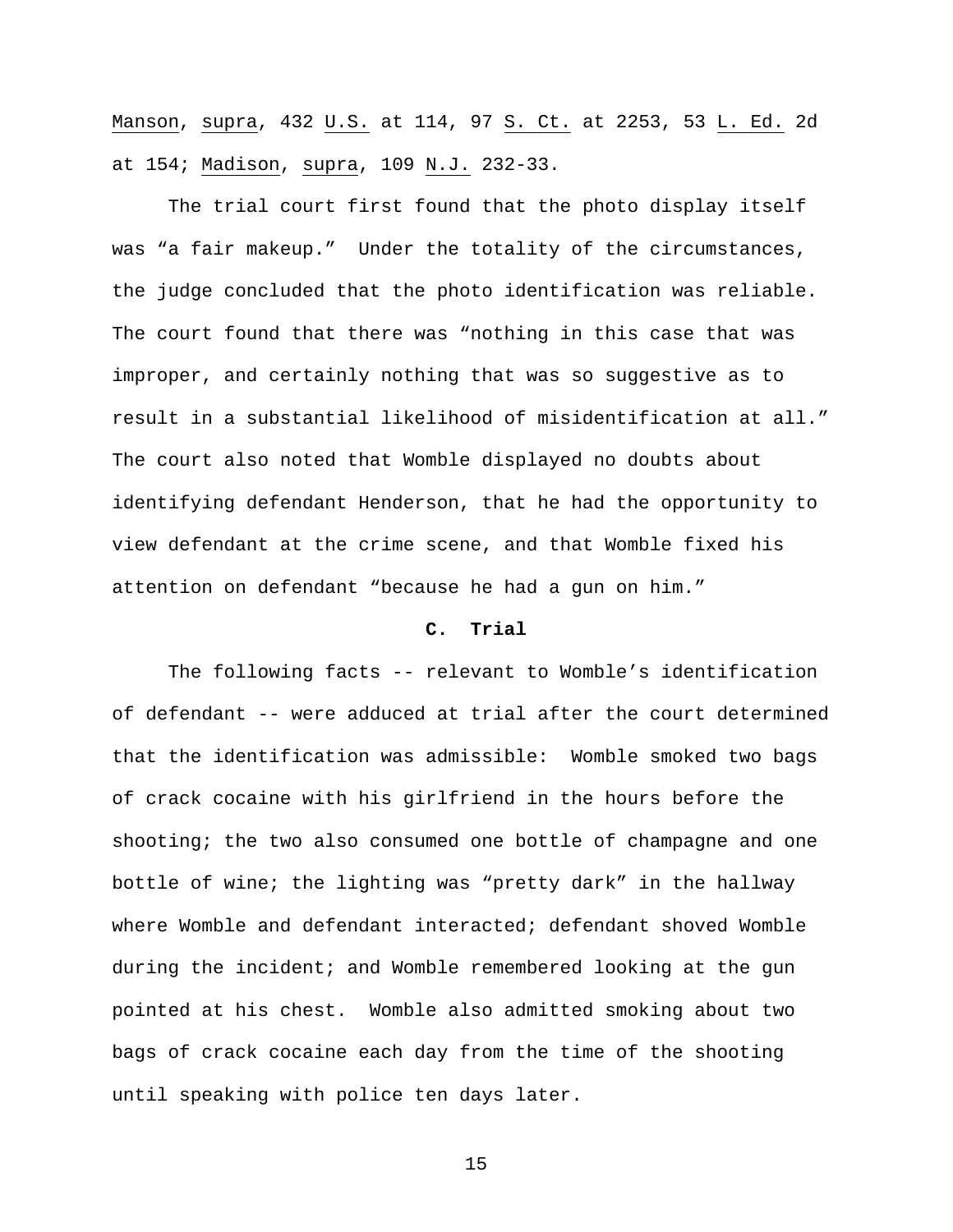At trial, Womble elaborated on his state of mind during the identification procedure. He testified that when he first looked at the photo array, he did not see anyone he recognized. As he explained, "[m]y mind was drawing a blank  $\ldots$  so I just started eliminating photos." To make a final identification, Womble said that he "really had to search deep." He was nonetheless "sure" of the identification.

 Womble had no difficulty identifying defendant at trial eighteen months later. From the witness stand, Womble agreed that he had no doubt that defendant -- the man in the courtroom wearing "the white dress shirt" -- "is the man who held [him] at bay with a gun to [his] chest."

 Womble also testified that he discarded a shell casing from the shooting at an intersection five or six blocks from the apartment; he helped the police retrieve the casing ten days later. No guns or other physical evidence were introduced linking defendant to the casing or the crime scene.

 Neither Clark nor defendant testified at trial. The primary evidence against defendant, thus, was Womble's identification and Detective MacNair's testimony about defendant's post-arrest statement. $^2$ 

i

<sup>2</sup> The prosecution played a tape of Clark's statement at trial as well. It placed Henderson at the apartment but largely exculpated him. According to the record, the parties acknowledged that references in the statement to a co-defendant,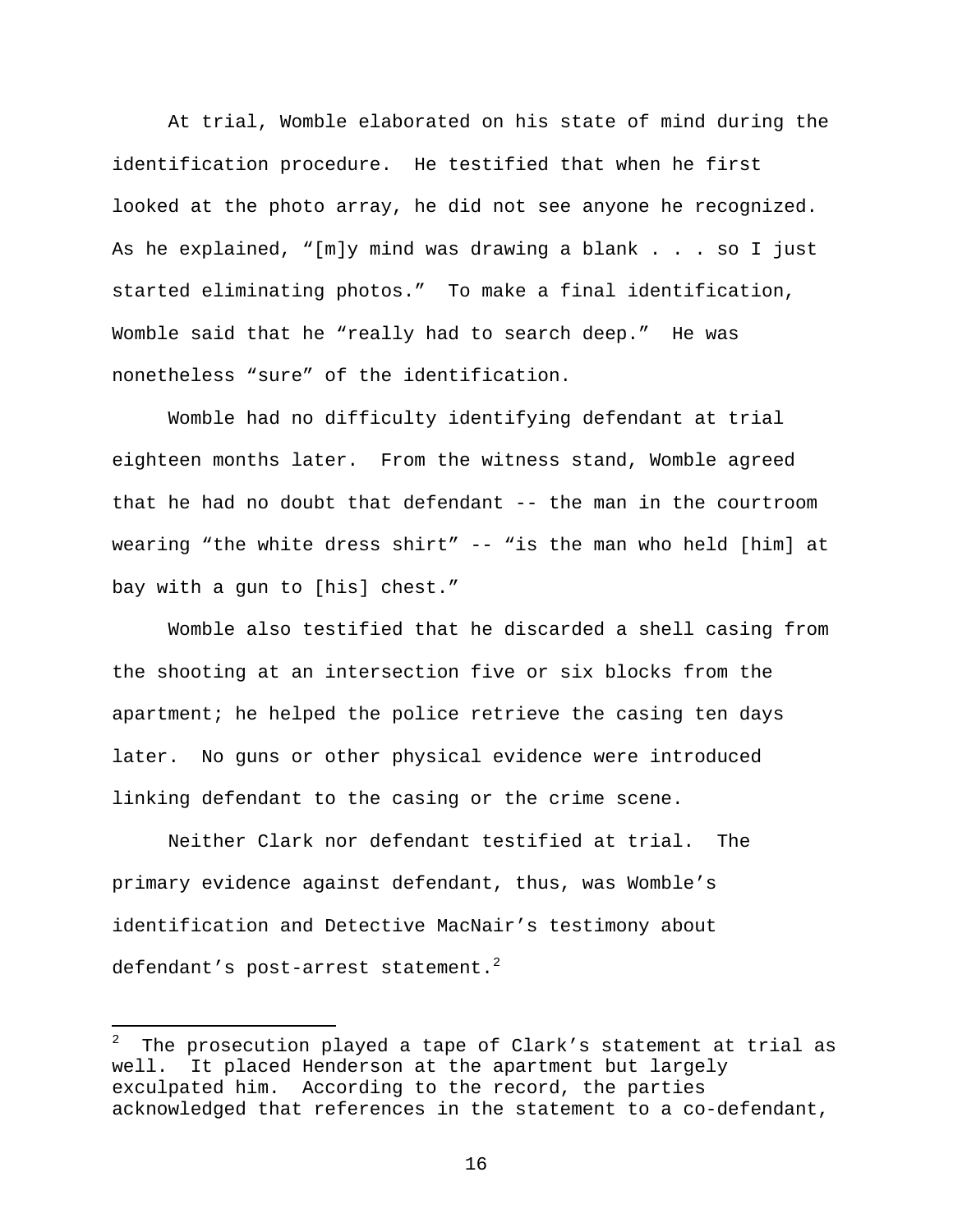At the close of trial on July 20, 2004, the court relied on the existing model jury charge on eyewitness identification and instructed the jury as follows:

> [Y]ou should consider the observations and perceptions on which the identification is based, and Womble's ability to make those observations and perceptions. If you determine that his out-of-court identification is not reliable, you may still consider Womble's in-court identification of Gregory Clark and Larry Henderson if you find that to be reliable. However, unless the identification here in court resulted from Womble's observations or perceptions of a perpetrator during the commission of an offense rather than being the product of an impression gained at an out-of-court identification procedure such as a photo lineup, it should be afforded no weight. The ultimate issues of the trustworthiness of both in-court and out-ofcourt identifications are for you, the jury to decide.

> To decide whether the identification testimony is sufficiently reliable evidence . . . you may consider the following factors:

> First of all, Womble's opportunity to view the person or persons who allegedly committed the offense at the time of the offense; second, Womble's degree of attention on the alleged perpetrator when he allegedly observed the crime being committed; third, the accuracy of any prior description of the perpetrator given [b]y Womble; fourth, you should consider the fact

namely Henderson, would have to be redacted under Bruton v. United States, 391 U.S. 123, 88 S. Ct. 1620, 20 L. Ed. 2d 476 (1968). Defense counsel did not seek redaction, though, specifically because the court had admitted the photo lineup and because of the tape's exculpatory nature.

i<br>Li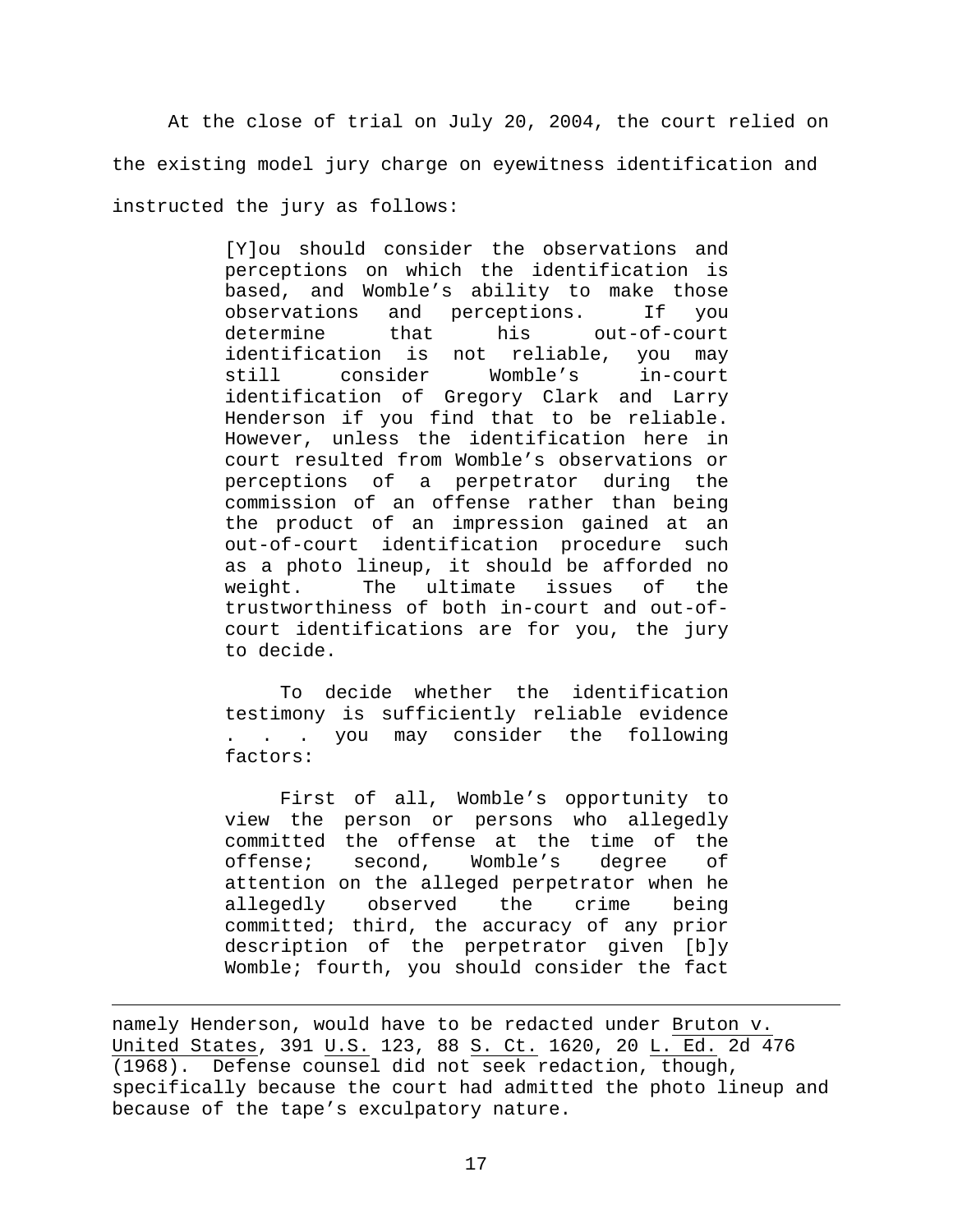that in Womble's sworn taped statement of January 11th, 2003 to the police . . ., Womble did not identify anyone as the person or persons involved in the shooting of Rodney Harper . . . .

 Next, you should consider the degree of certainty, if any, expressed by Womble in making the identification. . .  $3\overline{3}$ 

 You should also consider the length of time between Womble's observation of the alleged offense and his identification . . . . You should consider any discrepancies or inconsistencies between identifications . . . .

 Next, the circumstances under which any out-of-court identification was made including in this case the evidence that during the showing to him of eight photos by Detective Weber he did not identify Larry Henderson when he first looked at them and later identified Larry Henderson from one of those photos.

 . . . . You may also consider any other factor based on the evidence or lack of evidence in the case which you consider relevant to your determination whether the identification made by Womble is reliable or not.

Defendant did not object to the charge or ask for any additional instructions related to the identification evidence presented at trial.

 3 After defendant's conviction, this Court decided State v. Romero, 191 N.J. 59, 76 (2007), which held that jurors are to be warned that "a witness's level of confidence, standing alone, may not be an indication of the reliability of the identification."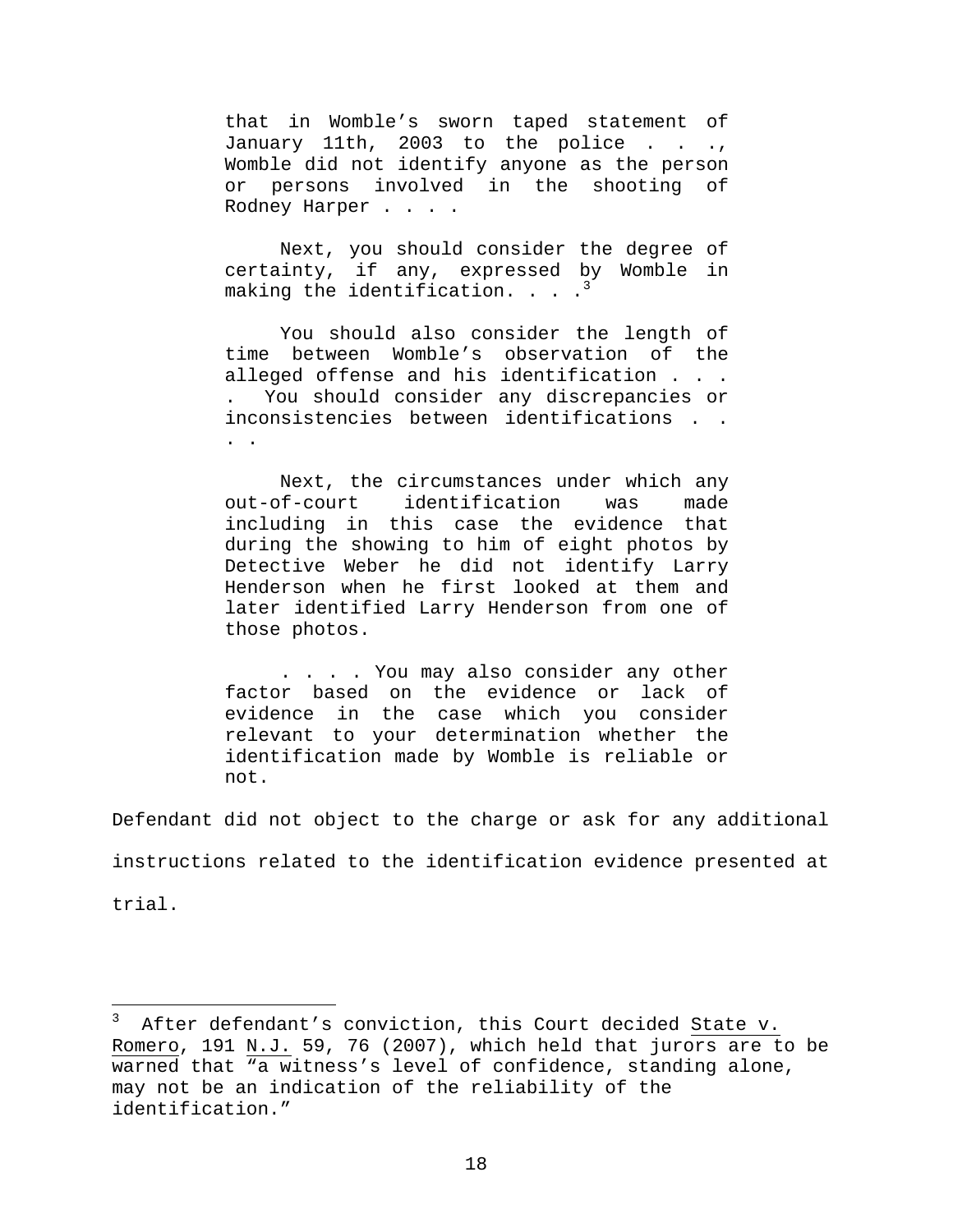On July 20, 2004, the jury acquitted defendant of murder and aggravated manslaughter, and convicted him of reckless manslaughter, N.J.S.A. 2C:11-4(b)(1), aggravated assault, and two weapons charges. In a bifurcated trial the next day, the jury convicted defendant of the remaining firearms offense: possession by a previously convicted person. The court sentenced him to an aggregate eleven-year term of imprisonment, with a period of parole ineligibility of almost six years under the No Early Release Act, N.J.S.A. 2C:43-7.2. Defendant appealed his conviction and sentence.

#### **D. Appellate Division**

The Appellate Division presumed that the identification procedure in this case was impermissibly suggestive under the first prong of the Manson/Madison test. State v. Henderson, 397 N.J. Super. 398, 414 (App. Div. 2008). The court reversed and remanded for a new Wade hearing to determine whether the identification was nonetheless reliable under the test's second prong. Id. at 400, 414-15.

The panel anchored its finding to what it considered to be a material breach of the Attorney General Guidelines. Id. at 412. Among other things, the Guidelines require that "'whenever practical' the person conducting the photographic identification procedure 'should be someone other than the primary investigator assigned to the case.'" Id. at 411 (citing State v. Herrera,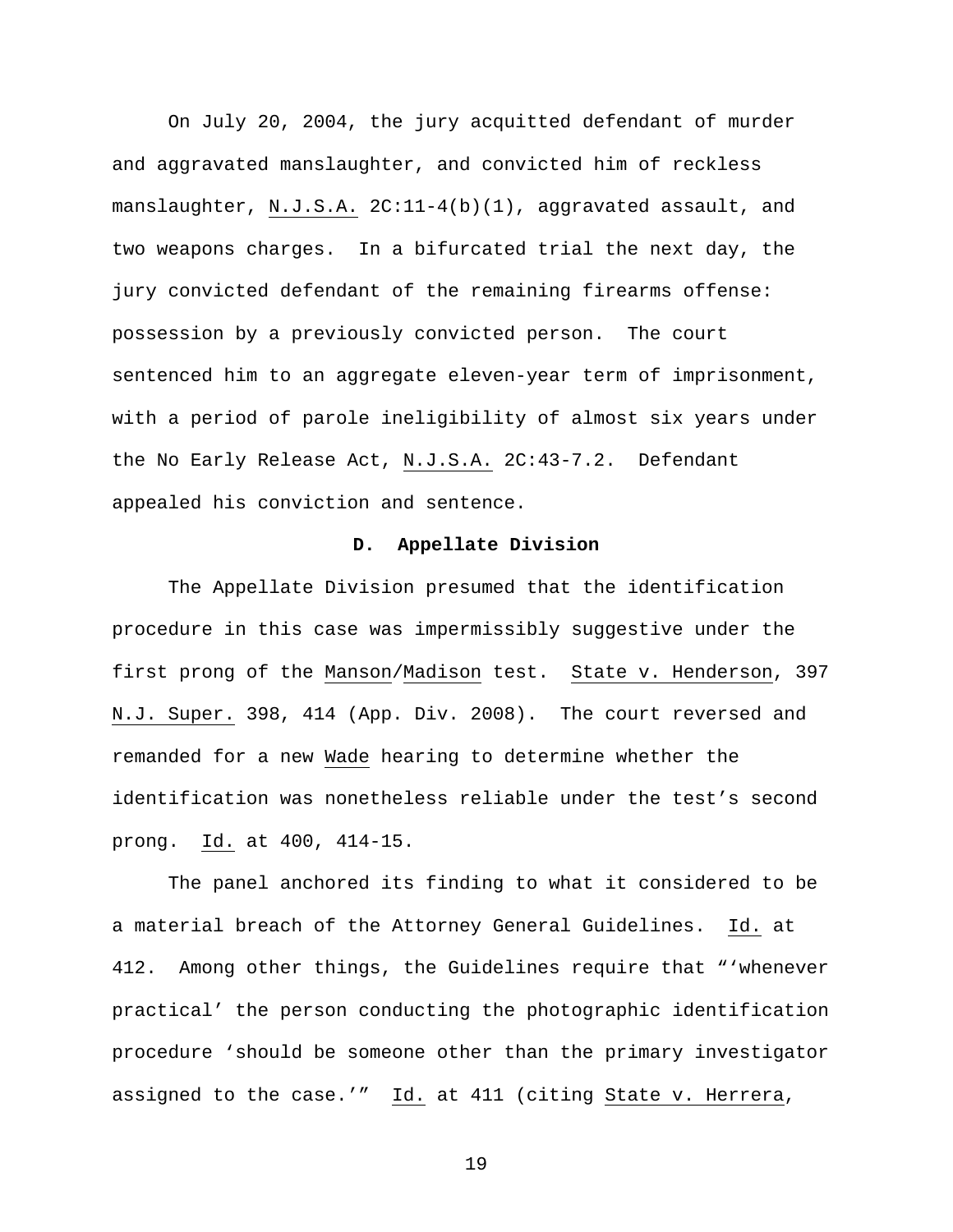187 N.J. 493, 516 (2006)). The panel specifically found that the investigating officers, MacNair and Ruiz, "consciously and deliberately intruded into the process for the purpose of assisting or influencing Womble's identification of defendant." Id. at 414. The officers' behavior, the court explained, "certainly violate[d] the spirit of the Guidelines." Id. at 412. In such circumstances, the panel "conclude[d] that a presumption of impermissible suggestiveness must be imposed, and a new Wade hearing conducted." Id. at 400.

## **E. Certification and Remand Order**

We granted the State's petition for certification, 195 N.J. 521 (2008), and also granted leave to appear as amicus curiae to the Association of Criminal Defense Lawyers of New Jersey (ACDL) and the Innocence Project (collectively "amici"). In their briefs and at oral argument, the parties and amici raised questions about possible shortcomings in the Manson/Madison test in light of recent scientific research.

In an unpublished Order dated February 26, 2009, attached as Appendix A, we "concluded that an inadequate factual record exist[ed] on which [to] test the current validity of our state law standards on the admissibility of eyewitness identification." App. A at \*3. We therefore remanded the matter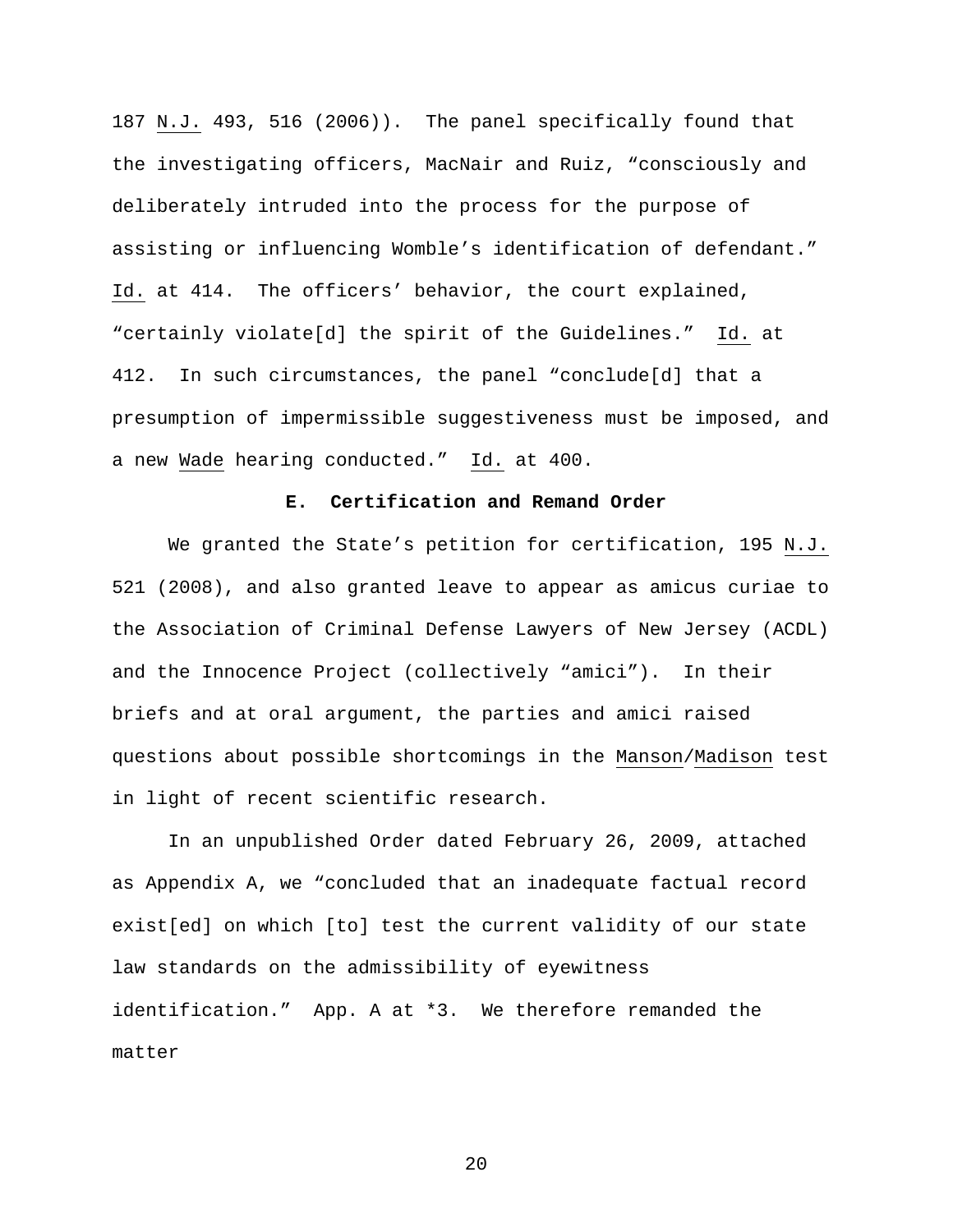summarily to the trial court for a plenary hearing to consider and decide whether the assumptions and other factors reflected in the two-part Manson/Madison test, as well as the five factors outlined in those cases to determine reliability, remain valid and appropriate in light of recent scientific and other evidence.

## [Ibid.]

i

We appointed the Honorable Geoffrey Gaulkin, P.J.A.D. (retired and temporarily assigned on recall) to preside at the remand hearing as a Special Master.

 Pursuant to the Order, the following parties participated in the remand hearing: the Attorney General, the Public Defender (representing defendant $^4$ ), and amici.

 The parties and amici collectively produced more than 360 exhibits, which included more than 200 published scientific studies on human memory and eyewitness identification. During the ten-day remand hearing, the Special Master heard testimony from seven expert witnesses. Three of them –- Drs. Gary Wells, Steven Penrod, and Roy Malpass -- testified about the state of scientific research in the field of eyewitness identification.

Dr. Wells, who was called as a witness by the Innocence Project, holds a Ph.D. in Experimental Social Psychology and serves as a Professor of Psychology at Iowa State University.

<sup>4</sup> Defendant was still in prison on September 17, 2009, when the remand proceedings began. Through counsel, he waived his right to appear. Defendant was paroled on November 30, 2009, after which he again waived his appearance.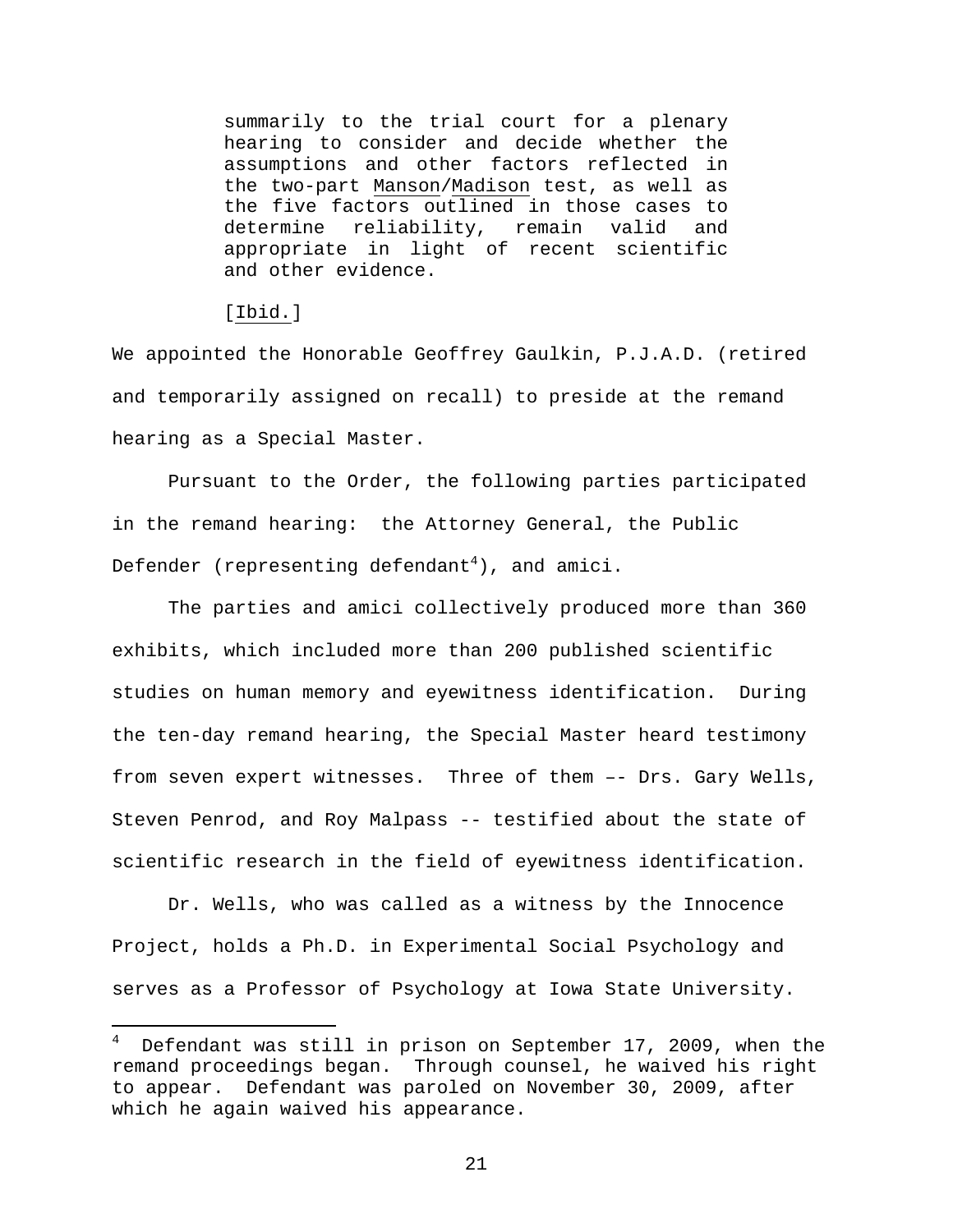Since 1977, Dr. Wells has published more than 100 articles on eyewitness identification research. He assisted the Attorney General's Office in connection with the formulation of the Attorney General Guidelines.

Dr. Penrod, who was called as a witness by defendant, is a Distinguished Professor of Psychology at John Jay College of Criminal Justice in New York. He holds a degree in law and a Ph.D. in Pyschology. Dr. Penrod has also published extensively in the area of eyewitness identification and has served on the editorial board of numerous psychology journals.

Dr. Malpass, who was called by the State, is also widely published. He holds a Ph.D., and his academic career spans more than four decades. Dr. Malpass is currently a Professor of Psychology and Criminal Justice at the University of Texas, El Paso, where he runs the university's Eyewitness Identification Research Lab.

The parties and amici also presented the testimony of three law professors: James Doyle, Jules Epstein, and Dr. John Monahan. The professors discussed the intersection of eyewitness identification research and the legal system.

 Dr. Monahan and Professor Doyle were called as witnesses by the Innocence Project. Dr. Monahan has a Ph.D. in Clinical Psychology, is a Distinguished Professor of Law at the University of Virginia, and holds dual appointments in the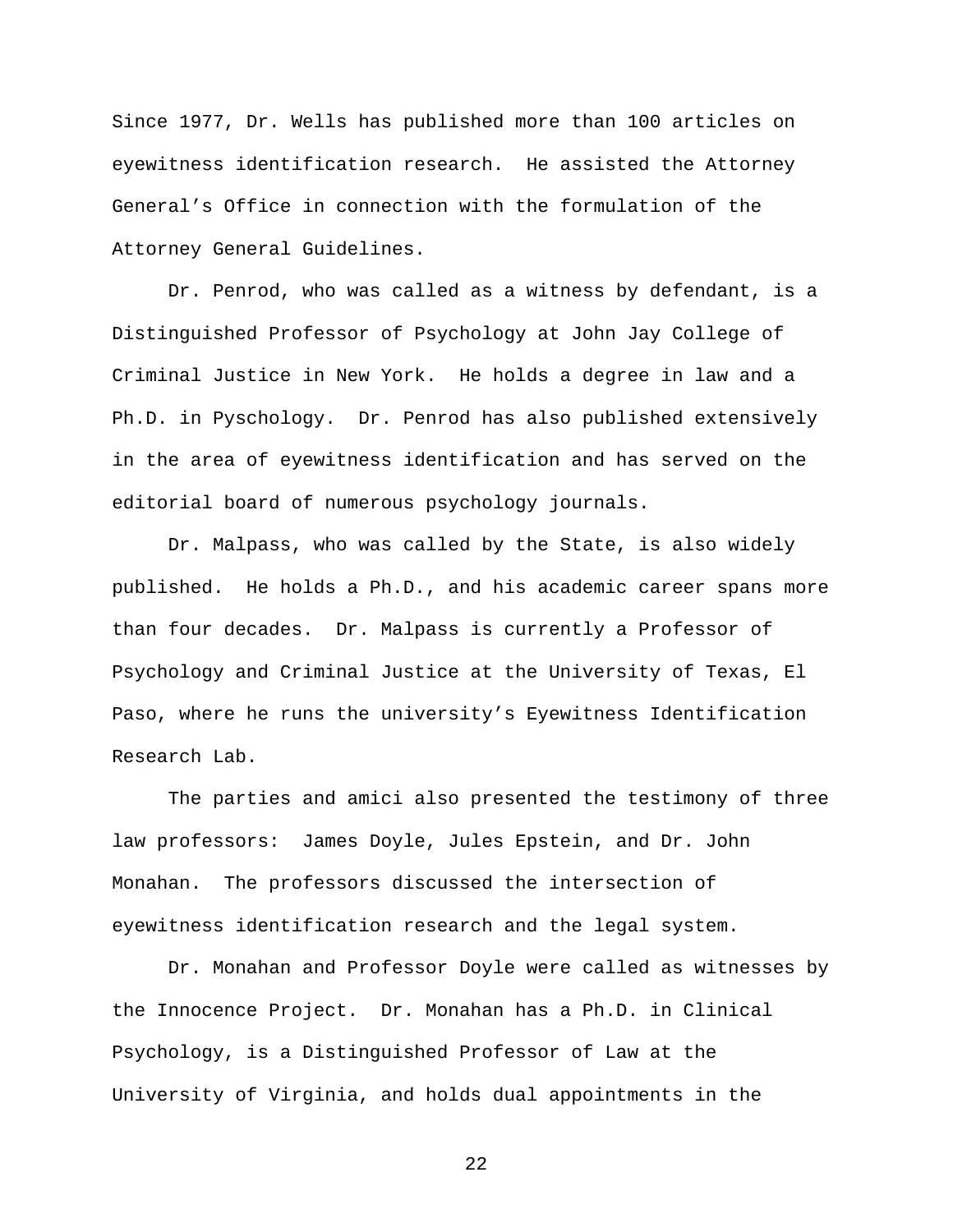Departments of Psychology and Psychiatric and Neurobehavioral Sciences. He coauthored the casebook Social Science in Law (7th ed. 2010), and has published extensively on that topic. Professor Doyle is Director of the Center for Modern Forensic Practice at John Jay College of Criminal Justice. In 1987, he co-authored a treatise titled Eyewitness Testimony: Civil and Criminal, which he regularly updates.

 Defendant presented Professor Epstein as a witness. He is an Associate Professor of Law at Widener University School of Law, who has spent more than a decade representing criminal defendants in Philadelphia. He, too, has written extensively on eyewitness identification.

 The State also called James Gannon to testify. From 1986 to 2007, he worked with the Morris County Prosecutor's Office, ultimately serving as Deputy Chief of Investigations. During his career, he investigated approximately 120 homicides. He continues to train law enforcement personnel locally and internationally. Gannon testified about practical constraints police officers sometimes face in conducting investigations.

## **III. Proof of Misidentifications**

 In this case, the parties heavily dispute the admissibility and reliability of Womble's eyewitness identification of defendant. We therefore begin with some important, general observations about eyewitness identification evidence, which are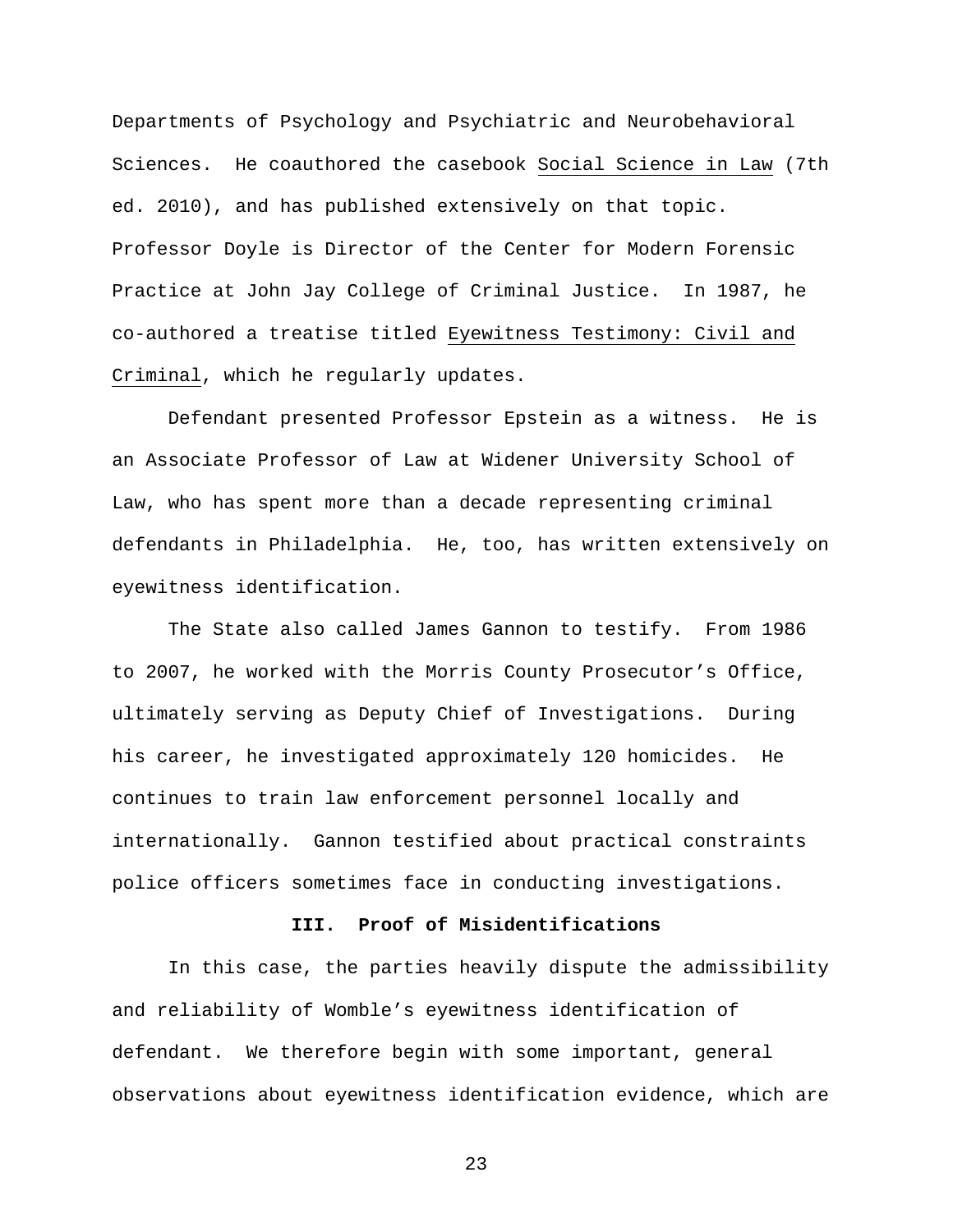derived mostly from the remand hearing as well as prior case law.

 In 2006, this Court observed that eyewitness "[m]isidentification is widely recognized as the single greatest cause of wrongful convictions in this country." State v. Delgado, 188 N.J. 48, 60 (2006) (citations omitted); see also Romero, supra, 191 N.J. at 73-74 ("Some have pronounced that mistaken identifications 'present what is conceivably the greatest single threat to the achievement of our ideal that no innocent man shall be punished.'" (citation omitted)). That same year, the International Association of Chiefs of Police published training guidelines in which it concluded that "[o]f all investigative procedures employed by police in criminal cases, probably none is less reliable than the eyewitness identification. Erroneous identifications create more injustice and cause more suffering to innocent persons than perhaps any other aspect of police work." Int'l Ass'n of Chiefs of Police, Training Key No. 600, Eyewitness Identification 5 (2006).

 Substantial evidence in the record supports those statements. Nationwide, "more than seventy-five percent of convictions overturned due to DNA evidence involved eyewitness misidentification." Romero, supra, 191 N.J. at 74 (citing Innocence Project report); Brandon L. Garrett, Convicting the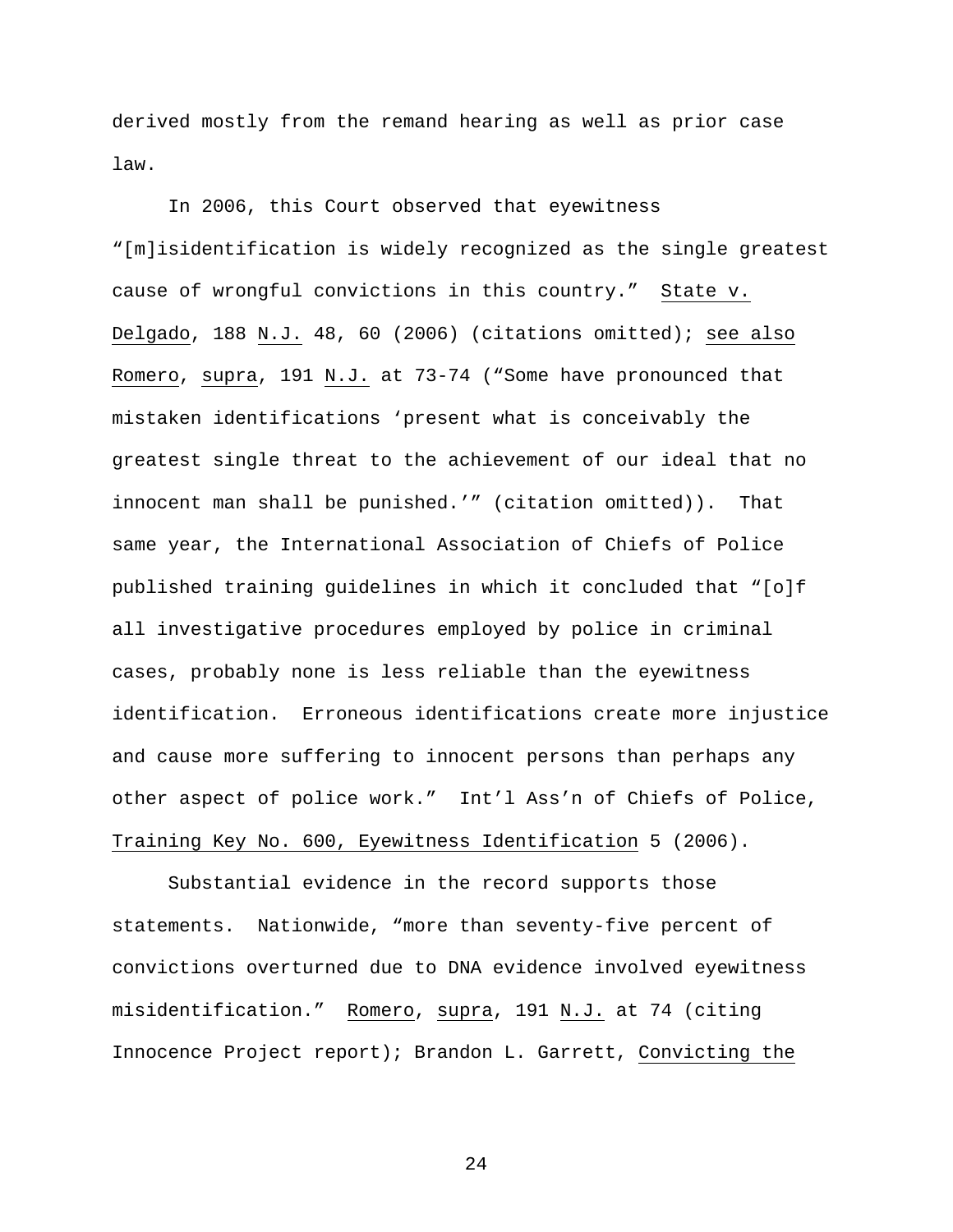Innocent: Where Criminal Prosecutions Go Wrong 8-9, 279 (2011)<sup>5</sup> (finding same in 190 of first 250 DNA exoneration cases). In half of the cases, eyewitness testimony was not corroborated by confessions, forensic science, or informants. See The Innocence Project, Understand the Causes: Eyewitness Misidentification, http://www.innocenceproject.org/understand/Eyewitness-Misidentification.php (last visited August 16, 2011). Thirtysix percent of the defendants convicted were misidentified by more than one eyewitness. Garrett, supra, at 50. As we recognized four years ago, "[i]t has been estimated that approximately 7,500 of every 1.5 million annual convictions for serious offenses may be based on misidentifications." Romero, supra, 191 N.J. at 74 (citing Brian L. Cutler & Steven D. Penrod, Mistaken Identification: The Eyewitness, Psychology, and the Law 7 (1995)).

 New Jersey is not immune. The parties noted that misidentifications factored into three of the five reported DNA exonerations in our State. In one of those cases, this Court had reversed convictions for rape and robbery because the trial court failed to instruct the jury that people may have greater difficulty in identifying members of a different race. See

 $\overline{\phantom{0}}$ 

<sup>5</sup> This book was published after the remand hearing, and a part was submitted to the Court and addressed by the parties. The book analyzes the first 250 DNA exoneration cases in the United States, and its author reviewed the full trial record in most of those matters. See Garrett, supra, at 7.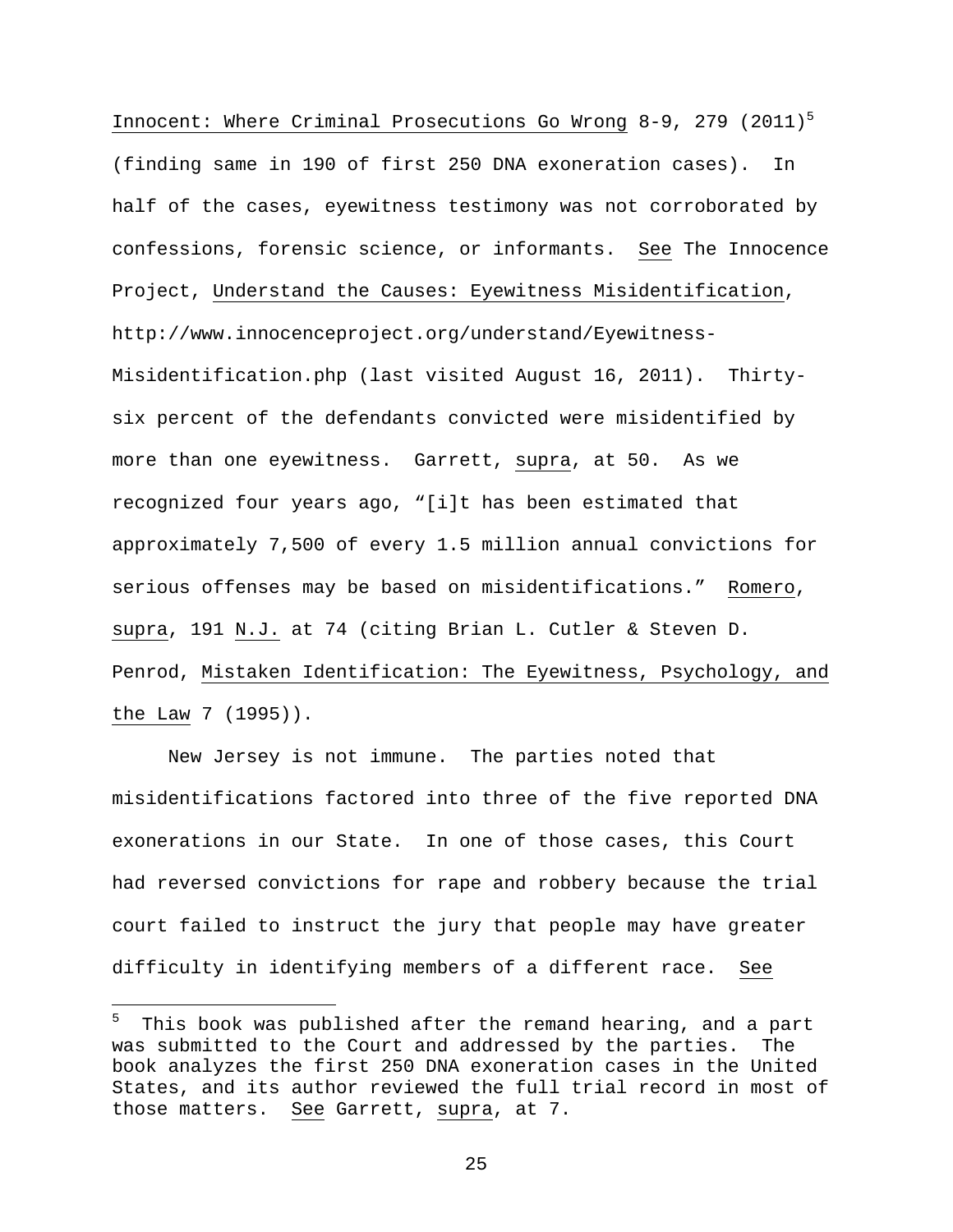State v. Cromedy, 158 N.J. 112, 121-23, 132 (1999) (citing social science studies). After the decision, DNA tests led to Cromedy's exoneration.

 But DNA exonerations are rare. To determine whether statistics from such cases reflect system-wide flaws, police departments have allowed social scientists to analyze case files and observe and record data from real-world identification procedures.

 Four such studies -- two from Sacramento, California and two from London, England -- produced data from thousands of actual eyewitness identifications. See Bruce W. Behrman & Sherrie L. Davey, Eyewitness Identification in Actual Criminal Cases: An Archival Analysis, 25 Law & Hum. Behav. 475 (2001) (compiling records from fifty-eight live police lineups from area around Sacramento); Bruce W. Behrman & Regina E. Richards, Suspect/Foil Identification in Actual Crimes and in the Laboratory: A Reality Monitoring Analysis, 29 Law & Hum. Behav. 279 (2005) (assessing 461 photo and live lineup records from same area); Tim Valentine et al., Characteristics of Eyewitness Identification that Predict the Outcome of Real Lineups, 17 Applied Cognitive Psychol. 969 (2003) (analyzing 584 lineup records from police stations in and around London); Daniel B. Wright & Anne T. McDaid, Comparing System and Estimator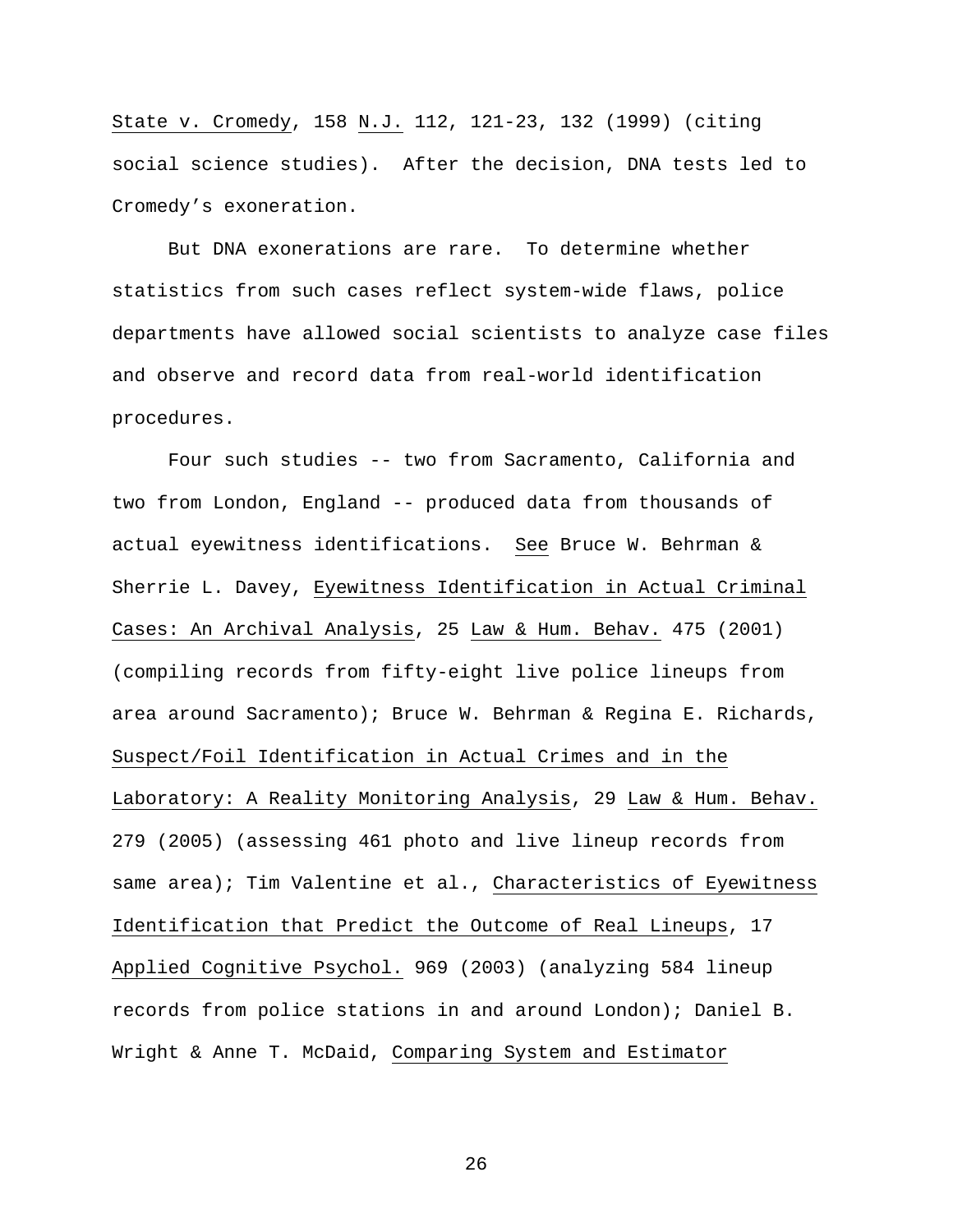Variables Using Data from Real Line-Ups, 10 Applied Cognitive Psychol. 75 (1996) (evaluating 1,561 records from same area).

 For the larger London study, 39% of eyewitnesses identified the suspect, 20% identified a filler, and 41% made no identification. See Wright & McDaid, supra, at 77. Thus, about one-third of eyewitnesses who made an identification (20 of 59) in real police investigations wrongly selected an innocent filler. The results were comparable for the Valentine study. See Valentine, supra, at 974. Across both Sacramento studies, 51% of eyewitnesses identified the suspect, 16% identified a filler, and 33% identified no one. See Behrman & Davey, supra, at 482; Behrman & Richards, supra, at 285. In other words, nearly 24% of those who made an identification (16 of 67) mistakenly identified an innocent filler.

Although the studies revealed alarming rates at which witnesses chose innocent fillers out of police lineups, the data cannot identify how many of the suspects actually selected were the real culprits. See Behrman & Davey, supra, at 478. Researchers have conducted field experiments to try to answer that more elusive question: how often are innocent suspects wrongly identified?

Three experiments targeted unassuming convenience store clerks and one focused on bank tellers. See John C. Brigham et al., Accuracy of Eyewitness Identifications in a Field Setting,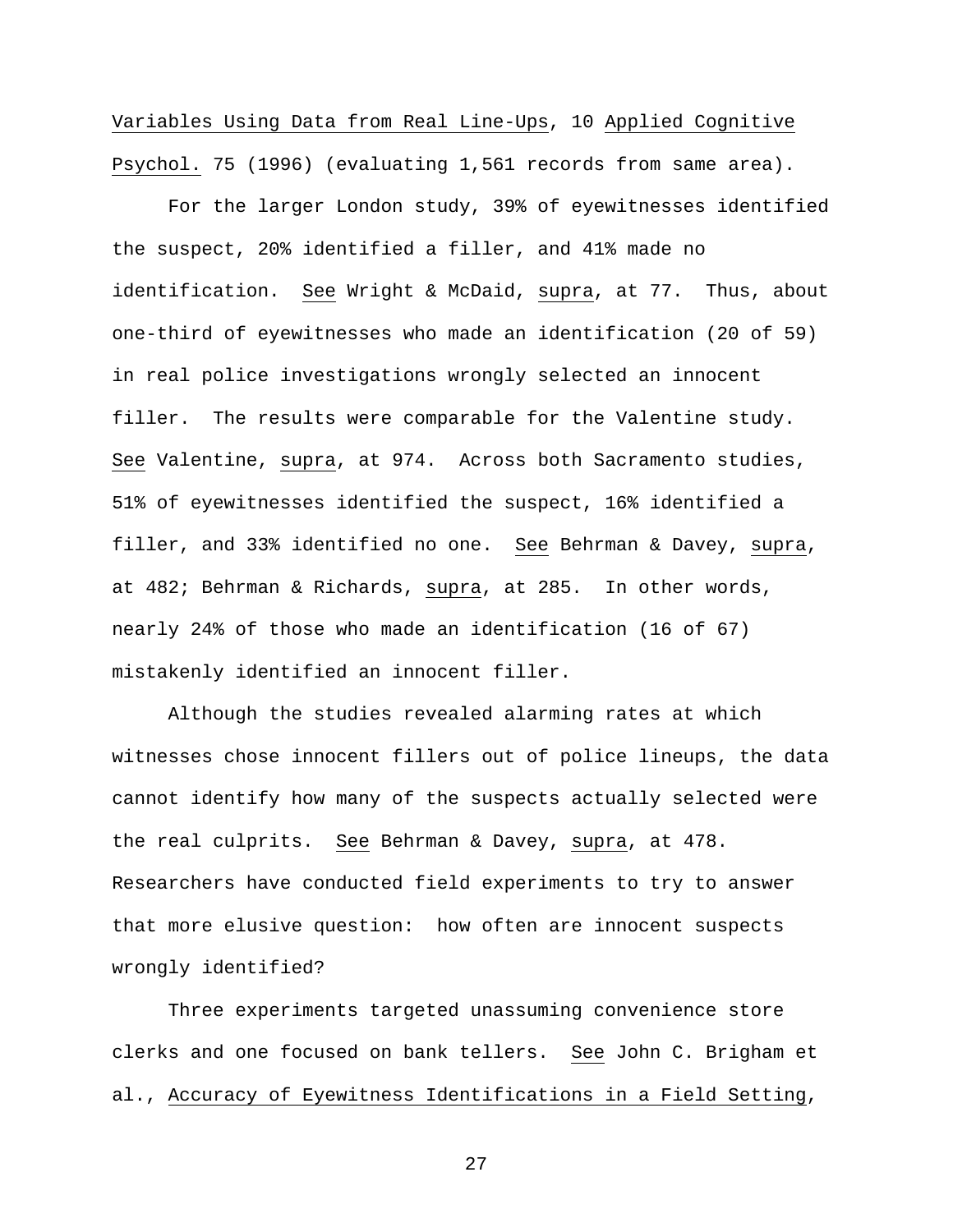42 J. Personality & Soc. Psychol. 673 (1982); Carol Krafka & Steven Penrod, Reinstatement of Context in a Field Experiment on Eyewitness Identification, 49 J. Personality & Soc. Psychol. 58 (1985); Stephanie J. Platz & Harmon M. Hosch, Cross-Racial/Ethnic Eyewitness Identification: A Field Study, 18 J. Applied Soc. Psychol. 972 (1988); Melissa A. Pigott et al., A Field Study on the Relationship Between Quality of Eyewitnesses' Descriptions and Identification Accuracy, 17 J. Police Sci. & Admin. 84 (1990) (bank teller study).

Each study unfolded with different variations of the following approach: a customer walked into a store and tried to buy a can of soda with a \$10 traveler's check; he produced two pieces of identification and chatted with the clerk; and the encounter lasted about three minutes. See, e.g., Krafka & Penrod, supra, at 62. Two to twenty-four hours later, a different person entered the same store and asked the same clerk to identify the man with the traveler's check; the clerk was told that the suspect might not be among the six photos presented; and no details of the investigation were given. Ibid. Only after making a choice was the clerk told that he or she had participated in an experiment. Id. at 63.

 Across the four experiments, researchers gathered data from more than 500 identifications. Dr. Penrod testified that on average, 42% of clerks made correct identifications, 41%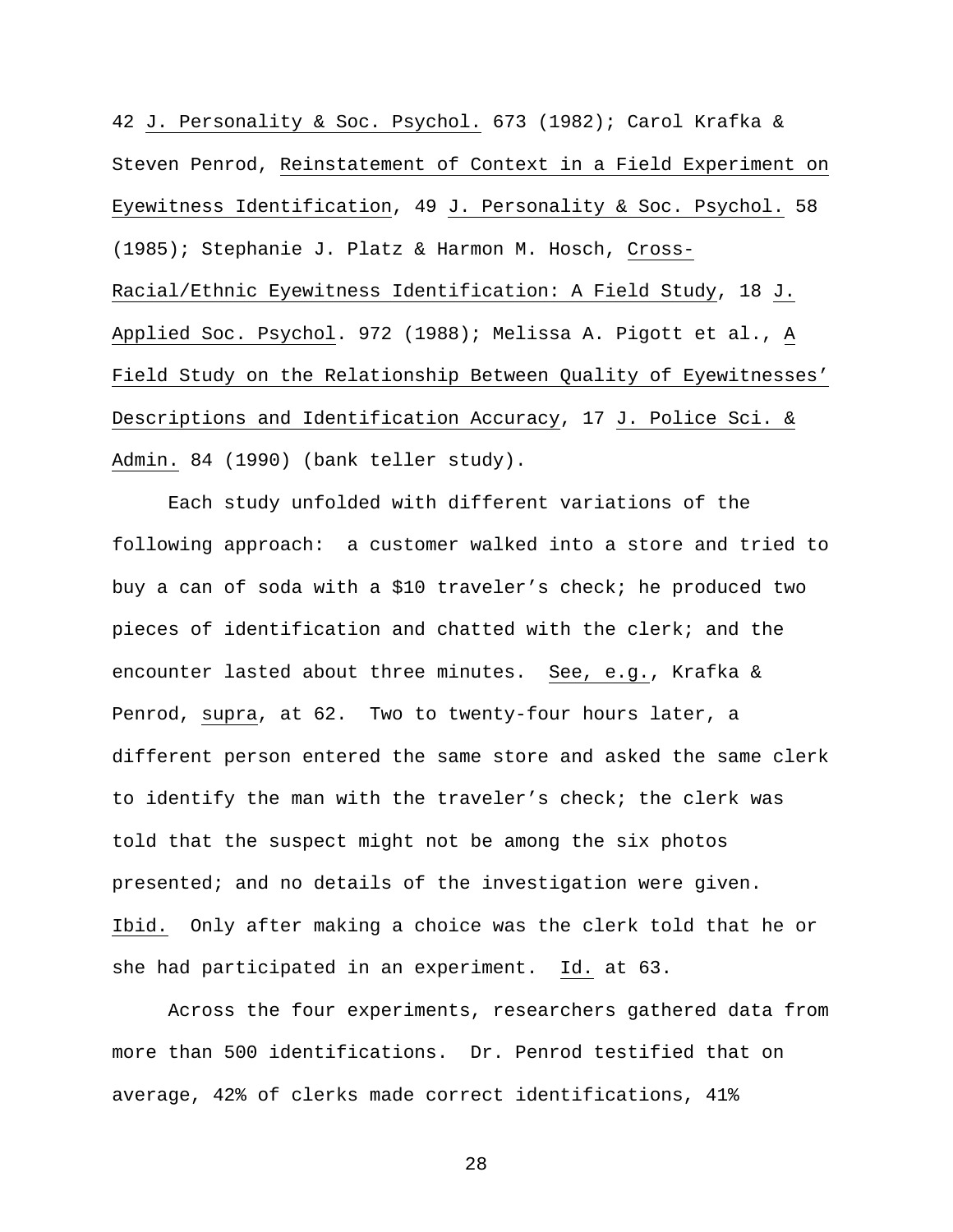identified photographs of innocent fillers, and 17% chose to identify no one. See Brigham et al., supra, at 677; Krafka & Penrod, supra, at 64-65; Pigott et al., supra, at 86-87; Platz & Hosch, supra, at 978. Those numbers, like the results from the Sacramento and London studies, reveal high levels of misidentifications.

 In two of the studies, researchers showed some clerks target-absent arrays -- lineups that purposely excluded the perpetrator and contained only fillers. See Krafka & Penrod, supra, at 64-65; Pigott et al., supra, at 86. In those experiments, Dr. Penrod testified that 64% of eyewitnesses made no identification, but 36% picked a foil. See Krafka & Penrod, supra, at 64; Pigott et al., supra, at 86. Those field experiments suggest that when the true perpetrator is not in the lineup, eyewitnesses may nonetheless select an innocent suspect more than one-third of the time.

 Any one of the above studies, standing alone, reveals a troubling lack of reliability in eyewitness identifications.

We accept that eyewitnesses generally act in good faith. Most misidentifications stem from the fact that human memory is malleable; they are not the result of malice. As discussed below, an array of variables can affect and dilute eyewitness memory.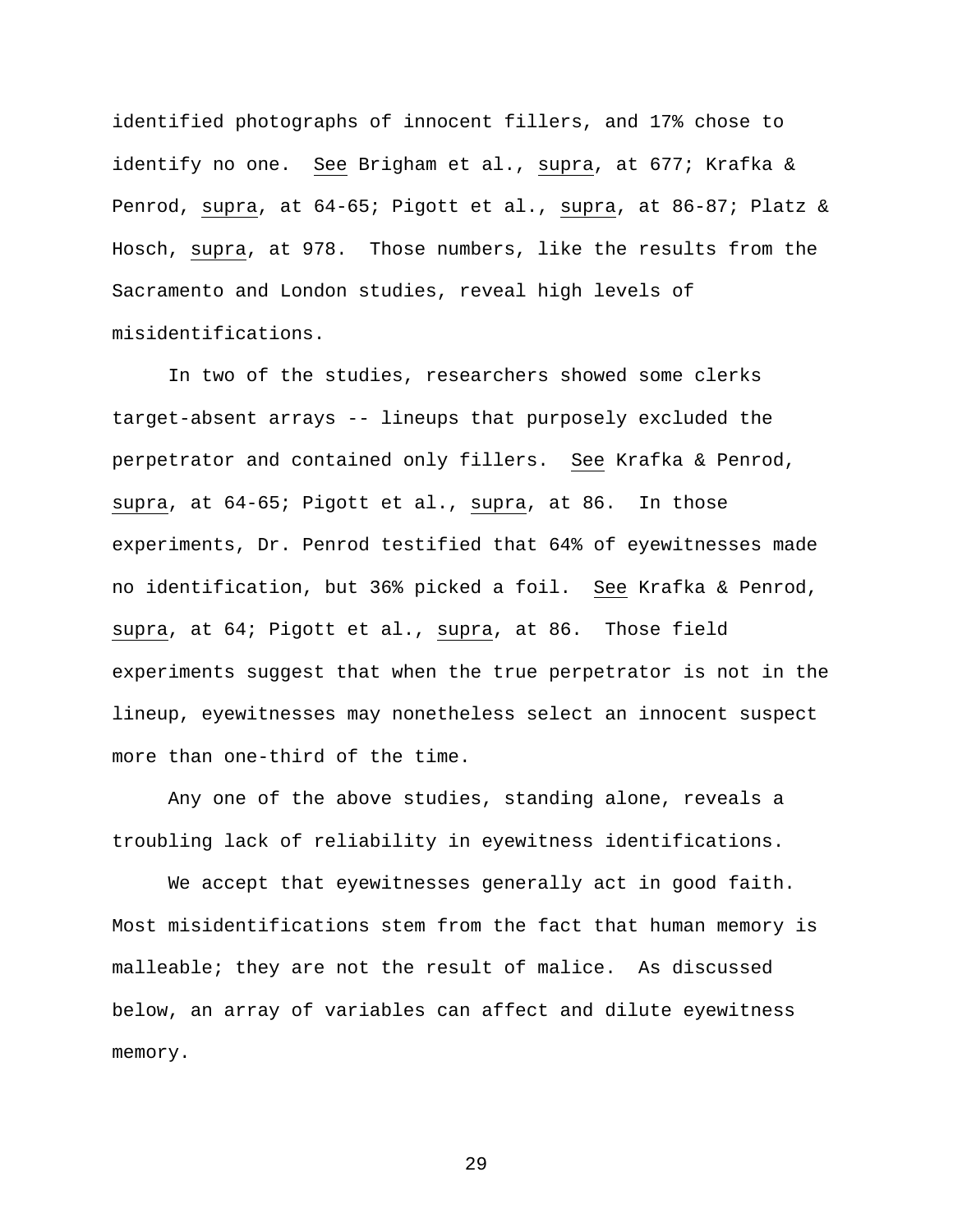Along with those variables, a concept called relative judgment, which the Special Master and the experts discussed, helps explain how people make identifications and raises concerns about reliability. Under typical lineup conditions, eyewitnesses are asked to identify a suspect from a group of similar-looking people. "[R]elative judgment refers to the fact that the witness seems to be choosing the lineup member who most resembles the witnesses' memory relative to other lineup members." Gary L. Wells, The Psychology of Lineup Identifications, 14 J. Applied Soc. Psychol. 89, 92 (1984) (emphasis in original). As a result, if the actual perpetrator is not in a lineup, people may be inclined to choose the best look-alike. Id. at 93. Psychologists have noted that "[t]his is not a surprising proposition." Gary L. Wells, What Do We Know About Eyewitness Identification?, 48 Am. Psychologist 553, 560 (1993). Also not surprising is that it enhances the risk of misidentification. Ibid.

 In one relative-judgment experiment, 200 witnesses were shown a staged crime. Id. at 561. Half of the witnesses were then shown a lineup that included the perpetrator and five fillers; the other half looked at a lineup with fillers only. Ibid. All of the witnesses were warned that the culprit might not be in the array and were given the option to choose no one. Ibid. From the first group, 54% made a correct identification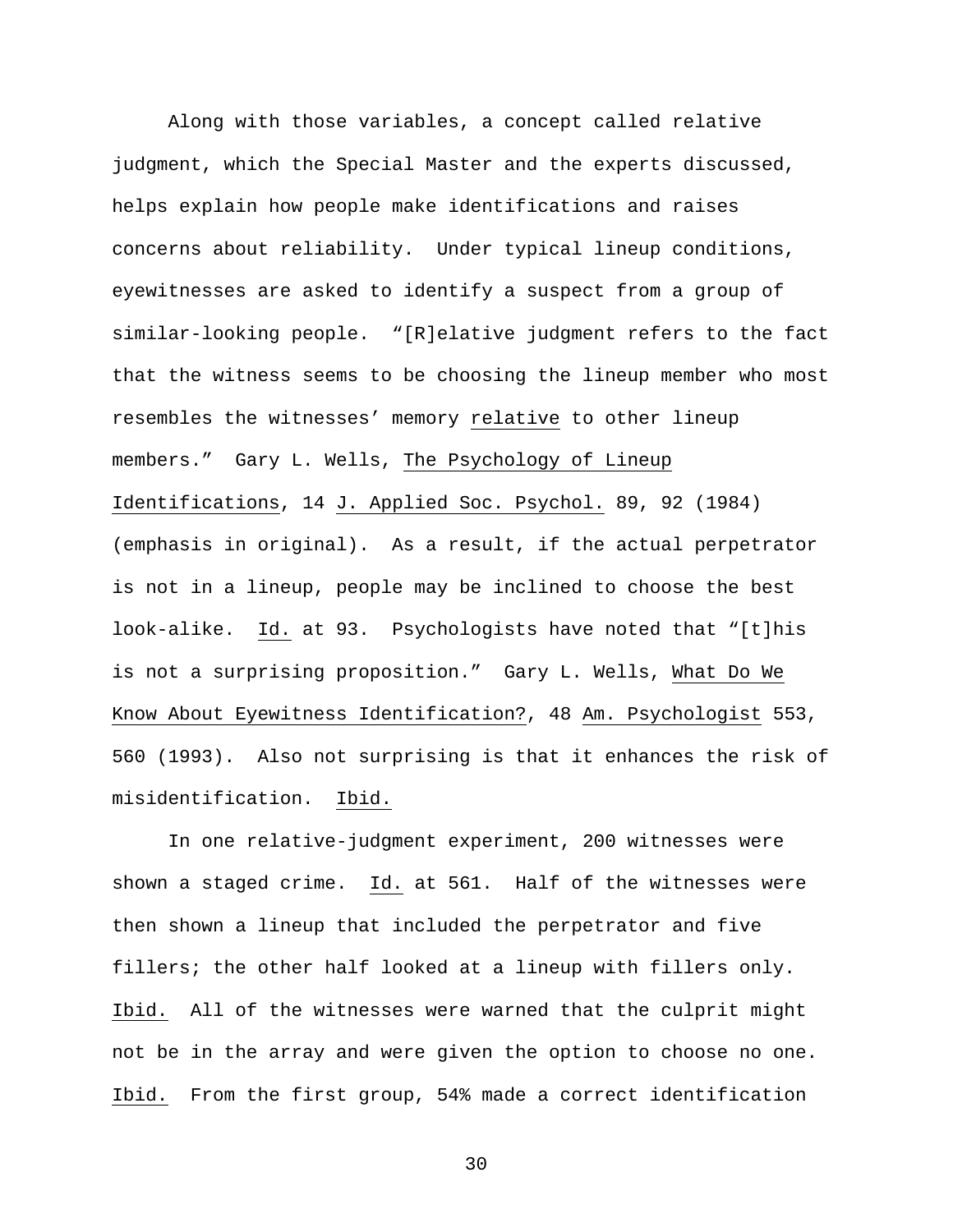and 21% believed, incorrectly, that the perpetrator was not in the array. Ibid. If witnesses rely on pure memory instead of relative judgment, the accurate identifications from the first group should have translated roughly into 54% making no choice in the second, target-absent group. Instead, only 32% of witnesses from the second group said that the culprit was not present, while 68% misidentified a filler. Ibid. Consistent with the concept of relative judgment, witnesses chose other fillers who looked more like the perpetrator to them, instead of making no identification. Ibid.

 Relative judgment touches the core of what makes the question of eyewitness identification so challenging. Without persuasive extrinsic evidence, one cannot know for certain which identifications are accurate and which are false -- which are the product of reliable memories and which are distorted by one of a number of factors.

 Nearly four decades ago, Chief Judge Bazelon remarked skeptically that in the face of such uncertainty, "we have bravely assumed that the jury is capable of evaluating [eyewitness] reliability." United States v. Brown, 461 F.2d 134, 145 n.1 (D.C. Cir. 1972) (Bazelon, C.J., concurring & dissenting). Five years later, in Manson, supra, the Supreme Court noted that in most cases "[w]e are content to rely upon the good sense and judgment of American juries" because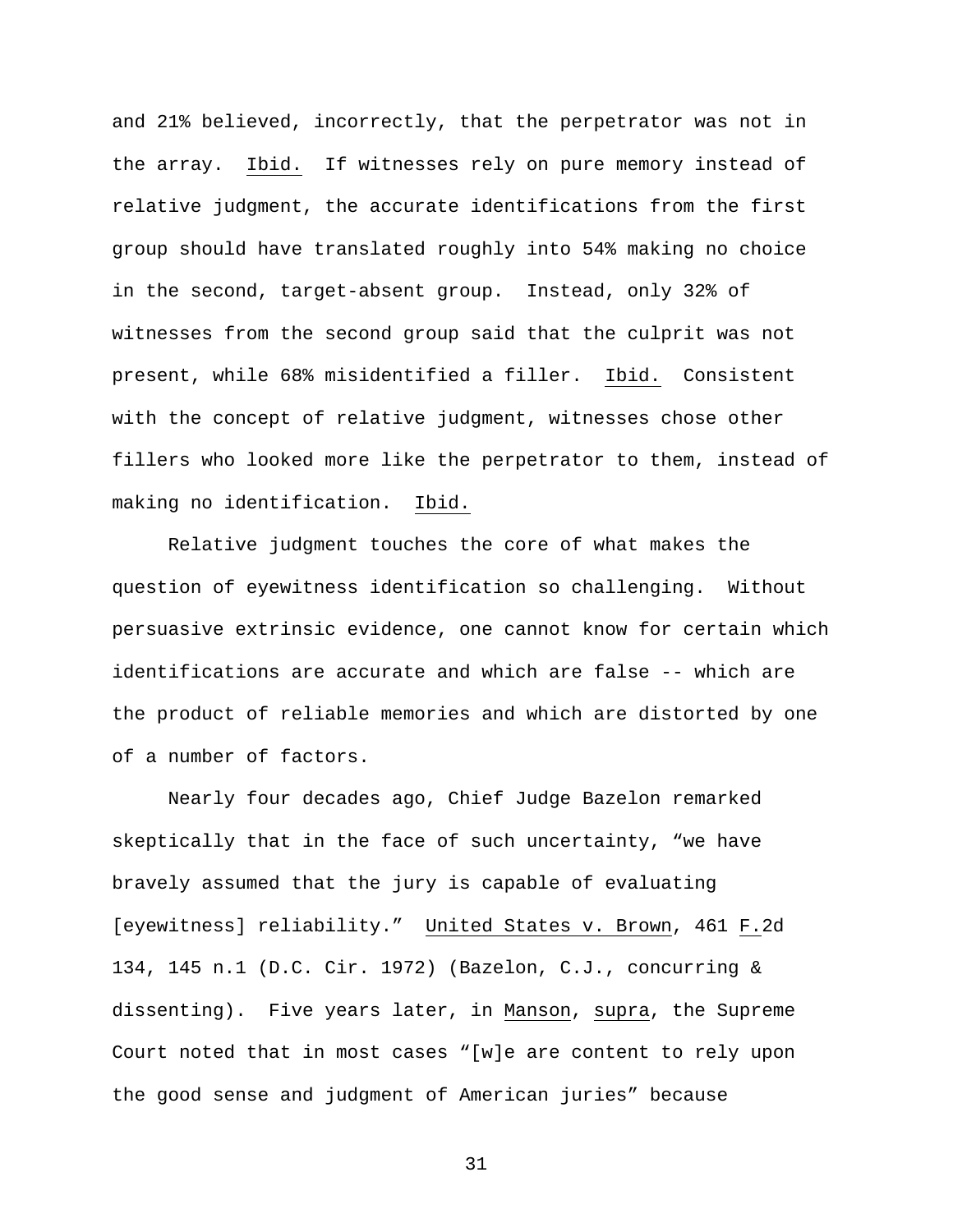eyewitness identification "evidence with some element of untrustworthiness is customary grist for the jury mill." 432 U.S. at 116, 97 S. Ct. at 2254, 53 L. Ed. 2d at 155. Justice Marshall, in dissent, expressed a contrary view. See id. at 120, 97 S. Ct. at 2255-56, 53 L. Ed. 2d at 157 (Marshall, J., dissenting). A "fundamental fact of judicial experience," Justice Marshall wrote, is that jurors "unfortunately are often unduly receptive to [eyewitness identification] evidence." Ibid.

 We presume that jurors are able to detect liars from truth tellers. But as scholars have cautioned, most eyewitnesses think they are telling the truth even when their testimony is inaccurate, and "[b]ecause the eyewitness is testifying honestly (i.e., sincerely), he or she will not display the demeanor of the dishonest or biased witness." See Jules Epstein, The Great Engine that Couldn't: Science, Mistaken Identity, and the Limits of Cross-Examination, 36 Stetson L. Rev. 727, 772 (2007). Instead, some mistaken eyewitnesses, at least by the time they testify at trial, exude supreme confidence in their identifications.

 As discussed below, lab studies have shown that eyewitness confidence can be influenced by factors unrelated to a witness' actual memory of a relevant event. See Amy Bradfield Douglass & Nancy Steblay, Memory Distortion in Eyewitnesses: A Meta-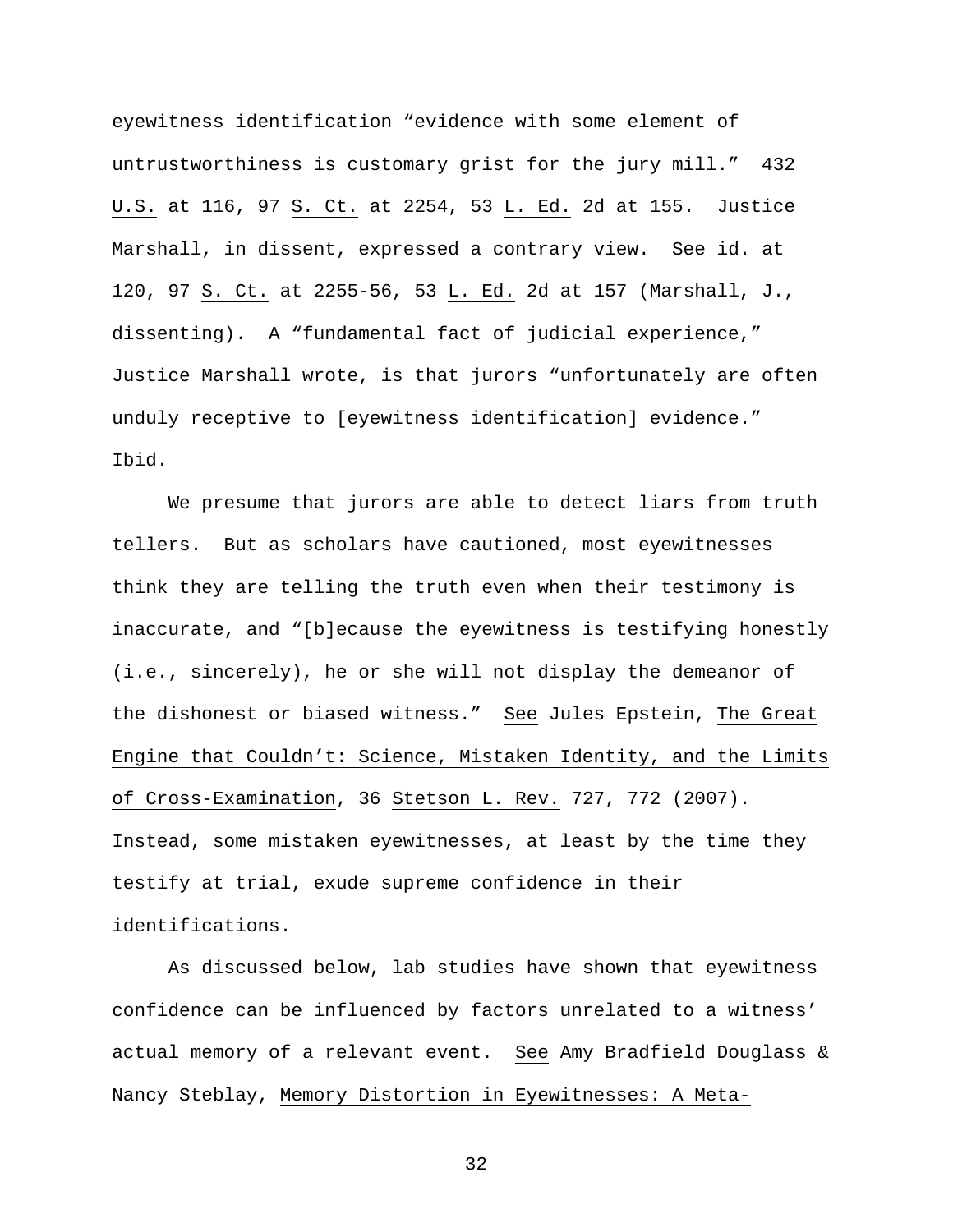Analysis of the Post-identification Feedback Effect, 20 Applied Cognitive Psychol. 859, 864-65 (2006) (addressing effects of confirmatory feedback on confidence). Indeed, this Court has already acknowledged that accuracy and confidence "may not be related to one another at all." See Romero, supra, 191 N.J. at 75 (citation omitted).

DNA exoneration cases buttress the lab results. Almost all of the eyewitnesses in those cases testified at trial that they were positive they had identified the right person. See Garrett, supra, 63-64 (noting also that in 57% of the trials, "the witnesses had earlier not been certain at all").

 In the face of those proofs, we are mindful of the observation that "there is almost nothing more convincing [to a jury] than a live human being who takes the stand, points a finger at the defendant, and says 'That's the one!'" Watkins v. Sowders, 449 U.S. 341, 352, 101 S. Ct. 654, 661, 66 L. Ed. 2d 549, 558-59 (Brennan, J., dissenting) (quoting Elizabeth Loftus, Eyewitness Testimony 19 (1979)) (emphasis in original).

The State challenges the above concepts in various ways: it argues that some studies evaluating real police files and investigations are unreliable because it is unclear whether the witnesses were given proper pre-lineup warnings, see, e.g., Valentine et al., supra; that misidentification statistics gleaned from more than 200 nationwide DNA exonerations are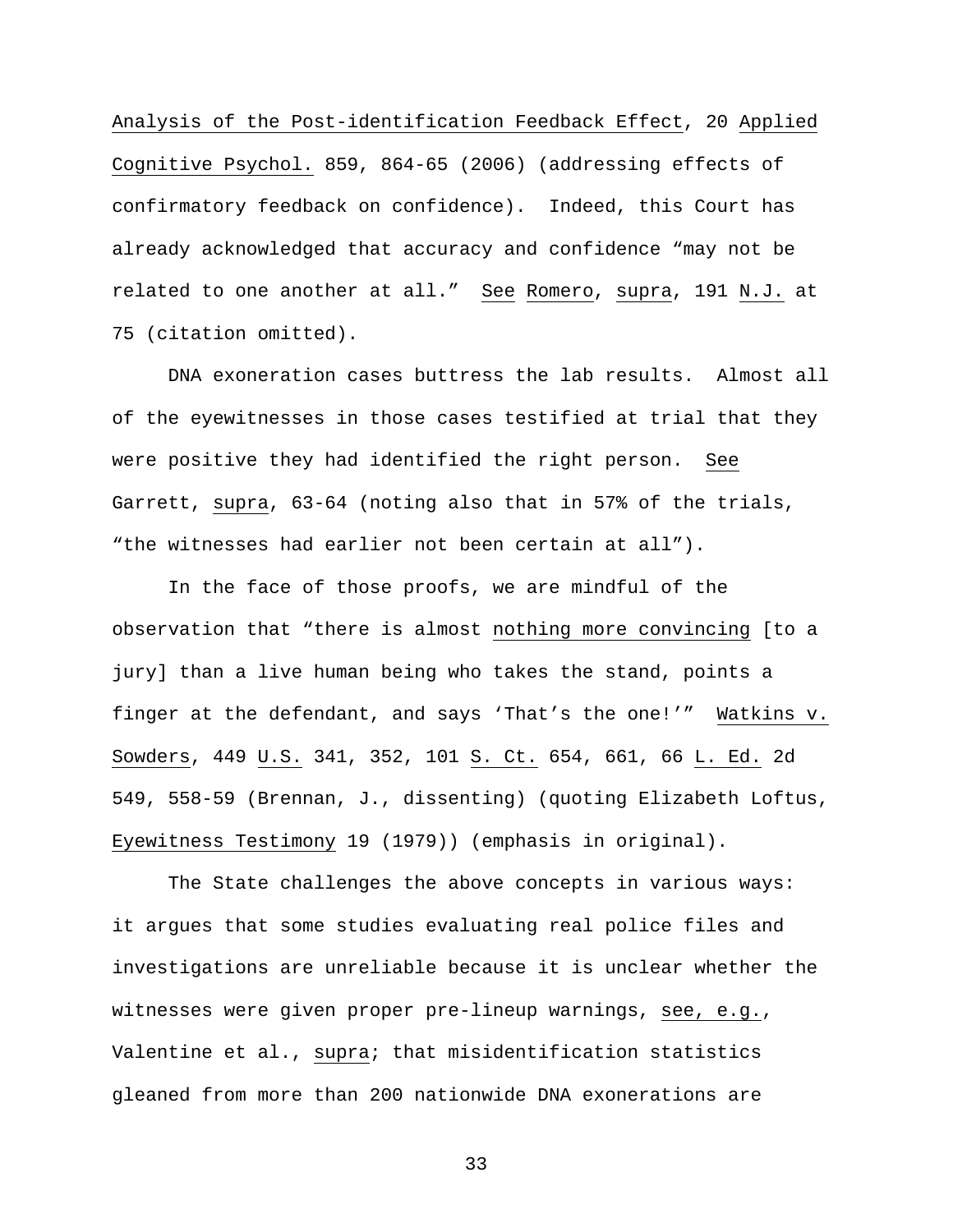insufficient to conclude that a serious problem exists; that the only DNA exonerations relevant to this case are the five cases from New Jersey, which all predated the Attorney General Guidelines; that exculpatory DNA evidence does not necessarily prove a defendant is innocent; and that DNA exonerations only remind us that the criminal justice system is imperfect.

 That broad-brush approach, however, glosses over the consistency and importance of the comprehensive scientific research that is discussed in the record. Recent studies - ranging from analyses of actual police lineups, to laboratory experiments, to DNA exonerations -- prove that the possibility of mistaken identification is real, and the consequences severe.

### **IV. Current Legal Framework**

 The current standards for determining the admissibility of eyewitness identification evidence derive from the principles the United States Supreme Court set forth in Manson in 1977. See Manson, supra, 432 U.S. at 114, 97 S. Ct. at 2253, 53 L. Ed. 2d at 154. New Jersey formally adopted Manson's framework in Madison, supra, 109 N.J. at 232-33.

 Madison succinctly outlined Manson's two-step test as follows:

> [A] court must first decide whether the procedure in question was in fact impermissibly suggestive. If the court does find the procedure impermissibly suggestive, it must then decide whether the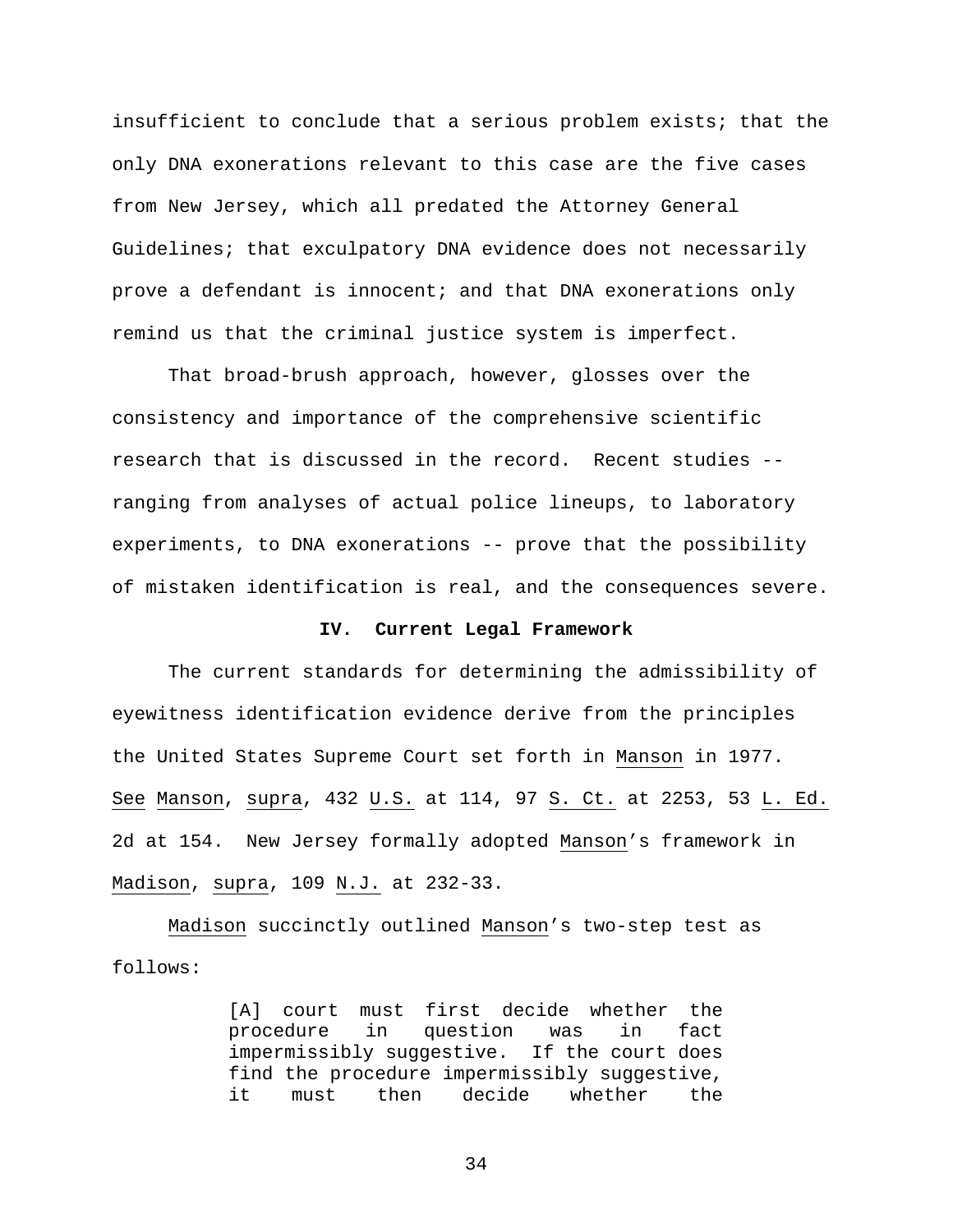objectionable procedure resulted in a "very substantial likelihood of irreparable misidentification." In carrying out the second part of the analysis, the court will focus on the reliability of the identification. If the court finds that the identification is reliable despite the impermissibly suggestive nature of the procedure, the identification may be admitted into evidence.

[Madison, supra, 109 N.J. at 232 (citations omitted).]

 As the Supreme Court explained, "reliability is the linchpin in determining the admissibility of identification testimony." Manson, supra, 432 U.S. at 114, 97 S. Ct. at 2253, 53 L. Ed. 2d at 154. To assess reliability, courts must consider five factors adopted from Neil v. Biggers: (1) the "opportunity of the witness to view the criminal at the time of the crime"; (2) "the witness's degree of attention"; (3) "the accuracy of his prior description of the criminal"; (4) "the level of certainty demonstrated at the time of the confrontation"; and (5) "the time between the crime and the confrontation." Madison, supra, 109 N.J. at 239-40 (quoting Manson, supra, 432 U.S. at 114, 97 S. Ct. at 2253, 53 L. Ed. 2d at 154 (citing Neil v. Biggers, 409 U.S. 188, 199, 93 S. Ct. 375, 382, 34 L. Ed*.* 2d 401, 411 (1972))) (internal quotation marks omitted). Those factors are to be weighed against "the corrupting effect of the suggestive identification itself."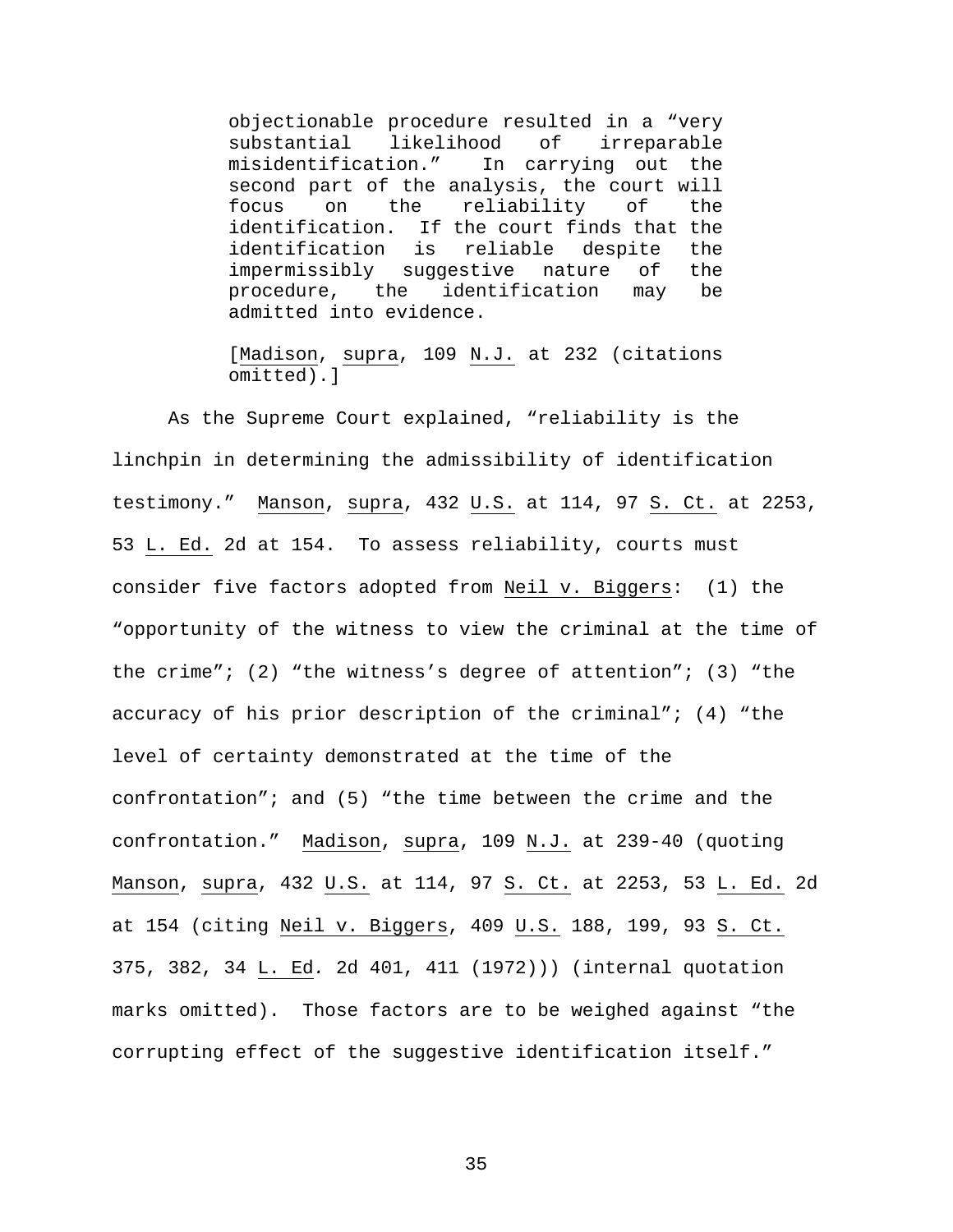Manson, supra, 432 U.S. at 114, 97 S. Ct. at 2253, 53 L. Ed. 2d at 154.

 Procedurally, a defendant must first "proffer . . . some evidence of impermissible suggestiveness" to be entitled to a Wade hearing. State v. Rodriquez, 264 N.J. Super. 261, 269 (App. Div. 1993) (citations omitted), aff'd o.b., 135 N.J. 3 (1994); State v. Ortiz, 203 N.J. Super. 518, 522 (App. Div. 1985). At the hearing, if the court decides the procedure "was in fact impermissibly suggestive," it then considers the reliability factors. See Madison, supra, 109 N.J. at 232. The State then "has the burden of proving by clear and convincing evidence that the identification[] . . . had a source independent of the police-conducted identification procedures." Id. at 245 (citing Wade, supra, 388 U.S. at 240, 87 S. Ct. at 1939, 18 L. Ed. 2d at 1164) (additional citation omitted). Overall, the reliability determination is to be made from the totality of the circumstances. Id. at 233 (citing Neil v. Biggers, supra, 409 U.S. at 199, 93 S. Ct. at 382, 34 L. Ed. 2d at 411).

 Manson, supra, intended to address several concerns: problems with the reliability of eyewitness identification; deterrence; and the effect on the administration of justice. 432 U.S. at 111-13, 97 S. Ct. at 2251-52, 53 L. Ed. 2d at 152- 53. Underlying Manson's approach are certain assumptions: that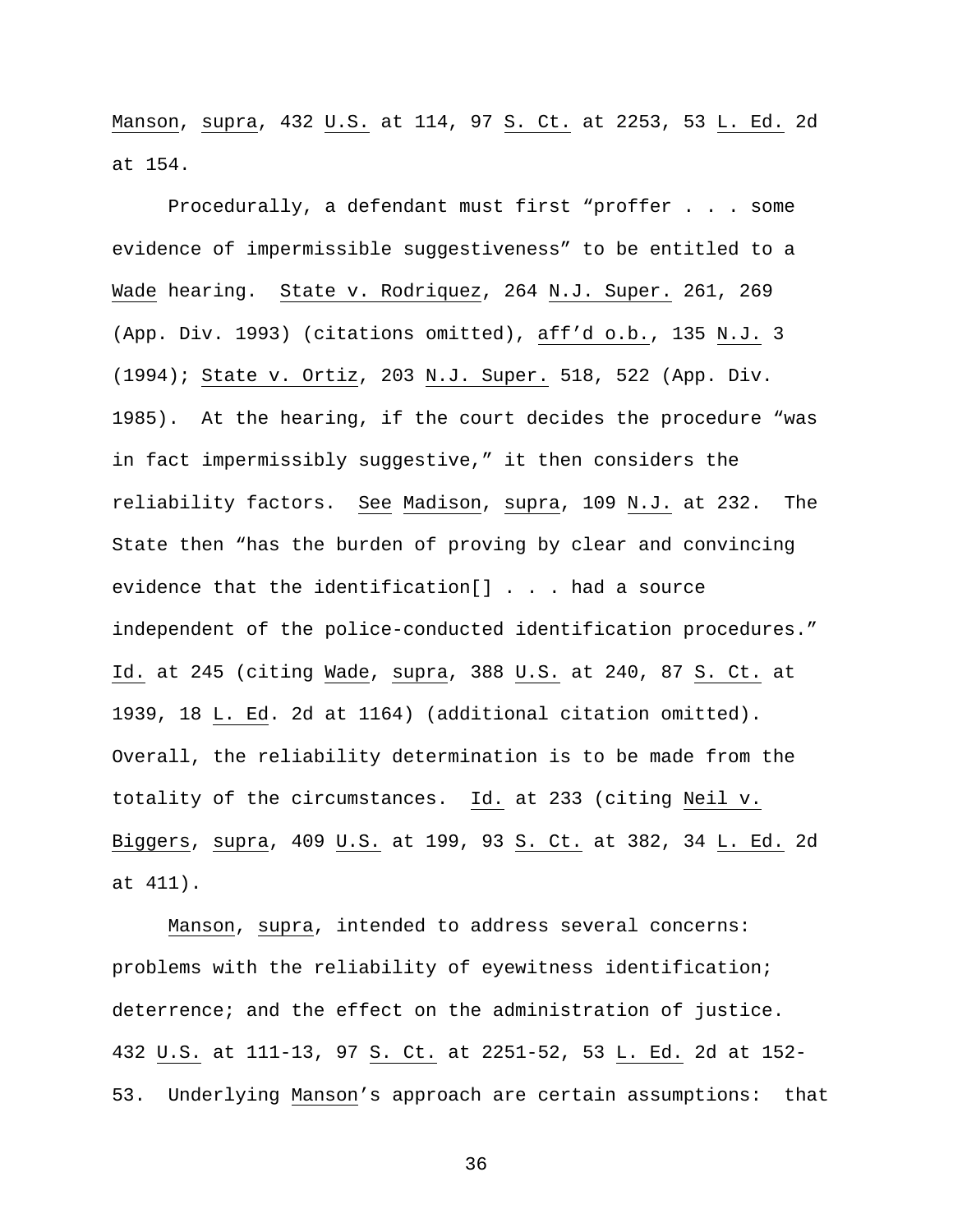jurors can detect untrustworthy eyewitnesses, see id. at 116, 97 S. Ct. at 2254, 53 L. Ed. 2d at 155; and that the test would deter suggestive police practices, see id. at 112, 97 S. Ct. at 2252, 53 L. Ed. 2d at 152. As to the latter point, the Court adopted a totality approach over a per se rule of exclusion to avoid "keep[ing] evidence from the jury that is reliable and relevant." Ibid.

 Manson and Madison provide good examples for how the twopronged test is applied. In Manson, supra, an undercover narcotics officer, Trooper Glover, observed a defendant during a drug buy. 432 U.S. at 100-01, 97 S. Ct. at 2245-46, 53 L. Ed. 2d at 145-46. Glover did not know the person and described him to backup officers after the transaction. Based on the description, one of the officers left a photo of the defendant on Glover's desk. Glover later identified the defendant from the single photo. Id. at 101, 97 S. Ct. at 2246, 53 L. Ed. 2d at 145-46.

 Although the Court recognized that "identifications arising from single-photograph displays may be viewed in general with suspicion," it found that the corrupting effect of the challenged identification did not outweigh Glover's ability to make an accurate identification. Id. at 116, 97 S. Ct. at 2254, 53 L. Ed. 2d at 155 (citation omitted). After assessing each of the five reliability factors, the Court concluded that the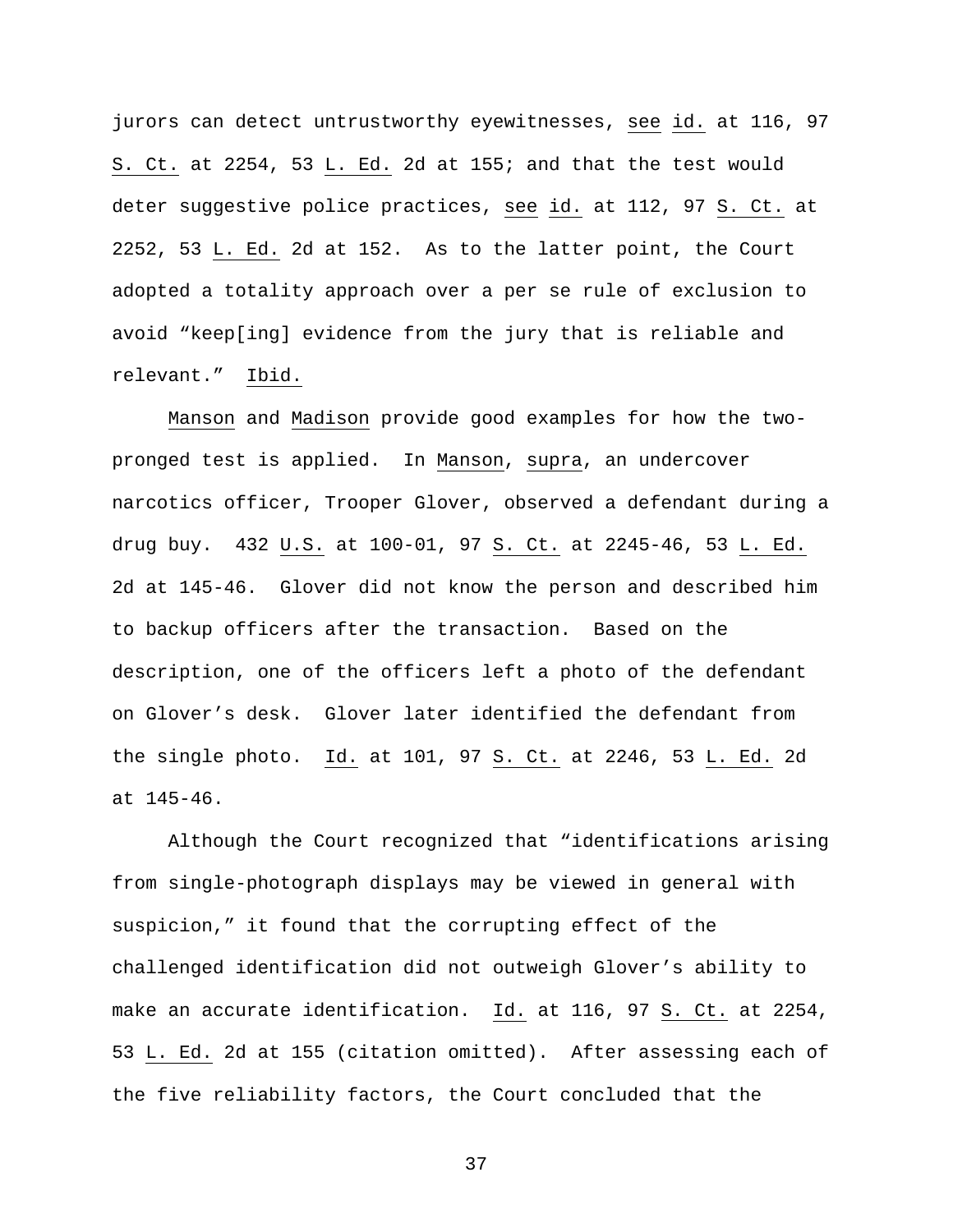identification was admissible because it could not "say that under all the circumstances of this case there is 'a very substantial likelihood of irreparable misidentification.'" Id. at 116, 97 S. Ct. at 2254, 53 L. Ed. 2d at 155 (citing Simmons v. United States, 390 U.S. 377, 384, 88 S. Ct. 967, 971, 19 L. Ed. 2d 1247, 1253 (1968)). "Short of that," the Court noted, the "evidence is for the jury to weigh." Ibid.

 This Court applied the same test in Madison. Two months after an armed robbery, a detective administering a photo lineup showed a victim twenty-four black-and-white photographs containing at least one photo of the defendant. Madison, supra, 109 N.J. at 225. Next, the detective showed the victim an additional thirty-eight color photographs, "thirteen or fourteen of which depicted defendant as the center of attention at a birthday celebration held in his honor." Id. at 235.

 The Court found the identification procedure "impermissibly suggestive" based on "the sheer repetition of defendant's picture." Id. at 234. It then remanded to the trial court to evaluate, under the second prong, "whether the identification[] . . . had an independent source" that could outweigh the substantial suggestiveness of the process. See id. at 245.

 Since Madison, this Court, on occasion, has refined the Manson/Madison framework. In Cromedy, supra, the Court examined numerous social science studies showing that identifications are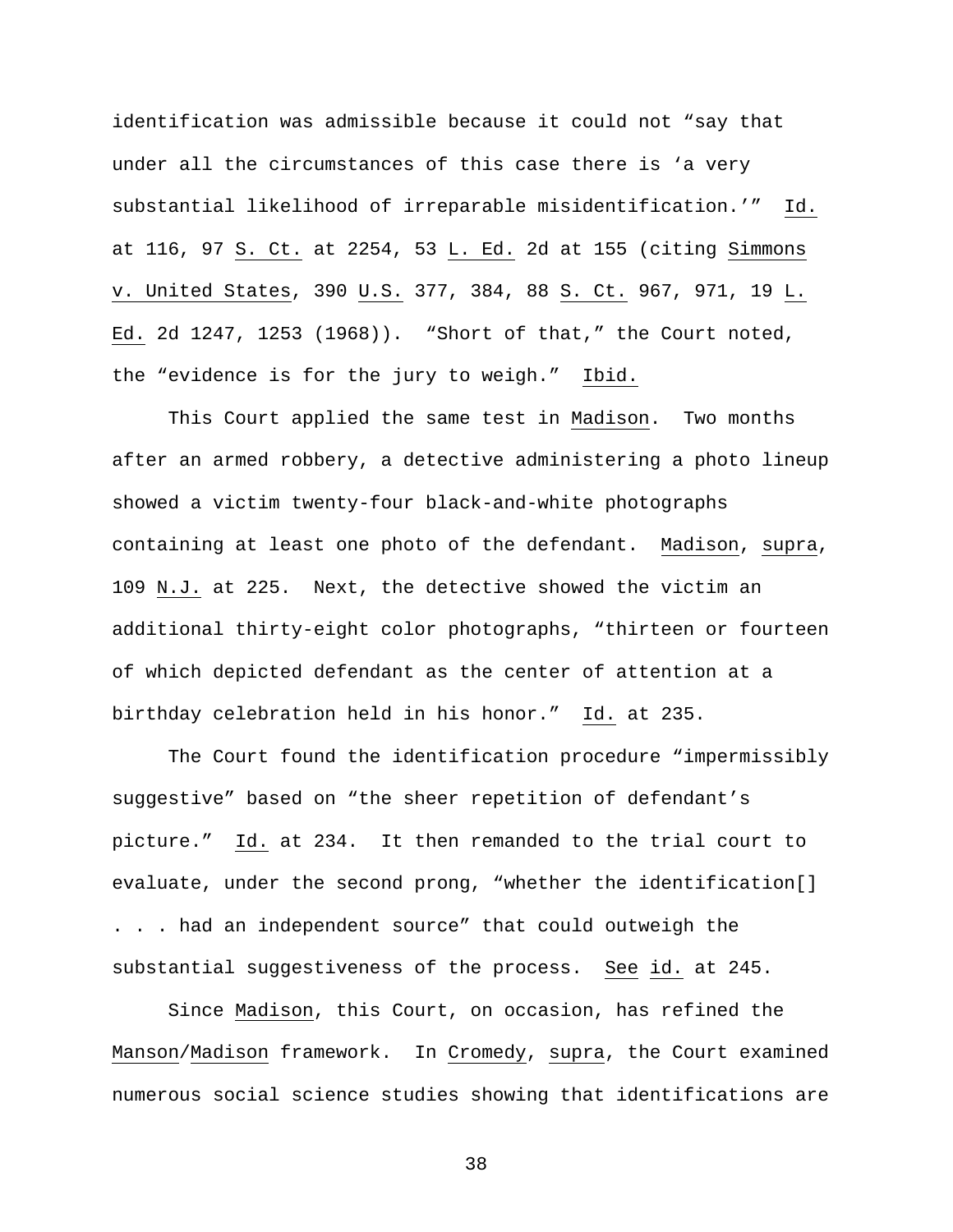less reliable when the witness and perpetrator are of different races. 158 N.J. at 121. In response, the Court held that jury instructions on the reliability of cross-racial identifications are necessary when "identification is a critical issue in the case" and there is no independent evidence corroborating the identification. Id. at 132.

 More recently in Romero, supra, the Court recognized that "[j]urors likely will believe eyewitness testimony 'when it is offered with a high level of confidence, even though the accuracy of an eyewitness and the confidence of that witness may not be related to one another at all.'" 191 N.J. at 75 (quoting Watkins, supra, 449 U.S. at 352, 101 S. Ct. at 661, 66 L. Ed. 2d at 558 (Brennan, J., dissenting)). The Court cited "social science research noting the fallibility of eyewitness identifications" and directed that juries be instructed as follows in eyewitness identification cases:

> Although nothing may appear more convincing than a witness's categorical identification of a perpetrator, you must critically analyze such testimony. Such identifications, even if made in good faith, may be mistaken. Therefore, when analyzing such testimony, be advised that a witness's level of confidence, standing alone, may not be an indication of the reliability of the identification.

[Id. at 75-76.]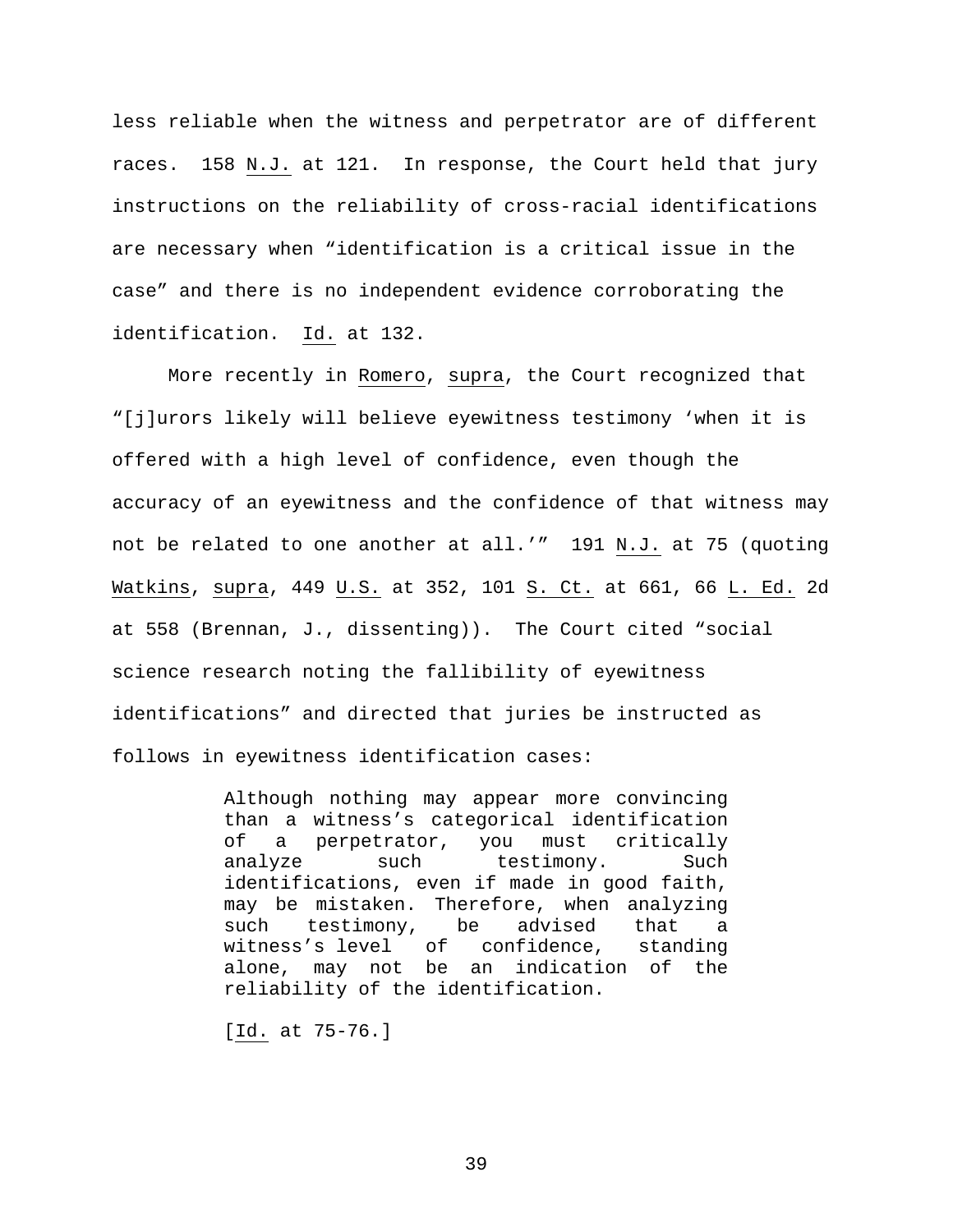In Delgado, supra, the Court directed that "law enforcement officers make a written record detailing [all] out-of-court identification procedure[s], including the place where the procedure was conducted, the dialogue between the witness and the interlocutor, and the results." 188 N.J. at 63. See also Herrera, supra, 187 N.J. at 504 (finding showup identification procedures inherently suggestive).

 Despite those important, incremental changes, we have repeatedly used the Manson/Madison test to determine the admissibility of eyewitness identification evidence. As we noted in Herrera, "[u]ntil we are convinced that a different approach is required after a proper record has been made in the trial court, we continue to follow the [Manson/Madison] approach." Ibid.; see also State v. Adams, 194 N.J. 186, 201 (2008).

 That record is now before us. It enables us to consider whether the Manson/Madison framework remains valid and appropriate or if a different approach is required. To make that determination, we first look to the scope of the scientific evidence since 1977. We then examine its content.

# **V. Scope of Scientific Research**

Virtually all of the scientific evidence considered on remand emerged after Manson. In fact, the earliest study the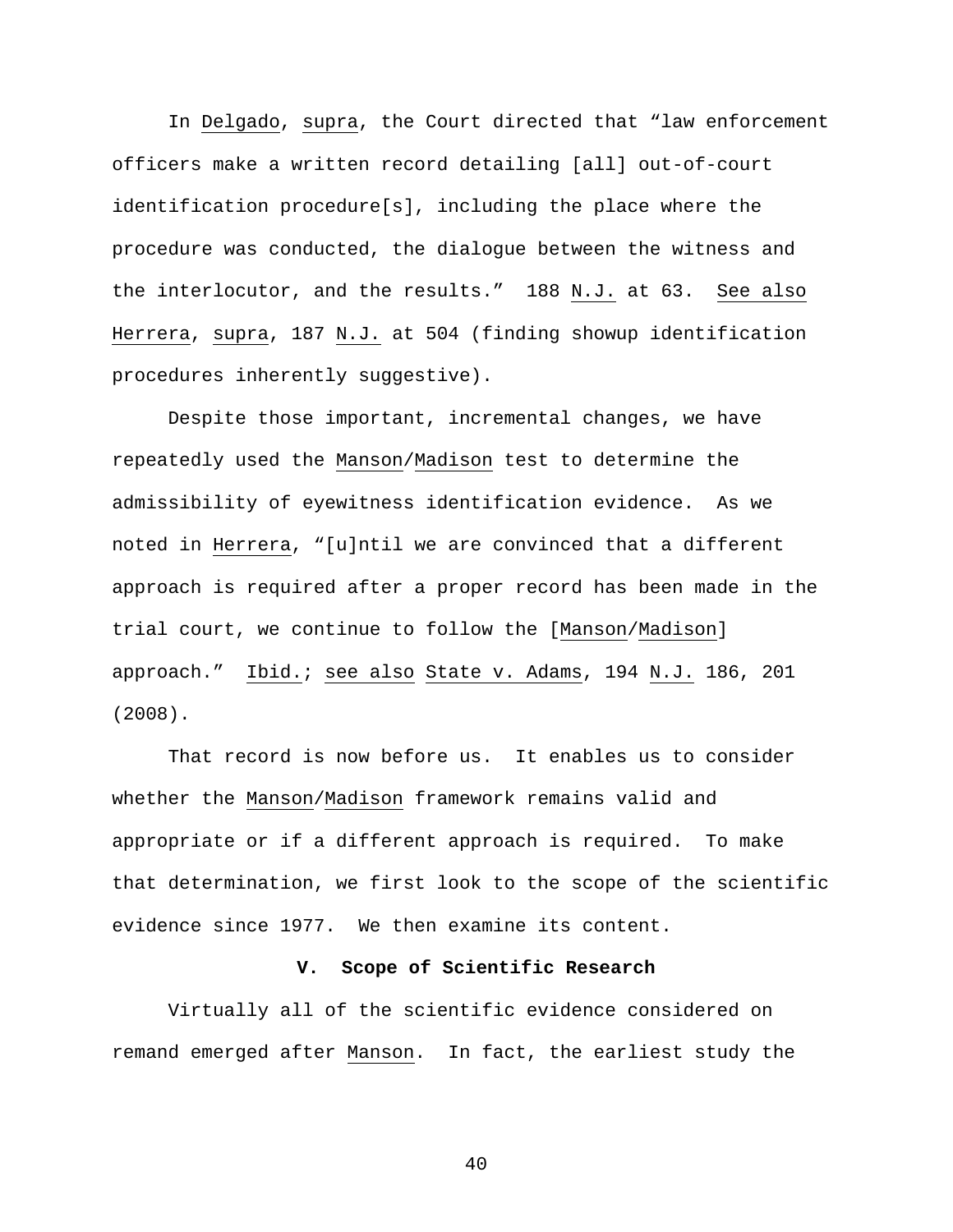State submitted is from 1981, and only a handful of the more than 200 scientific articles in the record pre-date 1970.

During the 1970s, when the Supreme Court decided Manson, researchers conducted some experiments on the malleability of human memory. But according to expert testimony, that decade produced only four published articles in psychology literature containing the words "eyewitness" and "identity" in their abstracts. By contrast, the Special Master estimated that more than two thousand studies related to eyewitness identification have been published in the past thirty years.

Some recent studies have successfully gathered real-world data from actual police identification procedures. See, e.g., Behrman & Davey, supra; Valentine et al., supra. But most eyewitness identification research is conducted through controlled lab experiments. Unlike analyses of real-world data, experimental studies allow researchers to control and isolate variables. If an experiment is designed well, scientists can then draw relevant conclusions from different conditions.

 There have been two principal methods of conducting eyewitness lab research. In some experiments, eyewitnesses have been shown staged events without knowing they were witnessing something artificial. See, e.g., Krafka & Penrod, supra. In other studies, witnesses generally knew they were participating in an experiment from the outset. See e.g., Lynn Garrioch &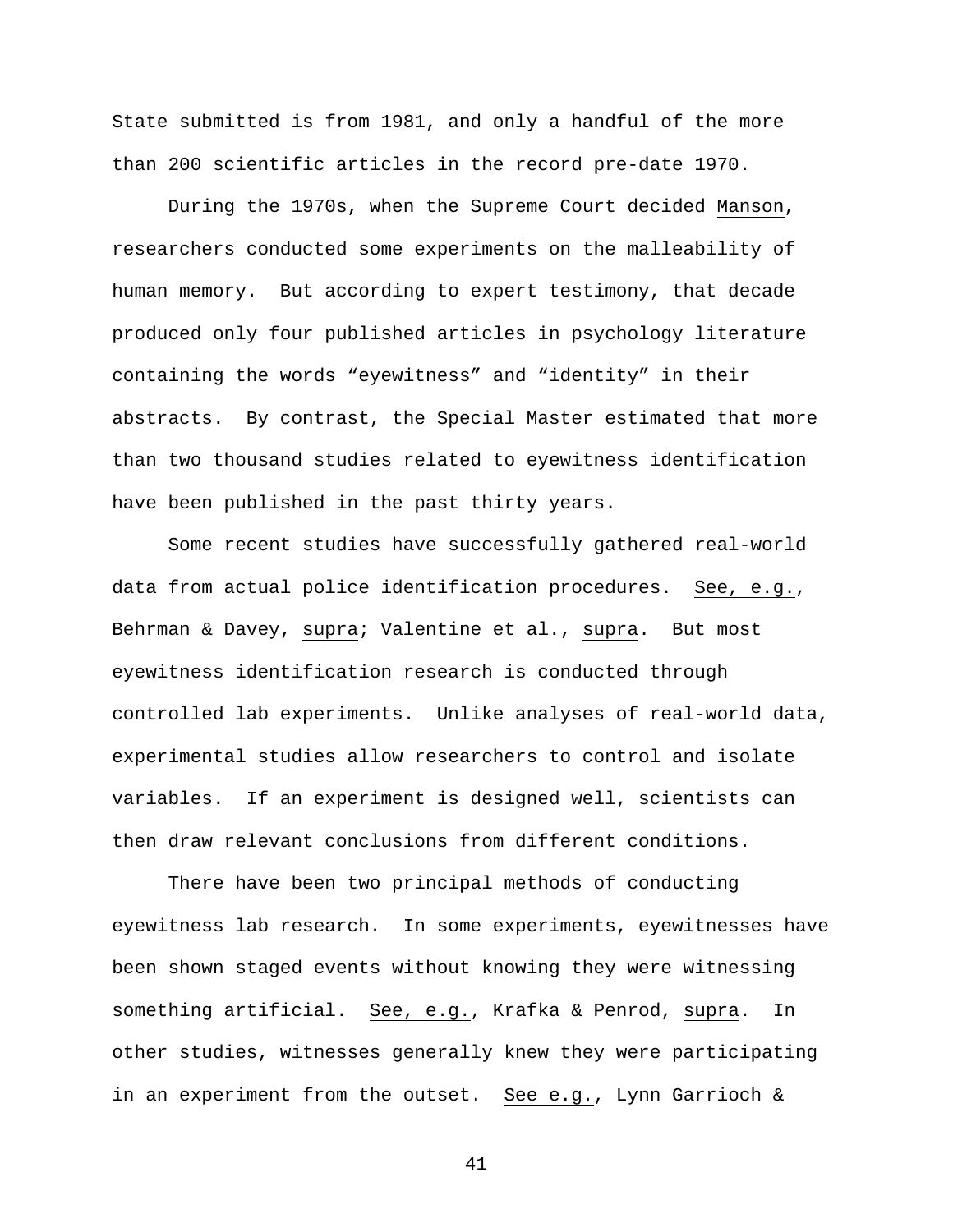C.A. Elizabeth Brimacombe, Lineup Administrators' Expectations: Their Impact on Eyewitness Confidence, 25 Law & Hum. Behav. 299 (2001). Most experiments manipulate variables, like the witness' and suspect's race, for example, and use target-present and target-absent lineups to test the effect the variable has on accuracy. (The scientific literature often uses the term "lineup" to refer to live lineups and/or photo arrays; we sometimes use the word interchangeably as well.)

Authoritative researchers generally present the results of their experiments in peer-reviewed psychology journals. "The peer review process is a method of quality control that ensures the validity and reliability of experimental research." Roy S. Malpass et al., The Need for Expert Psychological Testimony on Eyewitness Identification, in Expert Testimony on the Psychology of Eyewitness Identification 3, 14 (Brian L. Cutler ed., 2009). The process is designed to ensure that studies "have passed a rigorous test and are generally considered worthy of consideration by the greater scientific community" before they are published. Ibid. Of the hundreds of laboratory studies in the record, nearly all have been published in prominent, peerreviewed journals.

Although one lab experiment can produce intriguing results, its data set may be small. For example, if only twenty people participated in an experiment, it may be difficult to generalize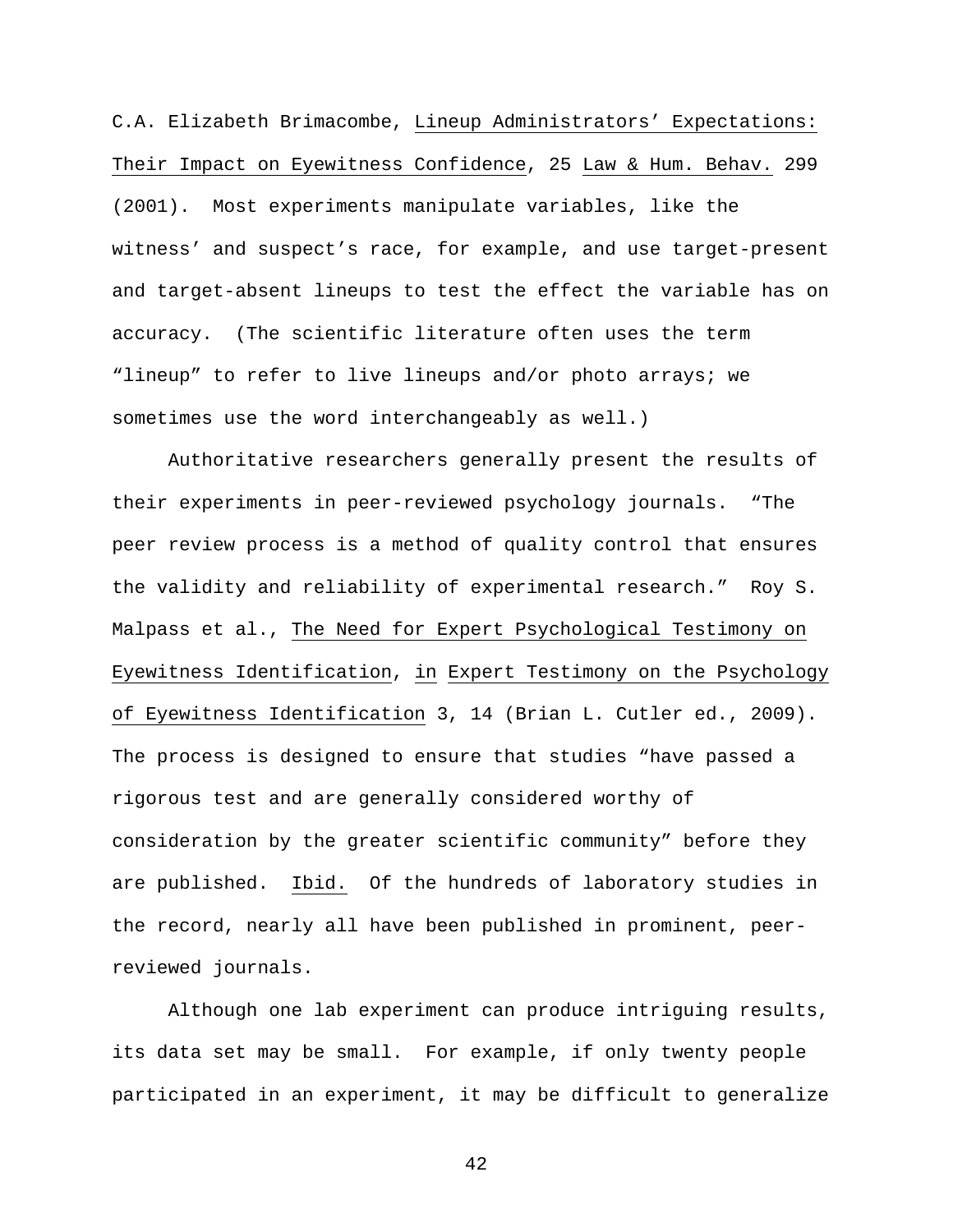the results beyond the individual study. Meta-analysis aims to solve that problem.

 "A meta-analysis is a synthesis of all obtainable data collected in a specified topical area. The benefits of a metaanalysis are that greater statistical power can be obtained by combining data from many studies." Id. at 15. The more consistent the conclusions from aggregated data, the greater confidence one can have in those conclusions. More than twentyfive meta-analyses were presented at the hearing.

 Despite its volume and breadth, the record developed on remand has its limitations. Results from meta-analysis, for example, still come mostly from controlled experiments. See State v. Marquez, 967 A.2d 56, 75 (Conn. 2009) (noting lack of "real-world data" in certain research areas (citation omitted)).<sup>6</sup> To determine whether such experiments reliably predict how people behave in the real world, researchers have tried to compare results across different types of studies.

i

<sup>6</sup> In Marquez, supra, the Connecticut Supreme Court concluded that "scientific literature . . . with respect to eyewitness identification procedures is far from universal or even well established, and that the research is in great flux." 967 A.2d at 77. Marquez considered six scientific articles and reports in reaching that conclusion, id. at 72-78, including an Illinois field study that has been strongly criticized, see id. at 75 & n.24; see also Daniel L. Schacter et al., Policy Forum: Studying Eyewitness Investigations in the Field, 32 Law & Hum. Behav. 3 (2008). The more extensive record presented and tested on remand provides a stronger basis for an assessment of eyewitness identification research.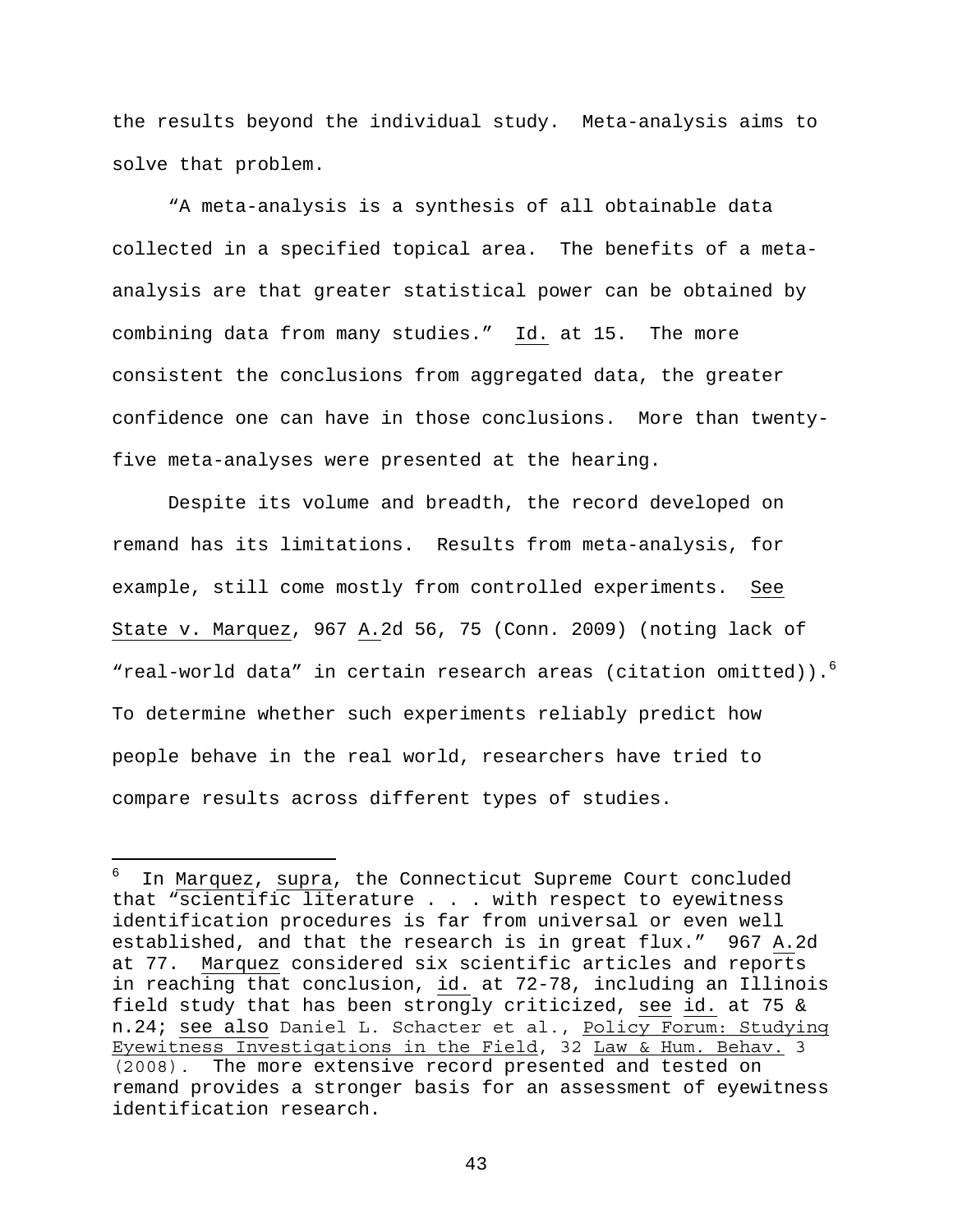Dr. Penrod presented data from a meta-analysis comparing studies in which witnesses knew they were participating in experiments and those in which witnesses observed what they thought were real crimes and were not told otherwise until after making an identification. See Ralph Norman Haber & Lyn Haber, A Meta-Analysis of Research on Eyewitness Lineup Identification Accuracy, Paper presented at the Annual Convention of the Psychonomics Society, Orlando, Florida 8-9 (Nov. 16, 2001). The analysis revealed that identification statistics from across the studies were remarkably consistent: in both sets of studies, 24% of witnesses identified fillers. See id. at 9 (also finding 34% filler identification rates when witnesses observed slideshows or videos of crimes). Those statistics are similar to data from real cases. As discussed in section III above, in police investigations in Sacramento and London, roughly 20% of eyewitnesses identified fillers. See Behrman & Davey, supra, at 482; Behrman & Richards, supra, at 285; Valentine et al., supra, at 974; Wright & McDaid, supra, at 77. Thus, although lab and field experiments may be imperfect proxies for real-world conditions, certain data they have produced are relevant and persuasive.

Critics, including the State, point out that most experiments occur on college campuses and use college students as witnesses in a way that does not replicate real life. Expert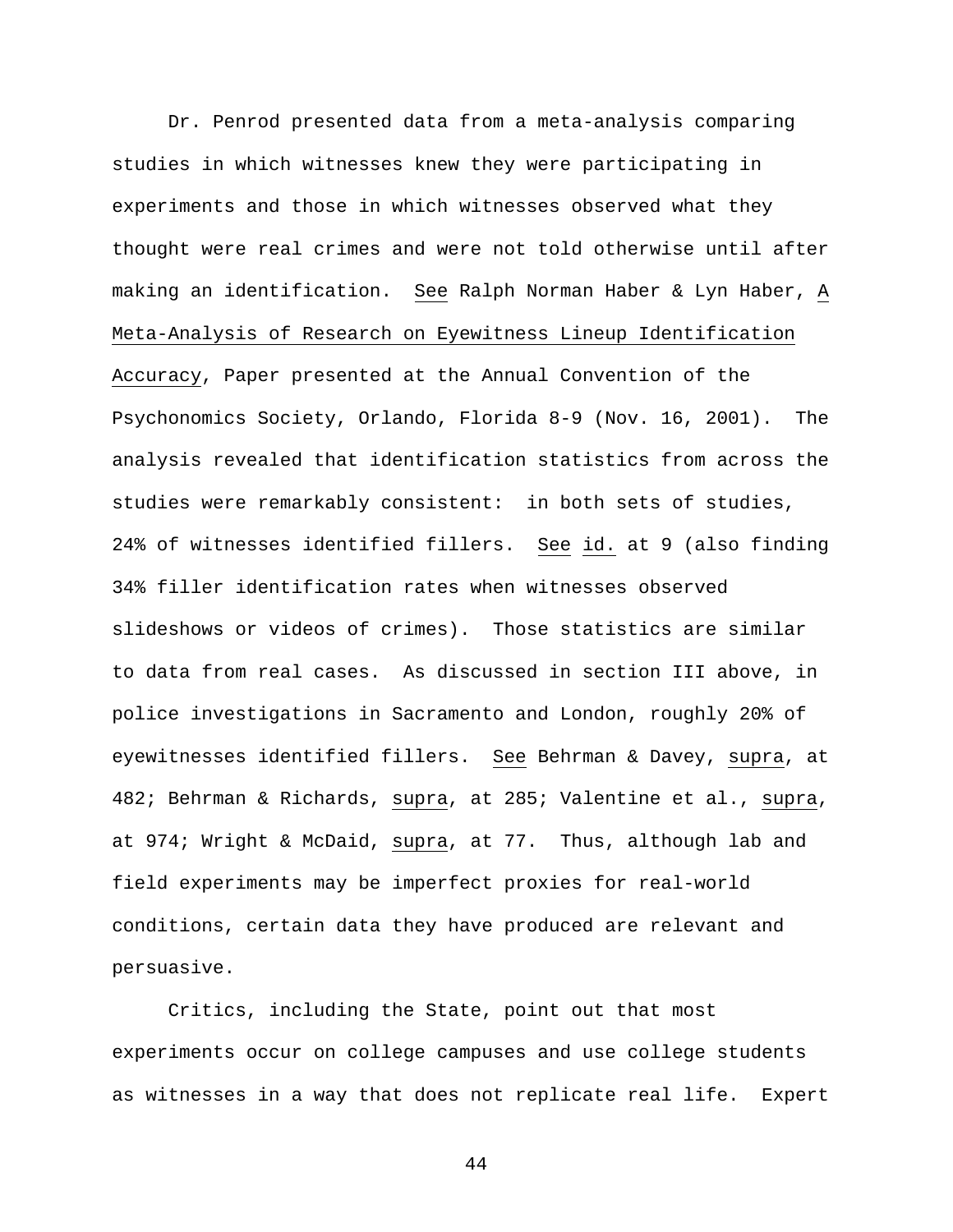testimony, though, highlighted that college students are among the best eyewitnesses in light of their general health, visual acuity, recall, and alertness. But real eyewitnesses, the critics contend, act more carefully when they identify real suspects. As the Special Master noted, it is hard to credit that argument in light of archival studies and the exoneration cases. Even with the best of intentions, misidentifications occur in the real world.

A similar criticism suggests that lab experiments cannot replicate the intensity and stress that crime victims experience, which leaves stronger memory traces. But as discussed below, studies have shown consistently that high degrees of stress actually impair the ability to remember. See, e.g., Kenneth A. Deffenbacher et al., A Meta-Analytic Review of the Effects of High Stress on Eyewitness Memory, 28 Law & Hum. Behav. 687, 687, 699 (2004).

Finally, the State argues that lab studies are designed so that about half of the participants will not be able to make an identification; a "base rate" of 50% is commonly used with half of the witnesses viewing a lineup with the suspect and half looking at fillers only. The State argues those results cannot be generalized to the real world, where the actual base rate may be much higher.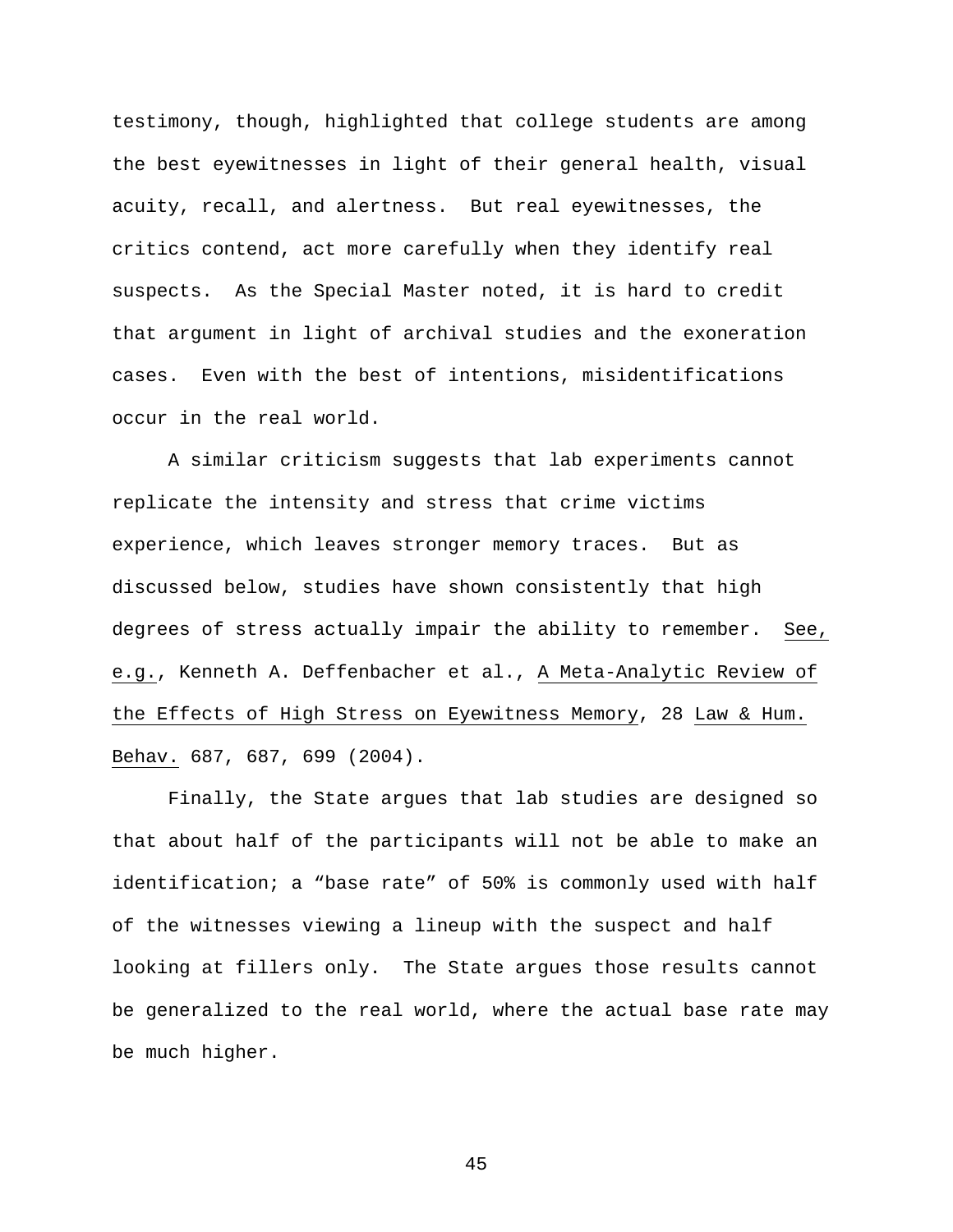As Dr. Wells testified, statistical analysis permits researchers to estimate the results under any base rate. That said, in reality, we simply cannot know how often the suspect in an array is the actual perpetrator. But not knowing real-world base rates does not render experimental studies meaningless.

To be sure, many questions about memory and the psychology of eyewitness identifications remain unanswered. And eyewitness identification research remains probabilistic, meaning that science cannot say whether an identification in an actual case is accurate or not. Instead, science has sought to answer, in the aggregate, which identification procedures and external variables are tied to an increased risk of misidentification.

Mindful of those limitations, we next examine the research on human memory.

### **VI. How Memory Works**

Research contained in the record has refuted the notion that memory is like a video recording, and that a witness need only replay the tape to remember what happened. Human memory is far more complex. The parties agree with the Special Master's finding that memory is a constructive, dynamic, and selective process.

The process of remembering consists of three stages: acquisition -- "the perception of the original event"; retention -- "the period of time that passes between the event and the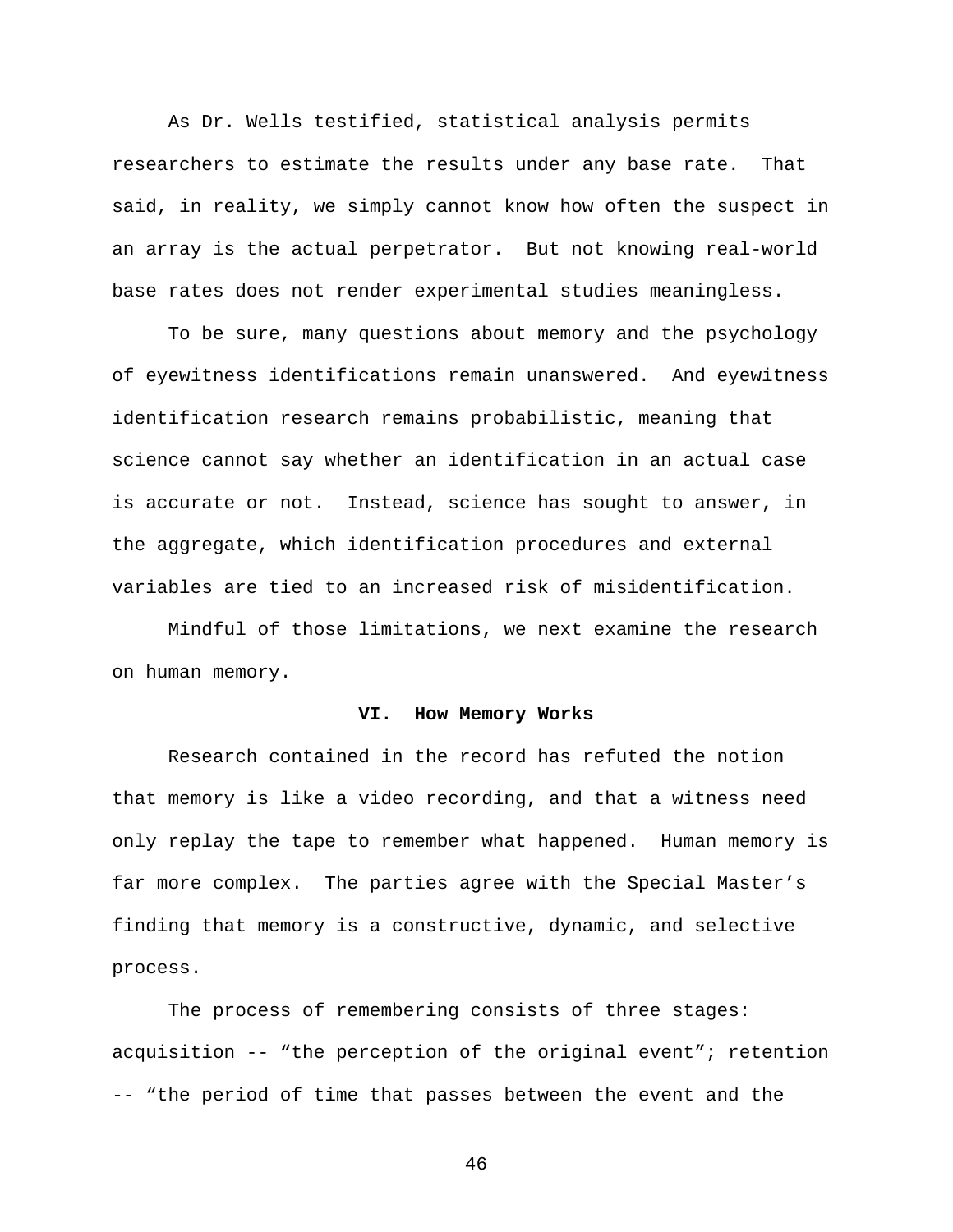eventual recollection of a particular piece of information"; and retrieval -- the "stage during which a person recalls stored information." Elizabeth F. Loftus, Eyewitness Testimony 21 (2d ed. 1996). As the Special Master observed,

> [a]t each of those stages, the information ultimately offered as "memory" can be distorted, contaminated and even falsely imagined. The witness does not perceive all that a videotape would disclose, but rather "get[s] the gist of things and constructs a "memory" on "bits of information . . . and what seems plausible." The witness does not encode all the information that a videotape does; memory rapidly and continuously decays; retained memory can be unknowingly contaminated by post-event information; [and] the witness's retrieval of stored "memory" can be impaired and distorted by a variety of factors, including suggestive interviewing and identification procedures conducted by law enforcement personnel.

[Internal citations omitted.]

Researchers in the 1970s designed a number of experiments to test how and to what extent memories can be distorted. One experiment began by showing subjects film clips of auto accidents. Elizabeth F. Loftus & John C. Palmer, Reconstruction of Automobile Destruction: An Example of the Interaction Between Language and Memory, 13 J. Verbal Learning & Verbal Behav. 585, 586 (1974). Researchers then asked test subjects to estimate the speed at which the cars traveled, and the answers differed markedly based on the question posed. On average, those asked "how fast were the cars going when they smashed into each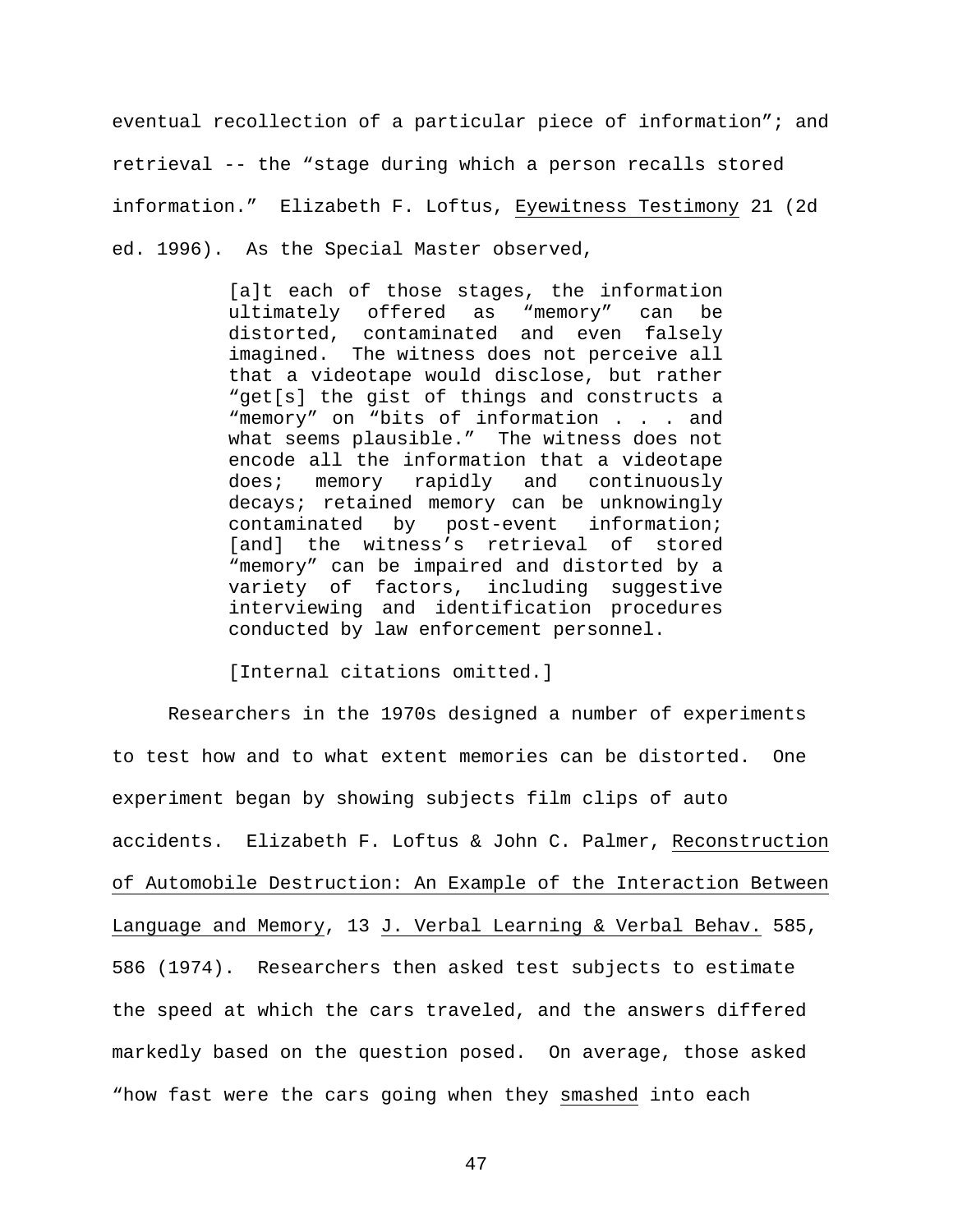other?" guessed higher speeds than subjects asked the same question with the word collided, bumped, hit, or contacted. Ibid. The first group estimated a median speed of 40.5 miles per hour when the cars "smashed"; the last group guessed the speed at 31.8 miles per hour when the cars "contacted." Ibid. Thus, a simple difference in language was able to cause a substantial change in the reconstruction of memory.

A similar study showed college students a film of a car accident and asked some of them to guess how fast the car was going "along the country road"; the rest were asked how fast the car was going when it "passed the barn" along the country road. Elizabeth F. Loftus, Leading Questions and the Eyewitness Report, 7 Cognitive Psychol. 560, 566 (1975). One week later, the same students were asked if they had seen a barn in the film. Approximately 17% of students who were originally asked the "passed the barn" question said there was a barn, and just under 3% from the other group remembered a barn. Ibid. In reality, there was no barn. Ibid.; see also Elizabeth F. Loftus & Jacqueline E. Pickrell, The Formation of False Memories, 25 Psychiatric Annals 720 (1995); Elizabeth F. Loftus & Guido Zanni, Eyewitness Testimony: The Influence of the Wording of a Question, 5 Bull. Psychonomic Soc'y 86 (1975).

Science has proven that memory is malleable. The body of eyewitness identification research further reveals that an array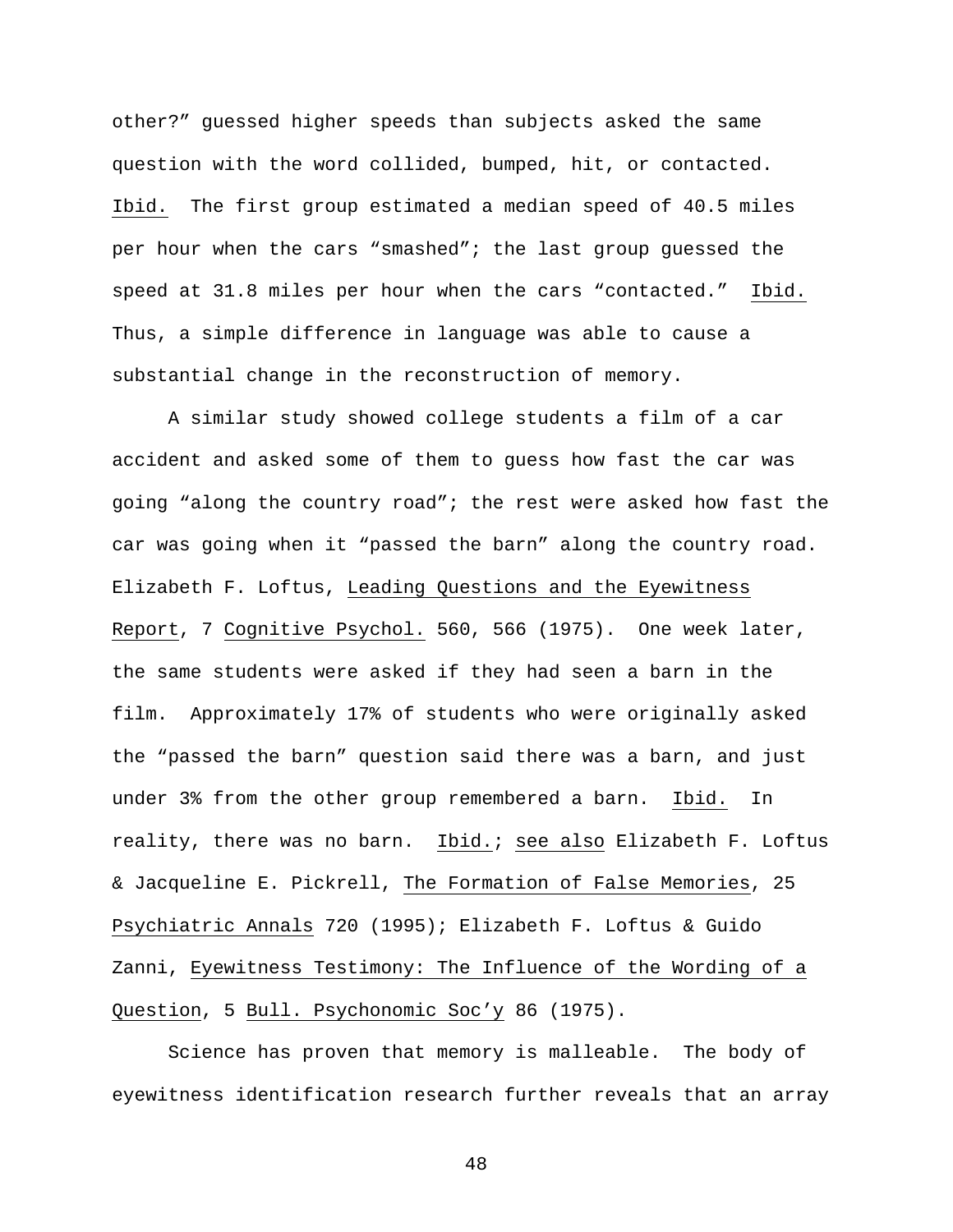of variables can affect and dilute memory and lead to misidentifications.

 Scientific literature divides those variables into two categories: system and estimator variables. System variables are factors like lineup procedures which are within the control of the criminal justice system. Gary L. Wells, Applied Eyewitness-Testimony Research: System Variables and Estimator Variables, 36 J. Personality & Soc. Psychol. 1546, 1546 (1978). Estimator variables are factors related to the witness, the perpetrator, or the event itself -- like distance, lighting, or stress -- over which the legal system has no control. Ibid.

 We review each of those variables in turn. For each, we address relevant scientific evidence, the Special Master's findings, and instances where the State takes issue with those findings.

 We summarize findings for each of those variables consistent with the proper standards for reviewing specialmaster reports and scientific evidence. Courts generally defer to a special master's credibility findings regarding the testimony of expert witnesses. State v. Chun, 194 N.J. 54, 96 (2008) (citing State v. Locurto, 157 N.J. 463, 471 (1999)). We evaluate a special master's factual findings

> in the same manner as we would the findings and conclusions of a judge sitting as a finder of fact. We therefore accept the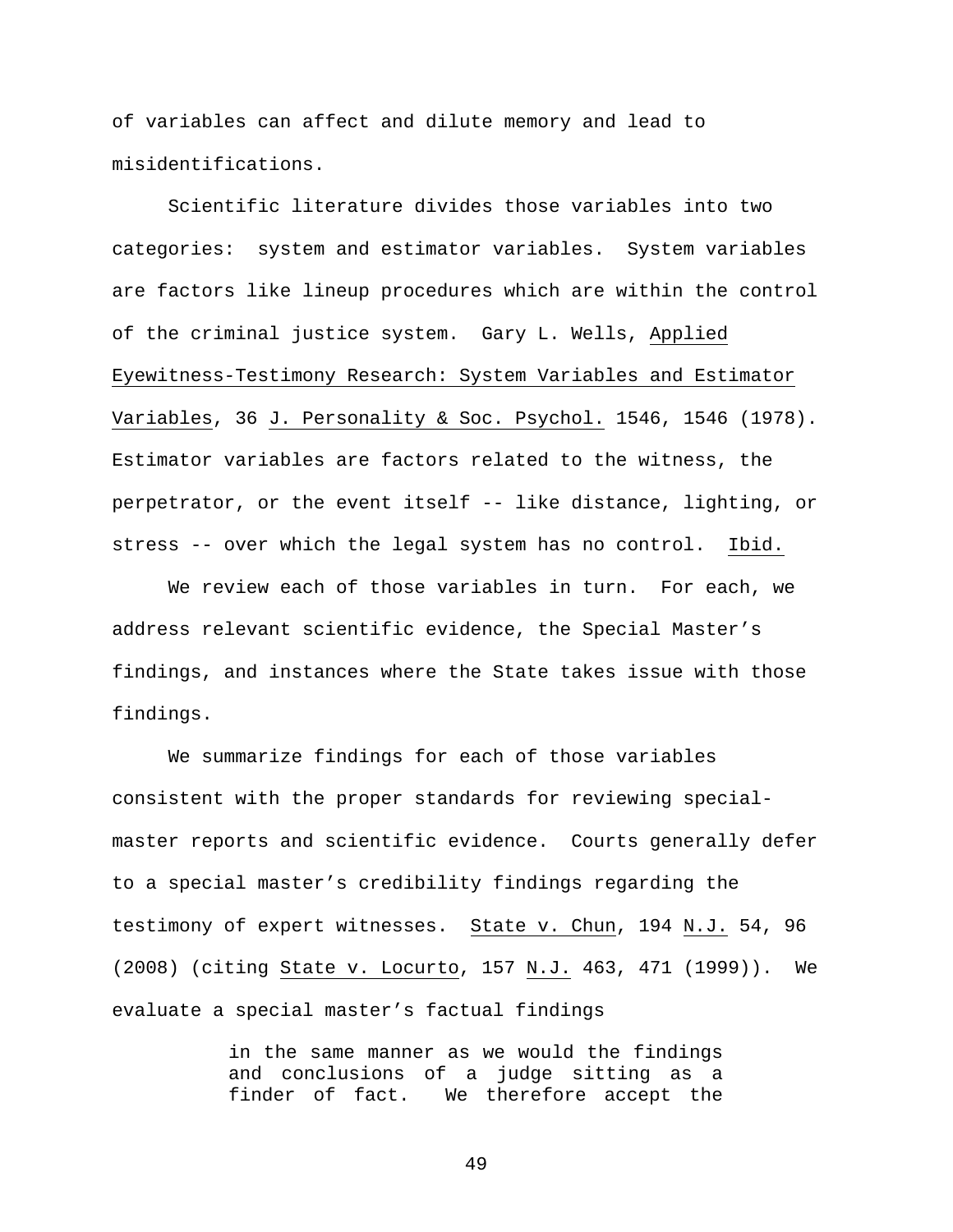fact findings to the extent that they are supported by substantial credible evidence in the record, but we owe no particular deference to the legal conclusions of the Special Master.

[Id. at 93 (citations omitted).]

 Scientific theories can be accepted as reliable when they are "based on a sound, adequately-founded scientific methodology involving data and information of the type reasonably relied on by experts in the scientific field." State v. Moore, 188 N.J. 182, 206 (2006) (quoting Rubanick v. Witco Chem. Corp., 125 N.J. 421, 449 (1991)); see also Hisenaj v. Kuehner, 194 N.J. 6, 17 (2008). In general, proponents can prove the reliability of scientific evidence by offering "(1) the testimony of knowledgeable experts; (2) authoritative scientific literature; [and] (3) persuasive judicial decisions which acknowledge such general acceptance of expert testimony." Rubanick, supra, 125 N.J. at 432 (internal citation and quotation marks omitted); see Moore, supra, 188 N.J. at 206. We also look for general acceptance of scientific evidence within the relevant scientific community. Chun, supra, 194 N.J. at 91 (citing State v. Harvey, 151 N.J. 117, 169-70 (1997) (citing Frye v. United States, 293 F. 1013, 1014 (D.C. Cir. 1923) (remaining citations omitted))).

## **A. System Variables**

We begin with variables within the State's control.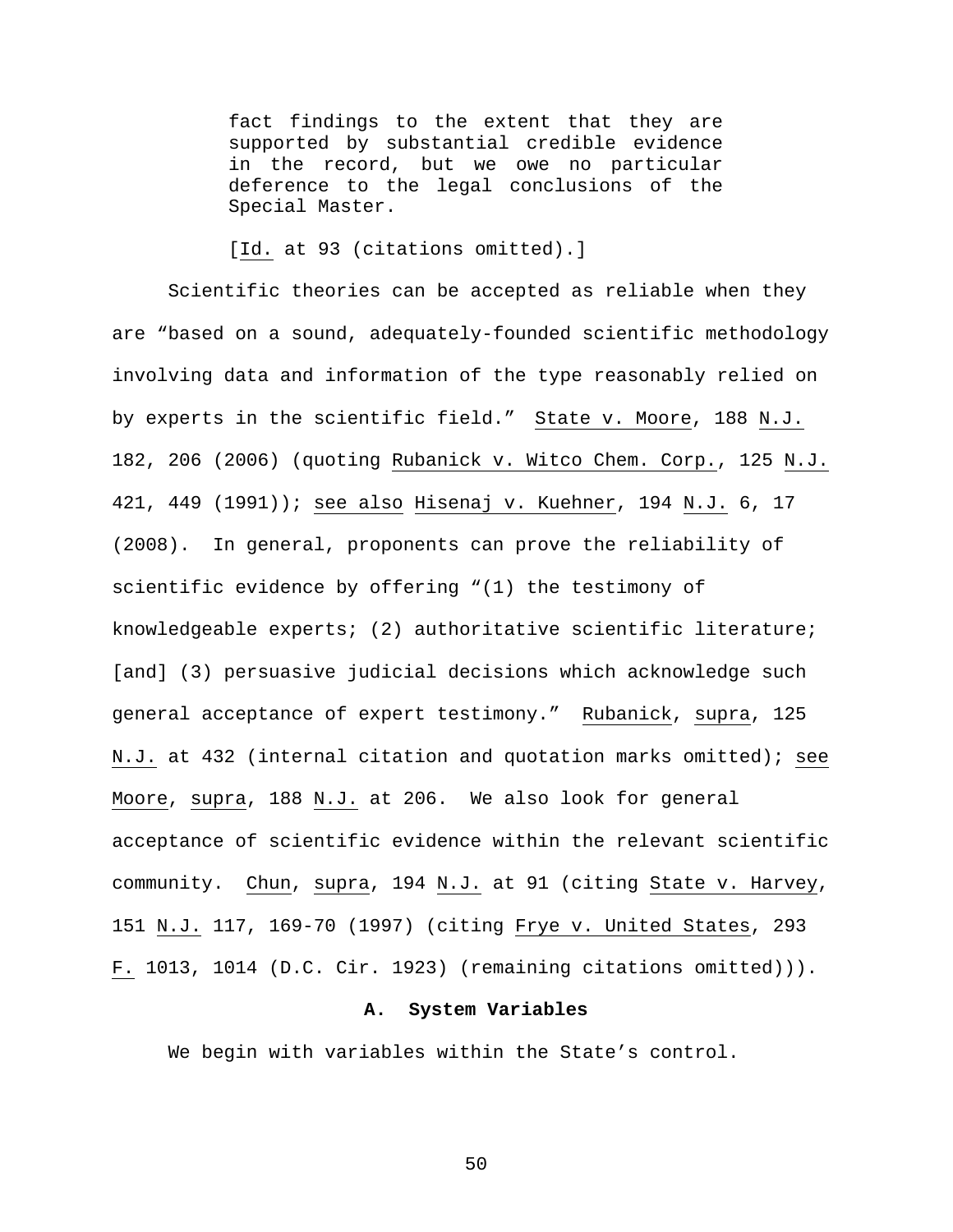### **1. Blind Administration**

An identification may be unreliable if the lineup procedure is not administered in double-blind or blind fashion.Doubleblind administrators do not know who the actual suspect is. Blind administrators are aware of that information but shield themselves from knowing where the suspect is located in the lineup or photo array.

Dr. Wells testified that double-blind lineup administration is "the single most important characteristic that should apply to eyewitness identification" procedures. Its purpose is to prevent an administrator from intentionally or unintentionally influencing a witness' identification decision.

Research has shown that lineup administrators familiar with the suspect may leak that information "by consciously or unconsciously communicating to witnesses which lineup member is the suspect." See Sarah M. Greathouse & Margaret Bull Kovera, Instruction Bias and Lineup Presentation Moderate the Effects of Administrator Knowledge on Eyewitness Identification, 33 Law & Hum. Behav. 70, 71 (2009). Psychologists refer to that phenomenon as the "expectancy effect": "the tendency for experimenters to obtain results they expect . . . because they have helped to shape that response." Robert Rosenthal & Donald B. Rubin, Interpersonal Expectancy Effects: The First 345 Studies, 3 Behav. & Brain Sci. 377, 377 (1978). In a seminal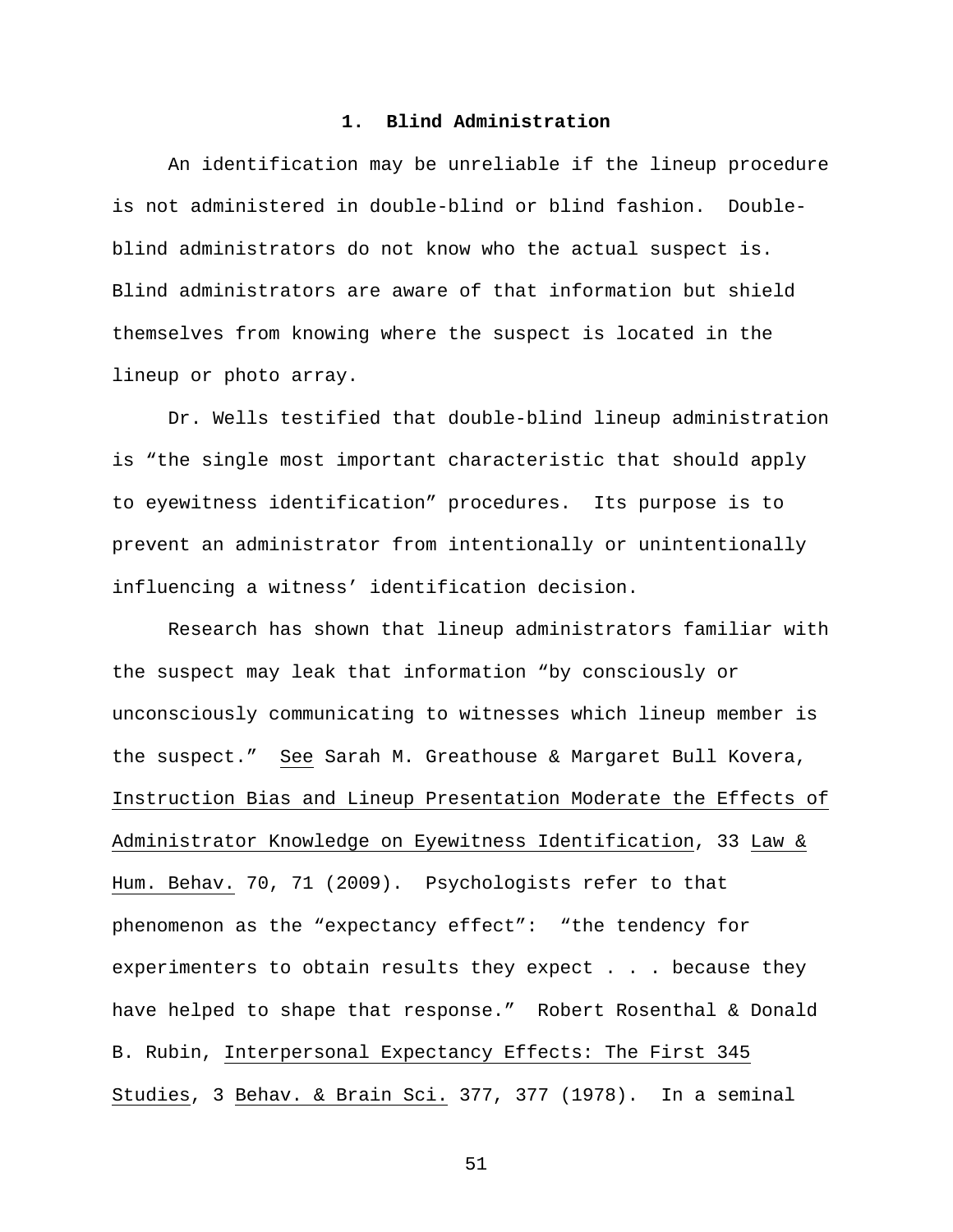meta-analysis of 345 studies across eight broad categories of behavioral research, researchers found that "[t]he overall probability that there is no such thing as interpersonal expectancy effects is near zero." Ibid.

Even seemingly innocuous words and subtle cues -- pauses, gestures, hesitations, or smiles -- can influence a witness' behavior. Ryann M. Haw & Ronald P. Fisher, Effects of Administrator-Witness Contact on Eyewitness Identification Accuracy, 89 J. Applied Psychol. 1106, 1107 (2004); see also Steven E. Clark et al., Lineup Administrator Influences on Eyewitness Identification Decisions, 15 J. Experimental Psychol.: Applied 63, 66-73 (2009).Yet the witness is often unaware that any cues have been given. See Clark et al., supra, at 72.

The consequences are clear: a non-blind lineup procedure can affect the reliability of a lineup because even the bestintentioned, non-blind administrator can act in a way that inadvertently sways an eyewitness trying to identify a suspect. An ideal lineup administrator, therefore, is someone who is not investigating the particular case and does not know who the suspect is.

 The State understandably notes that police departments, no matter their size, have limited resources, and those limits can make it impractical to administer lineups double-blind in all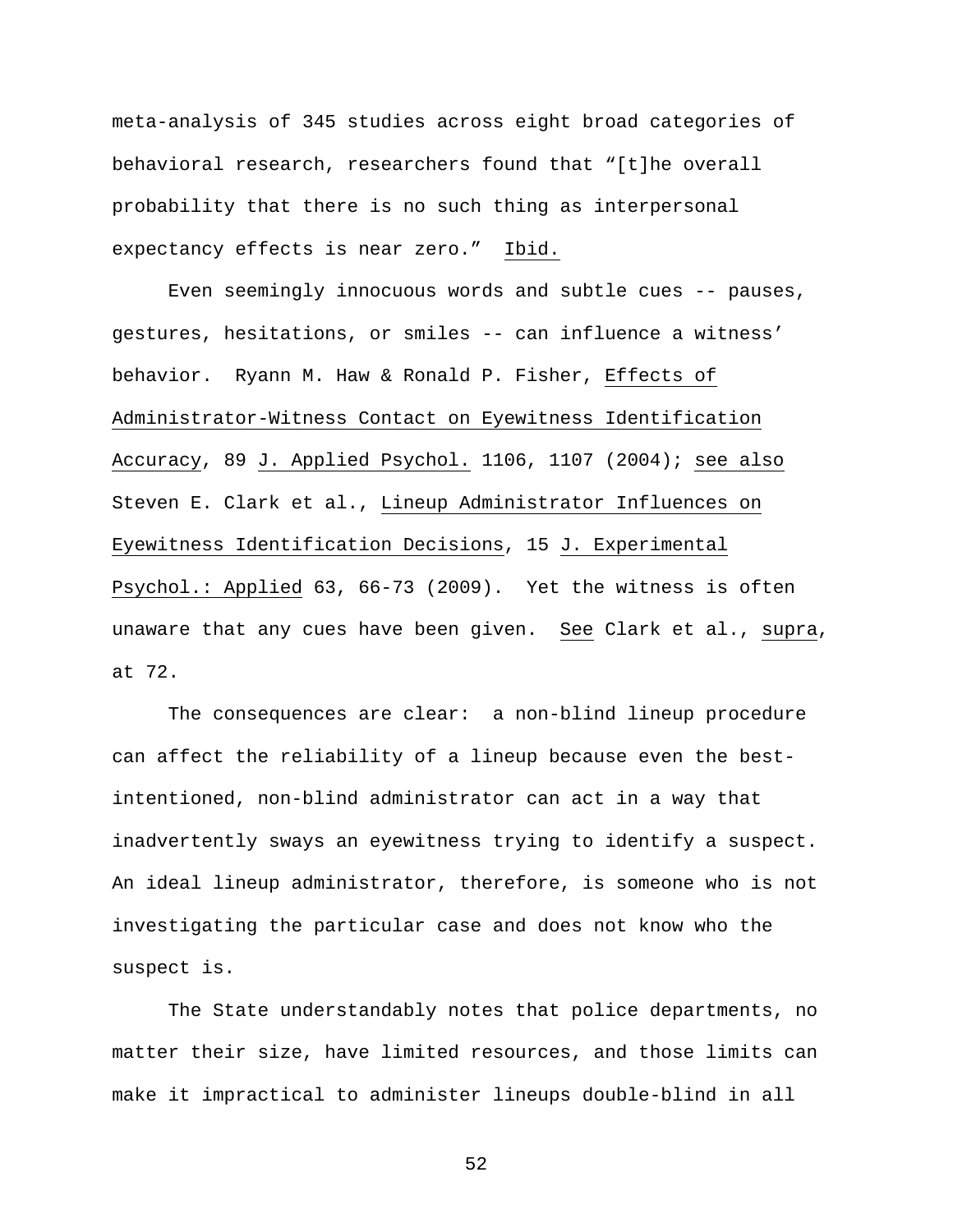cases. An alternative technique, which Dr. Wells referred to as the "envelope method," helps address that challenge. It relies on single-blind administration: an officer who knows the suspect's identity places single lineup photographs into different envelopes, shuffles them, and presents them to the witness. The officer/administrator then refrains from looking at the envelopes or pictures while the witness makes an identification. This "blinding" technique is cost-effective and can be used when resource constraints make it impractical to perform double-blind administration.

 We find that the failure to perform blind lineup procedures can increase the likelihood of misidentification.

## **2. Pre-identification Instructions**

Identification procedures should begin with instructions to the witness that the suspect may or may not be in the lineup or array and that the witness should not feel compelled to make an identification. There is a broad consensus for that conclusion. The Attorney General Guidelines currently include the instruction; the Special Master considers it "uncontroversial"; and the State agrees that "[w]itness instructions are regarded as one of the most useful techniques for enhancing the reliability of identifications" (quoting the Special Master).

Pre-lineup instructions help reduce the relative judgment phenomenon described in section III. Without an appropriate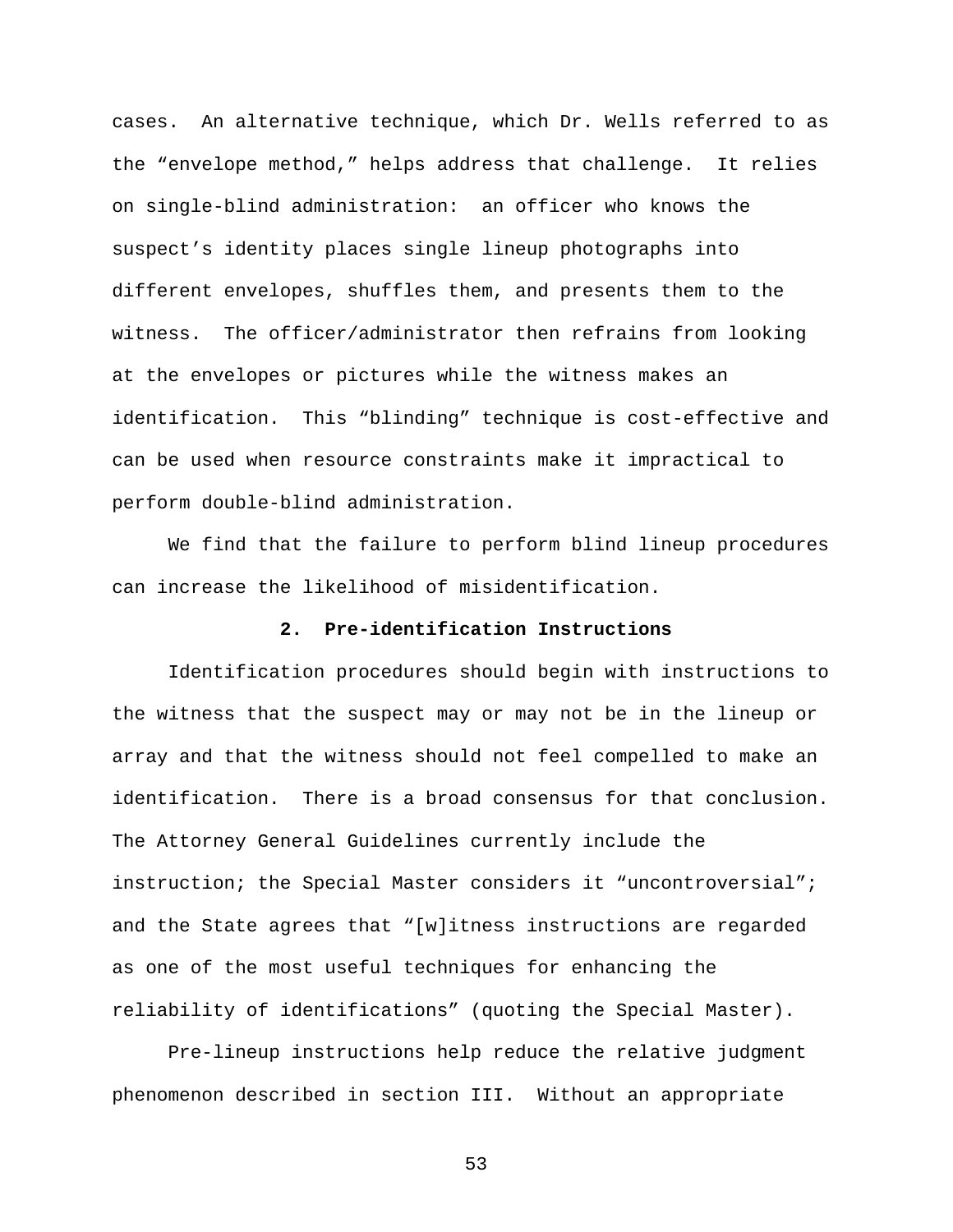warning, witnesses may misidentify innocent suspects who look more like the perpetrator than other lineup members.

The scientists agree. In two meta-analyses, they found that telling witnesses in advance that the suspect may not be present in the lineup, and that they need not make a choice, led to more reliable identifications in target-absent lineups. See Nancy Mehrkens Steblay, Social Influence in Eyewitness Recall: A Meta-Analytic Review of Lineup Instruction Effects, 21 Law & Hum. Behav. 283, 285-86, 294 (1997); Steven E. Clark, A Reexamination of the Effects of Biased Lineup Instructions in Eyewitness Identification, 29 Law & Hum. Behav. 395, 418-20 (2005). In one experiment, 45% more people chose innocent fillers in target-absent lineups when administrators failed to warn that the suspect may not be there. See Roy S. Malpass & Patricia G. Devine, Eyewitness Identification: Lineup Instructions and the Absence of the Offender, 66 J. Applied Psychol. 482, 485 (1981).

 The failure to give proper pre-lineup instructions can increase the risk of misidentification.

## **3. Lineup Construction**

The way that a live or photo lineup is constructed can also affect the reliability of an identification. Properly constructed lineups test a witness' memory and decrease the chance that a witness is simply guessing.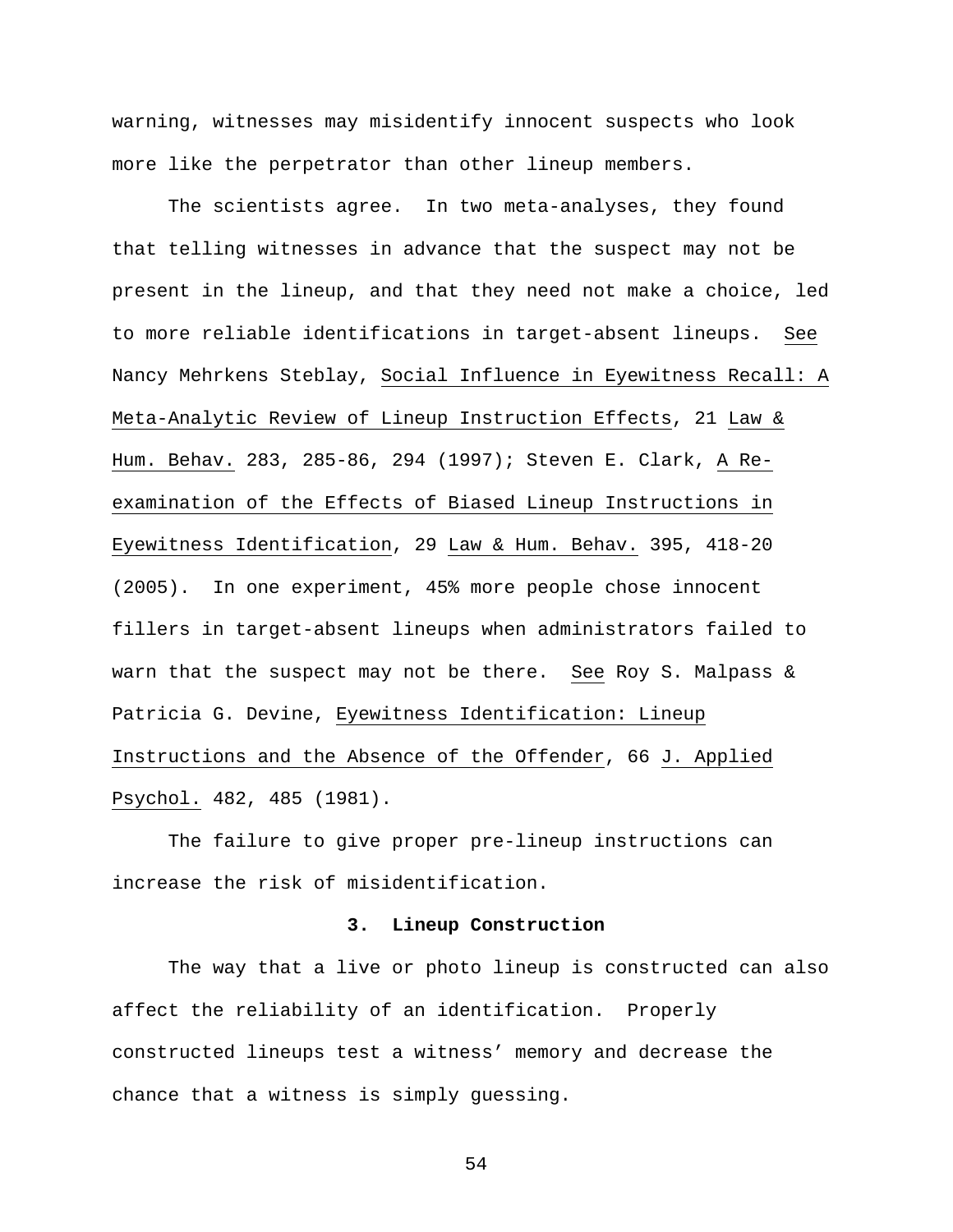A number of features affect the construction of a fair lineup. First, the Special Master found that "mistaken identifications are more likely to occur when the suspect stands out from other members of a live or photo lineup." See Roy S. Malpass et al., Lineup Construction and Lineup Fairness, in 2 The Handbook of Eyewitness Psychology: Memory for People, at 155, 156 (R.C.L. Lindsay et al. eds., 2007). As a result, a suspect should be included in a lineup comprised of look-alikes. The reason is simple: an array of look-alikes forces witnesses to examine their memory. In addition, a biased lineup may inflate a witness' confidence in the identification because the selection process seemed easy. See David F. Ross et al., When Accurate and Inaccurate Eyewitnesses Look the Same: A Limitation of the 'Pop-Out' Effect and the 10- to 12-Second Rule, 21 Applied Cognitive Psychol. 677, 687 (2007); Gary L. Wells & Amy L. Bradfield, Measuring the Goodness of Lineups: Parameter Estimation, Question Effects, and Limits to the Mock Witness Paradigm, 13 Applied Cognitive Psychol. S27, S30 (1999).

Second, lineups should include a minimum number of fillers. The greater the number of choices, the more likely the procedure will serve as a reliable test of the witness' ability to distinguish the culprit from an innocent person. As Dr. Wells testified, no magic number exists, but there appears to be general agreement that a minimum of five fillers should be used.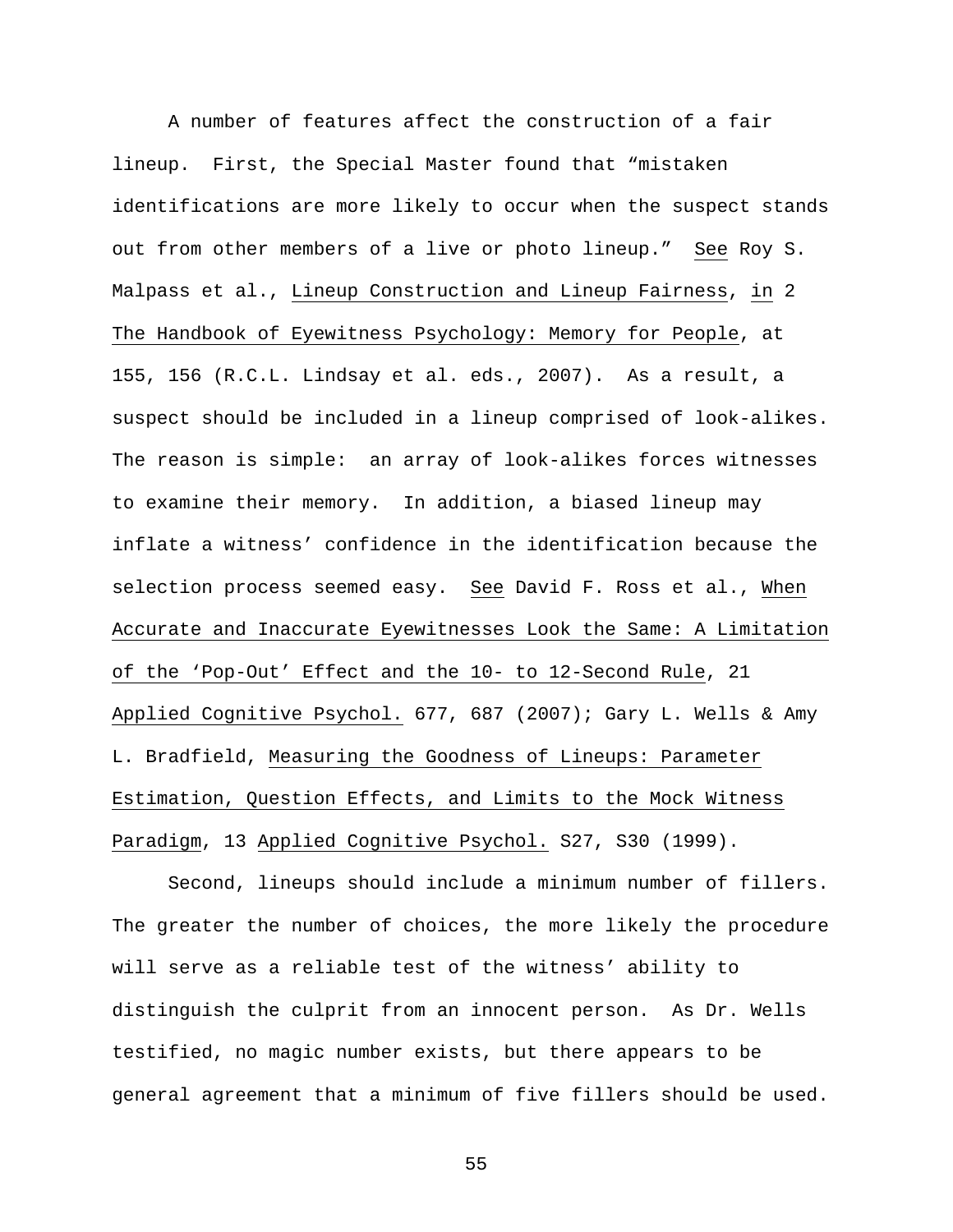See Nat'l Inst. of Justice, U.S. Dep't of Justice, Eyewitness Evidence: A Guide for Law Enforcement 29 (1999); Attorney General Guidelines, supra, at 2.

Third, based on the same reasoning, lineups should not feature more than one suspect. As the Special Master found, "if multiple suspects are in the lineup, the reliability of a positive identification is difficult to assess, for the possibility of 'lucky' guesses is magnified."

 The record is unclear as to whether the use of fillers that match a witness' pre-lineup description is more reliable than fillers that resemble an actual suspect (to the extent there is a difference between the two). Compare Steven E. Clark & Jennifer L. Tunnicliff, Selecting Lineup Foils in Eyewitness Identification Experiments: Experimental Control and Real-World Simulation, 25 Law & Hum. Behav. 199, 212 (2001), and Gary L. Wells et al., The Selection of Distractors for Eyewitness Lineups, 78 J. Applied Psychol. 835, 842 (1993), with Stephen Darling et al., Selection of Lineup Foils in Operational Contexts, 22 Applied Cognitive Psychol. 159, 165-67 (2008). Further research may help clarify this issue.

 We note that the Attorney General Guidelines require that fillers "generally fit the witness' description" and that "[w]hen there is a limited or inadequate description of the perpetrator provided by the witness, or when the description of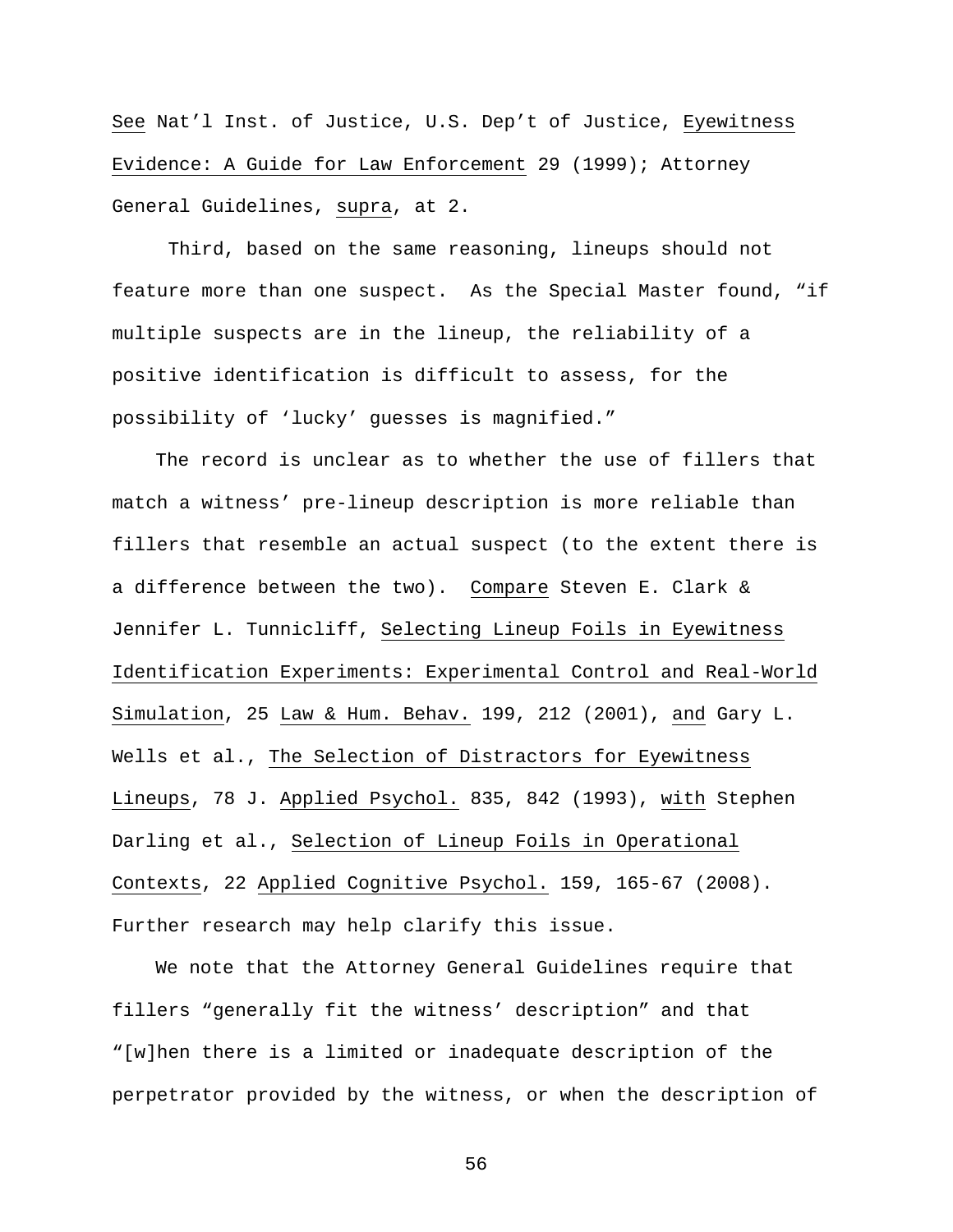the perpetrator differs significantly from the appearance of the suspect, fillers should resemble the suspect in significant features." Attorney General Guidelines, supra, at 2-3; see also R.C.L. Lindsay et al., Default Values in Eyewitness Descriptions, 18 Law & Hum. Behav. 527, 528 (1994) ("Innocent suspects may be at risk when the witness provides a limited or vague description of the criminal and the lineup foils, although selected to match the description, are noticeably different from the suspect in appearance.").

Of course, all lineup procedures must be recorded and preserved in accordance with the holding in Delgado, supra, 188 N.J. at 63, to ensure that parties, courts, and juries can later assess the reliability of the identification.

We find that courts should consider whether a lineup is poorly constructed when evaluating the admissibility of an identification. When appropriate, jurors should be told that poorly constructed or biased lineups can affect the reliability of an identification and enhance a witness' confidence.

### **4. Avoiding Feedback and Recording Confidence**

Information received by witnesses both before and after an identification can affect their memory. The earlier discussion of Dr. Loftus' study -- in which she asked students how fast a car was going when it passed a non-existent barn -- revealed how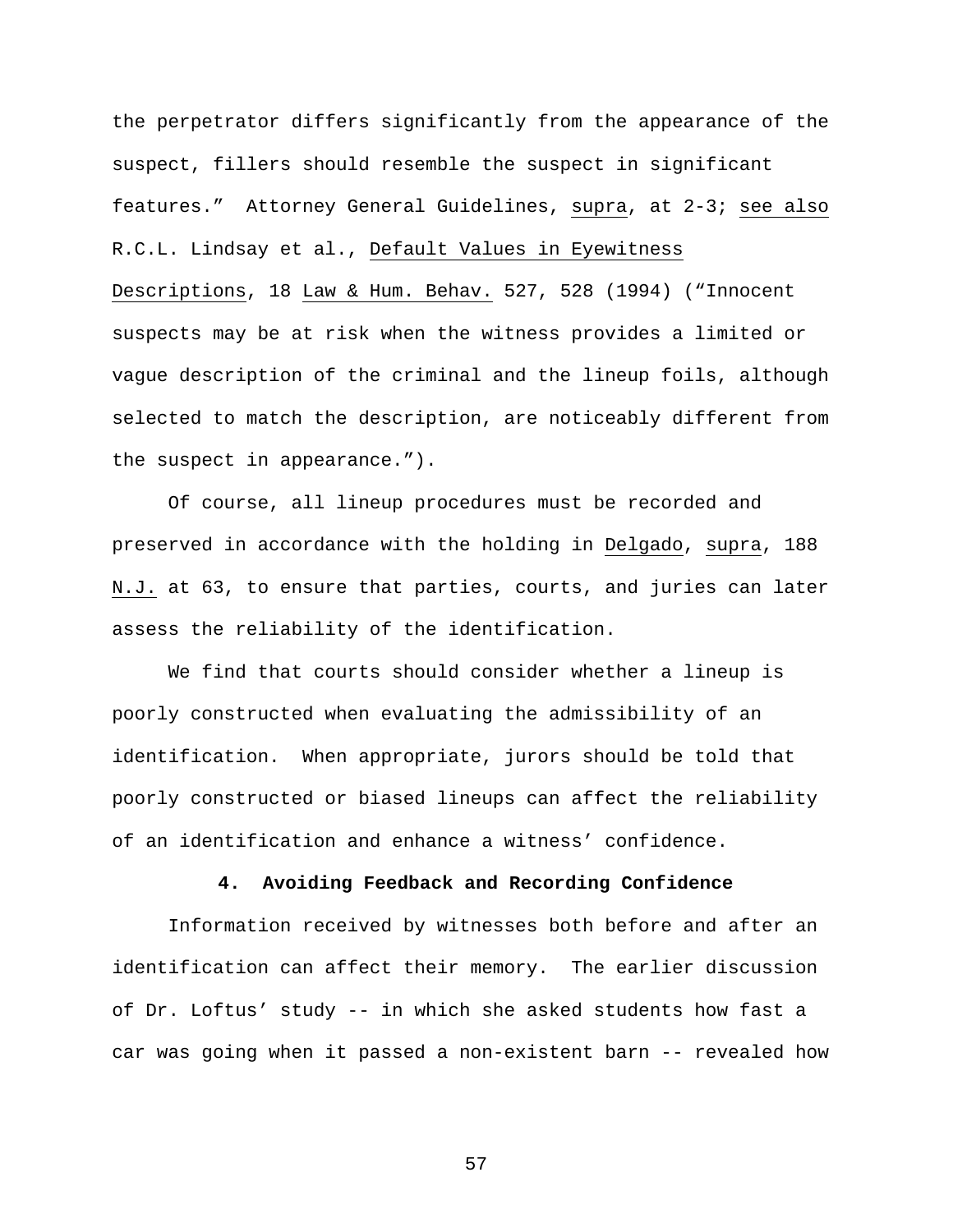memories can be altered by pre-identification remarks. Loftus, Leading Questions and the Eyewitness Report, supra, at 566.

Confirmatory or post-identification feedback presents the same risks. It occurs when police signal to eyewitnesses that they correctly identified the suspect. That confirmation can reduce doubt and engender a false sense of confidence in a witness. Feedback can also falsely enhance a witness' recollection of the quality of his or her view of an event.

There is substantial research about confirmatory feedback. A meta-analysis of twenty studies encompassing 2,400 identifications found that witnesses who received feedback "expressed significantly more . . . confidence in their decision compared with participants who received no feedback." Douglass & Steblay, supra, at 863. The analysis also revealed that "those who receive a simple post-identification confirmation regarding the accuracy of their identification significantly inflate their reports to suggest better witnessing conditions at the time of the crime, stronger memory at the time of the lineup, and sharper memory abilities in general." Id. at 864- 65; see also Gary L. Wells & Amy L. Bradfield, "Good, You Identified the Suspect": Feedback to Eyewitnesses Distorts Their Reports of the Witnessing Experience, 83 J. Applied Psychol. 360 (1998).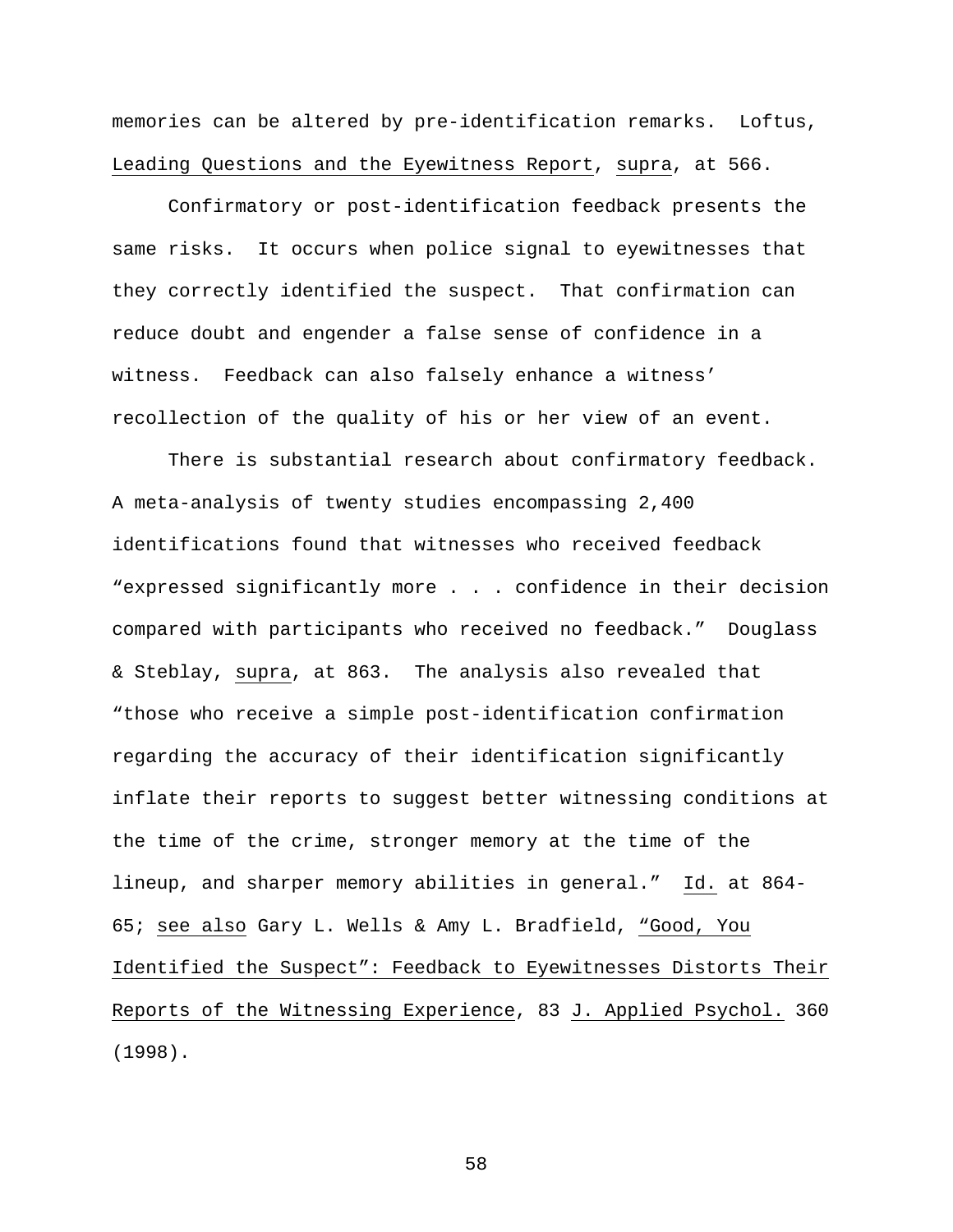The effects of confirmatory feedback may be the same even when feedback occurs forty-eight hours after an identification. Gary L. Wells et al., Distorted Retrospective Eyewitness Reports as Functions of Feedback and Delay, 9 J. Experimental Psychol.: Applied 42, 49-50 (2003). And those effects can be lasting. See Jeffrey S. Neuschatz et al., The Effects of Post-Identification Feedback and Age on Retrospective Eyewitness Memory, 19 Applied Cognitive Psychol. 435, 449 (2005).

The Court concluded in Romero, supra, "that a witness's level of confidence, standing alone, may not be an indication of the reliability of the identification." 191 N.J. at 76. The hearing confirmed that observation. The Special Master found that eyewitness confidence is generally an unreliable indicator of accuracy, but he acknowledged research showing that highly confident witnesses can make accurate identifications 90% of the time. The State places great weight on that research. See, e.g., Neil Brewer & Gary L. Wells, The Confidence-Accuracy Relationship in Eyewitness Identification: Effects of Lineup Instructions, Foil Similarity, and Target-Absent Base Rates, 12 J. Experimental Psychol.: Applied 11, 15 (2006); Siegfried Ludwig Sporer et al., Choosing, Confidence, and Accuracy: A Meta-Analysis of the Confidence-Accuracy Relation in Eyewitness Identification Studies, 118 Psychol. Bull. 315, 315-19, 322 (1995); see also Gary L. Wells &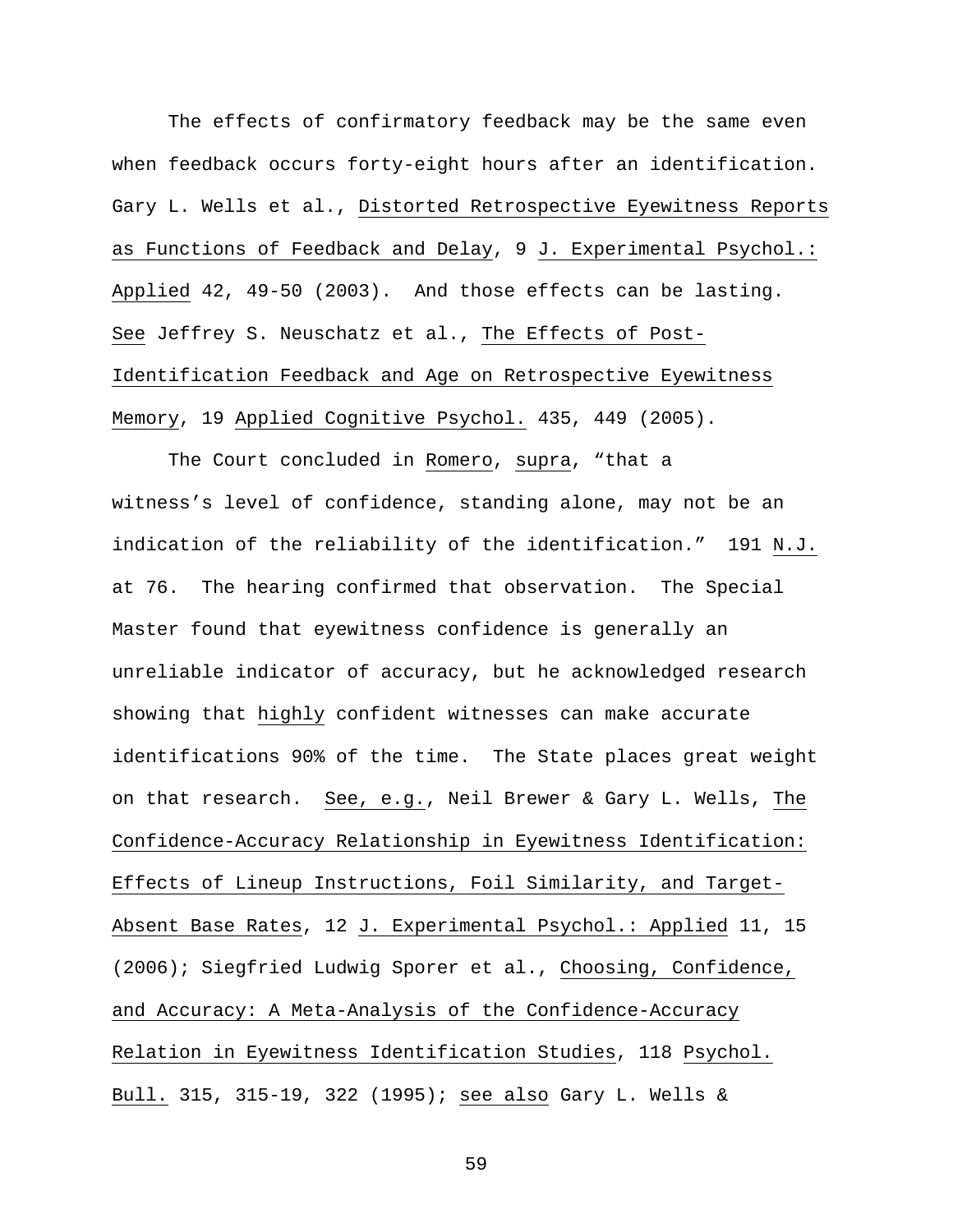Elizabeth A. Olson, Eyewitness Testimony, 54 Ann. Rev. Psychol. 277, 283-84 (2003) (noting complexity of issue).<sup>7</sup>

 We glean certain principles from this information. Confirmatory feedback can distort memory. As a result, to the extent confidence may be relevant in certain circumstances, it must be recorded in the witness' own words before any possible feedback. To avoid possible distortion, law enforcement officers should make a full record -- written or otherwise -- of the witness' statement of confidence once an identification is made. Even then, feedback about the individual selected must be avoided.

We rely on our supervisory powers under Article VI, Section 2, Paragraph 3 of the State Constitution in requiring that practice. See Delgado, supra, 188 N.J. at 63 (requiring written record of identification procedure).

 To be sure, concerns about feedback are not limited to law enforcement officers. As discussed below, confirmatory feedback from non-State actors can also affect the reliability of identifications and witness confidence. See infra at section

i

<sup>7</sup> This section focuses only on post-identification confidence. Meta-analysis shows that eyewitness confidence in the ability to make an identification before viewing a lineup does not correlate with accuracy. See Brian L. Cutler & Steven D. Penrod, Forensically Relevant Moderators of the Relation Between Eyewitness Identification Accuracy and Confidence, 74 J. Applied Psychol. 650, 652 (1989).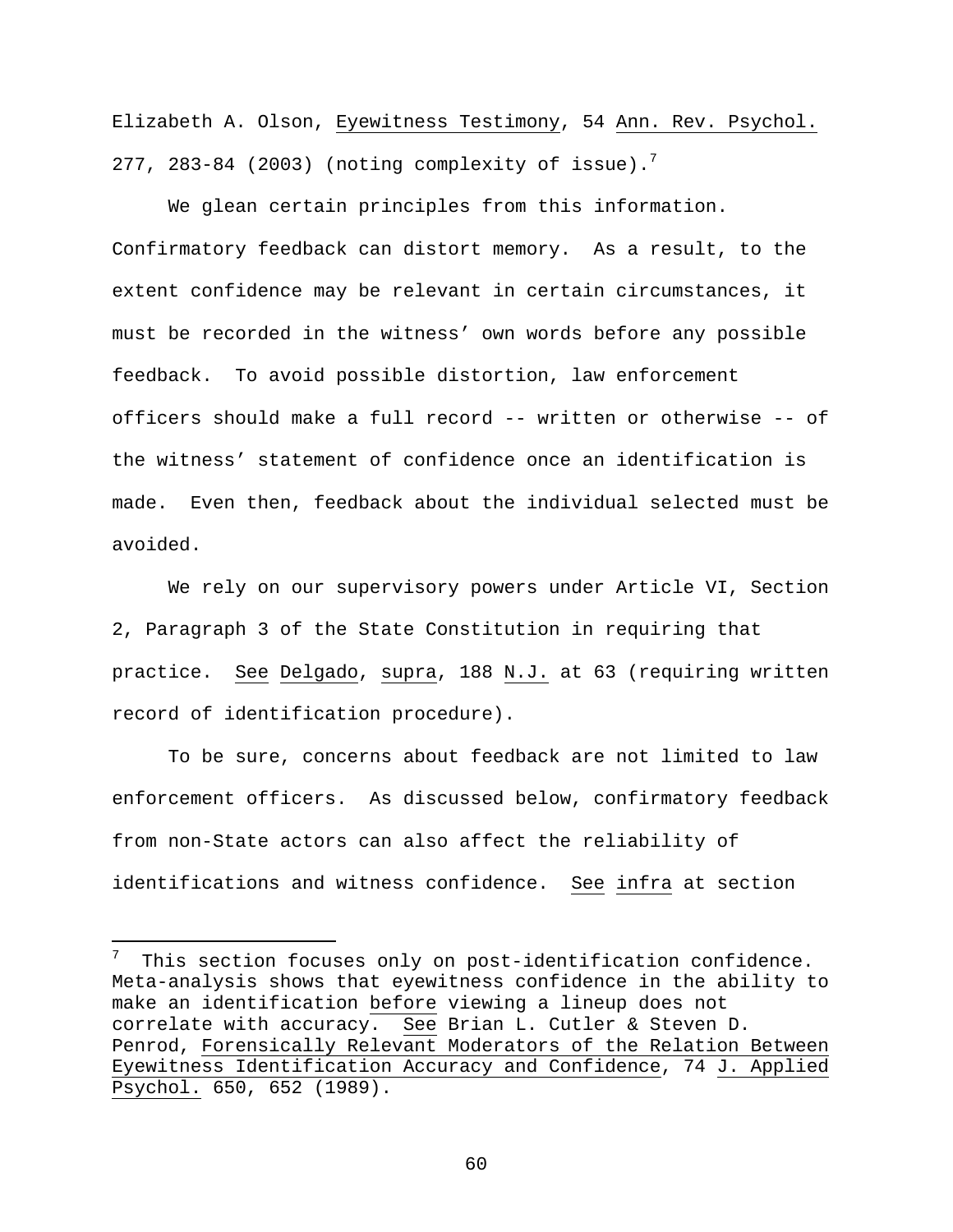VI.B.9. See, e.g., C.A. Elizabeth Luus & Gary L. Wells, The Malleability of Eyewitness Confidence: Co-Witness and Perseverance Effects, 79 J. Applied Psychol. 714, 717-18 (1994).

 Our focus at this point, though, is on system variables. To reiterate, we find that feedback affects the reliability of an identification in that it can distort memory, create a false sense of confidence, and alter a witness' report of how he or she viewed an event.

### **5. Multiple viewings**

 Viewing a suspect more than once during an investigation can affect the reliability of the later identification. The problem, as the Special Master found, is that successive views of the same person can make it difficult to know whether the later identification stems from a memory of the original event or a memory of the earlier identification procedure.

 It is typical for eyewitnesses to look through mugshot books in search of a suspect. Investigations may also involve multiple identification procedures. Based on the record, there is no impact on the reliability of the second identification procedure "when a picture of the suspect was not present in photographs examined earlier." Gunter Koehnken et al., Forensic Applications of Line-Up Research, in Psychological Issues in Eyewitness Identification 205, 218 (Siegfried L. Sporer et al. eds., 1996).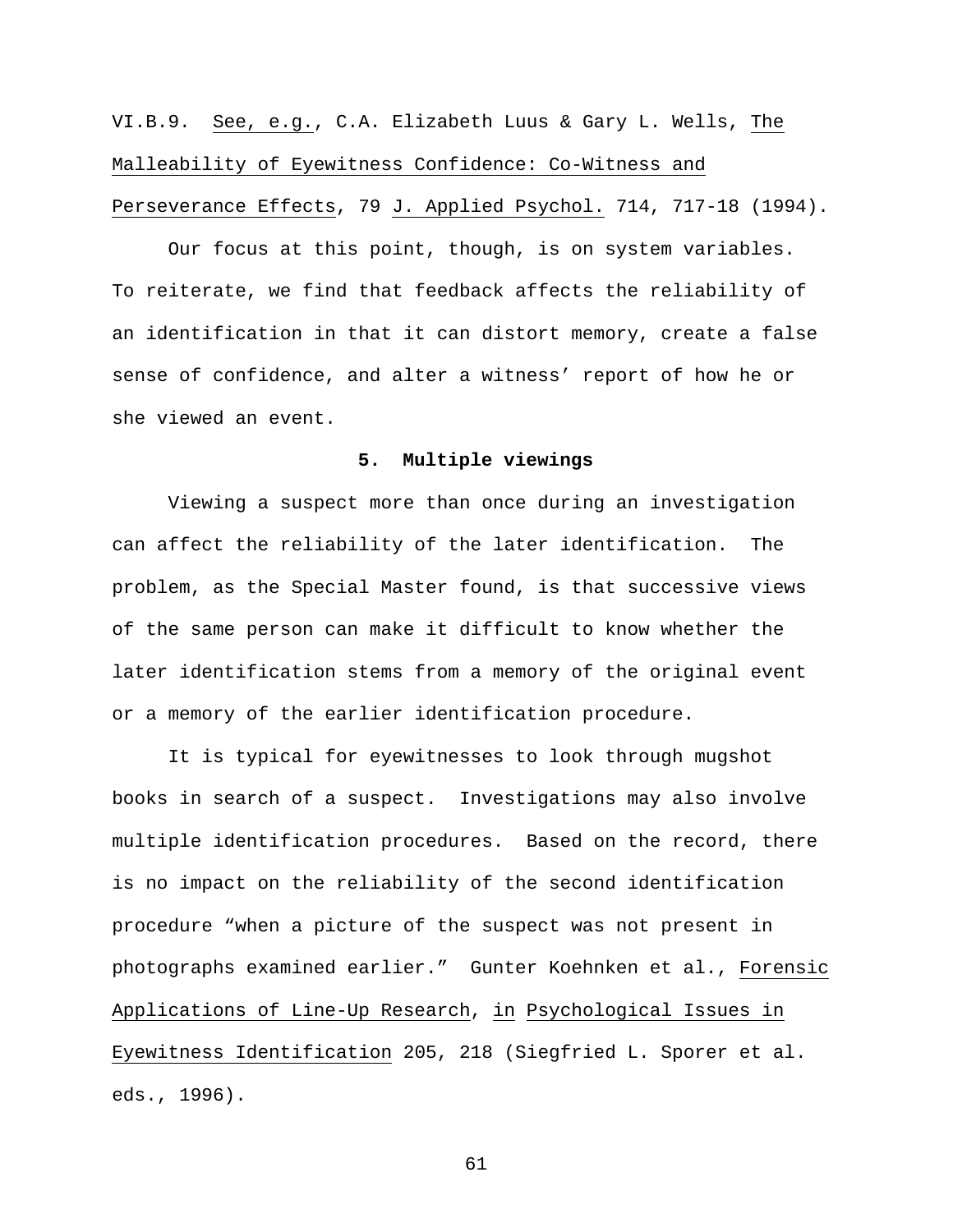Multiple identification procedures that involve more than one viewing of the same suspect, though, can create a risk of "mugshot exposure" and "mugshot commitment." Mugshot exposure is when a witness initially views a set of photos and makes no identification, but then selects someone -- who had been depicted in the earlier photos -- at a later identification procedure. A meta-analysis of multiple studies revealed that although 15% of witnesses mistakenly identified an innocent person viewed in a lineup for the first time, that percentage increased to 37% if the witness had seen the innocent person in a prior mugshot. Kenneth A. Deffenbacher et al., Mugshot Exposure Effects: Retroactive Interference, Mugshot Commitment, Source Confusion, and Unconscious Transference, 30 Law & Hum. Behav. 287, 299 (2006).

 Mugshot commitment occurs when a witness identifies a photo that is then included in a later lineup procedure. Studies have shown that once witnesses identify an innocent person from a mugshot, "a significant number" then "reaffirm[] their false identification" in a later lineup -- even if the actual target is present. See Koehnken et al., supra, at 219.

 Thus, both mugshot exposure and mugshot commitment can affect the reliability of the witness' ultimate identification and create a greater risk of misidentification. As a result,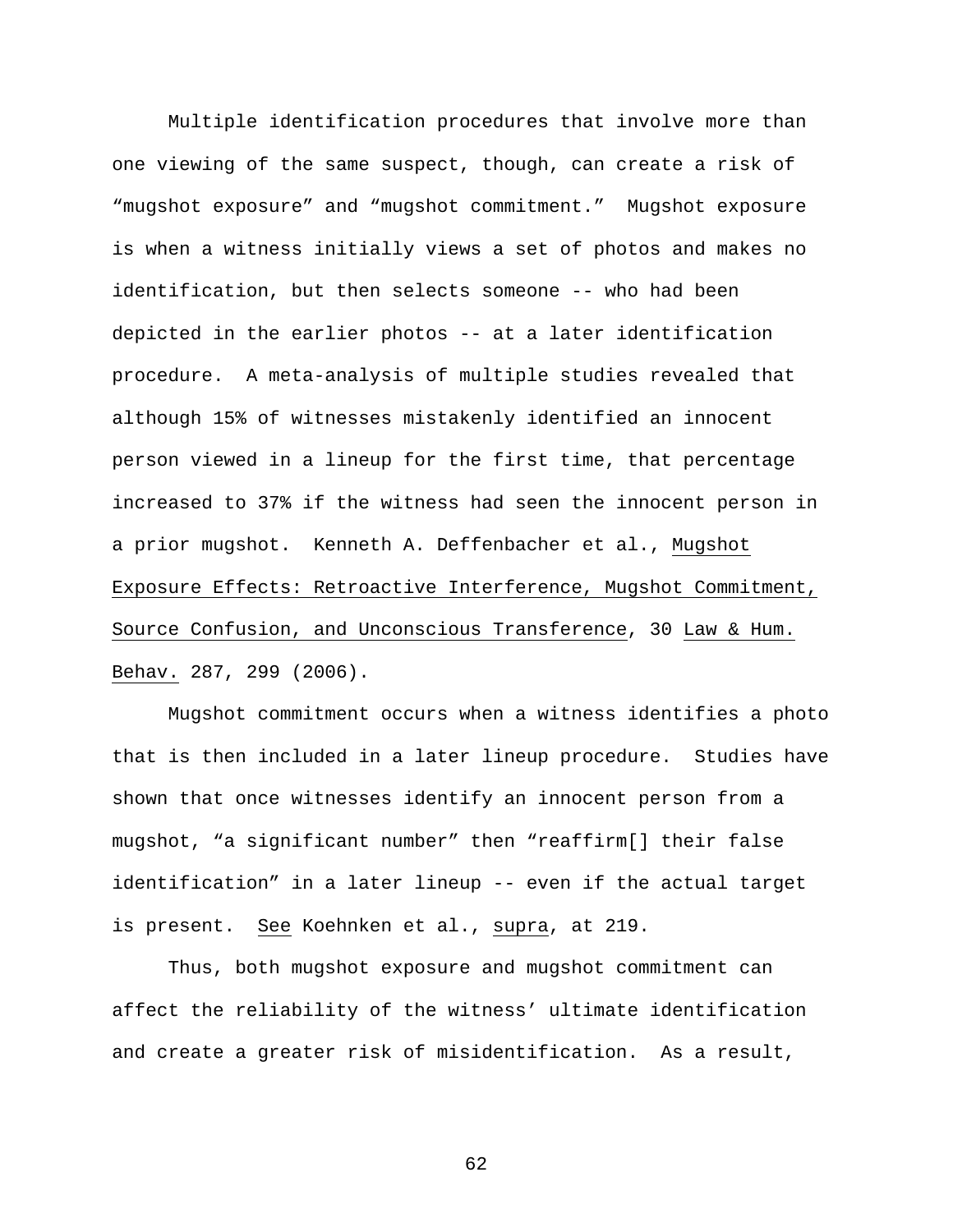law enforcement officials should attempt to shield witnesses from viewing suspects or fillers more than once.

## **6. Simultaneous v. Sequential Lineups**

Lineups are presented either simultaneously or sequentially. Traditional, simultaneous lineups present all suspects at the same time, allowing for side-by-side comparisons. In sequential lineups, eyewitnesses view suspects one at a time.

Defendant and amici submit that sequential lineups are preferable because they lead to fewer misidentifications when the culprit is not in the lineup. The Attorney General Guidelines recommend that sequential lineups be utilized when possible, but the State also points to recent studies that have called that preference into doubt. Because the science supporting one procedure over the other remains inconclusive, we are unable to find a preference for either.

The strongest support for sequential lineups comes from a 2001 meta-analysis comparing data from more than 4,000 lineup experiments. See Nancy Steblay et al., Eyewitness Accuracy Rates in Sequential and Simultaneous Lineup Presentations: A Meta-Analytic Comparison, 25 Law & Hum. Behav. 459 (2001). Across studies, simultaneous procedures produced more of both accurate and inaccurate identifications, and sequential procedures produced fewer misidentifications in target-absent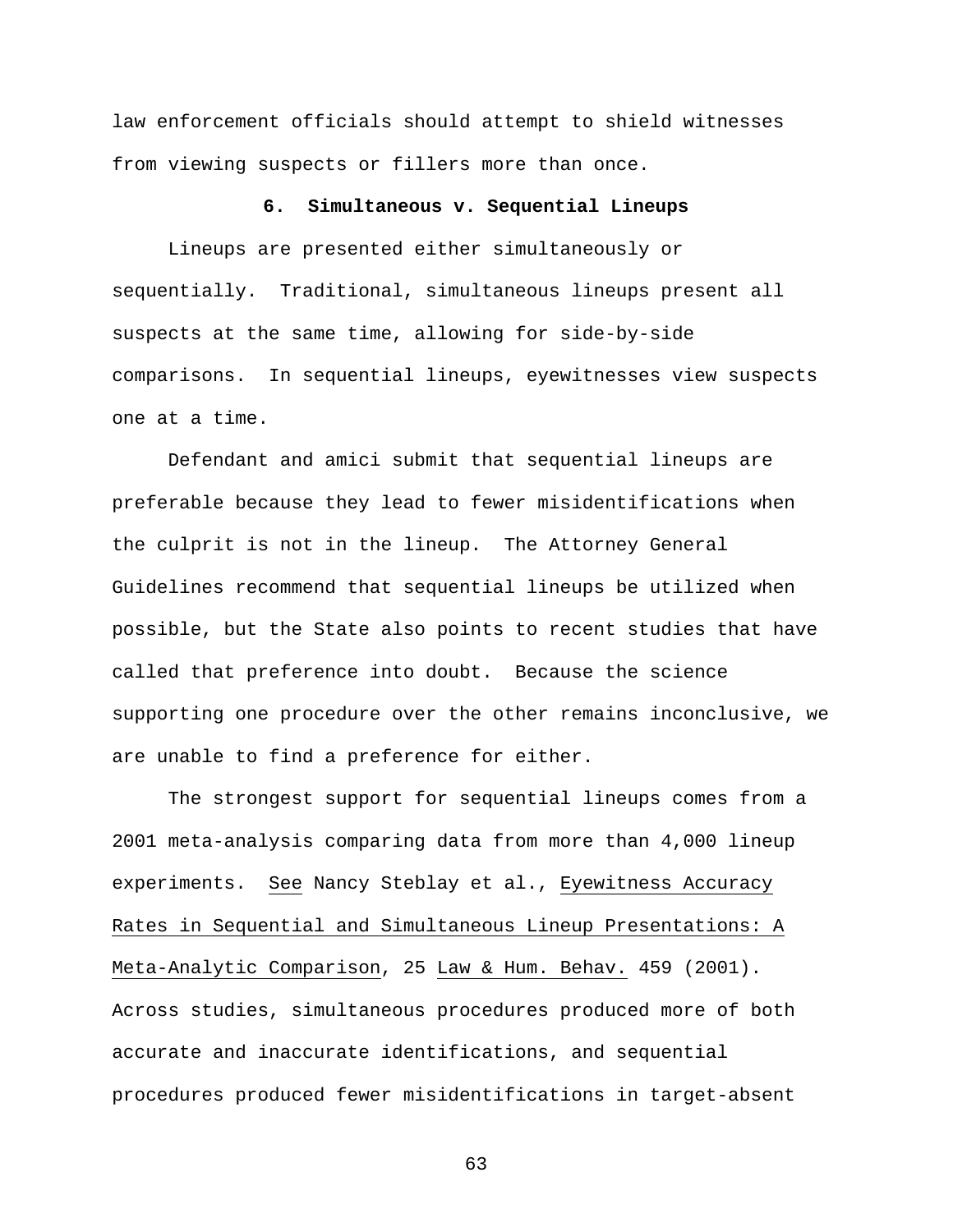lineups. Id. at 466, 468-69. In other words, witnesses were more likely to make selections -- accurate and inaccurate - with simultaneous lineups, and they made fewer, but more accurate, identifications with sequential, target-absent lineups.

 Some experts believe that the theory of relative judgment helps explain the results; with sequential lineups, witnesses cannot compare photos and choose the lineup member that best matches their memory. See id. at 469. Those researchers note that "[t]o the extent any difference . . . is due to correct guessing, there is no reason to recommend simultaneous lineups." Ibid.

 Other experts, including Dr. Malpass, are unconvinced. They believe that researchers have not yet clearly shown that sequential presentation is the "active ingredient" in reducing misidentifications. Roy S. Malpass et al., Public Policy and Sequential Lineups, 14 Legal & Criminological Psychol. 1, 5-6 (2009); Dawn McQuiston-Surrett et al., Sequential vs. Simultaneous Lineups: A Review of Methods, Data, and Theory, 12 Psychol. Pub. Pol'y & L. 137, 163 (2006) ("[W]e believe that current explanations for why sequential presentation should reduce both mistaken identifications and correct identifications are underdeveloped."); see also Scott D. Gronlund et al., Robustness of the Sequential Lineup Advantage, 15 J.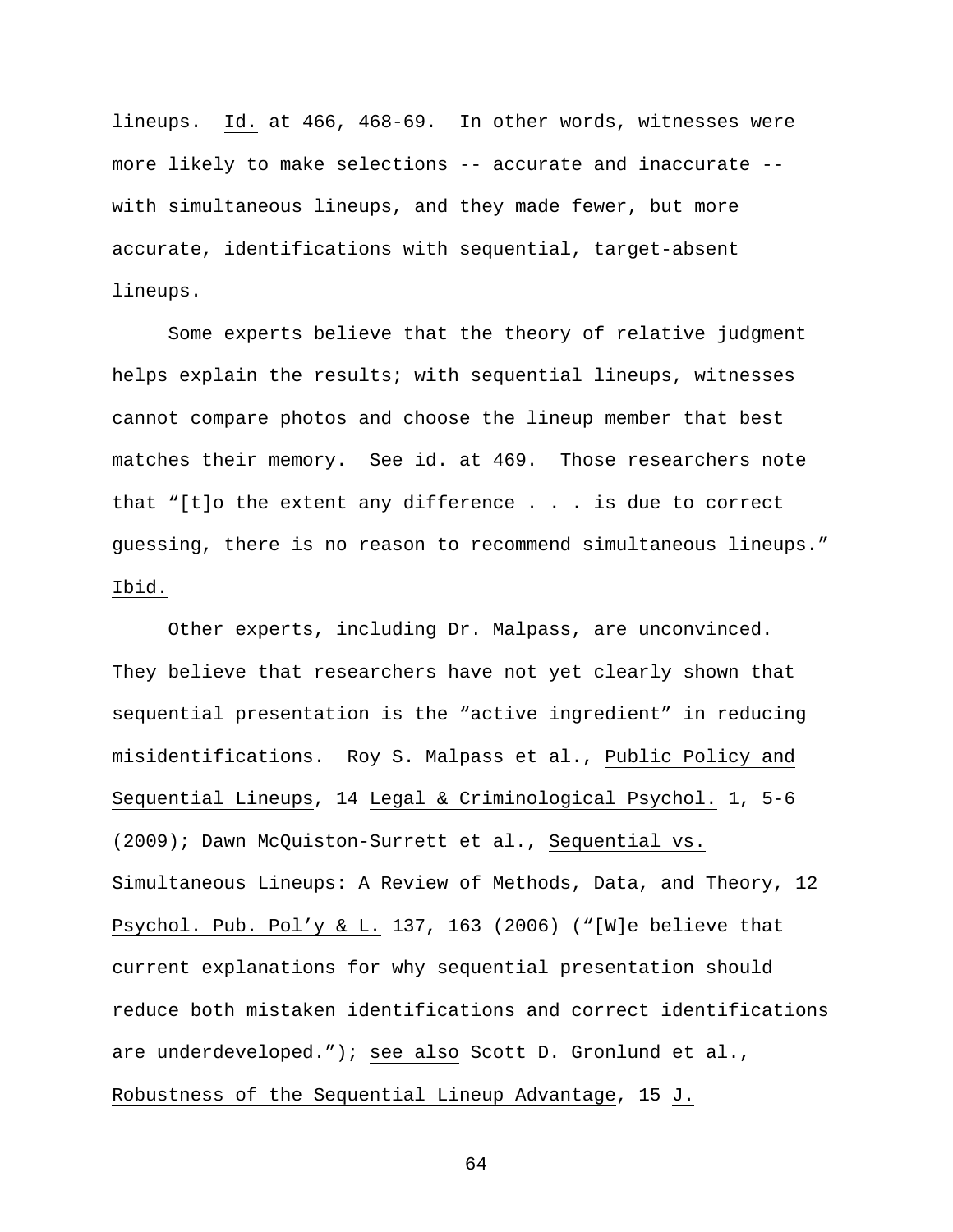Experimental Psychol.: Applied 140, 149 (2009) ("Based on our study [of more than 2,000 participants], the sequential advantage does not appear to be a robust finding."). $^8$ 

 As research in this field continues to develop, a clearer answer may emerge. For now, there is insufficient, authoritative evidence accepted by scientific experts for a court to make a finding in favor of either procedure. See Rubanick, supra, 125 N.J. at 432, 449. As a result, we do not limit either one at this time.

### **7. Composites**

When a suspect is unknown, eyewitnesses sometimes work with artists who draw composite sketches. Composites can also be prepared with the aid of computer software or non-computerized "tool kits" that contain picture libraries of facial features. Gary L. Wells & Lisa E. Hasel, Facial Composite Production by Eyewitnesses, 16 Current Directions Psychol. Sci. 6, 6-7 (2007).

As the Special Master observed, based on the record, "composites produce poor results." In one study, college freshman used computer software to generate composites of students and teachers from their high schools. Margaret Bull Kovera et al., Identification of Computer-Generated Facial

i<br>Li

<sup>8</sup> We do not consider the disputed Illinois field study, see Sheri H. Mecklenburg, Ill. Police Dep't, Report to the Legislature of the State of Illinois: The Illinois Pilot Program on Sequential Double-Blind Identification Procedures (2006), referred to supra at  $\_\_$  n.5 (slip op. at 43 n.5).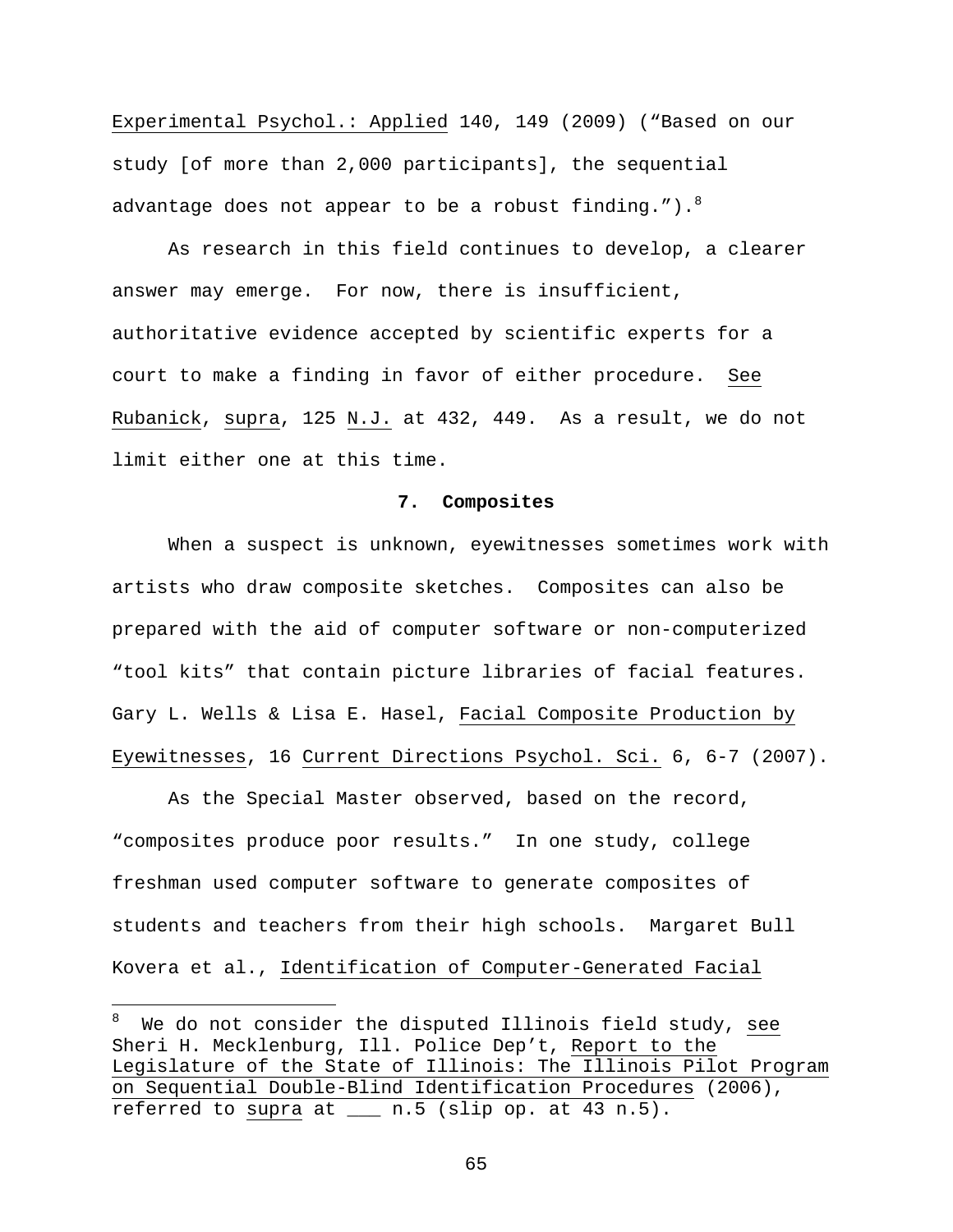Composites, 82 J. Applied Psychol. 235, 239 (1997). Different students who had attended the same schools were only able to name 3 of the 500 people depicted in the composites. Id. at 241. But see Wells & Hasel, supra, at 6 (acknowledging rarity of studies comparing sketch artists, whose skills vary widely, to computer systems).

Researchers attribute those results to a mismatch between how composites are made and how memory works. See Wells & Hasel, supra, at 9. Evidence suggests that people perceive and remember faces "holistically" and not "at the level of individual facial features." Ibid. Thus, creating a composite feature-by-feature may not comport with the holistic way that memories for faces "are generally processed, stored, and retrieved." See ibid.

 It is not clear, though, what effect the process of making a composite has on a witness' memory -- that is, whether it contaminates or confuses a witness' memory of what he or she actually saw. Compare Gary L. Wells et al., Building Face Composites Can Harm Lineup Identification Performance, 11 J. Experimental Psychol.: Applied 147, 148, 154 (2005) (finding "that building a composite significantly lowered accuracy for identifying the original face"), with Michael A. Mauldin & Kenneth R. Laughery, Composite Production Effects on Subsequent Facial Recognition, 66 J. Applied Psychol. 351, 355 (1981)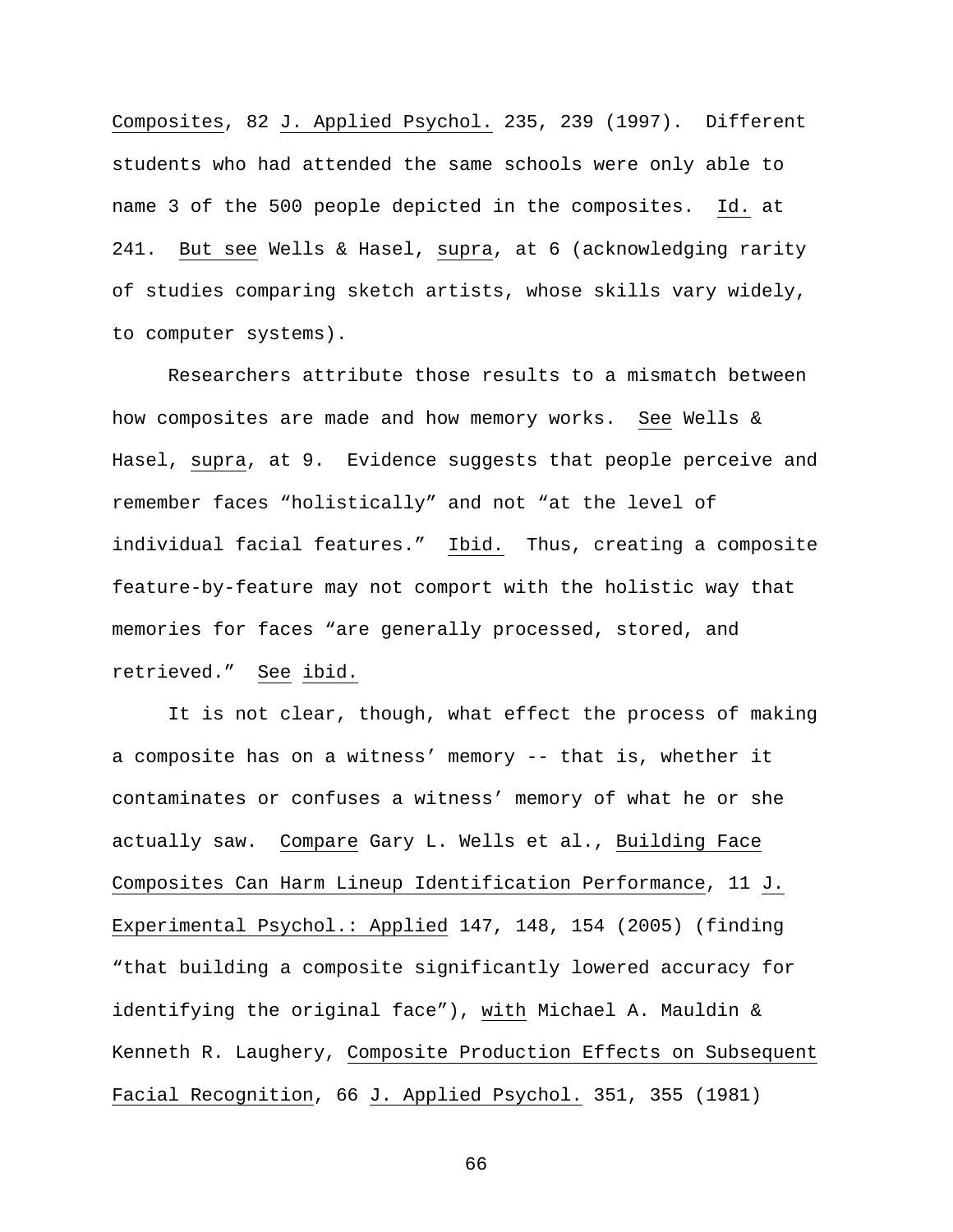(finding "[w]hen subjects produce a[] . . . composite . . . they are more likely to recognize the target face in a subsequent recognition task").

 As Dr. Wells acknowledged, "[t]he sparse, underpowered, and inconsistent literature on the effects of composite production on later recognition stands in contrast to the import of the question." Wells et al., Building Face Composites Can Harm Lineup Identification Performance, supra, at 148. We also note that researchers "are not yet prepared to argue that the use of composites should be significantly curtailed in criminal investigations." Id. at 155.

 Without more accepted research, courts cannot make a finding on the effect the process of making a composite has on a witness. See Rubanick, supra, 125 N.J. at 432, 449. We thus do not limit the use of composites in investigations.

### **8. Showups**

Showups are essentially single-person lineups: a single suspect is presented to a witness to make an identification. Showups often occur at the scene of a crime soon after its commission. The Special Master noted that they are a "useful - and necessary -- technique when used in appropriate circumstances," but they carry their "own risks of misidentifications."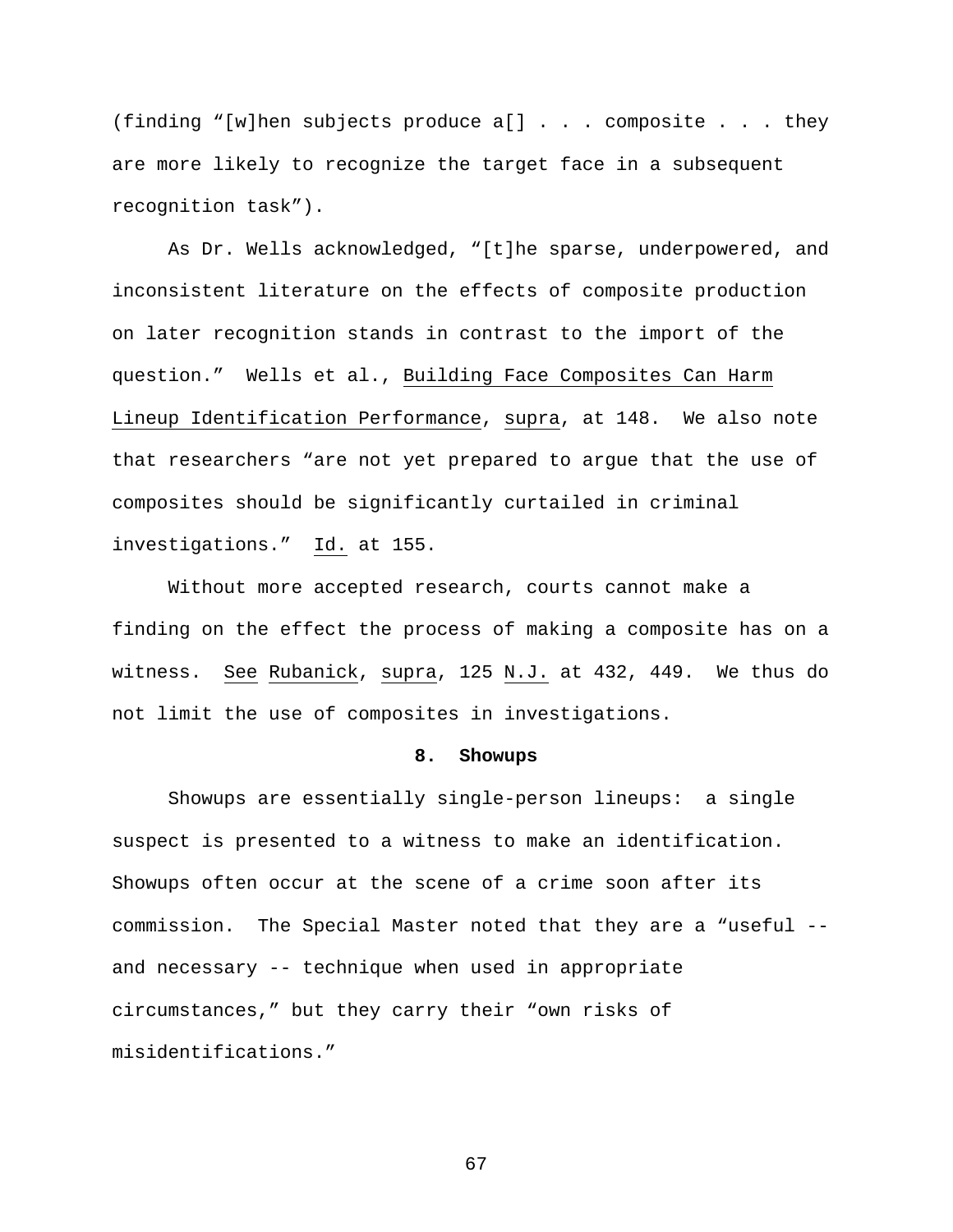By their nature, showups are suggestive and cannot be performed blind or double-blind. Nonetheless, as the Special Master found, "the risk of misidentification is not heightened if a showup is conducted immediately after the witnessed event, ideally within two hours" because "the benefits of a fresh memory seem to balance the risks of undue suggestion."

We have previously found showups to be "inherently suggestive," see Herrera, supra, 187 N.J. at 504, and other states have limited the admissibility of showup identifications. In Wisconsin, evidence of a showup is inadmissible unless, based on the totality of circumstances, the showup was necessary. State v. Dubose, 699 N.W.2d 582, 584-85 (Wis. 2005). Courts in Massachusetts require that there be "good reason for the use of a showup." Commonwealth v. Martin, 850 N.E.2d 555, 562-63 (Mass. 2006). In New York, showups at police stations are presumptively suggestive and are suppressed "unless exigency warrants otherwise." State v. Duuvon, 571 N.E.2d 654, 656 (N.Y. 1991) (citations omitted).

Studies that have evaluated showup identifications illustrate that the timeframe for their reliability appears relatively small. A Canadian field experiment that analyzed results from more than 500 identifications revealed that photo showups performed within minutes of an encounter were just as accurate as lineups. A. Daniel Yarmey et al., Accuracy of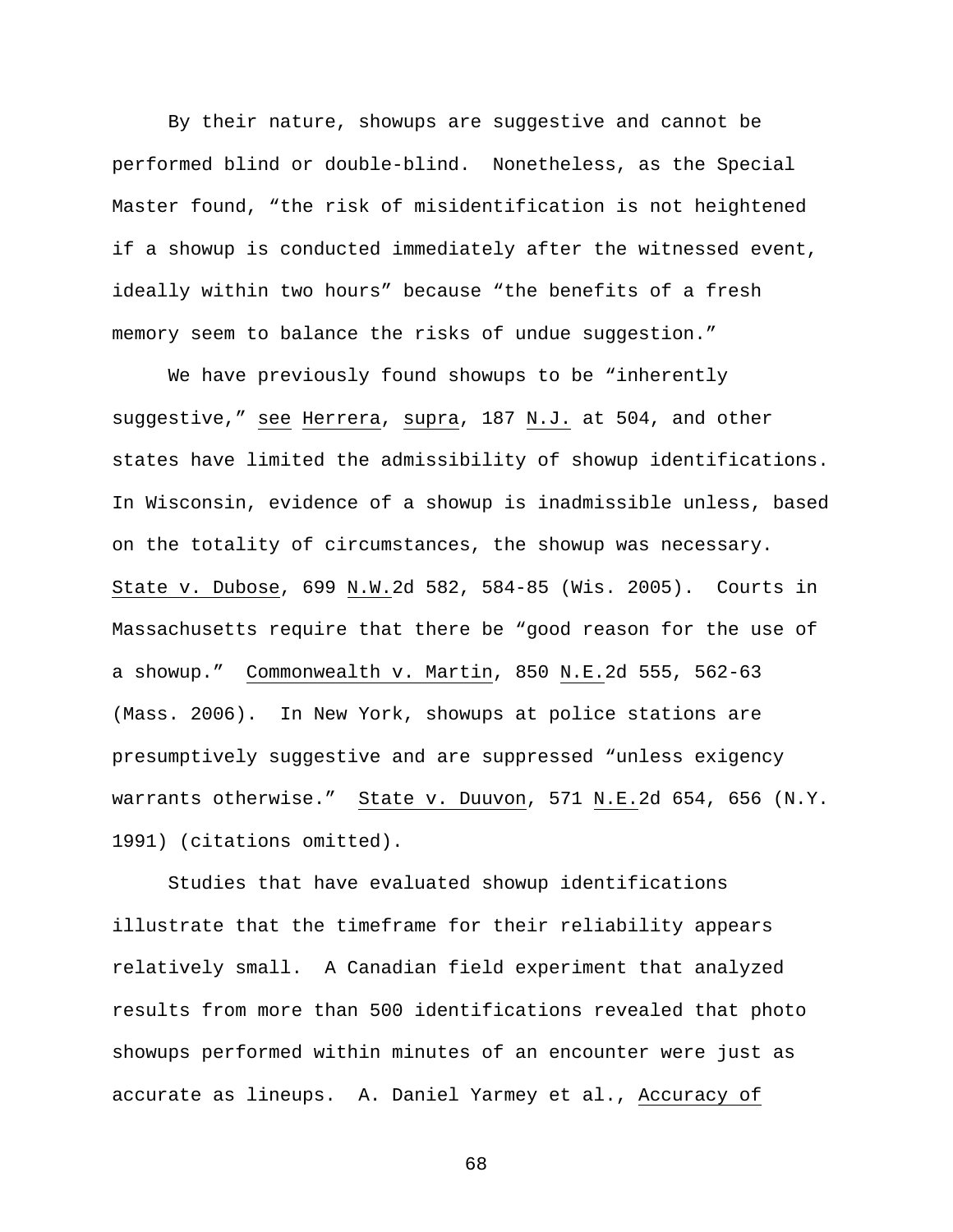Eyewitness Identifications in Showups and Lineups, 20 Law & Hum. Behav. 459, 464 (1996). Two hours after the encounter, though, 58% of witnesses failed to reject an "innocent suspect" in a photo showup, as compared to 14% in target-absent photo lineups. Ibid.

Researchers have also found that "false identifications are more numerous for showups [compared to lineups] when an innocent suspect resembles the perpetrator." See Nancy Steblay et al., Eyewitness Accuracy Rates in Police Showup and Lineup Presentations: A Meta-Analytic Comparison, 27 Law & Hum. Behav. 523, 523 (2003) (conducting meta-analysis). In addition, research reveals that showups increase the risk that witnesses will base identifications more on similar distinctive clothing than on similar facial features. See Jennifer E. Dysart et al., Show-ups: The Critical Issue of Clothing Bias, 20 Applied Cognitive Psychol. 1009, 1019 (2006); see also Yarmey et al., supra, at 461, 470 (showing greater likelihood of misidentification when culprit and innocent suspect looked alike and wore same clothing).

Experts believe the main problem with showups is that - compared to lineups -- they fail to provide a safeguard against witnesses with poor memories or those inclined to guess, because every mistaken identification in a showup will point to the suspect. In essence, showups make it easier to make mistakes.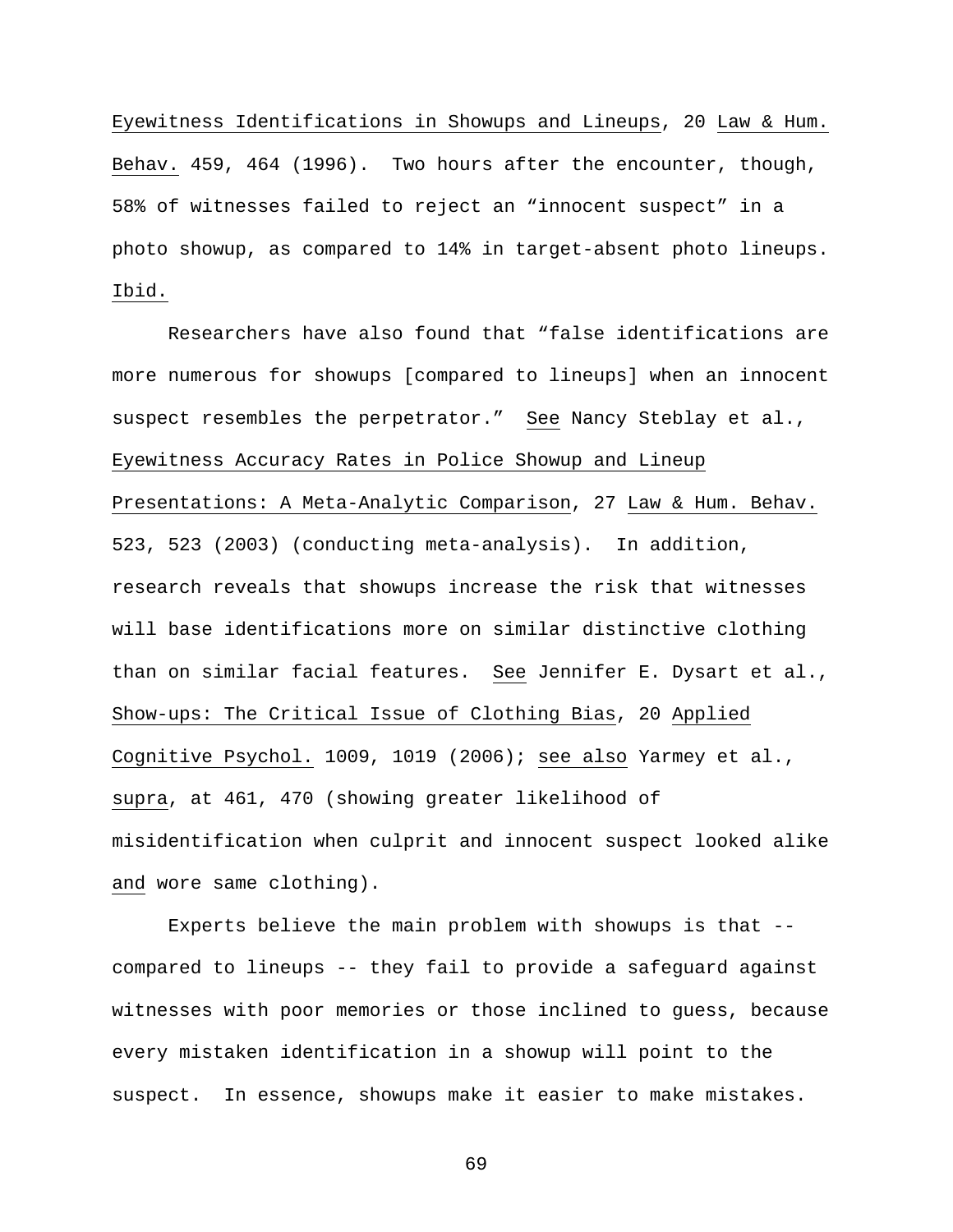Thus, the record casts doubt on the reliability of showups conducted more than two hours after an event, which present a heightened risk of misidentification. As with lineups, showup administrators should instruct witnesses that the person they are about to view may or may not be the culprit and that they should not feel compelled to make an identification. That said, lineups are a preferred identification procedure because we continue to believe that showups, while sometimes necessary, are inherently suggestive. See Herrera, supra, 187 N.J. at 504.

# **B. Estimator variables**

Unlike system variables, estimator variables are factors beyond the control of the criminal justice system. See Wells, Applied Eyewitness-Testimony Research: System Variables and Estimator Variables, supra, at 1546. They can include factors related to the incident, the witness, or the perpetrator. Estimator variables are equally capable of affecting an eyewitness' ability to perceive and remember an event. Although the factors can be isolated and tested in lab experiments, they occur at random in the real world.

#### **1. Stress**

 Even under the best viewing conditions, high levels of stress can diminish an eyewitness' ability to recall and make an accurate identification. The Special Master found that "while moderate levels of stress improve cognitive processing and might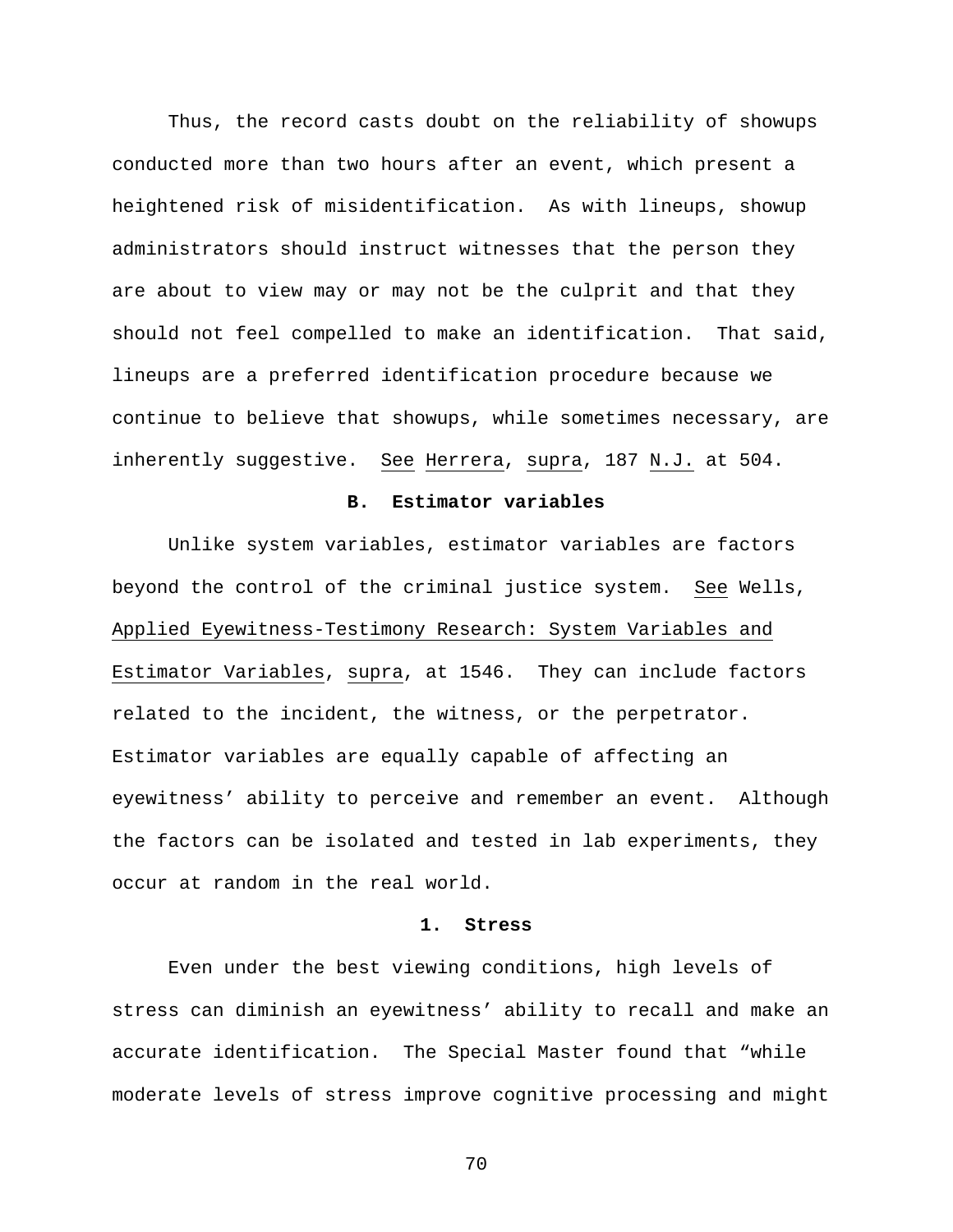improve accuracy, an eyewitness under high stress is less likely to make a reliable identification of the perpetrator." The State agrees that high levels of stress are more likely than low levels to impair an identification.

 Scientific research affirms that conclusion. A metaanalysis of sixty-three studies showed "considerable support for the hypothesis that high levels of stress negatively impact both accuracy of eyewitness identification as well as accuracy of recall of crime-related details." See Deffenbacher et al., A Meta-Analytic Review of the Effects of High Stress on Eyewitness Memory, supra, at 687, 699.

One field experiment tested the impact of stress on the memories of military personnel. See Charles A. Morgan III et al., Accuracy of Eyewitness Memory for Persons Encountered During Exposure to Highly Intense Stress, 27 Int'l J.L. & Psychiatry 265 (2004). More than 500 active-duty military personnel, with an average of four years in the service, experienced two types of interrogation after twelve hours of confinement in survival school training: "a high-stress interrogation (with real physical confrontation) and a lowstress interrogation (without physical confrontation)." Id. at 267-68. Both interrogations lasted about 40 minutes. Id. at 268. Twenty-four hours later, the subjects were shown either a live lineup or a sequential or simultaneous photo array, and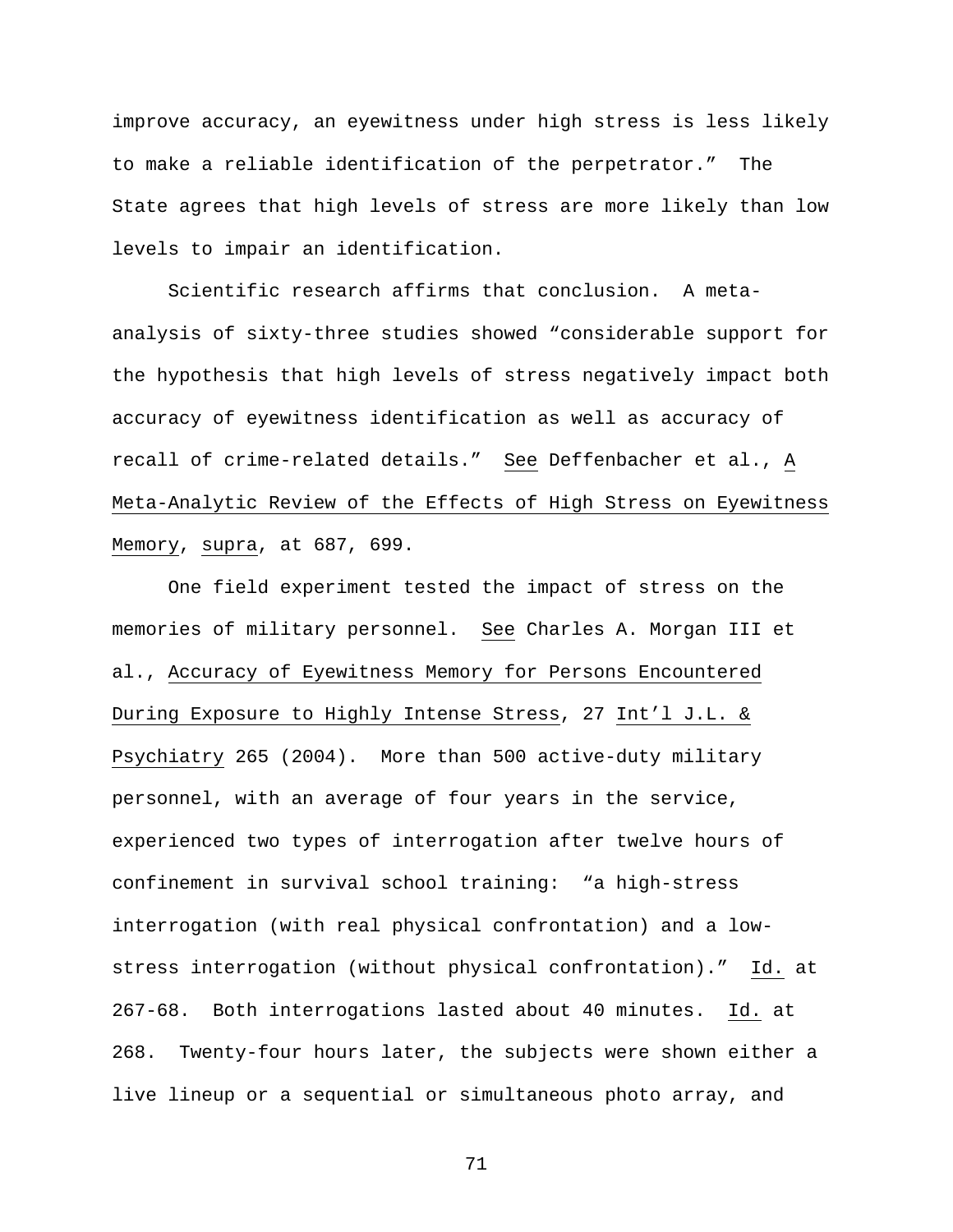asked to identify their interrogators. Id. at 269-70.

Across the procedures, subjects performed more poorly when they identified their high-stress interrogators. Id. at 272. For example, when viewing live line-ups, 30% of subjects accurately identified high-stress interrogators, but 62% did so for low-stress interrogators. Ibid. The study's authors concluded that

> [c]ontrary to the popular conception that most people would never forget the face of a clearly seen individual who had physically confronted them and threatened them for more than 30 min[utes], . . . [t]hese data provide robust evidence that eyewitness memory for persons encountered during events that are personally relevant, highly stressful, and realistic in nature may be subject to substantial error.

[Id. at 274.]

Although the study was conducted under a rather different setting, all three experts at the hearing considered its findings in the context of eyewitness evidence.

We find that high levels of stress are likely to affect the reliability of eyewitness identifications. There is no precise measure for what constitutes "high" stress, which must be assessed based on the facts presented in individual cases.

### **2. Weapon Focus**

 When a visible weapon is used during a crime, it can distract a witness and draw his or her attention away from the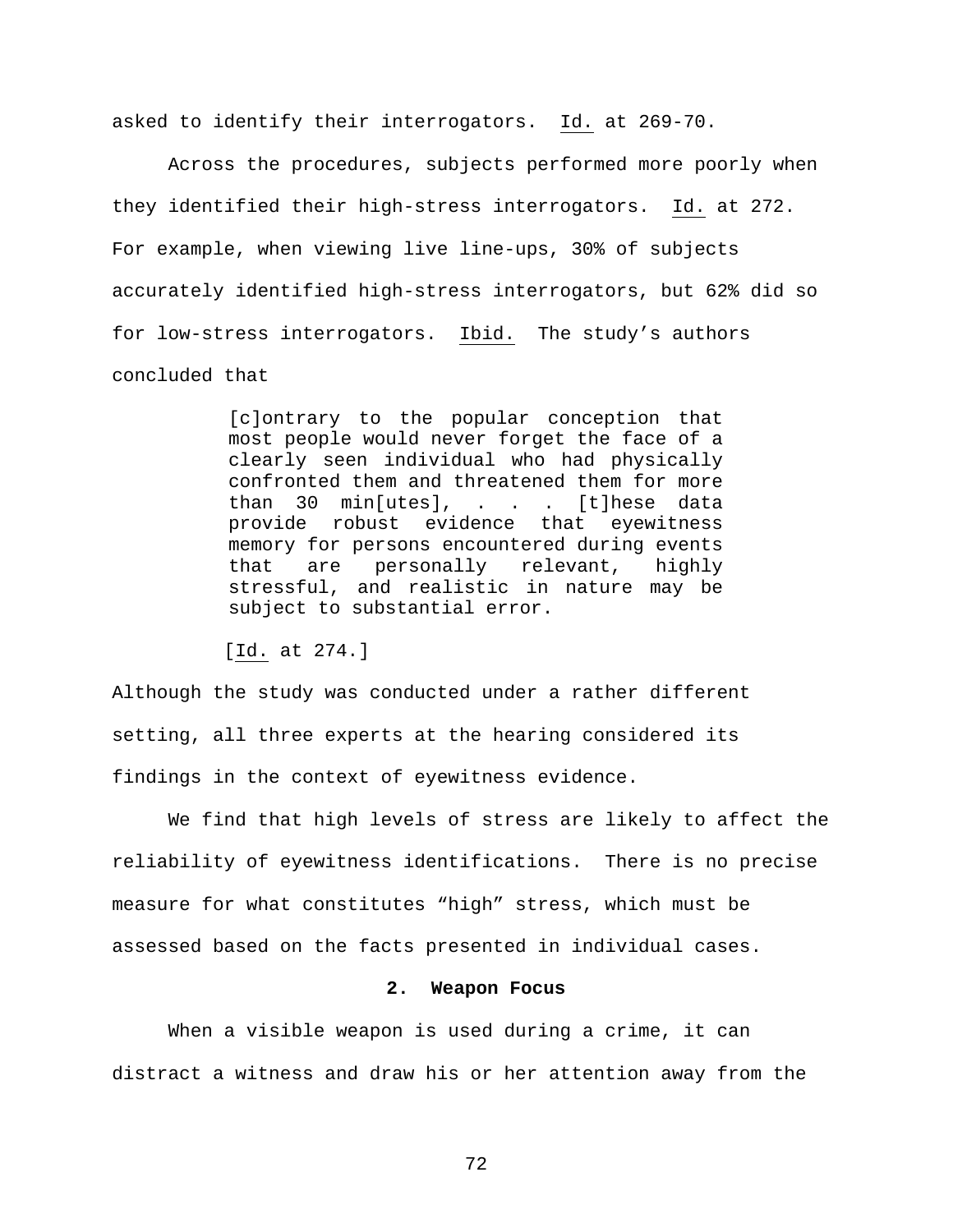culprit. "Weapon focus" can thus impair a witness' ability to make a reliable identification and describe what the culprit looks like if the crime is of short duration.

 A meta-analysis of nineteen weapon-focus studies that involved more than 2,000 identifications found a small but significant effect: an average decrease in accuracy of about 10% when a weapon was present. Nancy M. Steblay, A Meta-Analytic Review of the Weapon Focus Effect, 16 Law & Hum. Behav. 413, 415-17 (1992). In a separate study, half of the witnesses observed a person holding a syringe in a way that was personally threatening to the witness; the other half saw the same person holding a pen. Anne Maass & Gunther Koehnken, Eyewitness Identification: Simulating the "Weapon Effect", 13 Law & Hum. Behav. 397, 401-02 (1989). Sixty-four percent of witnesses from the first group misidentified a filler from a target-absent lineup, compared to 33% from the second group. See id. at 405; see also Kerri L. Pickel, Remembering and Identifying Menacing Perpetrators: Exposure to Violence and the Weapon Focus Effect, in 2 The Handbook of Eyewitness Psychology: Memory for People, supra, at 339, 353-54 (noting that "unusual items [like weapons] attract attention").

 Weapon focus can also affect a witness' ability to describe a perpetrator. A meta-analysis of ten studies showed that "weapon-absent condition[s] generated significantly more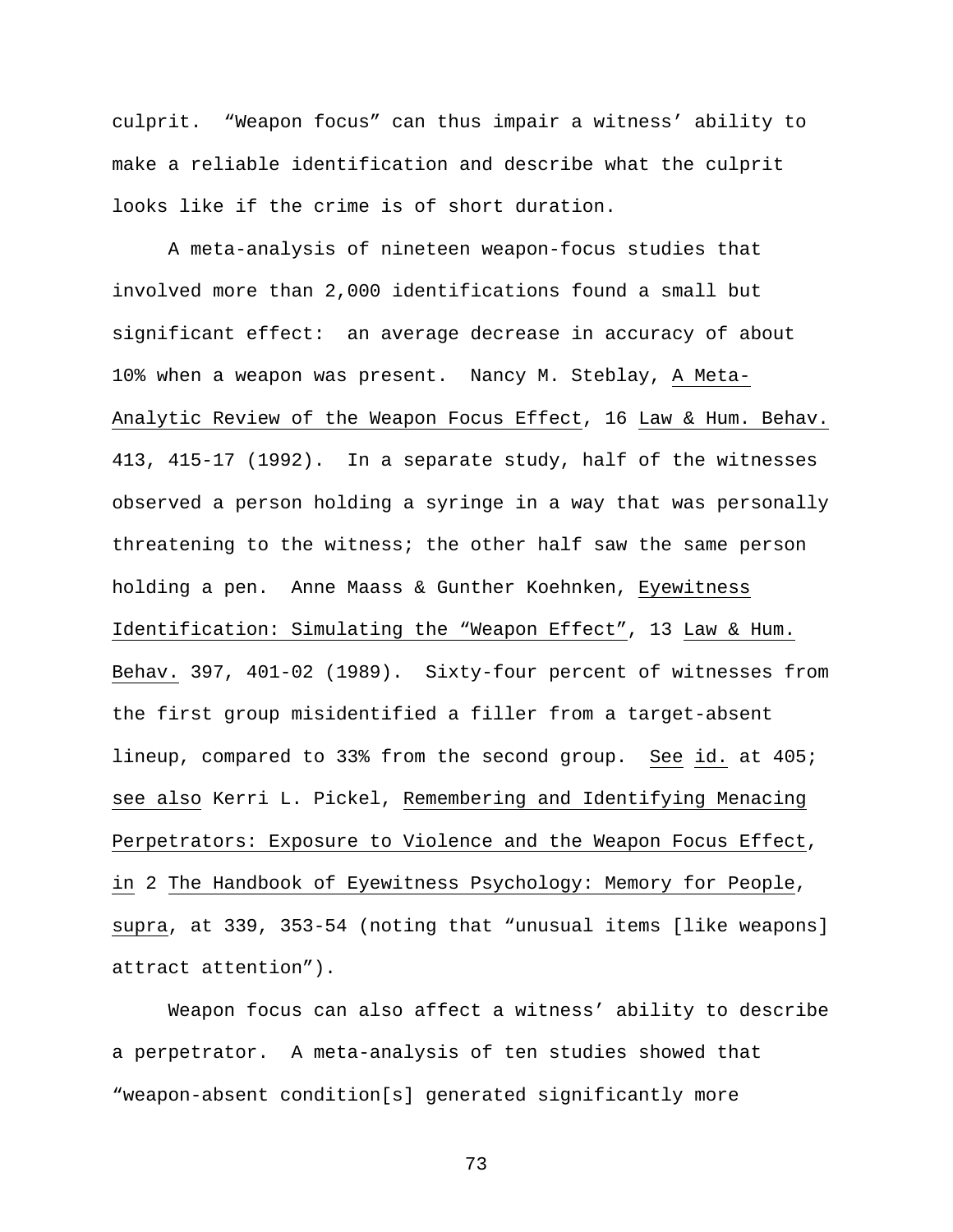accurate descriptions of the perpetrator than did the weaponpresent condition." Steblay, A Meta-Analytic Review of the Weapon Focus Effect, supra, at 417.

 The duration of the crime is also an important consideration. Dr. Steblay concluded that weapon-focus studies speak to real-world "situations in which a witness observes a threatening object . . . in an event of short duration." Id. at 421. As Dr. Wells testified, the longer the duration, the more time the witness has to adapt to the presence of a weapon and focus on other details.

 Thus, when the interaction is brief, the presence of a visible weapon can affect the reliability of an identification and the accuracy of a witness' description of the perpetrator.

# **3. Duration**

 Not surprisingly, the amount of time an eyewitness has to observe an event may affect the reliability of an identification. The Special Master found that "while there is no minimum time required to make an accurate identification, a brief or fleeting contact is less likely to produce an accurate identification than a more prolonged exposure." See Colin G. Tredoux et al., Eyewitness Identification, in 1 Encyclopedia of Applied Psychology 875, 877 (Charles Spielberger ed., 2004).

 There is no measure to determine exactly how long a view is needed to be able to make a reliable identification. Dr.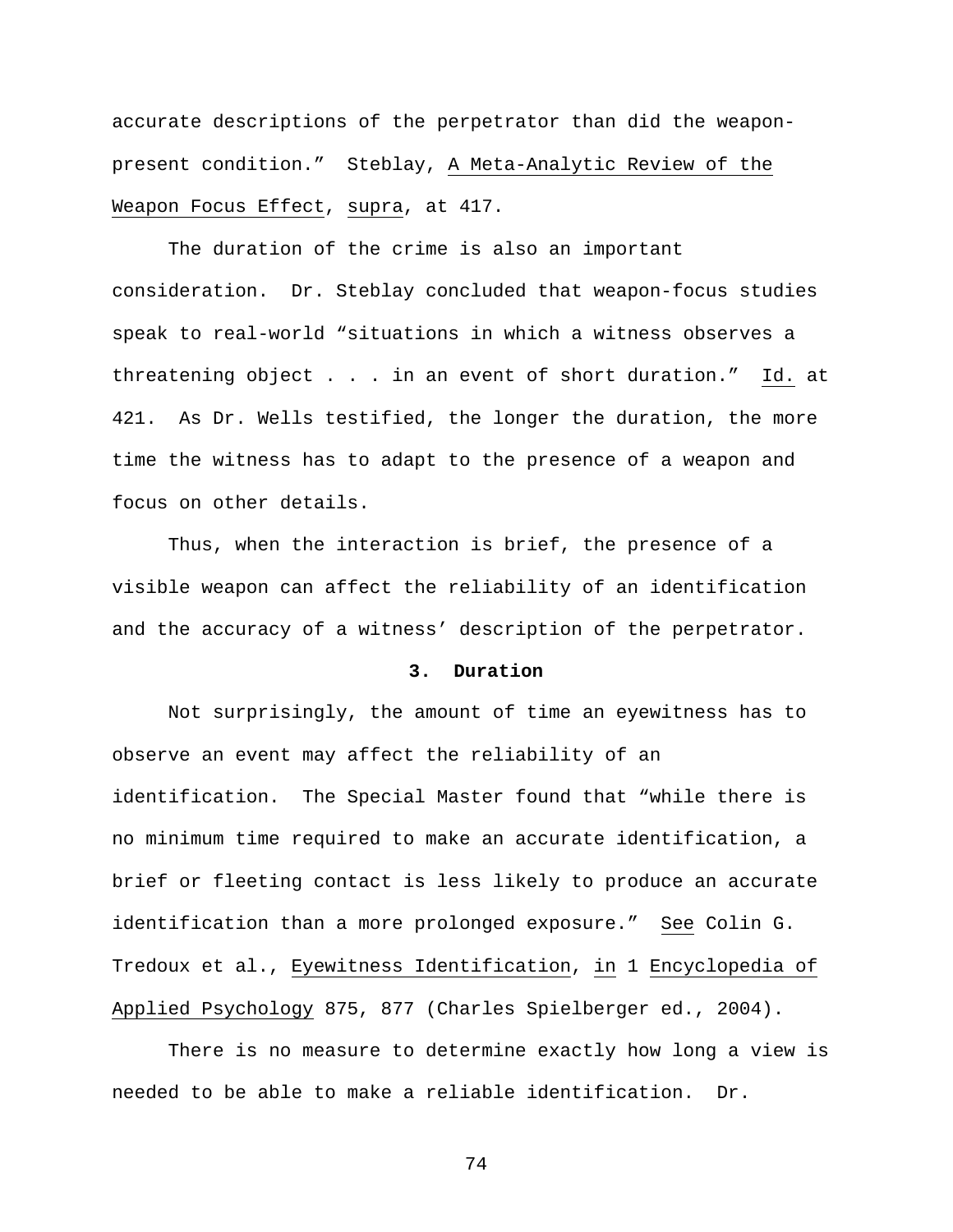Malpass testified that very brief but good views can produce accurate identifications, and Dr. Wells suggested that the quality of a witness' memory may have as much to do with the absence of other distractions as with duration.

 Whatever the threshold, studies have shown, and the Special Master found, "that witnesses consistently tend to overestimate short durations, particularly where much was going on or the event was particularly stressful." See, e.g., Elizabeth F. Loftus et al., Time Went by So Slowly: Overestimation of Event Duration by Males and Females, 1 Applied Cognitive Psychol. 3, 10 (1987).

### **4. Distance and Lighting**

 It is obvious that a person is easier to recognize when close by, and that clarity decreases with distance. We also know that poor lighting makes it harder to see well. Thus, greater distance between a witness and a perpetrator and poor lighting conditions can diminish the reliability of an identification.

 Scientists have refined those common-sense notions with further study. See, e.g., R.C.L. Lindsay et al., How Variations in Distance Affect Eyewitness Reports and Identification Accuracy, 32 Law & Hum. Behav. 526 (2008). Research has also shown that people have difficulty estimating distances. See, e.g., id. at 533.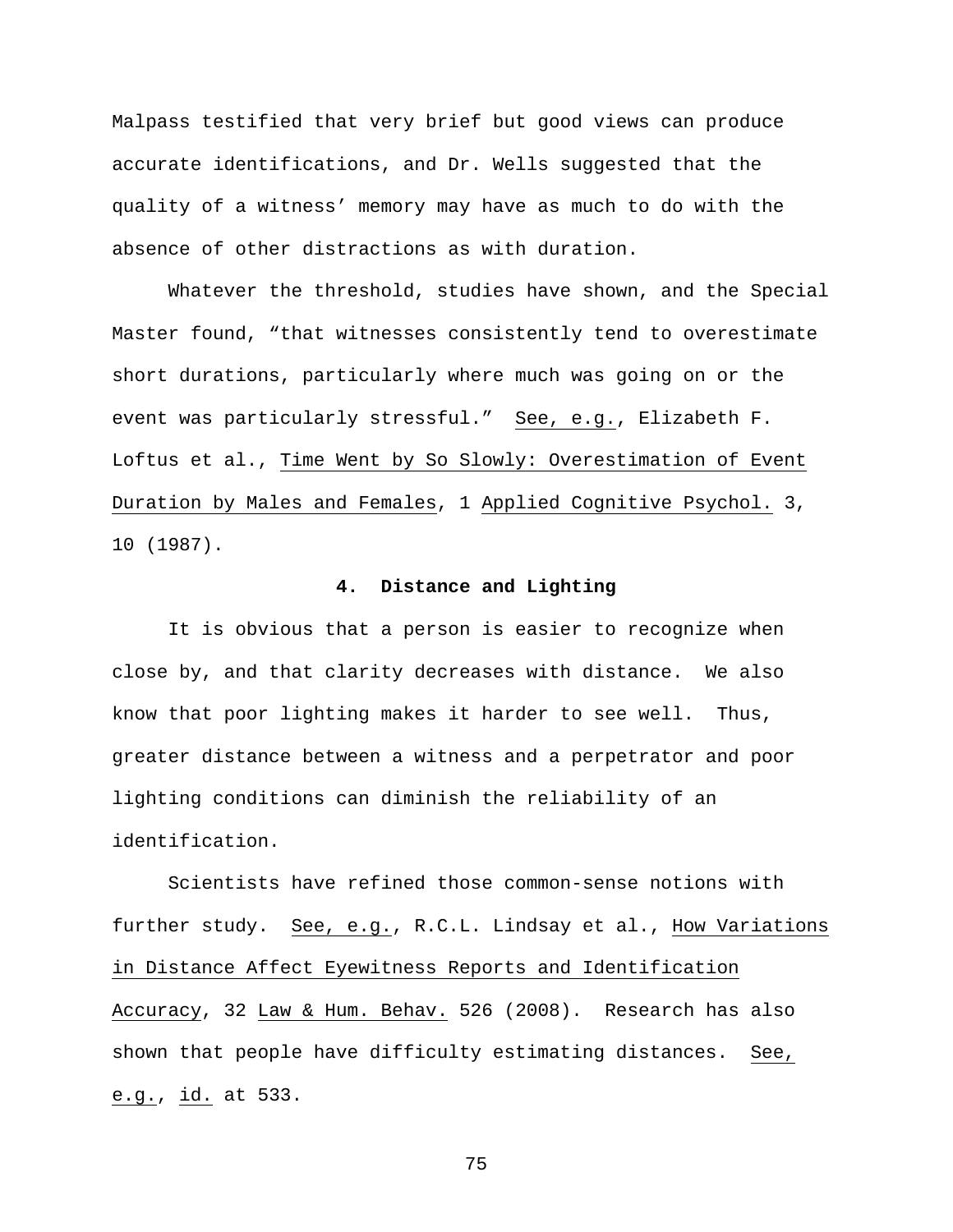### **5. Witness Characteristics**

Characteristics like a witness' age and level of intoxication can affect the reliability of an identification.

The Special Master found that "the effects of alcohol on identification accuracy show that high levels of alcohol promote false identifications" and that "low alcohol intake produces fewer misidentifications than high alcohol intake." See also Jennifer E. Dysart et al., The Intoxicated Witness: Effects of Alcohol on Identification Accuracy from Showups, 87 J. Applied Psychol. 170, 174 (2002). That finding is undisputed.

The Special Master also found that "[a] witness's age . . . bears on the reliability of an identification." A meta-analysis has shown that children between the ages of nine and thirteen who view target-absent lineups are more likely to make incorrect identifications than adults. See Joanna D. Pozzulo & R.C.L. Lindsay, Identification Accuracy of Children Versus Adults: A Meta-Analysis, 22 Law & Hum. Behav. 549, 563, 565 (1998). Showups in particular "are significantly more suggestive or leading with children." See Jennifer E. Dysart & R.C.L. Lindsay, Show-up Identifications: Suggestive Technique or Reliable Method?, in 2 The Handbook of Eyewitness Psychology: Memory for People 137, 147 (2007).

 Some research also shows that witness accuracy declines with age. Across twelve studies, young witnesses -- ranging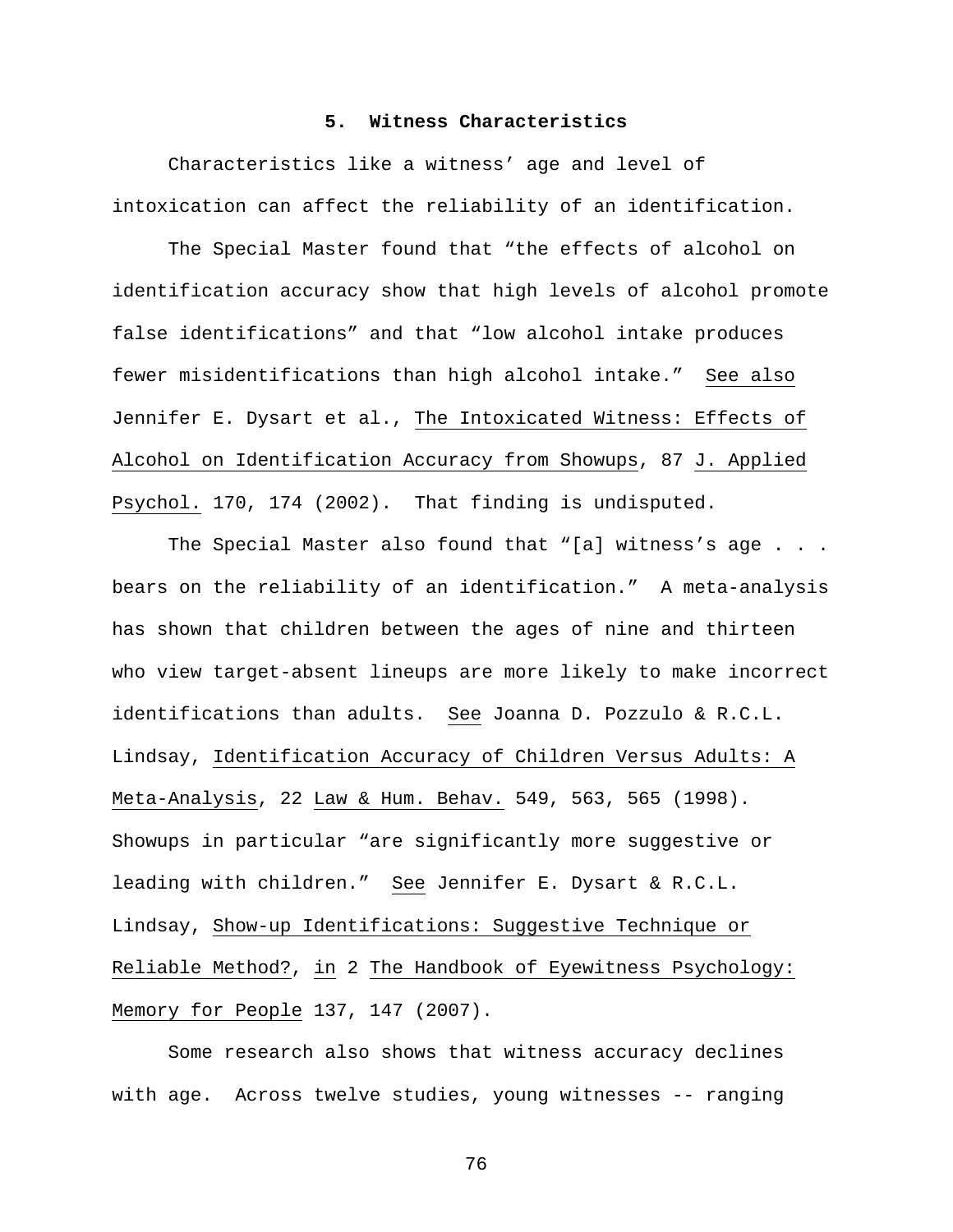from nineteen to twenty-four years old -- were more accurate when viewing target-absent lineups than older witnesses - ranging from sixty-eight to seventy-four years old. See James C. Bartlett & Amina Memon, Eyewitness Memory in Young and Older Adults, in 2 The Handbook of Eyewitness Psychology: Memory for People, supra, at 309, 317-19. On average, 53% of young witnesses recognized that the target was not in the lineup, compared to only 31% of older witnesses. Id. at 318.

 But the target's age may matter as well. As Dr. Penrod testified, "there's an own-age bias," meaning that witnesses are "better at recognizing people of [their] own age than . . . people of other ages." That effect may appear in studies that use college-age students as targets, for example. See id. at 321-23 (concluding that "young adults show better memory for young faces . . . than older faces, whereas seniors show either no effect or the opposite effect"); see also Melissa Boyce et al., Belief of Eyewitness Identification Evidence*,* in 2 The Handbook of Eyewitness Psychology: Memory for People, supra, at 501, 512 ("Perhaps people should only use age as a factor in deciding whether to believe an eyewitness if there is a large age difference between the witness and the suspect.").

 Thus, the data about memory and older witnesses is more nuanced, according to the scientific literature. In addition, there was little other testimony at the hearing on the topic.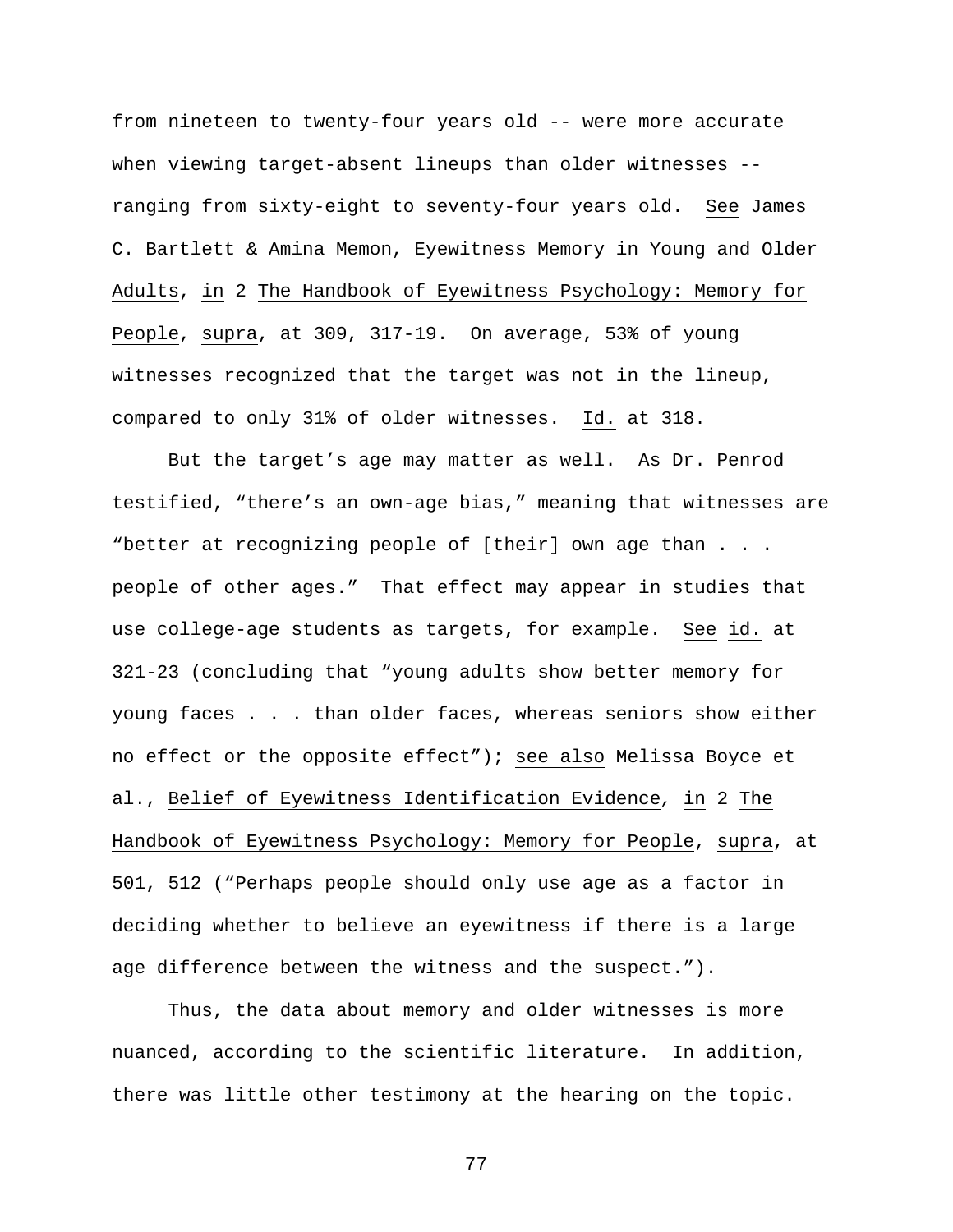Based on the record before us, we cannot conclude that a standard jury instruction questioning the reliability of identifications by all older eyewitnesses would be appropriate for use in all cases.

# **6. Characteristics of Perpetrator**

 Disguises and changes in facial features can affect a witness' ability to remember and identify a perpetrator. The Special Master found that "[d]isguises (e.g., hats, sunglasses, masks) are confounding to witnesses and reduce the accuracy of identifications." According to the State, those findings are "so well-known that criminals employ them in their work."

 Disguises as simple as hats have been shown to reduce identification accuracy. See Brian L. Cutler et al., Improving the Reliability of Eyewitness Identification: Putting Context into Context, 72 J. Applied Psychol. 629, 635 (1987).

 If facial features are altered between the time of the event and the identification procedure -- if, for example, the culprit grows a beard -- the accuracy of an identification may decrease. See K.E. Patterson & A.D. Baddeley, When Face Recognition Fails, 3 J. Experimental Psychol.: Hum. Learning & Memory 406, 410, 414 (1977).

### **7. Memory Decay**

 Memories fade with time. And as the Special Master observed, memory decay "is irreversible"; memories never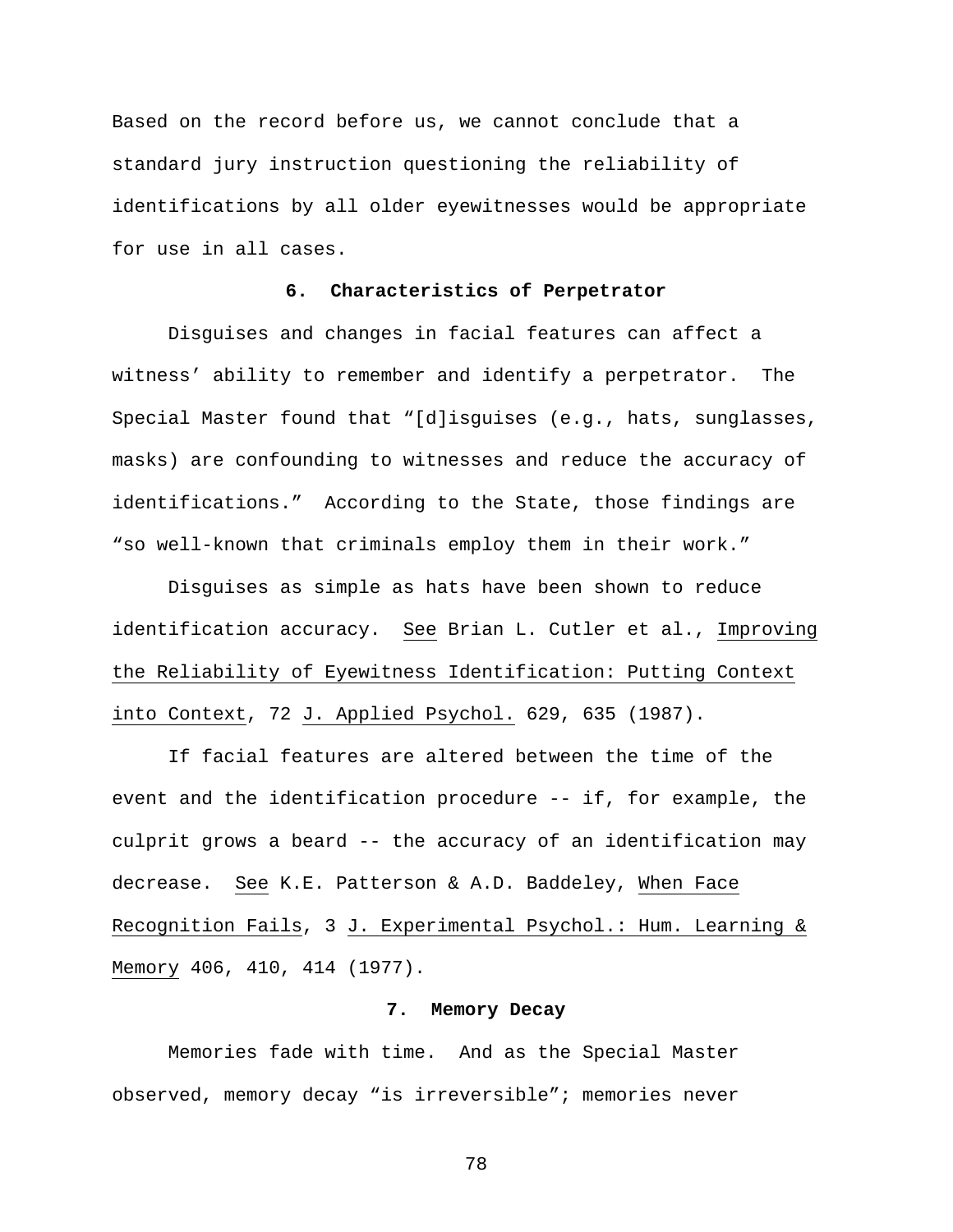improve. As a result, delays between the commission of a crime and the time an identification is made can affect reliability. That basic principle is not in dispute.

 A meta-analysis of fifty-three "facial memory studies" confirmed "that memory strength will be weaker at longer retention intervals [the amount of time that passes] than at briefer ones." Kenneth A. Deffenbacher et al., Forgetting the Once-Seen Face: Estimating the Strength of an Eyewitness's Memory Representation, 14 J. Experimental Psychol: Applied 139, 142 (2008). In other words, the more time that passes, the greater the possibility that a witness' memory of a perpetrator will weaken. See Krafka & Penrod, supra, at 65 (finding substantial increase in misidentification rate in target-absent arrays from two to twenty-four hours after event). However, researchers cannot pinpoint precisely when a person's recall becomes unreliable.

## **8. Race-bias**

 "A cross-racial identification occurs when an eyewitness is asked to identify a person of another race." Cromedy, supra, 158 N.J. at 120. In Cromedy, after citing multiple social science sources, this Court recognized that a witness may have more difficulty making a cross-racial identification. Id. at 120-23, 131.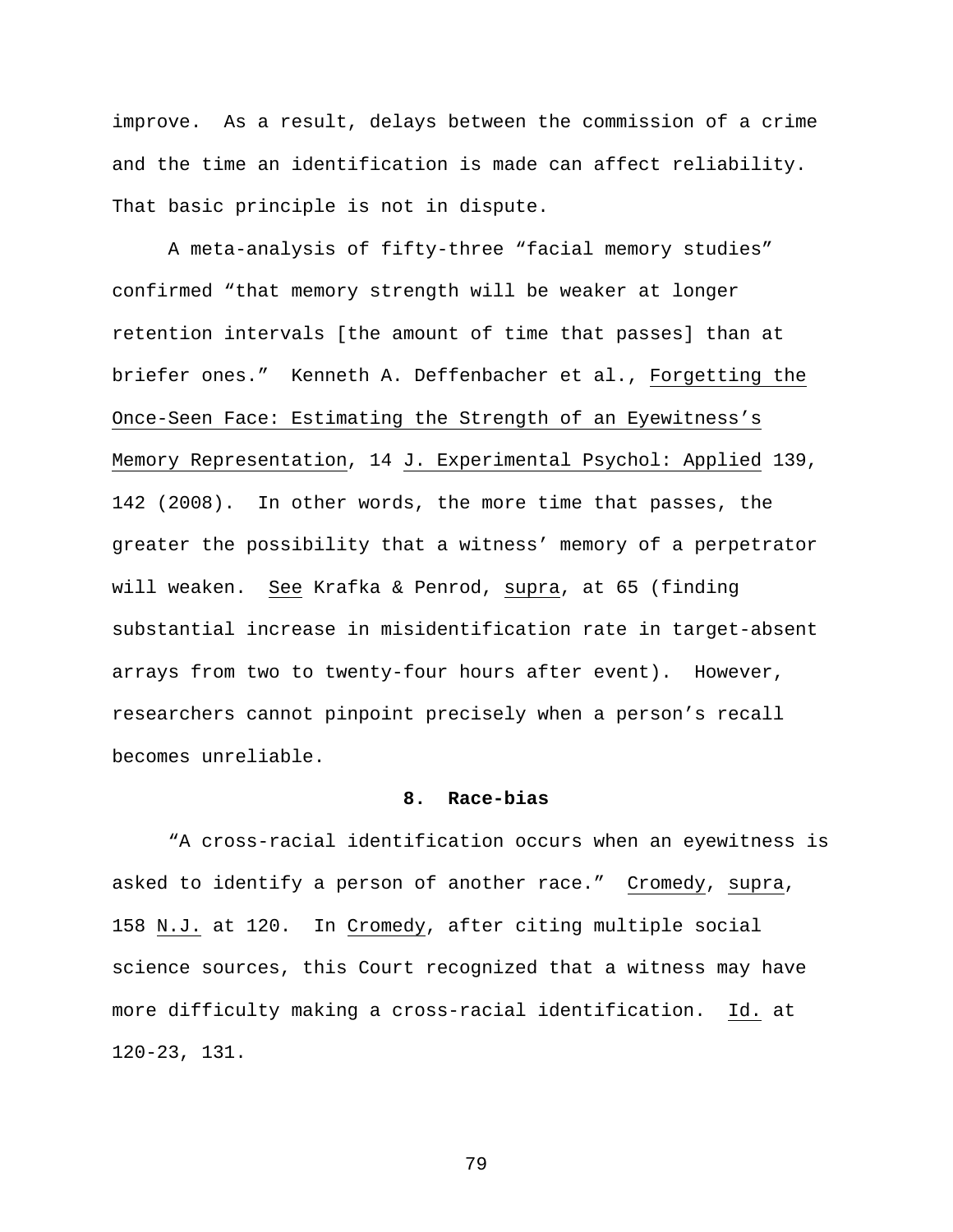A meta-analysis conducted after Cromedy, involving thirtynine studies and nearly 5,000 identifications, confirmed the Court's prior finding. See Christian A. Meissner & John C. Brigham, Thirty Years of Investigating the Own-Race Bias in Memory for Faces: A Meta-Analytic Review, 7 Psychol. Pub. Pol'y & Law 3, 21 (2001).

 Cross-racial recognition continues to be a factor that can affect the reliability of an identification. See also infra at section X**.** 

### **9. Private Actors**

 The current Model Jury Charge states that judges should refer to "factors relating to suggestiveness, that are supported by the evidence," including "whether the witness was exposed to opinions, descriptions, or identifications given by other witnesses, to photographs or newspaper accounts, or to any other information or influence that may have affected the independence of his/her identification." Model Jury Charge (Criminal), "Identification: In-Court and Out-of-Court Identifications" (2007).The charge was added after this Court in Herrera invited the Model Jury Charge Committee to consider including express references to suggestibility. Herrera, supra, 187 N.J. at 509-10 (citing State v. Long, 721 P.2d 483 (Utah 1980)). In response, the Committee relied heavily on proposed charging language in Long.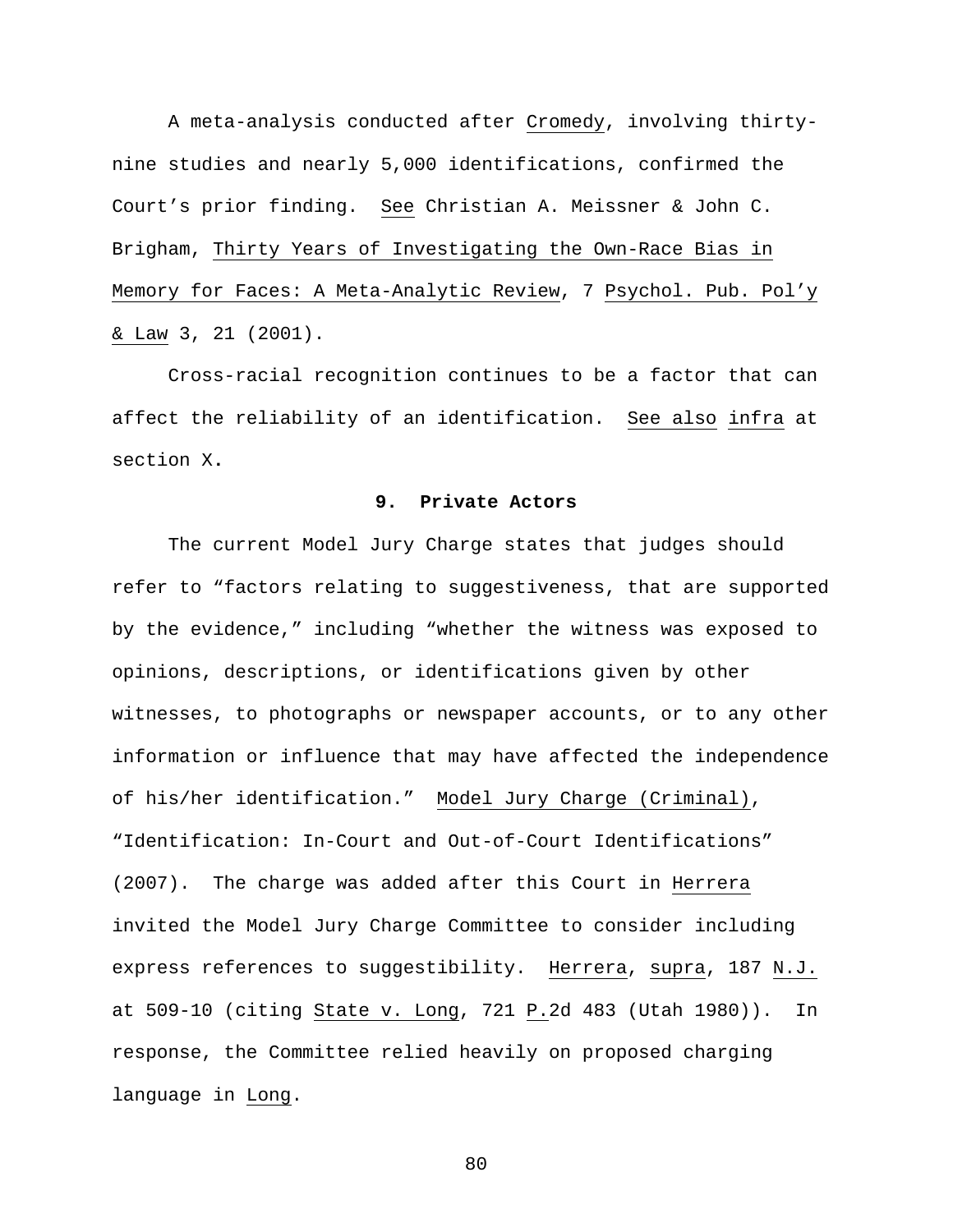The Model Jury Charge properly reflects that private - that is, non-State -- actors can affect the reliability of eyewitness identifications, just as the police can. The record on remand supports that conclusion. Studies show that witness memories can be altered when co-eyewitnesses share information about what they observed. Those studies bolster the broader finding "that post-identification feedback does not have to be presented by the experimenter or an authoritative figure (e.g. police officer) in order to affect a witness' subsequent crimerelated judgments." See Elin M. Skagerberg, Co-Witness Feedback in Line-ups, 21 Applied Cognitive Psychol. 489, 494 (2007). Feedback and suggestiveness can come from co-witnesses and others not connected to the State.

 Co-witness feedback may cause a person to form a false memory of details that he or she never actually observed. In an early study, 200 college students "viewed a film clip, read and evaluated a description of that film ostensibly given by another witness, and wrote out their own description based on their memory of the film." Elizabeth F. Loftus & Edith Greene, Warning: Even Memory for Faces May Be Contagious, 4 Law & Hum. Behav. 323, 328 (1980). The short film depicted a man who parked his car, briefly entered a small grocery store, and upon returning, "got into an argument with a young man who looked as if he were trying to break into the car." Ibid.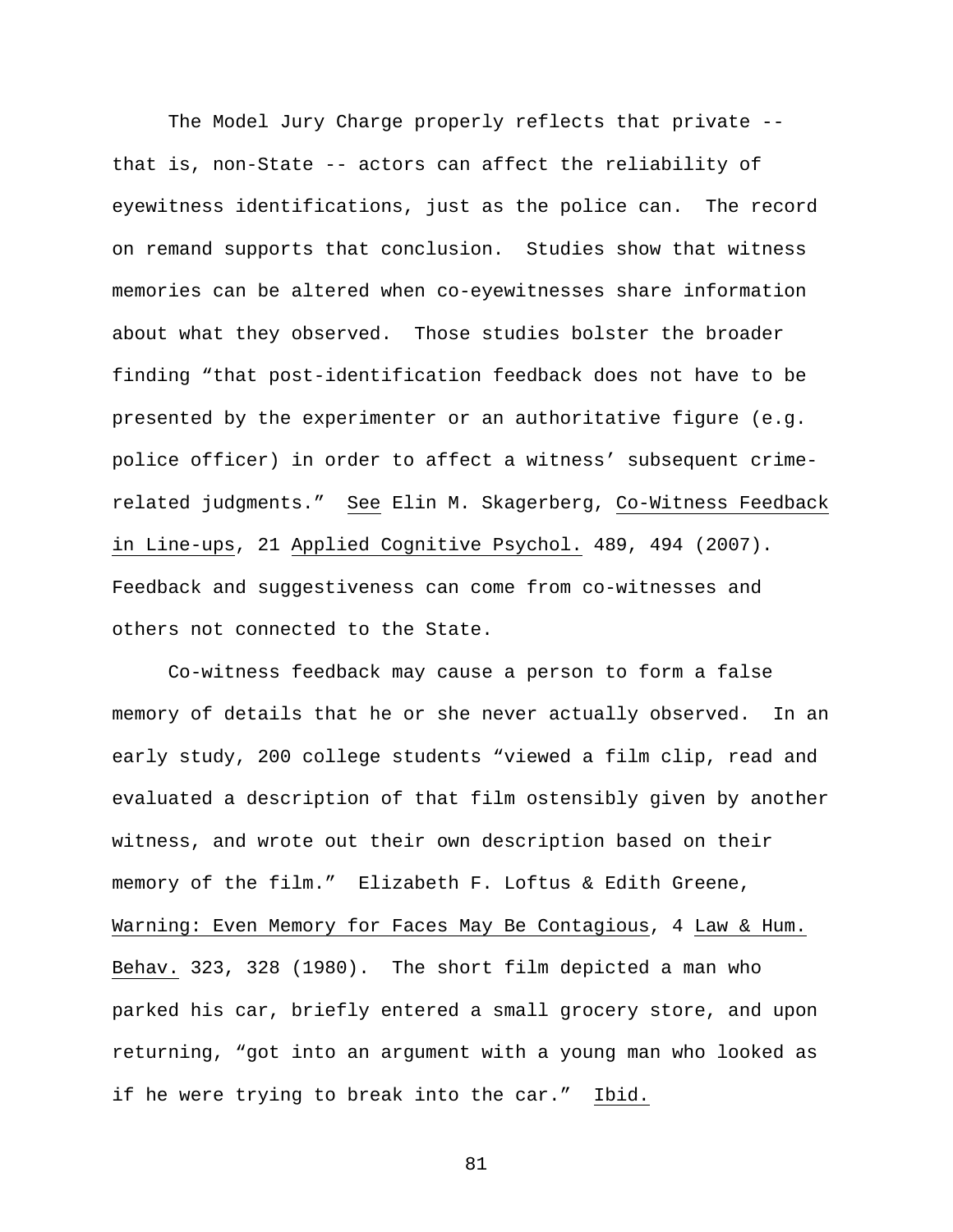Some of the students were shown accurate descriptions of the event, and the rest read descriptions that contained false details. See ibid. Some students, for example, observed a young man with straight hair but then read testimony that described the hair as wavy. Id. at 328-29. "This procedure was intended to simulate the situation where a witness to an event is subsequently exposed, either through conversation or reading a newspaper article, to a version given by another witness." Id. at 324. Results showed that one-third (34%) of students included a false detail -- like wavy hair -- when they later described the target. Id. at 329. By contrast, only 5% of the students who read a completely factual narrative made similar mistakes. Ibid. In a related experiment, "[i]f the other witness referred to a misleading detail [a nonexistent mustache], [69]% of the subjects later 'recognized' an individual with that feature. Control subjects did so far less often (13%)." Id. at 323, 330.

 More recent studies have yielded comparable findings. See Lorraine Hope et al., "With a Little Help from My Friends . . .": The Role of Co-Witness Relationship in Susceptibility to Misinformation, 127 Acta Psychologica 476, 481 (2008) (noting that all participants "were susceptible to misinformation from their co-witness and, as a consequence, produced less accurate recall accounts than participants who did not interact with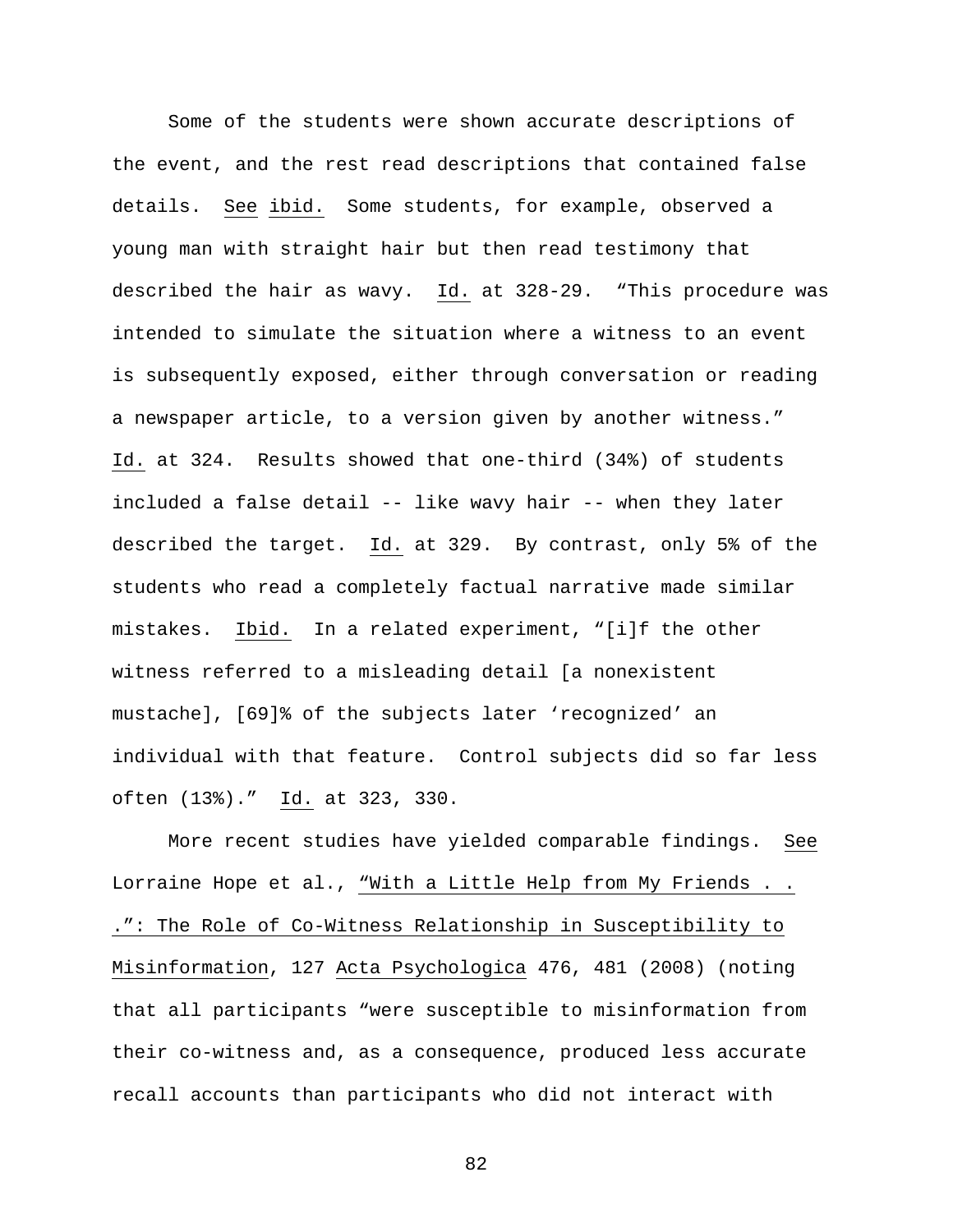another witness"); see also Helen M. Paterson & Richard I. Kemp, Comparing Methods of Encountering Post-Event Information: The Power of Co-Witness Suggestion, 20 Applied Cognitive Psychol. 1083, 1083 (2006) ("Results suggest that co-witness information had a particularly strong influence on eyewitness memory, whether encountered through co-witness discussion or indirectly through a third party."); John S. Shaw, III et al., Co-Witness Information Can Have Immediate Effects on Eyewitness Memory Reports, 21 Law. & Hum. Behav. 503, 503, 516 (1997) ("[W]hen participants received incorrect information about a co-witness's response, they were significantly more likely to give that incorrect response than if they received no co-witness information."); Rachel Zajac & Nicola Henderson, Don't It Make My Brown Eyes Blue: Co-Witness Misinformation About a Target's Appearance Can Impair Target-Absent Lineup Performance, 17 Memory 266, 275 (2009) ("[P]articipants who were [wrongly] told by the [co-witness] that the accomplice had blue eyes were significantly more likely than control participants to provide this information when asked to give a verbal description.").

 One of the experiments evaluated the effect of the nature of the witnesses' relationships with one another and compared co-witnesses who were strangers, friends, and couples. Hope et al., supra, at 478. The study found that "witnesses who were previously acquainted with their co-witness (as a friend or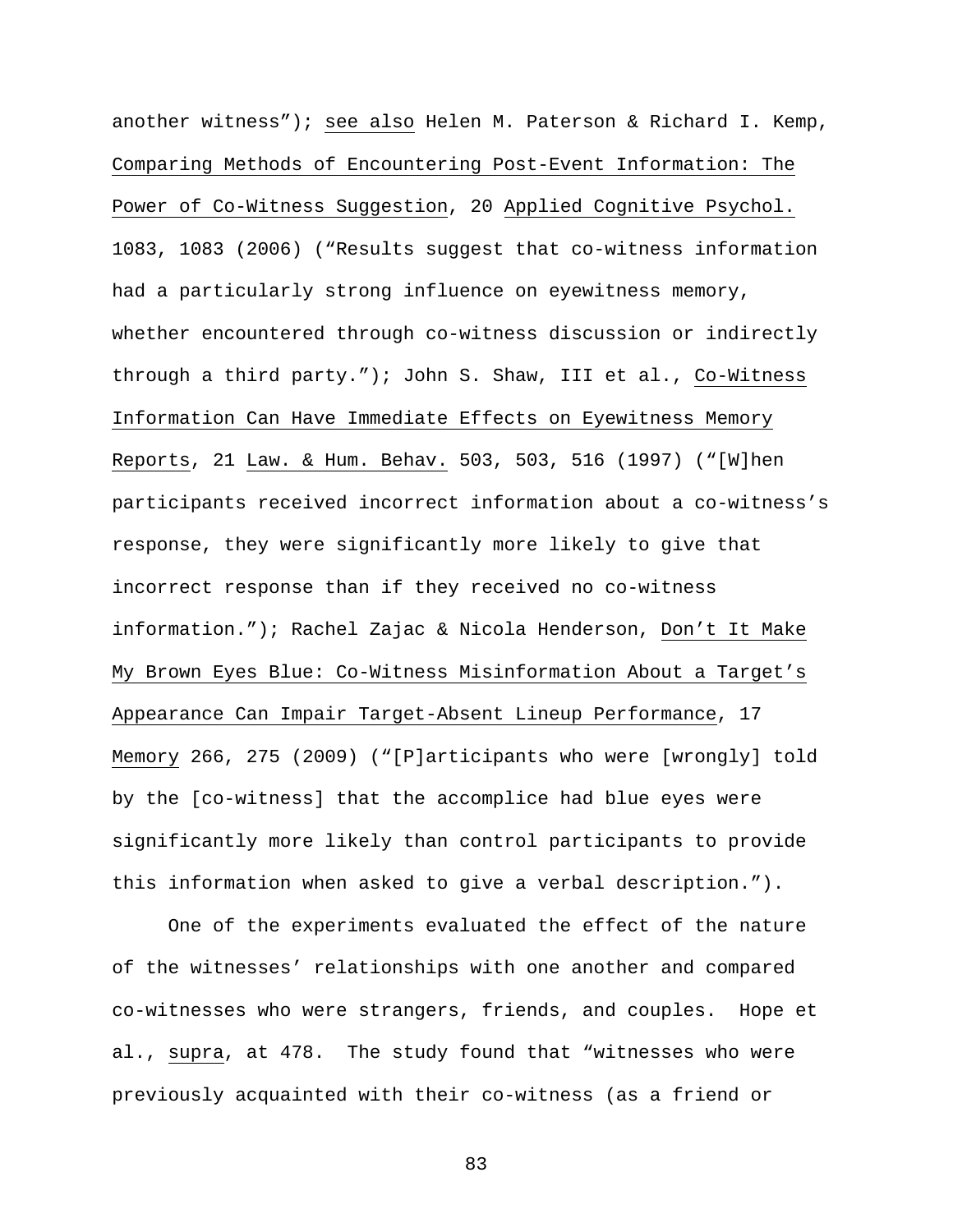romantic partner) were significantly more likely to incorporate information obtained solely from their co-witness into their own accounts." Id. at 481.

 Private actors can also affect witness confidence. See Luus & Wells, supra, at 714. In one study, after witnesses made identifications -- all of which were incorrect -- some witnesses were either told that their co-witness made the same or a different identification. Id. at 717. Confidence rose when witnesses were told that their co-witness agreed with them, and fell when co-witnesses disagreed. See id. at 717-18; see also Skagerberg, supra, at 494-95 (showing similar results).

 In addition, all three experts, Drs. Malpass, Penrod, and Wells, testified at the remand hearing that co-witnesses can influence memory and recall.

 To uncover relevant information about possible feedback from co-witnesses and other sources, we direct that police officers ask witnesses, as part of the identification process, questions designed to elicit (a) whether the witness has spoken with anyone about the identification and, if so, (b) what was discussed. That information should be recorded and disclosed to defendants. We again rely on our supervisory powers under Article VI, Section 2, Paragraph 3 of the State Constitution in requiring those steps. See Delgado, supra, 188 N.J. at 63.

Based on the record, we find that non-State actors like co-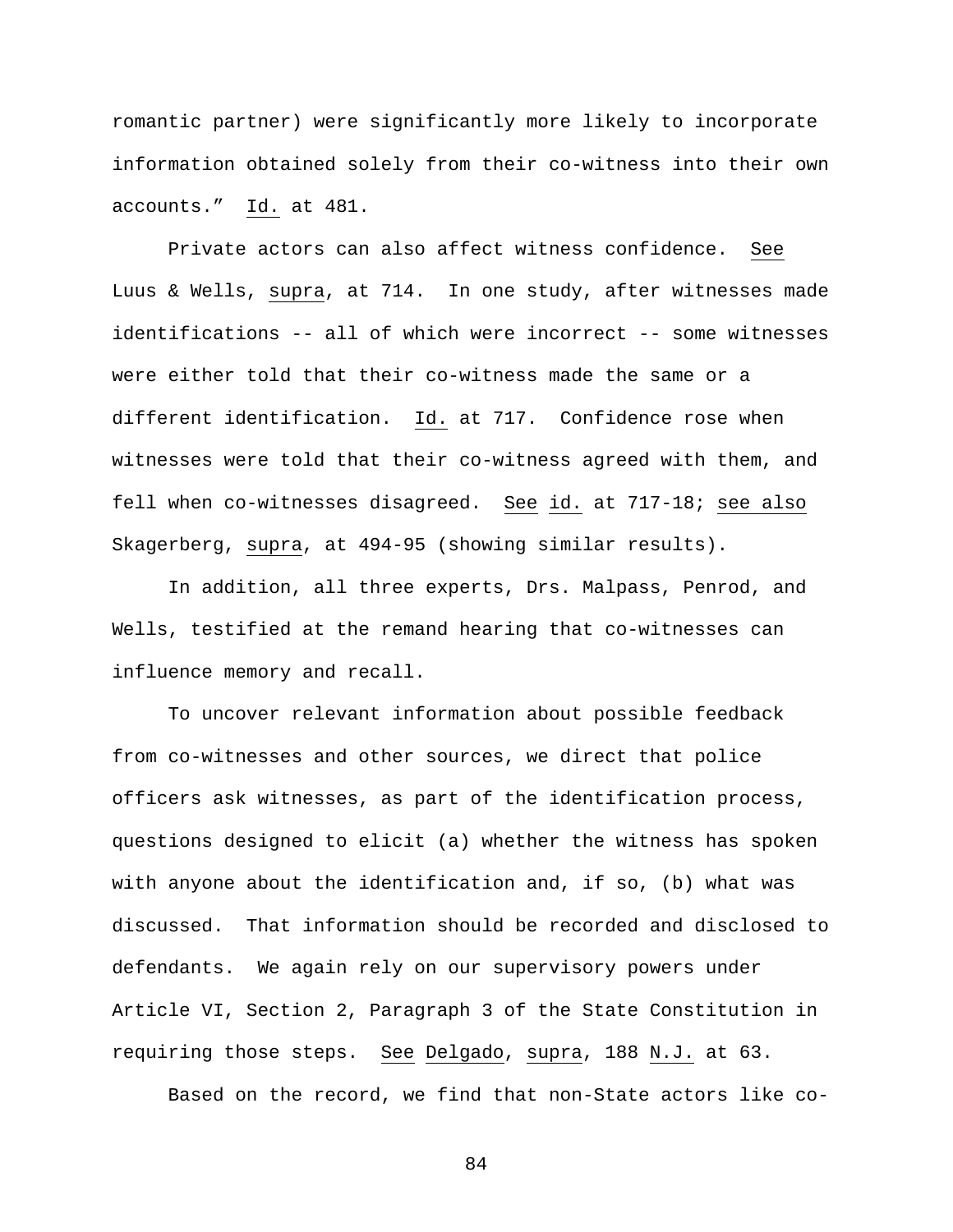witnesses and other sources of information can affect the independent nature and reliability of identification evidence and inflate witness confidence -- in the same way that law enforcement feedback can. As a result, law enforcement officers should instruct witnesses not to discuss the identification process with fellow witnesses or obtain information from other sources.

We address this issue further in Chen, supra.

### **10. Speed of Identification**

 The Special Master also noted that the speed with which a witness makes an identification can be a reliable indicator of accuracy. The State agrees. (Although the factor is not a pure system or estimator variable, we include it at this point for convenience.)

 Laboratory studies offer mixed results. Compare Steven M. Smith et al., Postdictors of Eyewitness Errors: Can False Identifications Be Diagnosed?, 85 J. Applied Psychol. 542, 542 (2000) (noting "[d]ecision time and lineup fairness were the best postdictors of accuracy"), and David Dunning & Scott Perretta, Automaticity and Eyewitness Accuracy: A 10- to 12- Second Rule for Distinguishing Accurate from Inaccurate Positive Identifications, 87 J. Applied Psychol. 951, 959 (2002) (finding across four studies that identifications were nearly 90% accurate when witnesses identified targets within ten to twelve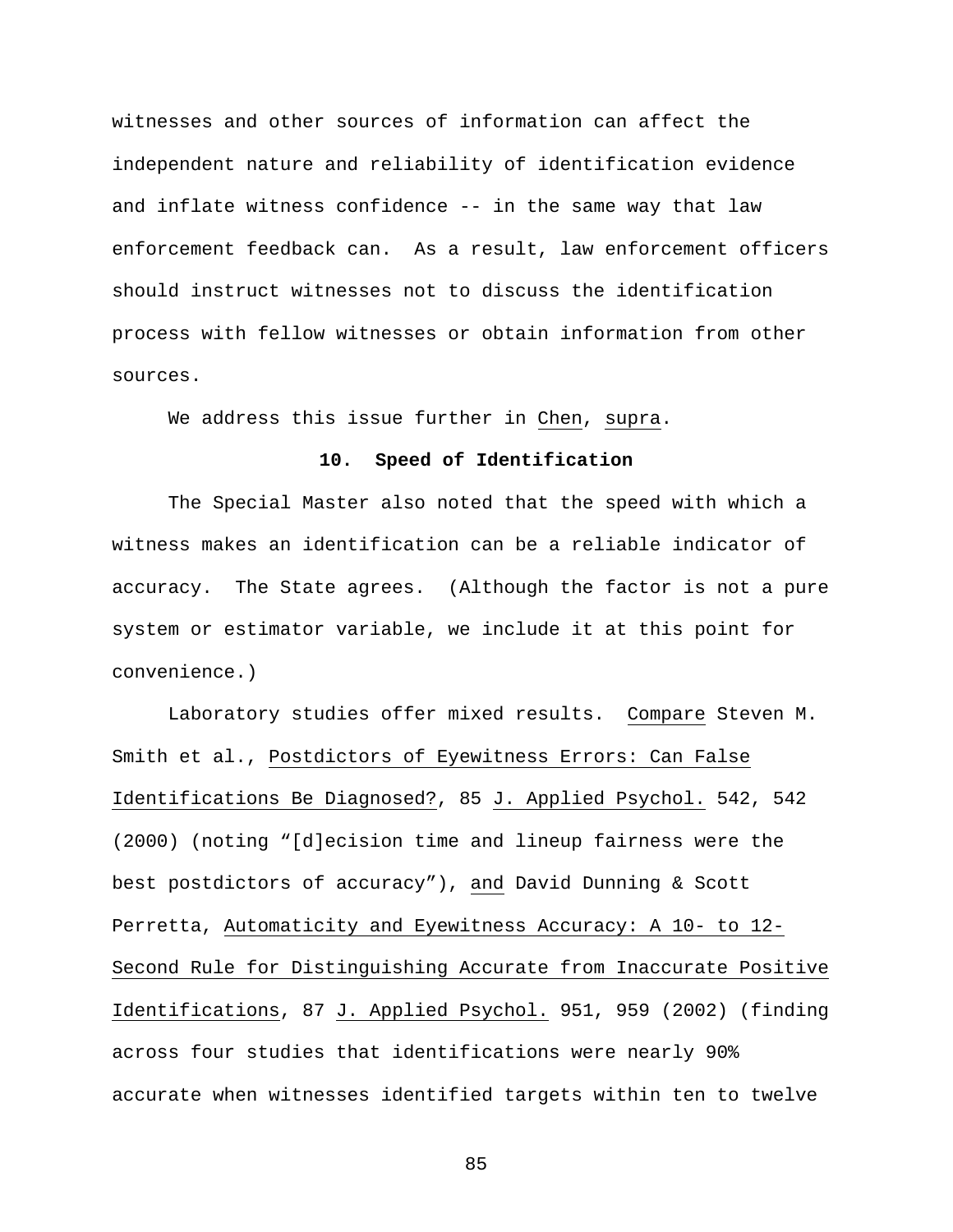seconds of seeing a lineup), with Ross et al., supra, at 688 (noting that rapid identifications were only 59%, not 90%, accurate and finding twenty-five seconds to be "time boundary" between accurate and inaccurate identifications).

 Because of the lack of consensus in the scientific community, we make no finding on this issue. See Rubanick, supra, 125 N.J. at 432, 449. To the extent speed is relevant in any event, researchers also caution that it may only be considered if the lineup is fair and unbiased. See Ross et al., supra, at 688-89.

### **C. Juror Understanding**

 Some of the findings described above are intuitive. Everyone knows, for instance, that bad lighting conditions make it more difficult to perceive the details of a person's face. Some findings are less obvious. Although many may believe that witnesses to a highly stressful, threatening event will "never forget a face" because of their intense focus at the time, the research suggests that is not necessarily so. See supra at section VI.B.1.

 Using survey questionnaires and mock-jury studies, experts have attempted to discern what lay people understand, and what information about perception and memory are beyond the ken of the average juror. Based on those studies, the Special Master found "that laypersons are largely unfamiliar" with scientific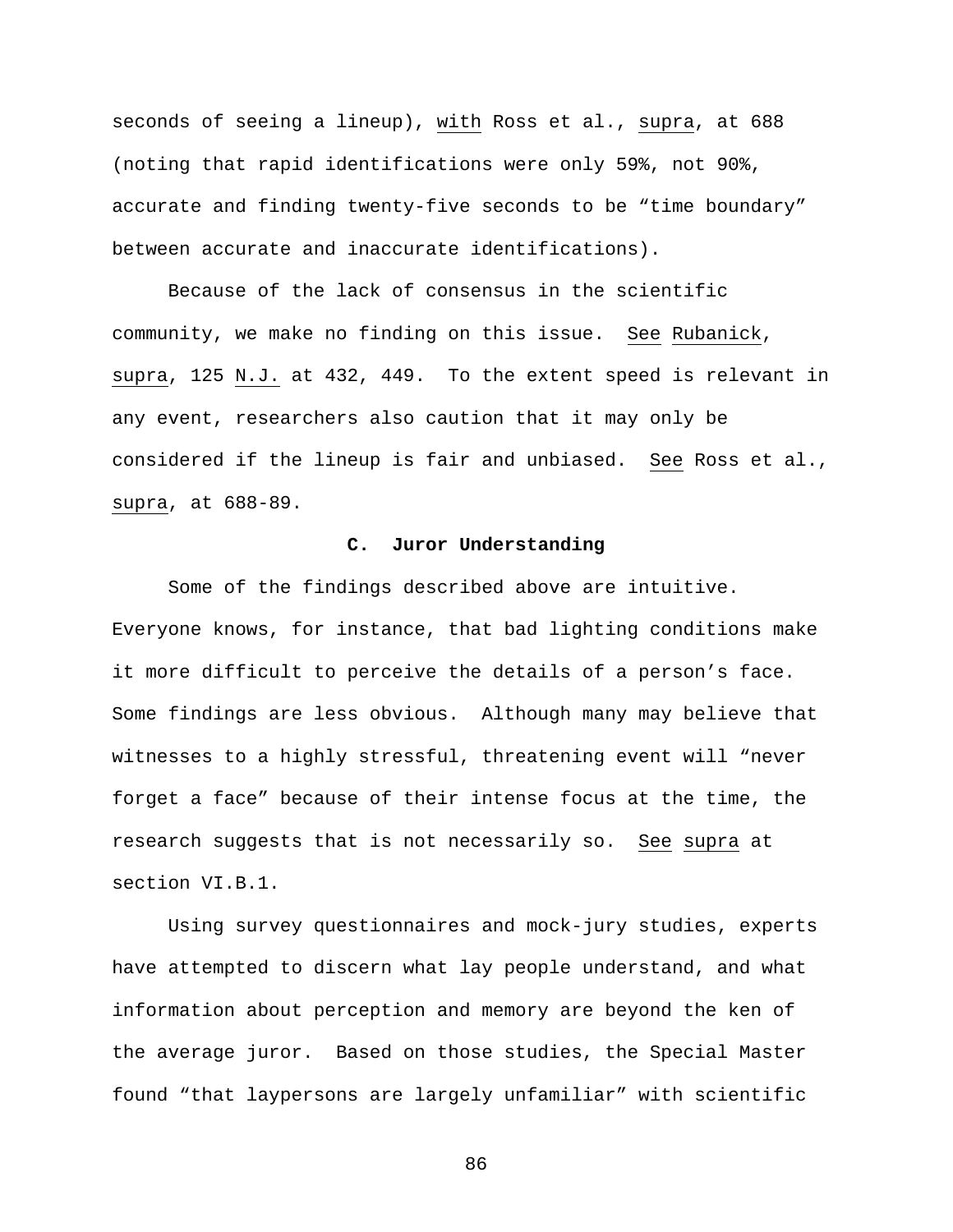findings and "often hold beliefs to the contrary." Defendant and amici agree. The State does not. The State argues that the sources the Special Master cited are unreliable, and that jurors generally understand how memory functions and how it can be distorted.

 The parties devote much attention to this issue. But the debate relates largely to the need for enhanced jury instructions and the possible use of expert testimony. Left unanswered amidst many objections is this question: if even only a small number of jurors do not appreciate an important, relevant concept, why not help them understand it better with an appropriate jury charge?

 Survey questionnaires provide the most direct evidence of what jurors know about memory and eyewitness identifications. Researchers conducting the surveys ask jurors questions about memory and system and estimator variables. The results can then be compared to expert responses in separate surveys.

 Survey studies have generated varied results. The Special Master relied on data from a 2006 survey (the "Benton Survey") that asked 111 jurors in Tennessee questions about eyewitness identification and memory. See Tanja Rapus Benton et al., Eyewitness Memory Is Still Not Common Sense: Comparing Jurors, Judges and Law Enforcement to Eyewitness Experts, 20 Applied Cognitive Psychol. 115, 118 (2006). Juror responses differed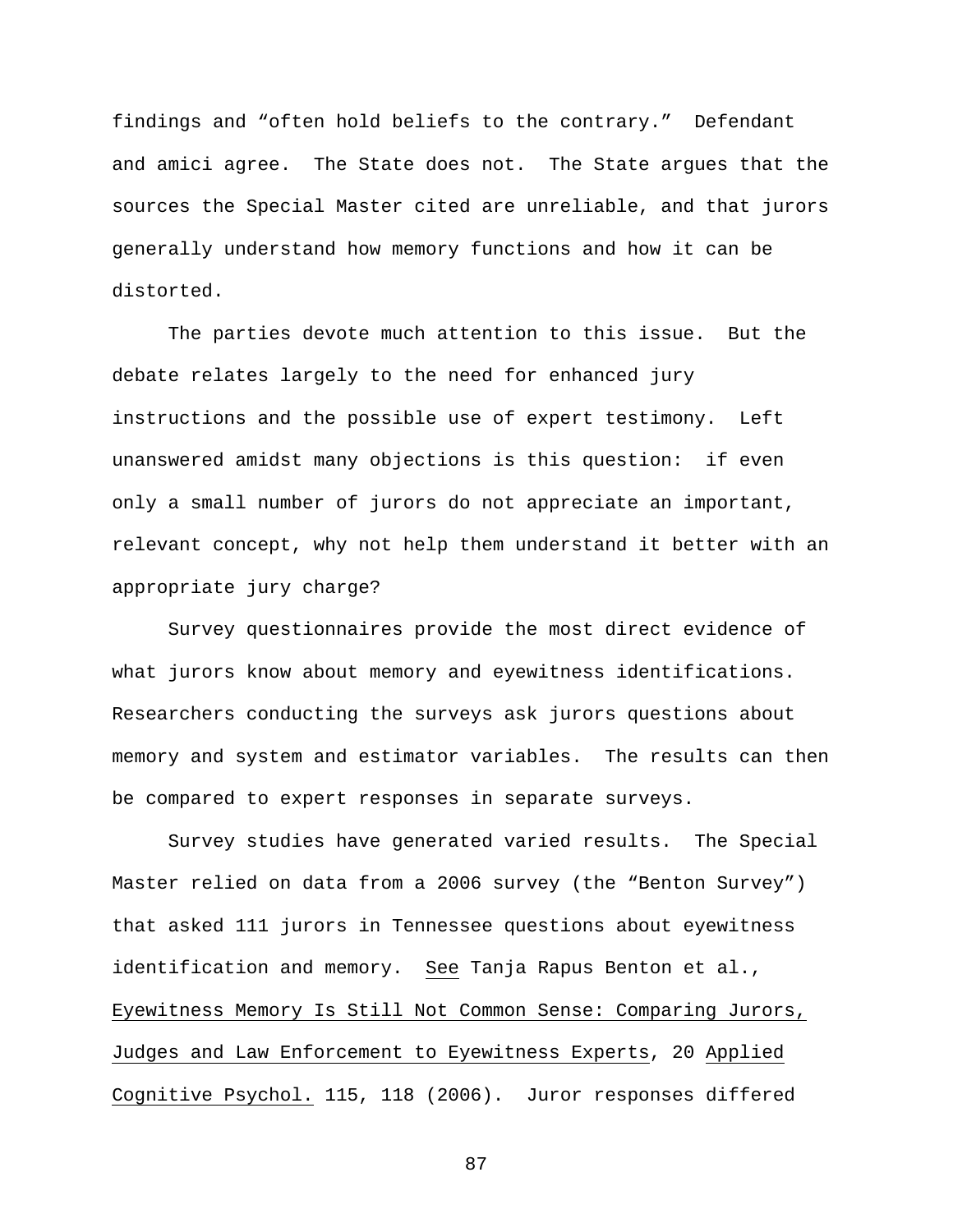from expert responses on 87% of the issues. Id. at 119-21. Among other issues, only 41% of jurors agreed with the importance of pre-lineup instructions, and only 38% to 47% agreed with the effects of the accuracy-confidence relationship, weapon focus, and cross-race bias. Id. at 120. By comparison, about nine of ten experts agreed on the effects of all of those issues. Ibid.

The State disputes the Benton study for various reasons and instead highlights results from Canadian surveys conducted in 2009, which showed a substantially higher level of juror understanding. See J. Don Read & Sarah L. Desmarais, Expert Psychology Testimony on Eyewitness Identification: A Matter of Common Sense?, in Expert Testimony on the Psychology of Eyewitness Identification, at 115, 120-27. The majority of jury-eligible participants in those surveys agreed with experts on the importance of lineup instructions, the accuracyconfidence relationship, cross-race bias, and weapon focus. See id. at 121-22. Still, as the survey authors acknowledged, "substantial differences in knowledge and familiarity between experts and laypersons were readily apparent for 50% of the eyewitness topics." Id. at 127.

 Mock-jury studies provide another method to try to discern what jurors know. The State argues that mock-jury research is unreliable because it is not possible to replicate the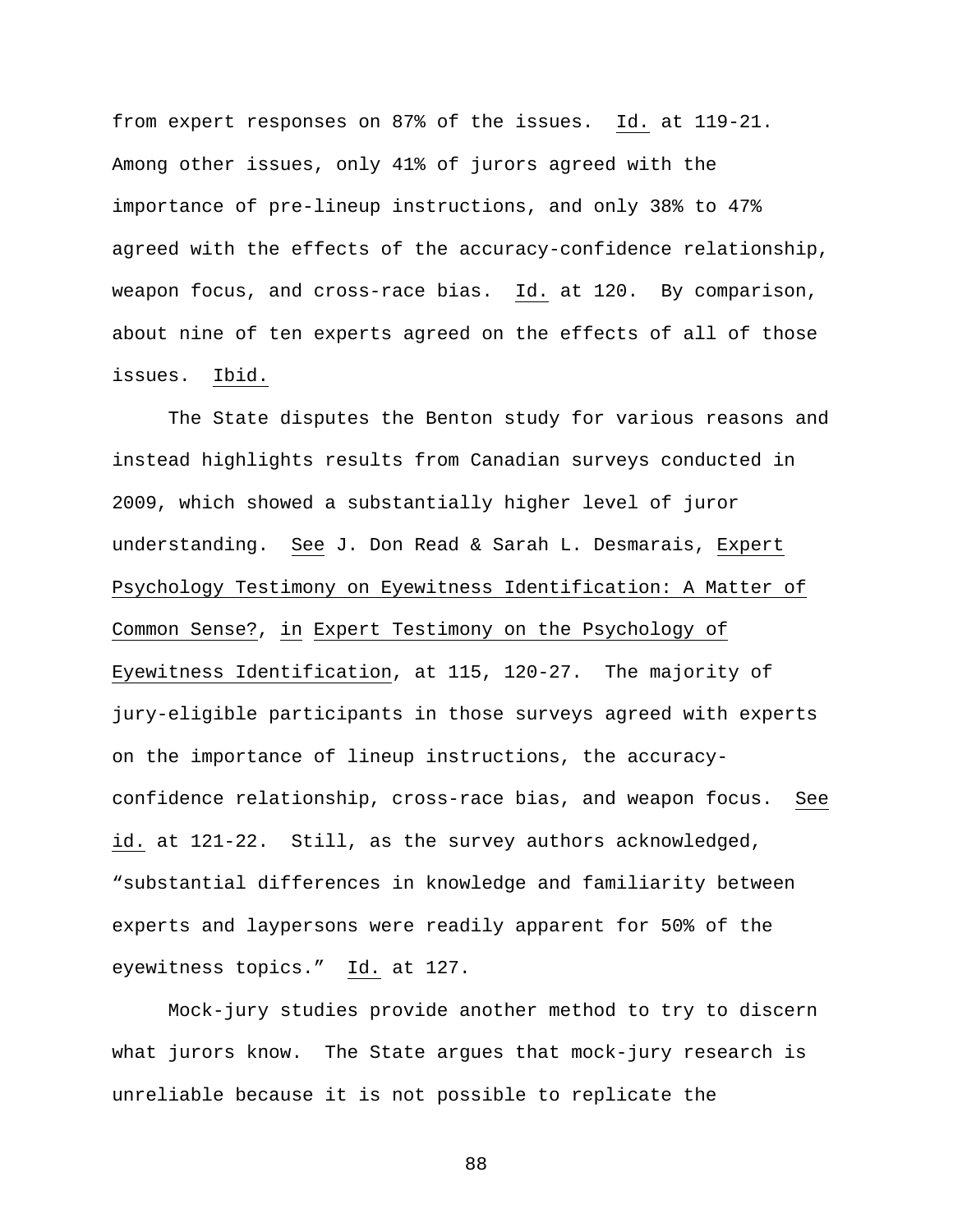atmosphere of a criminal trial in a mock-trial setting. While true, that comment does not justify scuttling the studies entirely. Also, the growing use of mock trials by the private bar undercuts the strength of the assertion. See generally Martha Neil, Practice Makes Perfect: Mock Trials Gain Ground as a Way to Get Inside Track in Real Trial, 89 A.B.A. J. 34 (2003).

The Special Master did cite the studies. In one mock-jury experiment, researchers showed jurors different versions of a videotaped mock trial about an armed robbery of a liquor store. Brian L. Cutler et al., Juror Sensitivity to Eyewitness Identification Evidence, 14 Law & Hum. Behav. 185, 186-87 (1990). To test how sensitive jurors were to the effect of weapon focus, some heard an eyewitness testify that the defendant pointed a gun at her during the robbery, while others heard that the gun was hidden in the robber's jacket. Id. at 188. Similarly, some jurors heard the eyewitness declare that she was 80% confident that she had correctly identified the robber, while others heard that she was 100% confident. Id. at 189. Researchers used similar methods to test reactions to eight other system and estimator variables. See id. at 188-89.

 The study revealed that mock-jurors "were insensitive to the effects of disguise, weapon presence, retention interval, suggestive lineup instructions, and procedures used for constructing and carrying out the lineup" but "gave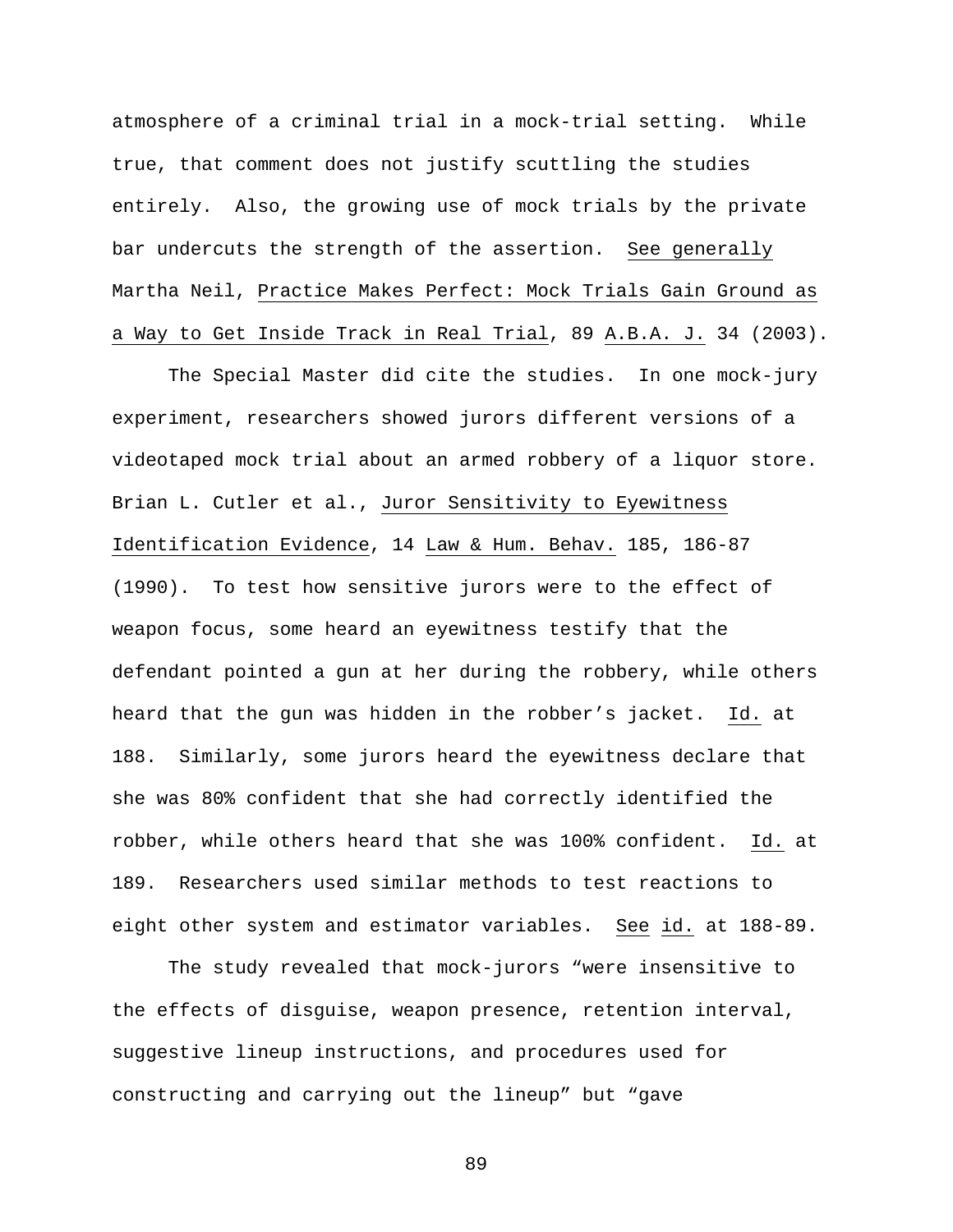disproportionate weight to the confidence of the witness." Id. at 190. Stated otherwise, eyewitness confidence "was the most powerful predictor of verdicts" regardless of other variables. Id. at 185. The authors thus concluded that jurors do "not evaluate eyewitness memory in a manner consistent with psychological theory and findings." See id. at 190.

Neither juror surveys nor mock-jury studies can offer definitive proof of what jurors know or believe about memory. But they reveal generally that people do not intuitively understand all of the relevant scientific findings. As a result, there is a need to promote greater juror understanding of those issues.

#### **D. Consensus Among Experts**

The Special Master found broad consensus within the scientific community on the relevant scientific issues. Primarily, he found support in a 2001 survey of sixty-four experts, mostly cognitive and social psychologists. See Saul M. Kassin et al., On the "General Acceptance" of Eyewitness Testimony Research: A New Survey of the Experts, 56 Am. Psychologist 405, 407 (2001) (the "Kassin Report"). Ninety-two percent of the participating experts had published articles or books on eyewitness identification, and many in the group had testified as expert witnesses in almost 1,000 court cases, collectively. Id. at 409.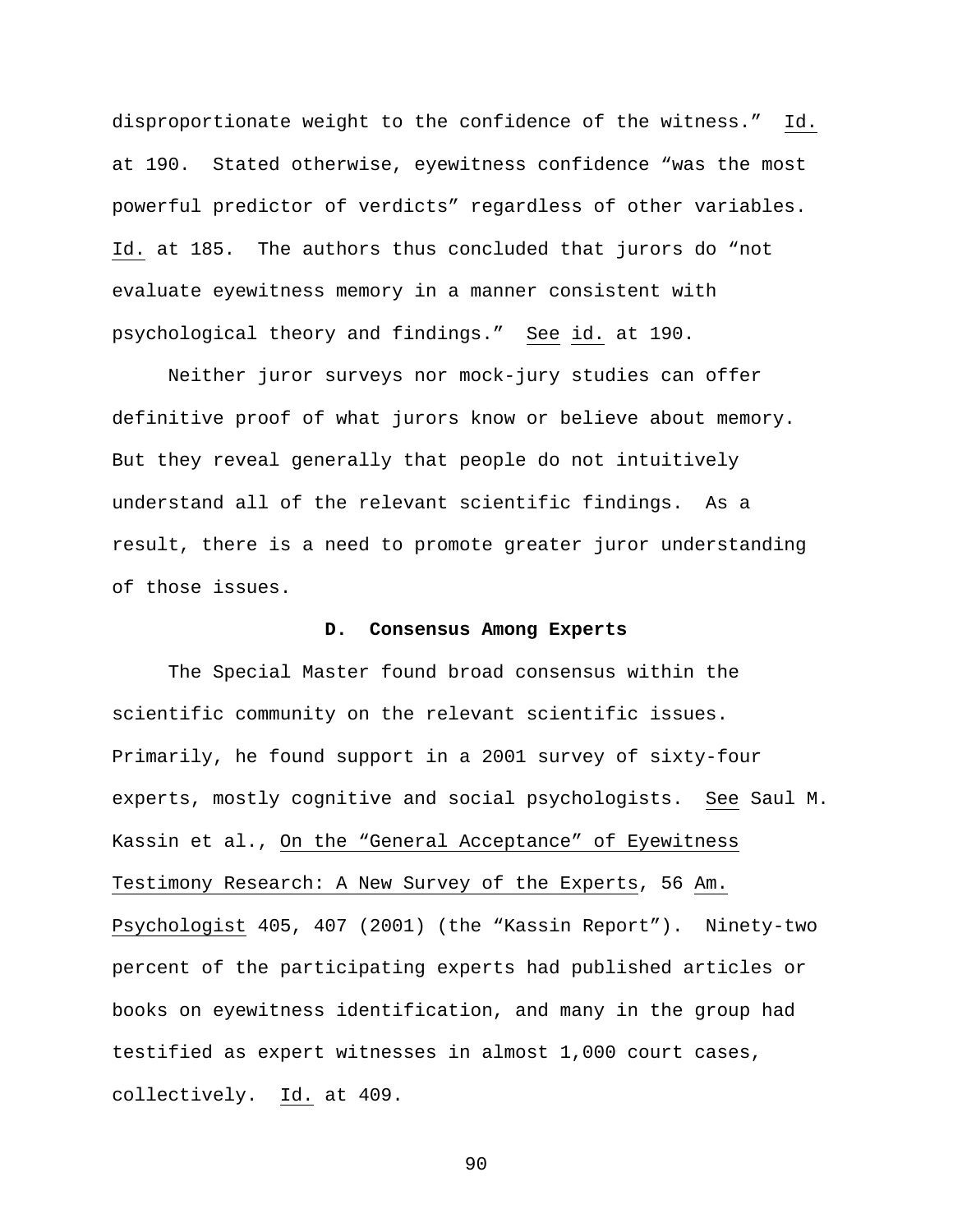Ninety percent or more of the experts found research on the following topics reliable: suggestive wording; lineup instruction bias; confidence malleability; mugshot bias; postevent information; child suggestivity; alcohol intoxication; and own-race bias. Id. at 412. Seventy to 87% found the following research reliable: weapon focus; the accuracy-confidence relationship; memory decay; exposure time; sequential presentation; showups; description-matched foils; child-witness accuracy; and lineup fairness. Ibid.

The State suggests that some of the experts surveyed in the Kassin Report had motives to overstate the science because they were also forensic consultants who have been paid for testifying at trials. See id. 414-15. As a result, the State discounts the results in the Report. The Report's authors recognized this potential for bias and looked for distinctions between answers provided by "forensic consultants" and the 44% of scientists who had never testified in court. Ibid. The analysis revealed "no significant difference" between the two groups. Id. at 415.

The studies and meta-analyses published in the ten years since the Kassin Report show a growing consensus in certain areas of eyewitness identification research. For example, only 60% of experts in 2001 found research on the relationship between stress and identification accuracy to be reliable. Id. at 412. At the remand hearing, all three experts testified that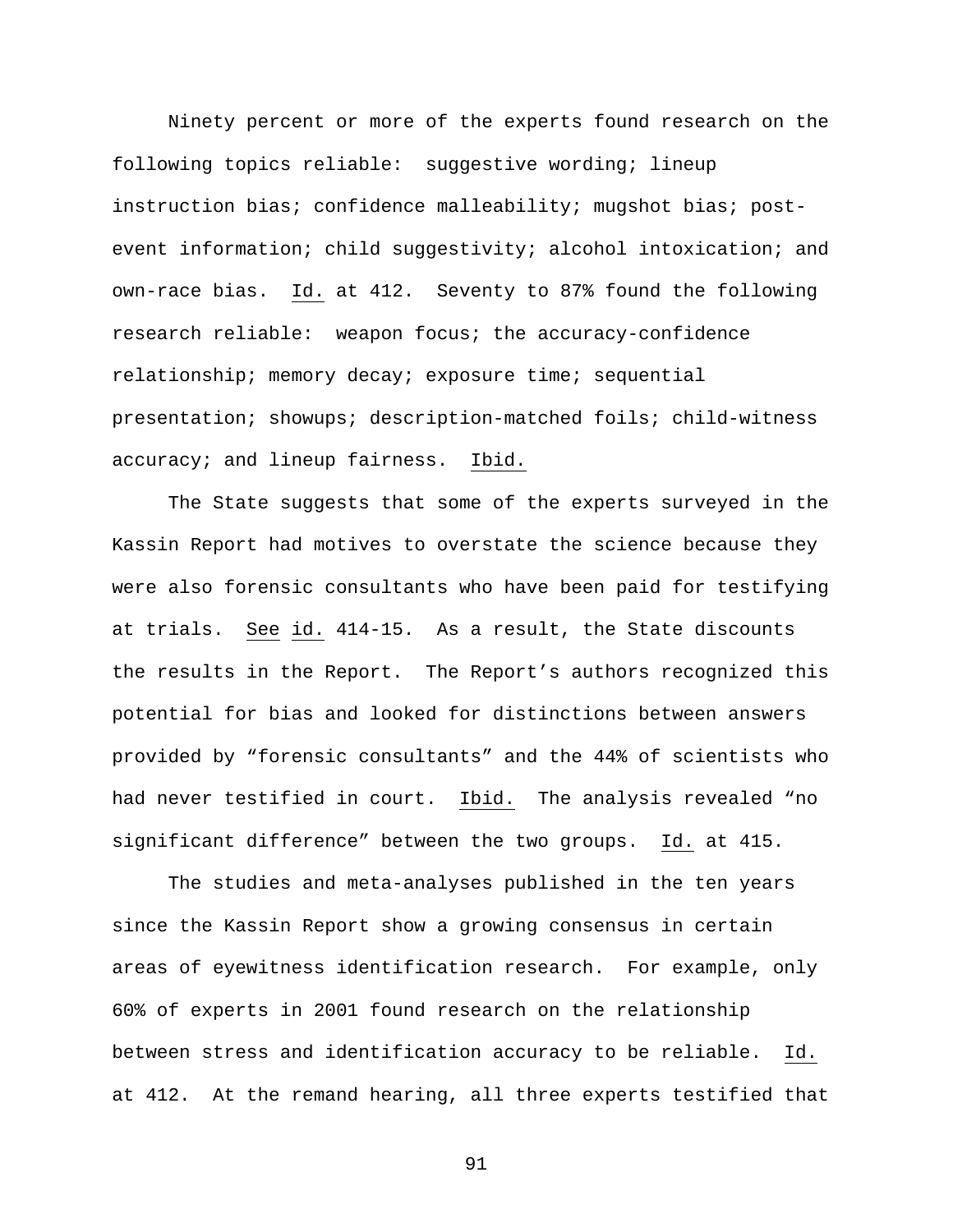results from the military stress experiment, see Morgan III et al., supra, and other studies have reinforced views about the relationship between high stress and the reliability of identifications.

 Among the experts who testified on remand, there was broad consensus regarding the Special Master's findings. The State's expert, Dr. Malpass, agreed with nearly all of the conclusions offered by Drs. Wells and Penrod. As Dr. Malpass wrote in 2009, "there is general agreement about the scientific findings of the eyewitness community," as evidenced by meta-analytic reviews, primary texts, and surveys of scientific experts, and "[a] review of these areas suggests that it would be very difficult to sustain the position that many of the findings in research on eyewitness memory lack general agreement within the scientific community." Malpass et al., The Need for Expert Psychological Testimony on Eyewitness Identification, supra, at 15.

## **VII. Responses to Scientific Studies**

 Beyond the scientific community, law enforcement and reform agencies across the nation have taken note of the scientific findings. In turn, they have formed task forces and recommended or implemented new procedures to improve the reliability of eyewitness identifications. See, e.g., Ad Hoc Innocence Comm. to Ensure the Integrity of the Criminal Process, Am. Bar Ass'n, Achieving Justice: Freeing the Innocent, Convicting the Guilty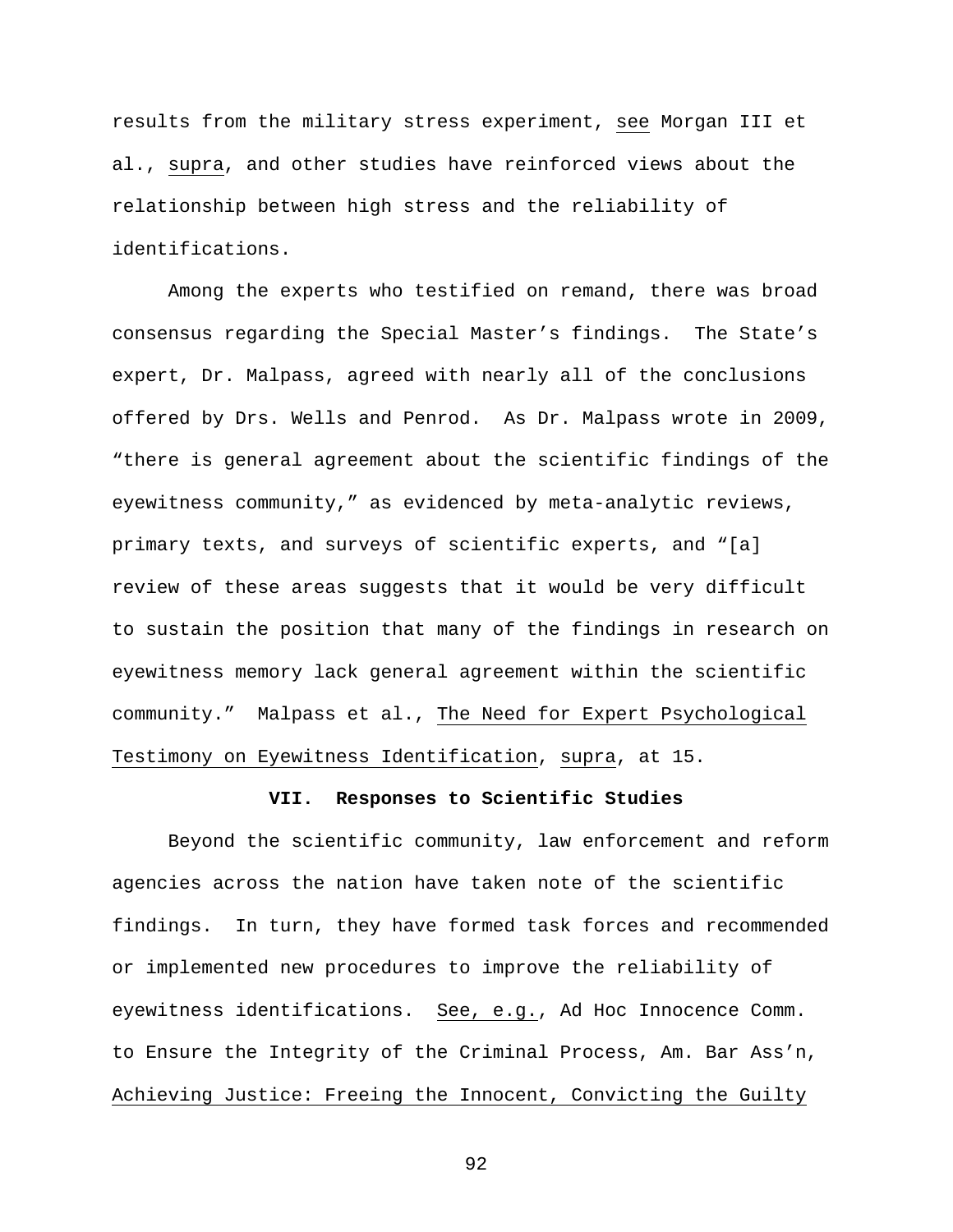(2006); Int'l Ass'n of Chiefs of Police, supra; Nat'l Inst. of Justice, U.S. Dep't of Justice, Eyewitness Evidence: A Guide for Law Enforcement, supra.

 New Jersey has been at the forefront of that effort. In 2001, under the leadership of then-Attorney General John J. Farmer, Jr., New Jersey became "the first state in the Nation to officially adopt the recommendations issued by the Department of Justice" and issue guidelines for preparing and conducting identification procedures. See Letter from Attorney General John J. Farmer, Jr., to All County Prosecutors et al., at 1 (Apr. 18, 2001) (AG Farmer Letter), available at http://www.state.nj.us/lps/dcj/agguide/photoid.pdf.

 The Attorney General Guidelines "incorporate[d] more than 20 years of scientific research on memory and interview techniques." Ibid. The preamble describes the document as a list of "best practices." See Attorney General Guidelines, supra, at 1. The list is divided into two broad categories: composing photo or live lineups, and conducting identification procedures. Many, but not all, of the practices measure up to current scientific standards. Although we have discussed parts of the Guidelines in the preceding sections, we summarize them as a whole for the sake of completeness.

 The Guidelines applied the following "best practices" to live and photo lineups: "Include only one suspect in each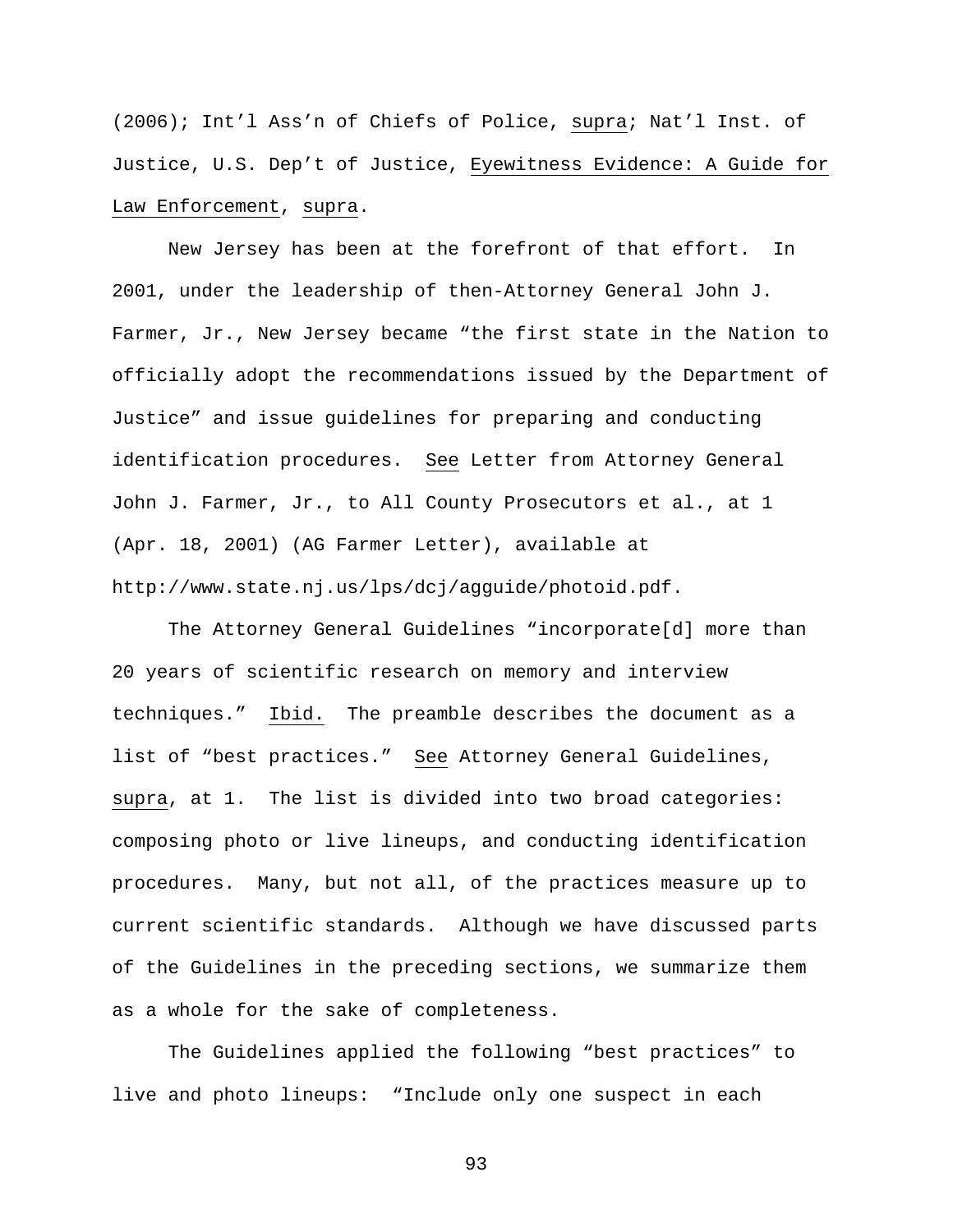identification procedure"; select fillers based on the "witness' description of the perpetrator"; if the description is limited, inadequate, or differs significantly from the suspect's appearance, "fillers should resemble the suspect in significant features"; include a minimum of four or five fillers; consider placing the suspect in different lineup positions when conducting more than one lineup in a case with multiple witnesses; and "[a]void reusing fillers in lineups" when showing the same witness a new suspect. Id. at 1-3. When constructing photo lineups, officers should also "[e]nsure that no writings or information concerning previous arrest(s) will be visible to the witness"; "[v]iew the array, once completed, to ensure that the suspect does not unduly stand out"; and "[p]reserve the presentation order of the photo lineup" and the photos themselves. Id. at 2.

 The Guidelines also set out specific rules for administering lineups. To avoid administrator feedback, "the person conducting the photo or live lineup identification procedure should be someone other than the primary investigator assigned to the case." Id. at 1. If that is impractical, the non-blind lineup administrator "should be careful to avoid inadvertent signaling to the witness of the 'correct' response." Ibid.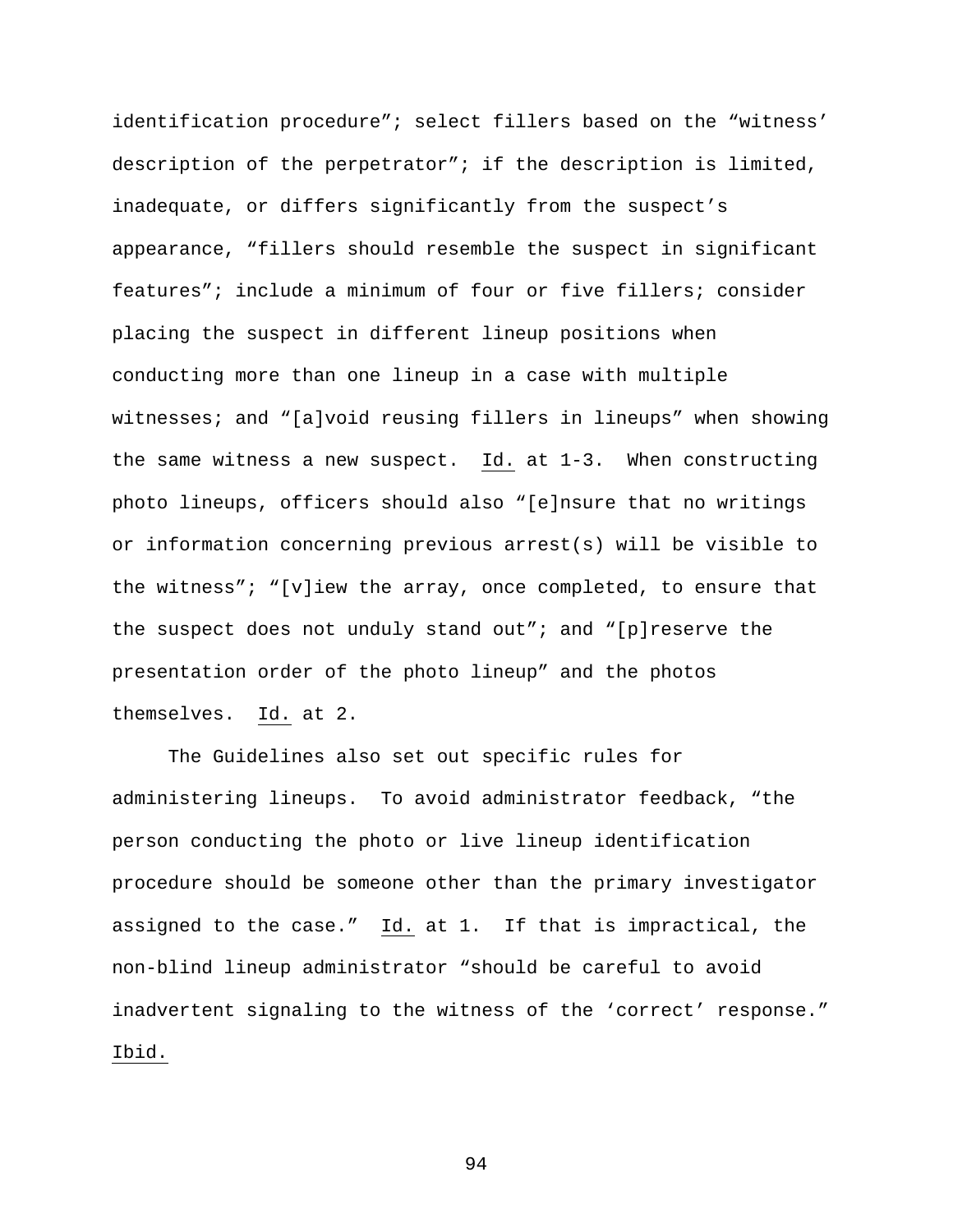Under the Guidelines, administrators should instruct witnesses "that the perpetrator may not be among those in the photo array or live lineup and, therefore, they should not feel compelled to make an identification." Ibid. The Guidelines also state a preference for sequential over simultaneous lineup presentation. See ibid.

 During the procedure, administrators must "[a]void saying anything to the witness that may influence the witness' selection." Id. at 3-6. If the witness makes an identification, officers should "avoid reporting to the witness any information regarding the individual he or she has selected prior to obtaining the witness' statement of certainty." Ibid.

 Officers must record the results obtained from the witness. See id. at 7. As part of that process, officers are to record both the outcome of the identification and "the witness' own words regarding how sure he or she is." Ibid. If a witness fails to make an identification, that too should be recorded. Ibid. In addition, officers should instruct witnesses not to discuss the procedure or its results with other witnesses. Id. at 4-7.

 The Attorney General Guidelines are thorough and exacting. We once again commend the Attorney General's Office for responding to important social scientific evidence and promoting the reliability of eyewitness identifications. See Delgado,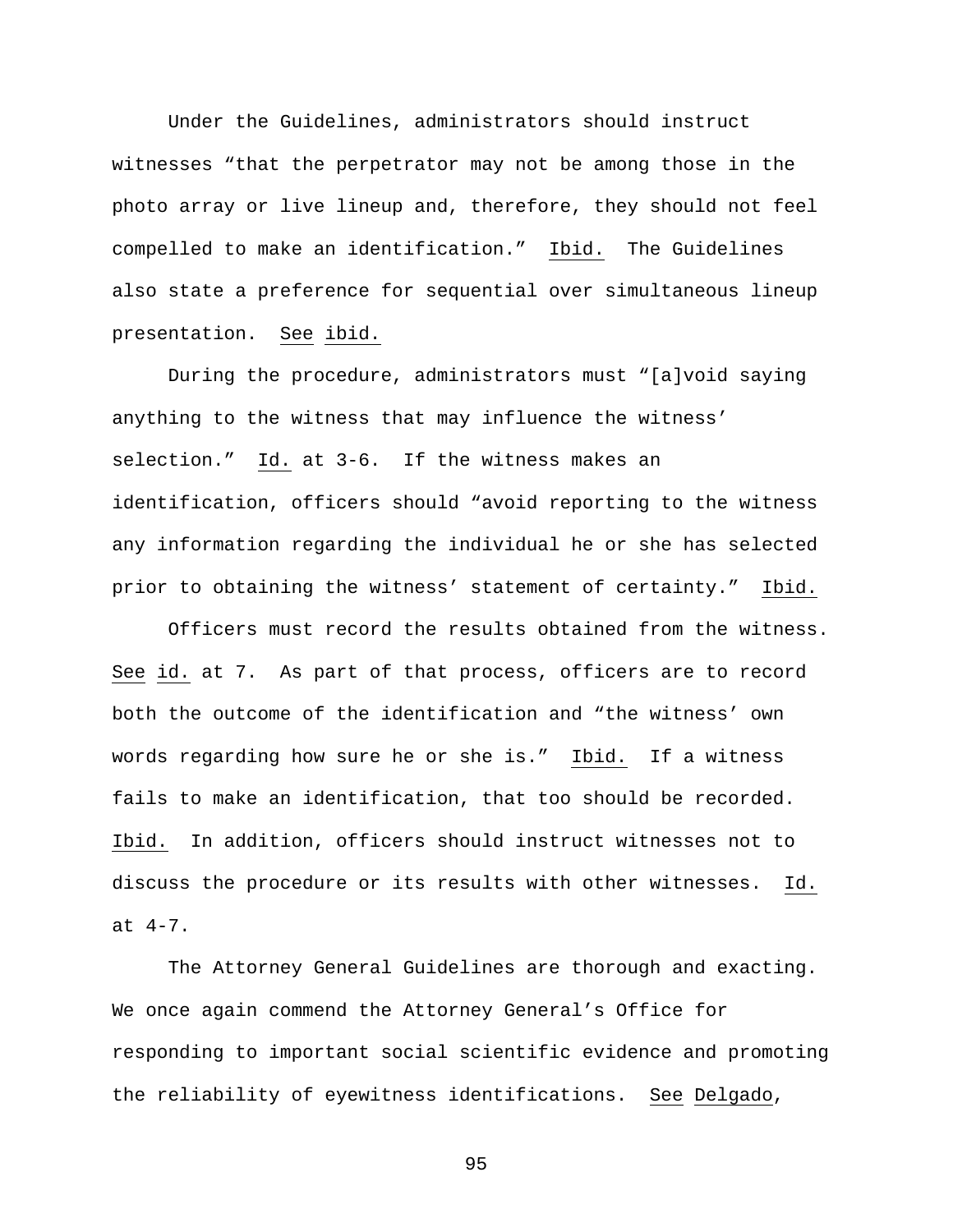supra, 188 N.J. at 62; see also Romero, supra, 191 N.J. at 74. Since 2001, when the recommended Guidelines went into effect, they may well have prevented wrongful convictions.

 However, the Guidelines are a series of recommended best practices. The Attorney General expressly noted that identifications that do not follow the recommended Guidelines should not be deemed "inadmissible or otherwise in error." AG Farmer Letter, supra, at 3. Although the State argues that the Court should defer to other branches of government to deal with the evolving social scientific landscape, it remains the Court's obligation to guarantee that constitutional requirements are met, and to ensure the integrity of criminal trials. See Romero, supra, 191 N.J. at 74-75 (citing court's supervisory authority under N.J. Const. art. VI, § 2, ¶ 3); Delgado, supra, 188 N.J. at 62 (same); see also State v. Daniels, 182 N.J. 80, 95-96 (2004).

 Other state and local authorities have instituted similar changes to their eyewitness identification procedures. In 2005, for example, the Attorney General of Wisconsin issued a set of identification guidelines recommending, among other things, "double-blind, sequential photo arrays and lineups with nonsuspect fillers chosen to minimize suggestiveness, non-biased instructions to eyewitnesses, and assessments of confidence immediately after identifications." Office of the Attorney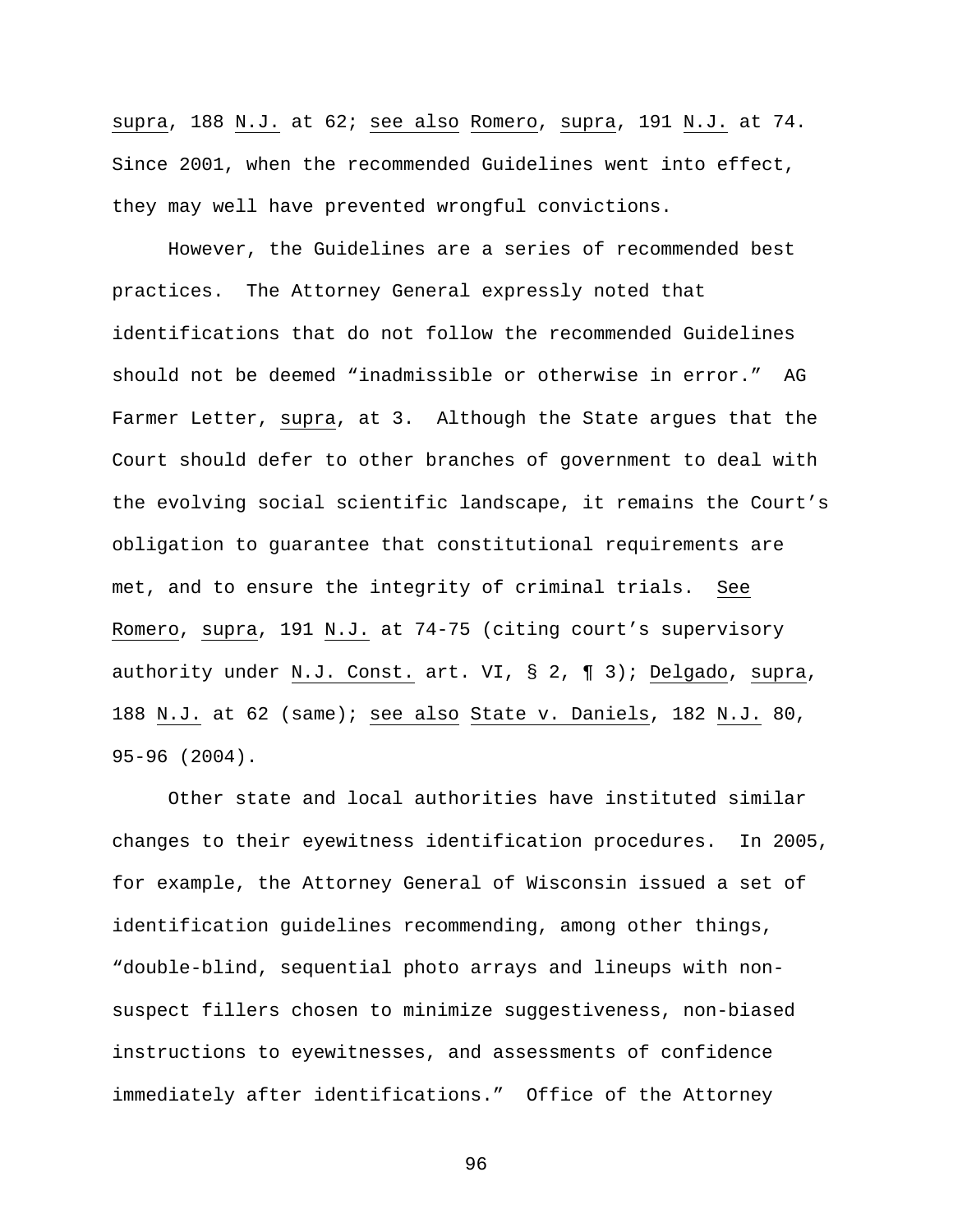Gen., Wis. Dep't of Justice, Model Policy and Procedure for Eyewitness Identification 1 (2005); see also Dallas Police Dep't, Dallas Police Department General Order § 304.01 (2009); Denver Police Dep't, Operations Manual § 104.44 (2006); Police Chiefs' Ass'n of Santa Clara County, Line-up Protocol for Law Enforcement (2002).

 North Carolina was among the first states to pass legislation mandating, among other things, pre-lineup instructions and blind and sequential lineup administration. See N.C. Gen. Stat. § 15A-284.50 to .53. Illinois, Maryland, Ohio, West Virginia, and Wisconsin have passed similar laws regarding lineup practices. See 725 Ill. Comp. Stat. 5/107A-5; Md. Code Ann., Pub. Safety § 3-506; Ohio Rev. Code Ann. § 2933.83; W. Va. Code Ann. § 62-1E-1 to -3; Wis. Stat. § 175.50.

#### **VIII. Parties' Arguments**

The parties and amici submitted voluminous briefs of high quality, both before and after the remand hearing. We summarize their positions without repeating arguments already addressed. In short, defendant and amici endorse the Special Master's factual and scientific findings in their entirety. We have already discussed many of the State's responses to those findings. We now outline the parties' and amici's arguments as to the Appellate Division decision and the viability of the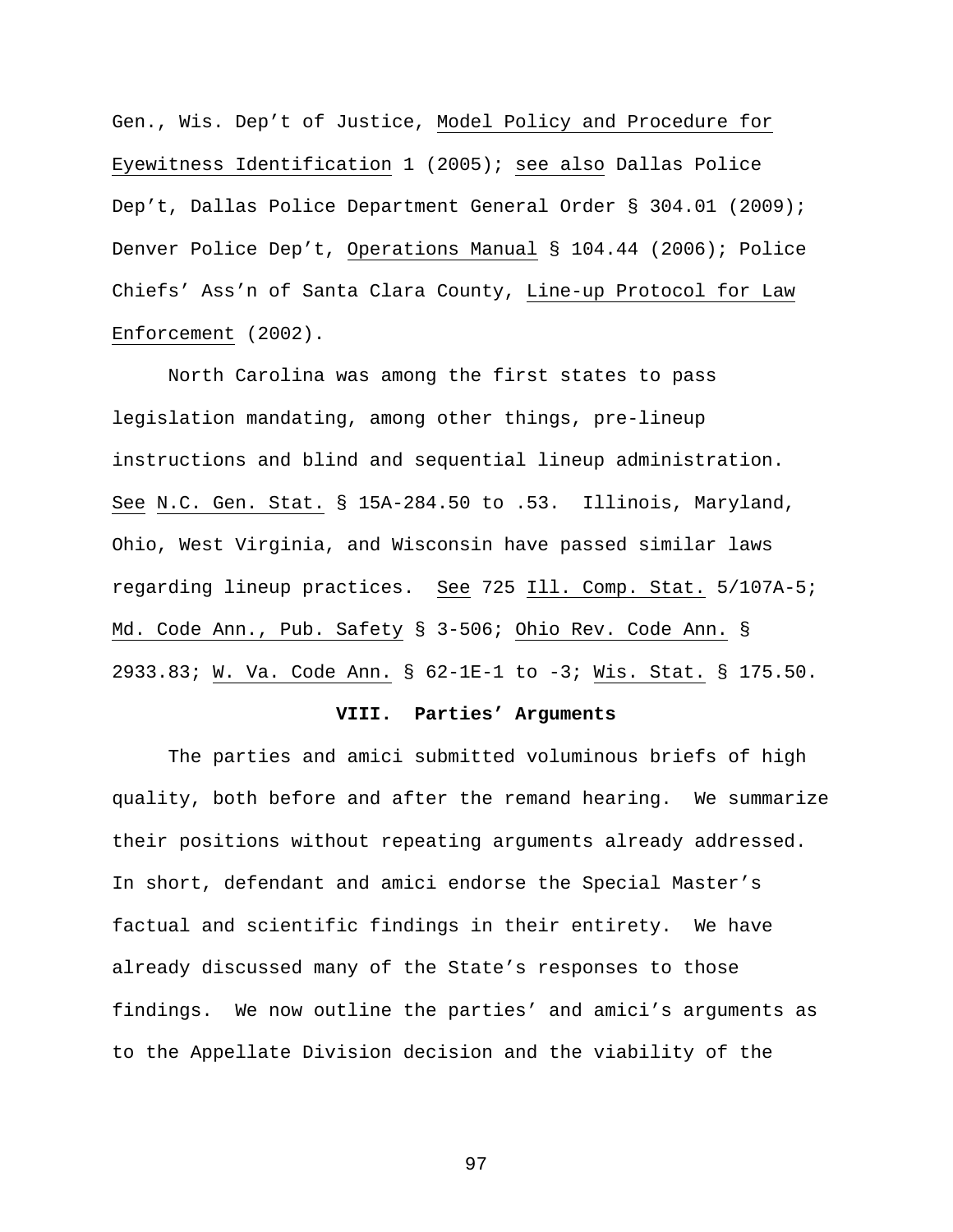Manson/Madison framework in light of the record developed on remand.

The State argues vigorously against the Appellate Division's holding that a breach of the Attorney General Guidelines results in a presumption of impermissible suggestiveness. The State contends that such an approach would penalize the Attorney General for adopting Guidelines designed to improve identification practices, and reward defendants who intimidate witnesses. In this case, the State submits, two officers merely tried to reassure a threatened and reluctant witness; they did not attempt to influence the witness' selection of a particular photograph. The State maintains that the Appellate Division's response would hamper this and like prosecutions and hinder policy makers in the future.

As to the current Manson/Madison framework, the State argues that there is insufficient evidence to warrant a change in the familiar procedure for evaluating eyewitness identification evidence. First, the State believes that the likelihood of misidentifications is overstated. See, supra, at section III.

 Second, the State offers various arguments as to why the Manson/Madison framework is an adequate construct to evaluate identification evidence before trial: the right to a pretrial Wade hearing is already extensive and requires only "some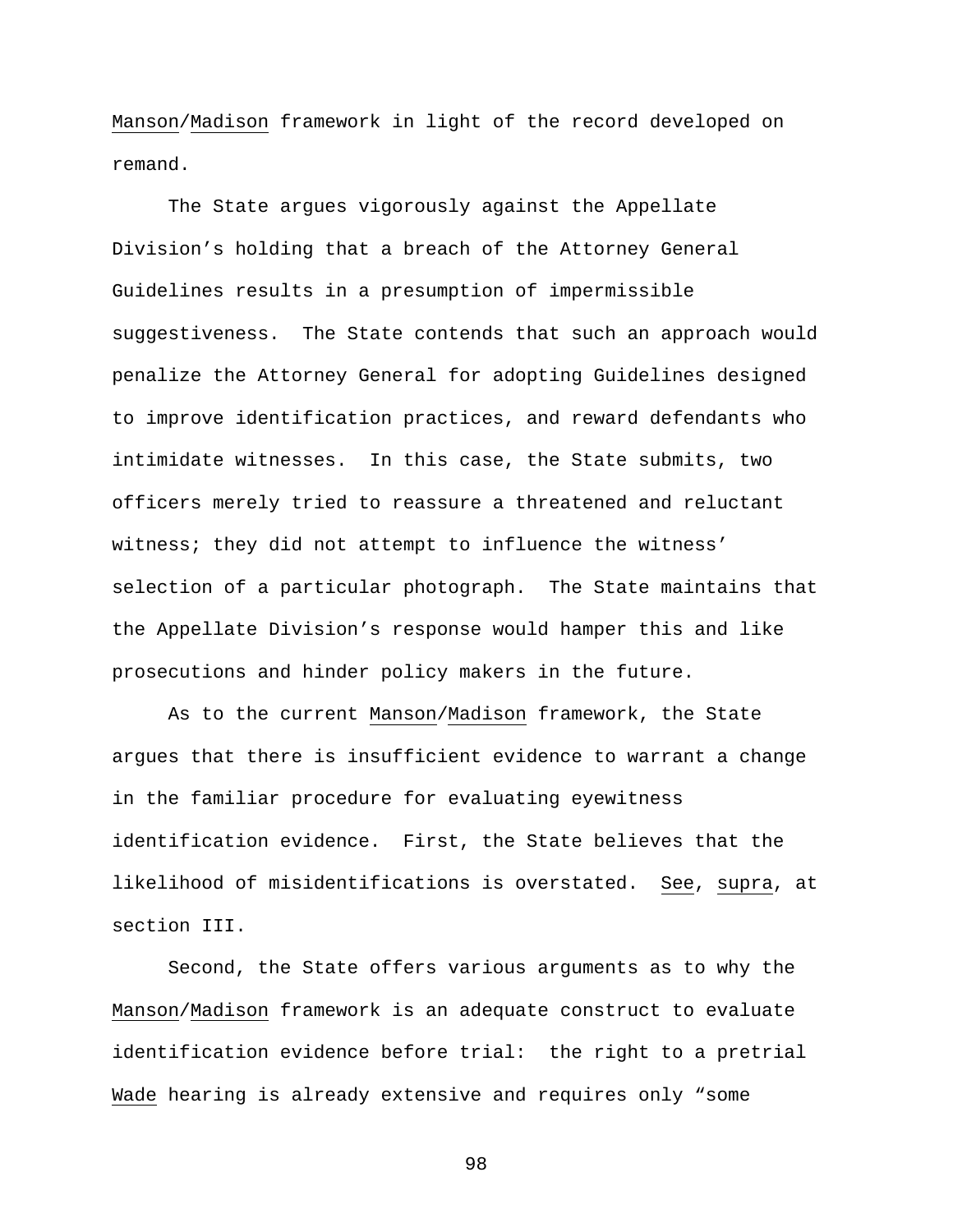showing" of impermissible suggestiveness; the Manson/Madison test is broad enough to incorporate all system and estimator variables; and the Manson/Madison test instructs judges to focus on confidence demonstrated at the time of confrontation, before any post-identification, confirmatory feedback.

 Along with Manson/Madison, the State identifies other safeguards that protect against wrongful convictions: the Attorney General Guidelines; pretrial, open-file discovery, see R. 3:13-3; exclusion of highly prejudicial identifications that result from suggestive conduct or words by a private actor under N.J.R.E. 403; jury voir dire; numerous peremptory jury challenges; cross-examination; defense summations; and comprehensive jury instructions.

 Because eyewitness identification science is probabilistic -- meaning that it cannot determine if a particular identification is accurate -- the State also argues that the legal system should continue to rely on jurors to assess the credibility of eyewitnesses. To guide juries, the State favors appropriate, flexible jury instructions. The State maintains that expert testimony is not advisable because the relevant subjects are not beyond the ken of the average juror.

 Among other things, the State also rejects the use of the analogy that human memory is like trace evidence, which all the other parties advance.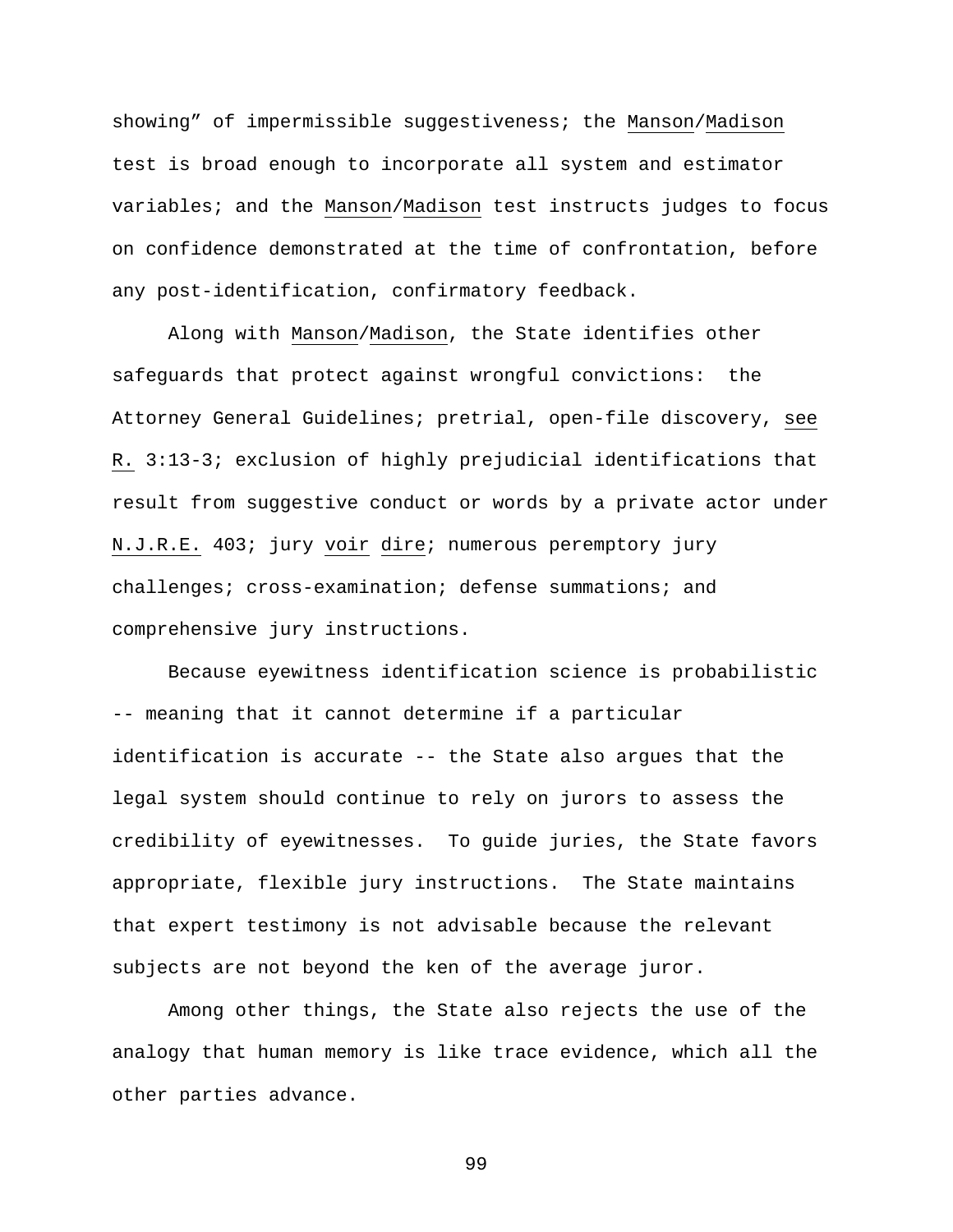Defendant embraces the decision of the Appellate Division and agrees that a violation of the Attorney General Guidelines should create a presumption of impermissible suggestiveness. With regard to the Manson/Madison test, defendant and amici argue that more than thirty years of scientific evidence undercut the assumptions underlying the Supreme Court's decision in Manson. They believe that for the following reasons, the Manson/Madison framework is insufficient to ensure defendants' due process rights to a fair trial: courts only consider the five reliability factors in Manson/Madison after finding suggestiveness, even though some of those factors may themselves be unreliable because of suggestive police behavior; the framework focuses only on police misconduct despite research that shows estimator variables and feedback from private actors can also affect reliability; its all-or-nothing remedy of suppression is too inflexible; it fails to provide jurors context and guidance; and it does not deter suggestive police procedures.

 To correct those flaws, defendant and the ACDL initially proposed two alternative frameworks to replace Manson/Madison. Among other arguments, they analogized to Miranda v. Arizona, 384 U.S. 436, 86 S. Ct. 1602, 16 L. Ed. 2d 694 (1966), and argued that eyewitness evidence should be excluded per se if an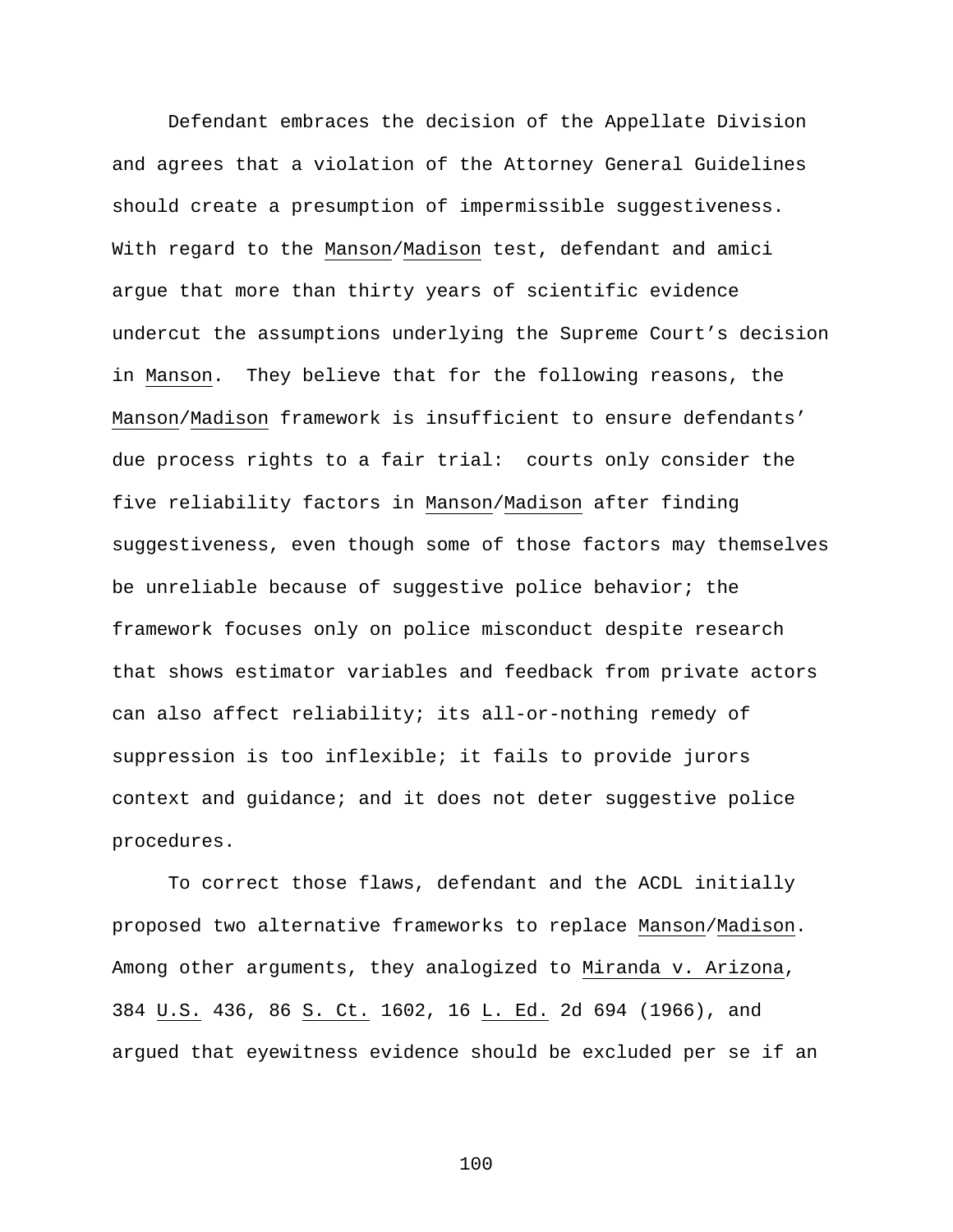identification procedure violated the Attorney General Guidelines or if a judge found other evidence of suggestiveness.

 Consistent with the Special Master's report, they now urge this Court to require a reliability hearing in every case in which the State intends to present identification evidence. At the hearing, they submit that a wide range of system and estimator variables would be relevant, and the State should bear the burden of establishing reliability. In addition, they agree with the Special Master that juries should receive expanded instructions that address specific variables and are tailored to the facts of the case.

 The Innocence Project proposes a different scheme along the following lines: defendants would first have to allege that an identification was unreliable; the burden would then shift to the State to prove, in essence, that neither estimator nor system variables rendered the identification unreliable -- to be accomplished through testimony of the eyewitness about the circumstances under which she saw the perpetrator, and proof from law enforcement about the identification procedure used; the burden would next shift back to the defendant to prove by a preponderance of evidence "that there exists a substantial probability of a mistaken identification"; and if the court does not suppress the evidence, defendant could file motions to seek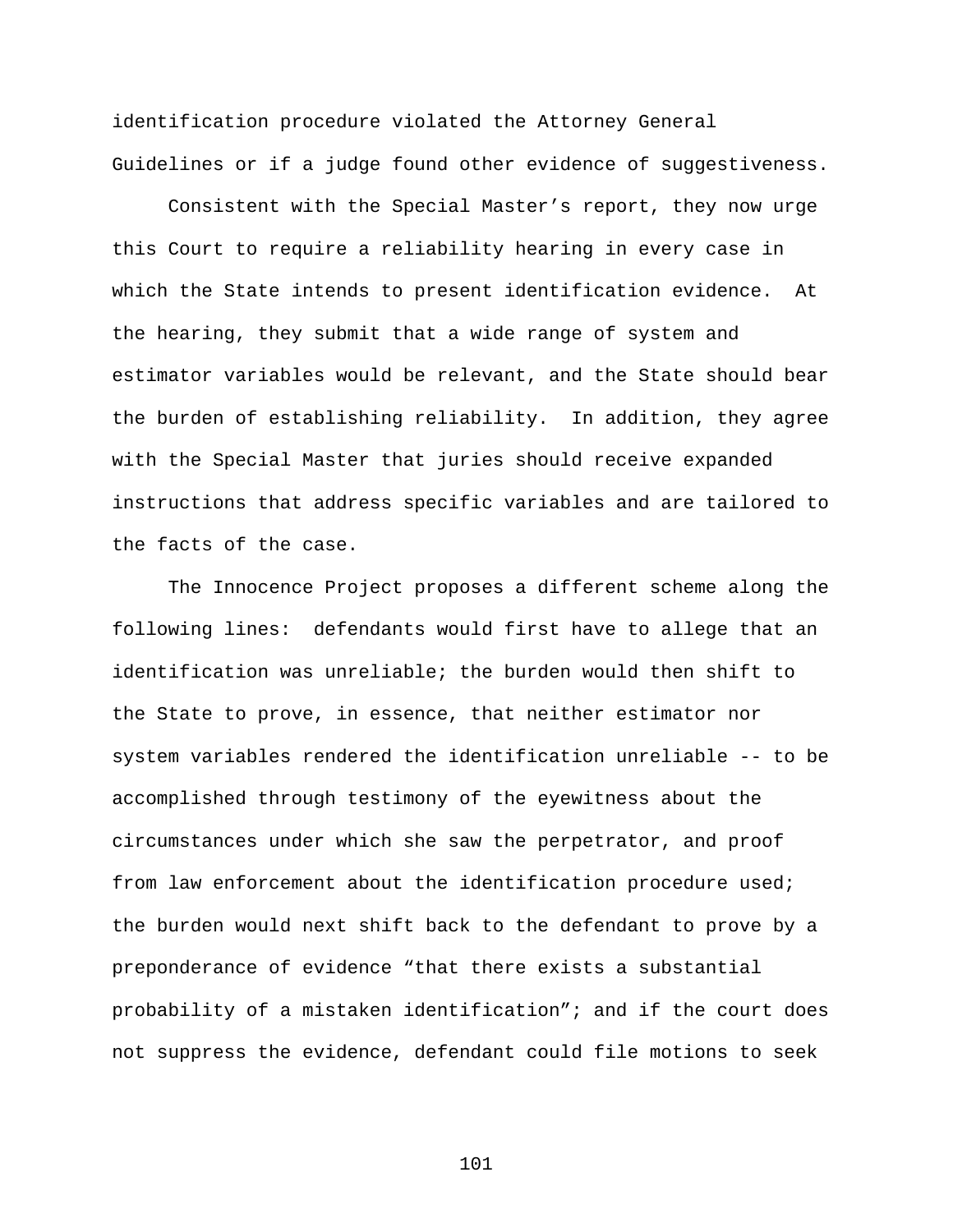to limit or redact identification testimony and present expert testimony at trial.

 Notably, under the Innocence Project's approach, a violation of the Attorney General Guidelines would be a factor for the trial court -- and juries -- to consider; it would not lead to per se exclusion. At the admissibility hearing, the Innocence Project recommends that trial courts consider both system and estimator variables, and be required to make detailed findings about them; afterward, judges would be in a position before trial to tell the parties which instructions, if any, they plan to give the jury about relevant variables in the case.

 Finally, the Innocence Project encourages this Court to adopt comprehensive jury instructions that are easy to understand, so that jurors can evaluate eyewitness evidence appropriately. The Innocence Project maintains that those instructions should be read to the jury both before an eyewitness' testimony and at the conclusion of the case. If at the end of trial the court doubts the accuracy of an identification, the Innocence Project argues that the judge should give a cautionary instruction to treat that evidence with great caution and distrust.

The State argues that the Innocent Project's proposal would invite an unnecessary pretrial fishing expedition in every criminal case involving eyewitness evidence. Instead, the State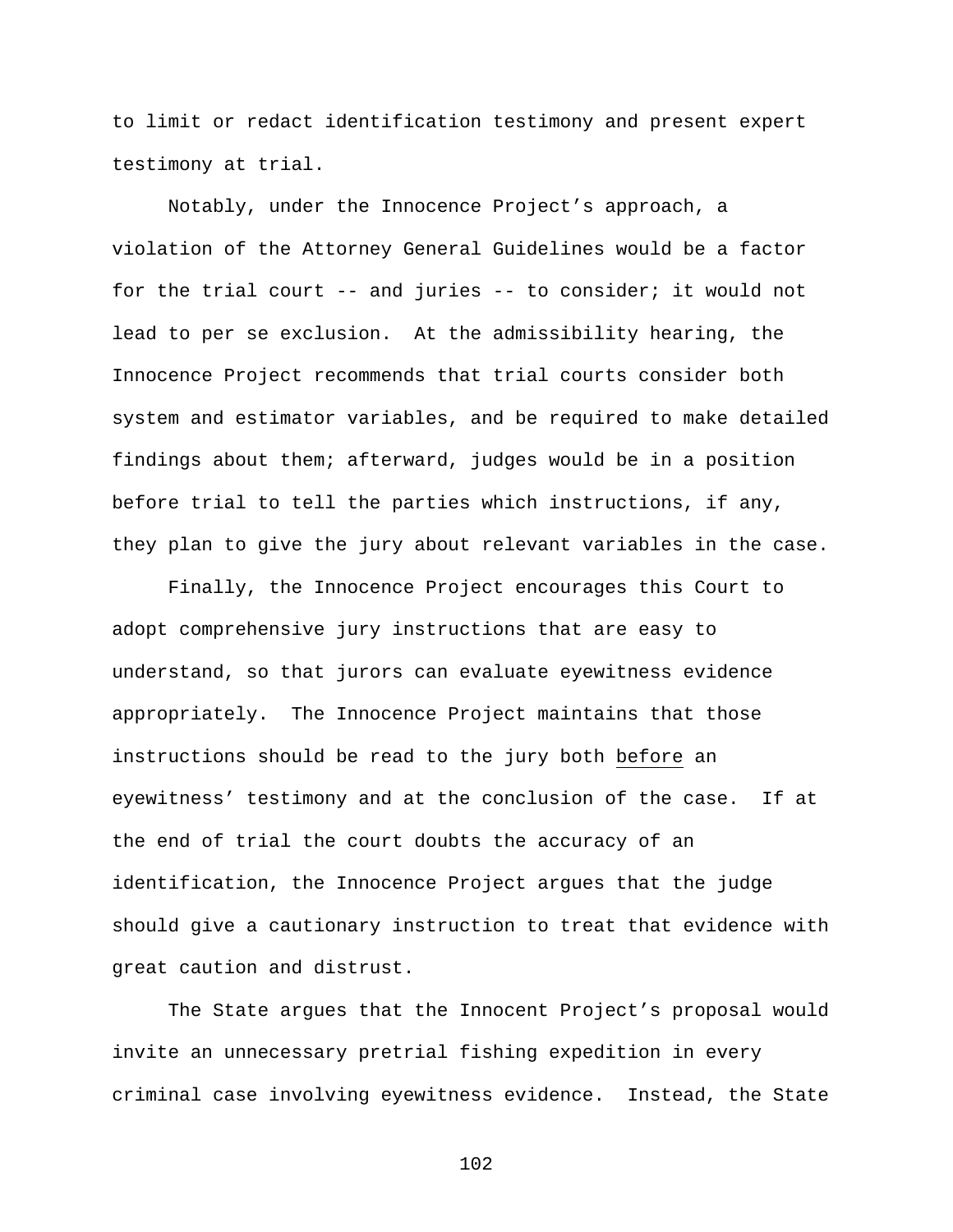contends that the initial burden should remain on defendants to show some evidence of suggestiveness, which the State claims is not an onerous threshold.

# **IX. Legal Conclusions**

# **A. Scientific Evidence**

 We find that the scientific evidence presented is both reliable and useful. See Moore, supra, 188 N.J. at 206. Despite arguments to the contrary, we agree with the Special Master that "[t]he science abundantly demonstrates the many vagaries of memory encoding, storage, and retrieval; the malleability of memory; the contaminating effects of extrinsic information; the influence of police interview techniques and identification procedures; and the many other factors that bear on the reliability of eyewitness identifications."

 The research presented on remand is not only extensive, but as Dr. Monahan testified, it represents the "gold standard in terms of the applicability of social science research to the law." Experimental methods and findings have been tested and retested, subjected to scientific scrutiny through peer-reviewed journals, evaluated through the lens of meta-analyses, and replicated at times in real-world settings. As reflected above, consensus exists among the experts who testified on remand and within the broader research community. See Chun, supra, 194 N.J. at 91; see also Frye, supra, 293 F. at 1014.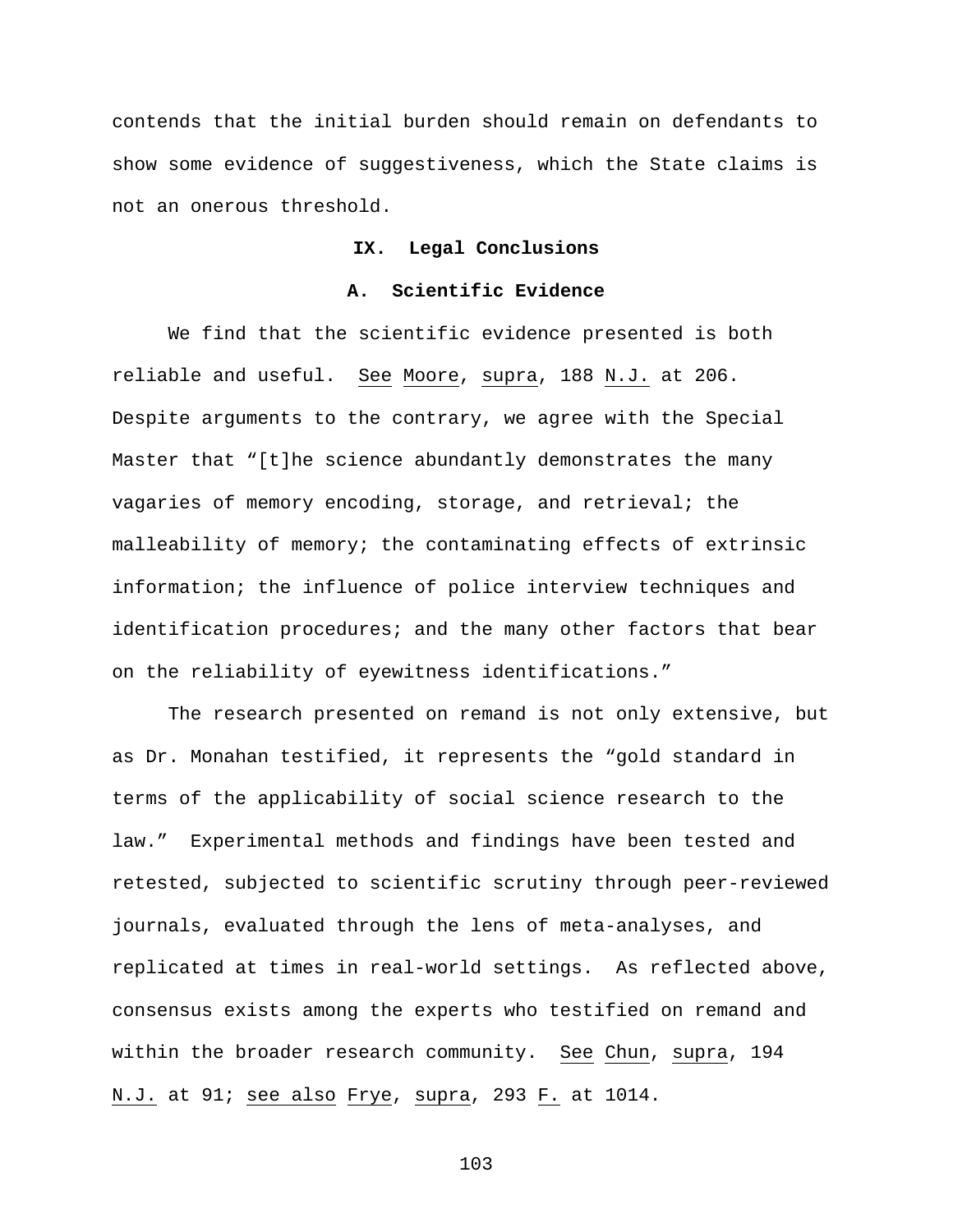Other courts have accepted eyewitness identification research pertaining to a number of the variables discussed. See, e.g., United States v. Bartlett, 567 F.3d 901, 906 (7th Cir. 2009) (confidence-accuracy relationship and memory decay), cert. denied, U.S. , 130 S. Ct. 1137, 175 L. Ed. 971 (2010); United States v. Brownlee, 454 F.3d 131, 142-44 (3d Cir. 2006) ("inherent unreliability" of eyewitness identifications and accuracy-confidence relationship); United States v. Smith, 621 F. Supp. 2d 1207, 1215-17 (M.D. Ala. 2009) (cross-racial identifications, impact of high stress, and feedback); State v. Chapple, 660 P.2d 1208, 1220-22 (Ariz. 1983) (memory decay, stress, feedback, and confidence-accuracy); People v. McDonald, 690 P.2d 709, 718 (Cal. 1984) ("The consistency of the results of [eyewitness identification] studies is impressive, and the courts can no longer remain oblivious to their implications for the administration of justice."), overruled on other grounds by People v. Mendoza, 4 P.3d 265 (Cal. 2000); Benn v. United States, 978 A.2d 1257, 1265-68 (D.C. 2009) (citing expert consensus regarding system and estimator variables); People v. LeGrand, 867 N.E.2d 374, 380 (N.Y. 2007) (confidence-accuracy relationship, feedback, and confidence malleability); State v. Copeland, 226 S.W.3d 287, 299-300, 302 (Tenn. 2007) (weapons effect, stress, cross-racial identification, age, and opportunity to view); State v. Clopten, 223 P.3d 1103, 1113 & n.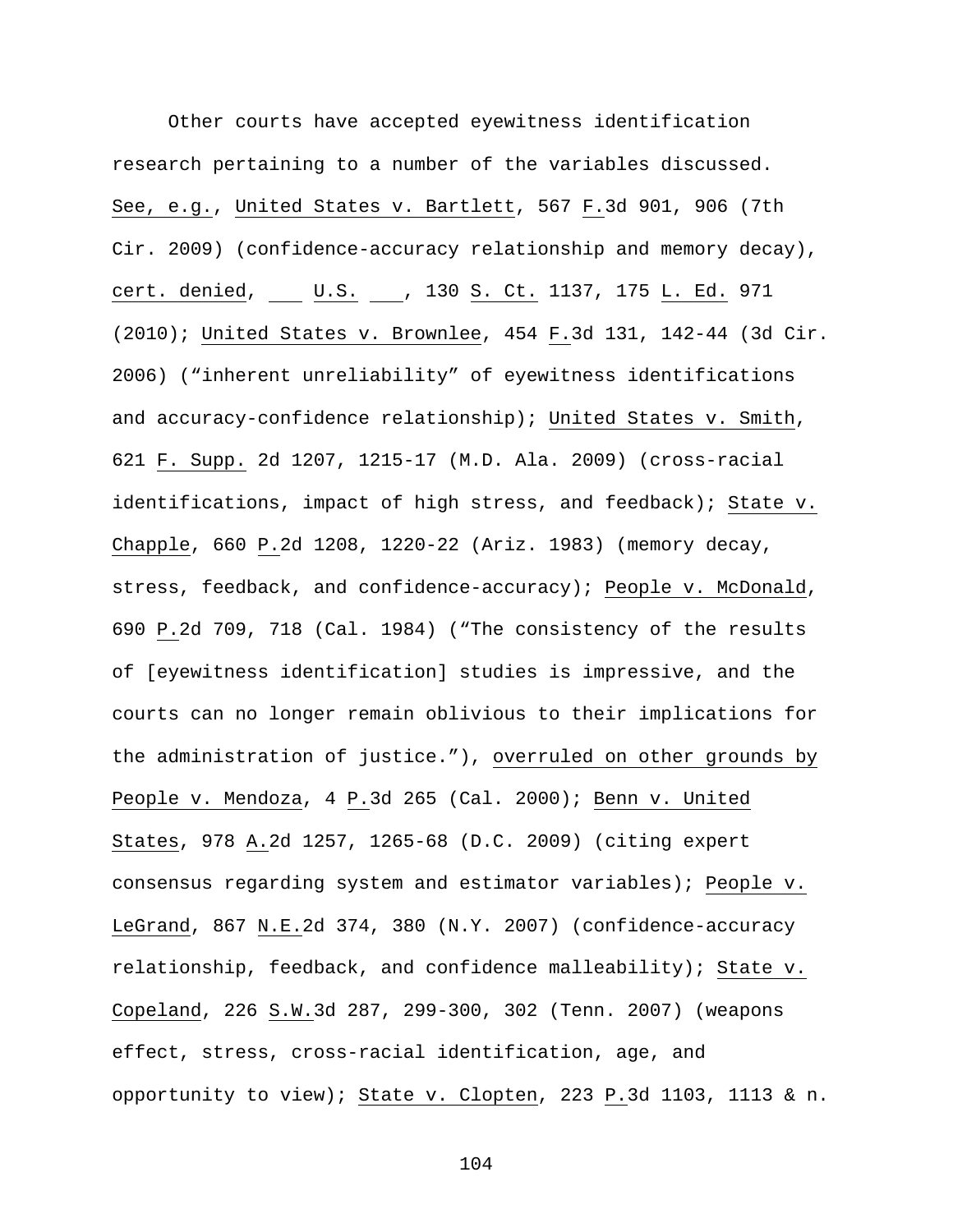22 (Utah 2009) (citing with approval research on multiple system and estimator variables). But see Marquez, supra, 967 A.2d at 77 (finding scientific literature "is far from universal or even well established" and that "research is in great flux") (discussed supra at \_\_\_ n.5 (slip op. at 43 n.5)).

 This is not our first foray into the realm of eyewitness identification research and its applicability to the law. In Cromedy, this Court relied on numerous social scientific studies when we held that special jury instructions were needed in appropriate cases involving cross-racial identifications. See Cromedy, supra, 158 N.J. at 120-23, 131. We observed that "the empirical data . . . provide[d] an appropriate frame of reference for requiring . . . jury instructions." Id. at 132.

 More recently in Romero, supra, this Court held that "there [was] insufficient data to support the conclusion that, as a matter of due process, people of the same race but different ethnicity . . . require a Cromedy instruction whenever they are identified by someone of a different ethnicity." 191 N.J. at 71-72. Of the three studies the Court reviewed, one included a small number of participants and two "did not test for the reliability of identifications of Hispanics by non-Hispanics." Id. at 70-71. The Court distinguished the dearth of social scientific research in the field of cross-ethnic bias from "the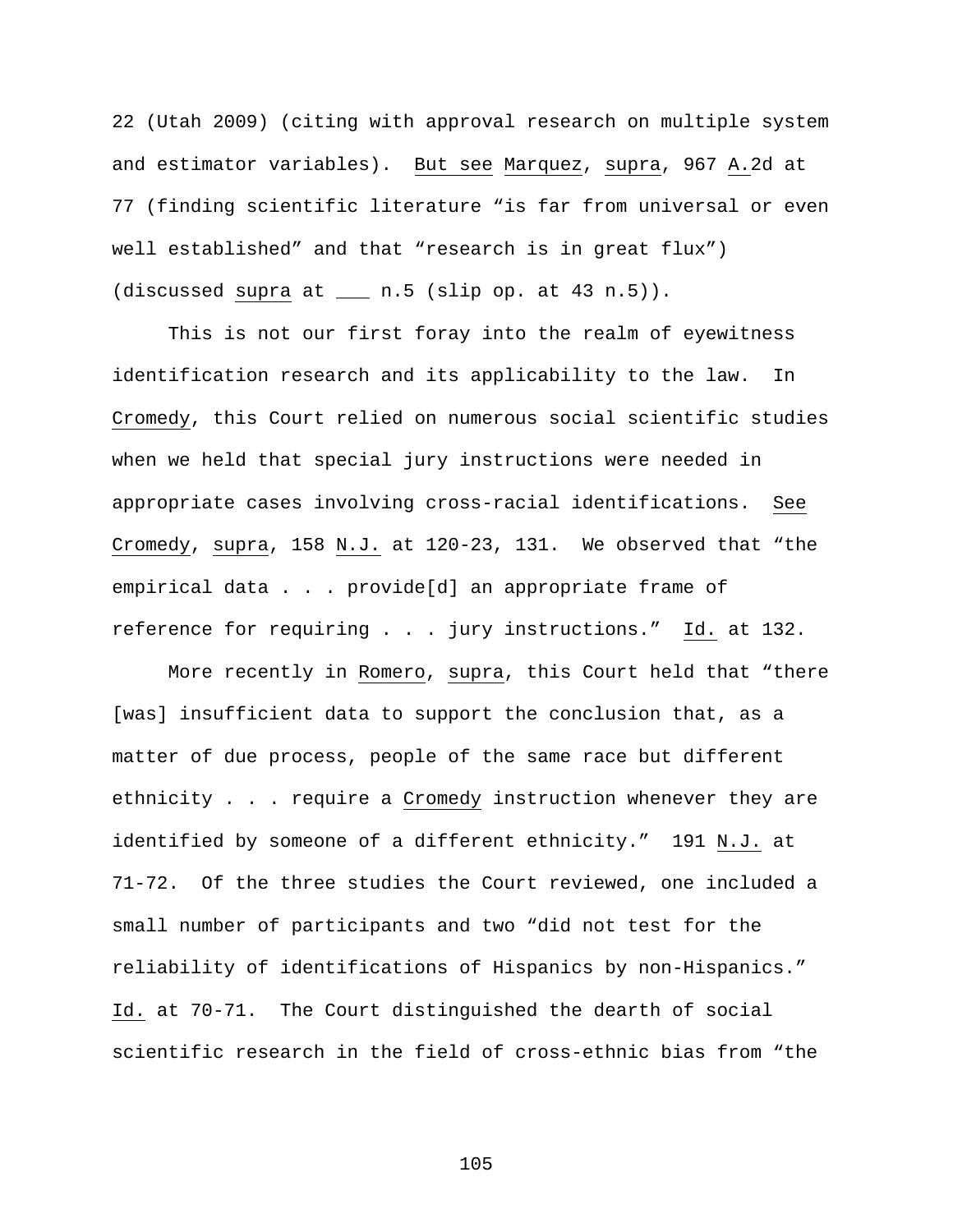convincing social science data demonstrating the potential unreliability of cross-racial identifications." See id. at 69.

 When social scientific experiments in the field of eyewitness identification produce "an impressive consistency in results," those results can constitute adequate data on which to base a ruling. See Cromedy, supra, 158 N.J. at 132. Thus, based on the testimony and ample record developed at the hearing, we recognize that a number of system and estimator variables can affect the reliability of eyewitness identifications. We recount those variables after considering the vitality of the Manson/Madison framework, a question we turn to now.

### **B. The Manson/Madison Test Needs to Be Revised**

 When this Court adopted the framework outlined in Manson, it recognized that suggestive police procedures may "so irreparably 'taint[]' the out-of-court and in-court identifications" that a defendant is denied due process. Madison, supra, 109 N.J. at 239. To protect due process concerns, the Manson Court's two-part test rested on three assumptions: (1) that it would adequately measure the reliability of eyewitness testimony; (2) that the test's focus on suggestive police procedure would deter improper practices; and (3) that jurors would recognize and discount untrustworthy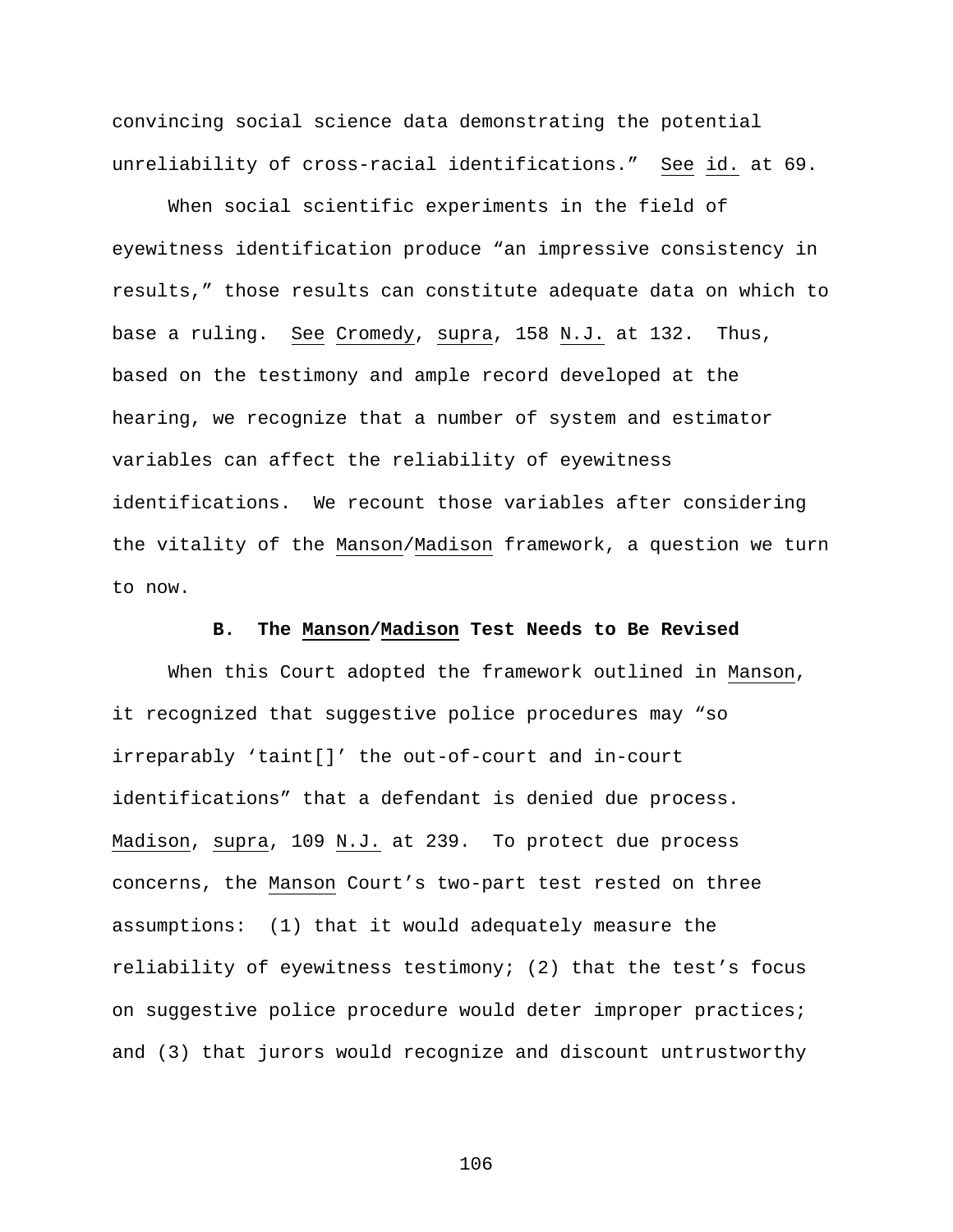eyewitness testimony. See Manson, supra, 432 U.S. at 112-16, 97 S. Ct. at 2252-54, 53 L. Ed. 2d at 152-55.

We remanded this case to determine whether those assumptions and other factors reflected in the two-part Manson/Madison test are still valid. We conclude from the hearing that they are not.

 The hearing revealed that Manson/Madison does not adequately meet its stated goals: it does not provide a sufficient measure for reliability, it does not deter, and it overstates the jury's innate ability to evaluate eyewitness testimony.

 First, under Manson/Madison, defendants must show that police procedures were "impermissibly suggestive" before courts can consider estimator variables that also bear on reliability. See Madison, supra, 109 N.J. at 232. As a result, although evidence of relevant estimator variables tied to the Neil v. Biggers factors is routinely introduced at pretrial hearings, their effect is ignored unless there is a finding of impermissibly suggestive police conduct. In this case, for example, the testimony at the Wade hearing related principally to the lineup procedure. Because the court found that the procedure was not "impermissibly suggestive," details about the witness' use of drugs and alcohol, the dark lighting conditions, the presence of a weapon pointed at the witness' chest, and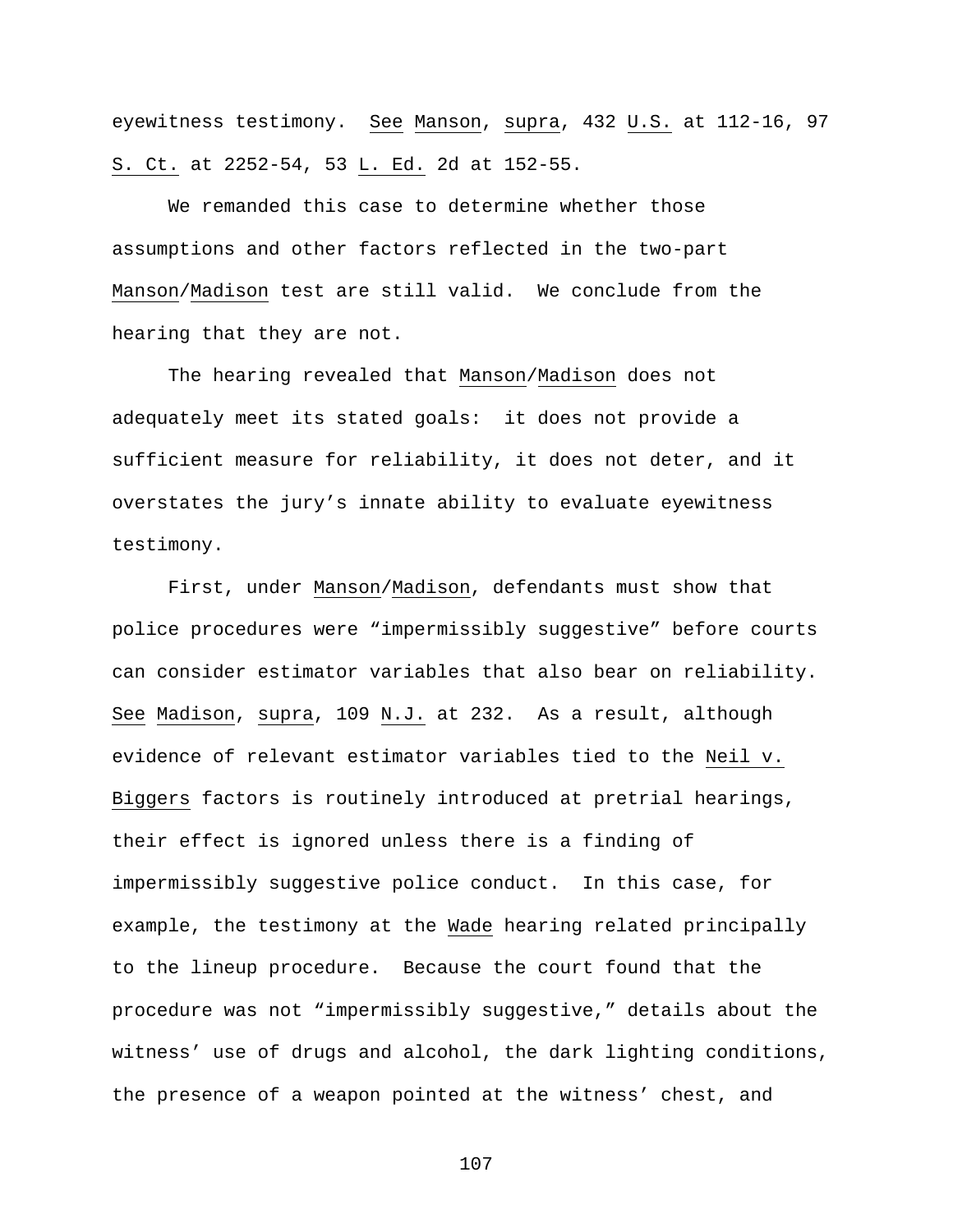other estimator variables that affect reliability were not considered at the hearing. (They were explored later at trial.)

 Second, under Manson/Madison, if a court finds that the police used impermissibly suggestive identification procedures, the trial judge then weighs the corrupting effect of the process against five "reliability" factors. Id. at 239-40. But three of those factors -- the opportunity to view the crime, the witness' degree of attention, and the level of certainty at the time of the identification -– rely on self-reporting by eyewitnesses; and research has shown that those reports can be skewed by the suggestive procedures themselves and thus may not be reliable. Self-reporting by eyewitnesses is an essential part of any investigation, but when reports are tainted by a suggestive process, they become poor measures in a balancing test designed to bar unreliable evidence.

 Third, rather than act as a deterrent, the Manson/Madison test may unintentionally reward suggestive police practices. The irony of the current test is that the more suggestive the procedure, the greater the chance eyewitnesses will seem confident and report better viewing conditions. Courts in turn are encouraged to admit identifications based on criteria that have been tainted by the very suggestive practices the test aims to deter.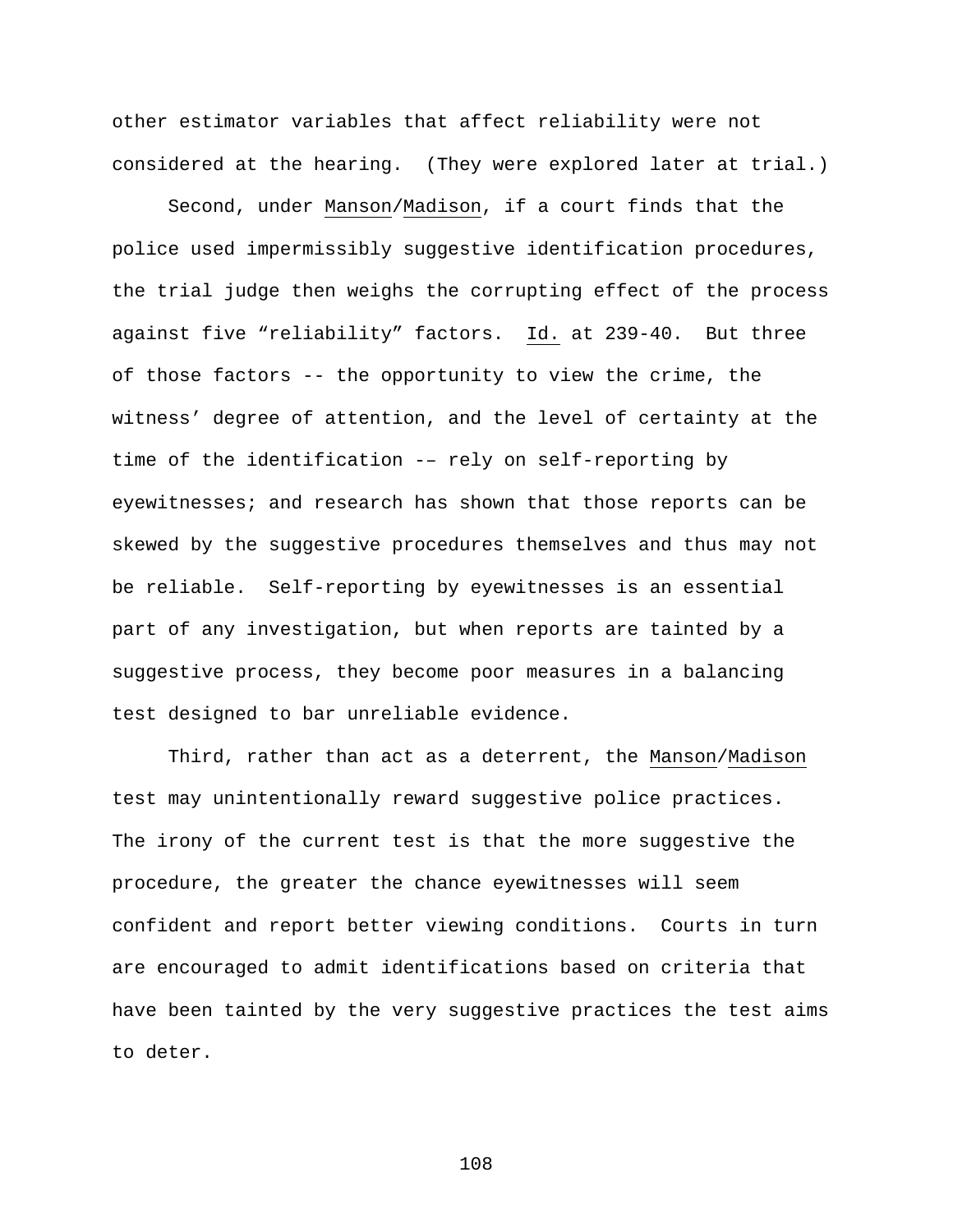Fourth, the Manson/Madison test addresses only one option for questionable eyewitness identification evidence: suppression. Yet few judges choose that ultimate sanction. An all-or-nothing approach does not account for the complexities of eyewitness identification evidence.

 Finally, Manson/Madison instructs courts that "the reliability determination is to be made from the totality of the circumstances in the particular case." Id. at 239. In practice, trial judges routinely use the test's five reliability factors as a checklist. The State maintains that courts may consider additional estimator variables. Even if that is correct, there is little guidance about which factors to consider, and courts and juries are often left to their own intuition to decide which estimator variables may be important and how they matter.

i

<sup>9</sup> The State correctly notes that there is no way to know the precise number of identifications that may have been suppressed at the trial court level, but even the State conceded at oral argument that suppression "does not happen often." We also note that with the exception of one case reversed on appeal, we have found no reported Appellate Division decision since 1977 that reversed a conviction because the trial court failed to suppress identification evidence. State v. Ford, 165 N.J. Super. 249 (1978), rev'd on dissent, 79 N.J. 136 (1979).(The Special Master found one unreported Appellate Division decision, which we do not cite consistent with Rule 1:36-3.)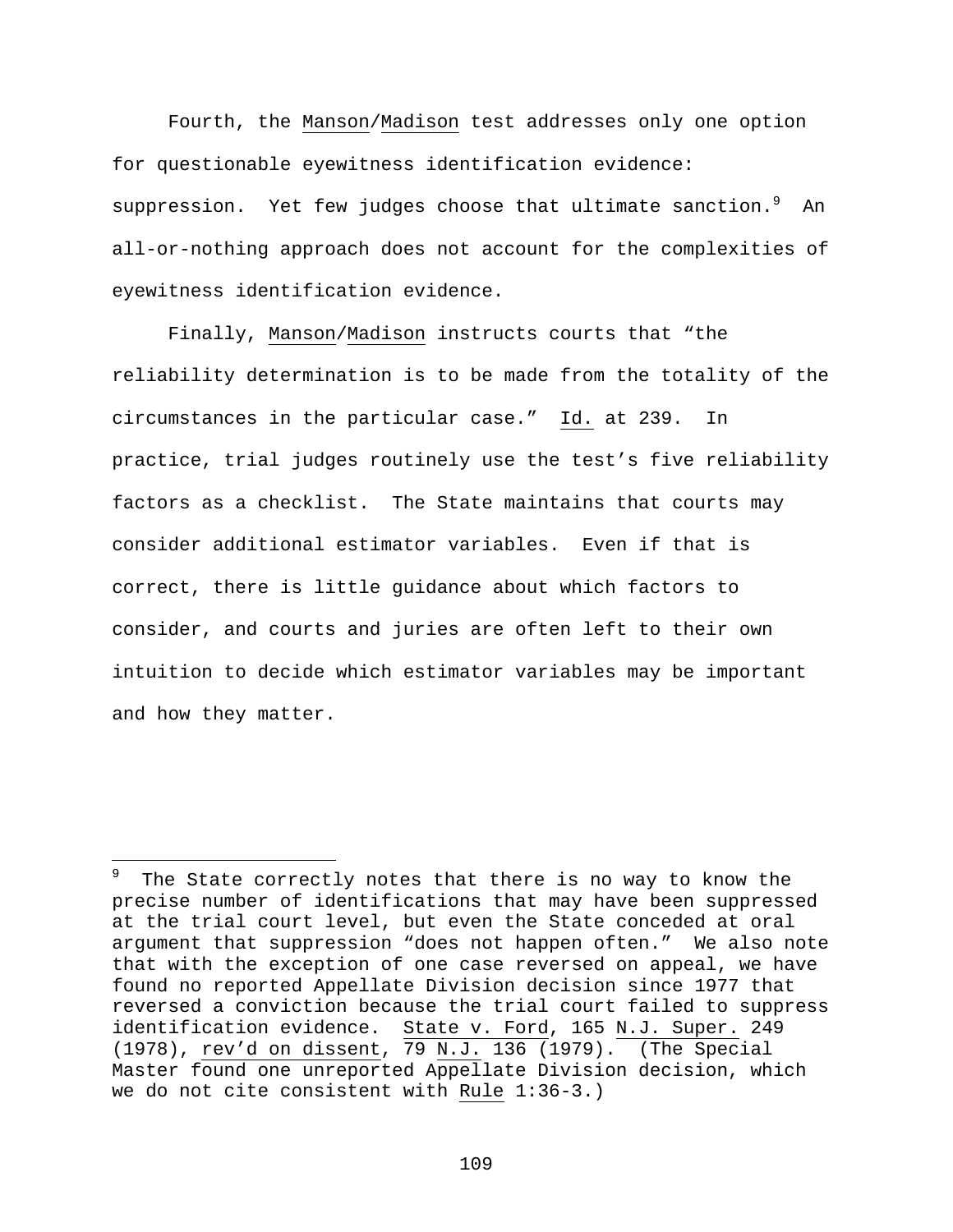As a result of those concerns, we now revise the State's framework for evaluating eyewitness identification evidence.<sup>10</sup>

# **C. Revised Framework**

 Remedying the problems with the current Manson/Madison test requires an approach that addresses its shortcomings: one that allows judges to consider all relevant factors that affect reliability in deciding whether an identification is admissible; that is not heavily weighted by factors that can be corrupted by suggestiveness; that promotes deterrence in a meaningful way; and that focuses on helping jurors both understand and evaluate the effects that various factors have on memory -- because we recognize that most identifications will be admitted in evidence.

 Two principal changes to the current system are needed to accomplish that: first, the revised framework should allow all

 $10$ We have no authority, of course, to modify Manson. The expanded protections stem from the due process rights guaranteed under the State Constitution. Compare N.J. Const. art. I, § 1 ("All persons are by nature free and independent, and have certain natural and unalienable rights, among which are those of enjoying and defending life and liberty, of acquiring, possessing, and protecting property, and of pursuing and obtaining safety and happiness."), with U.S. Const. amend. XIV, § 1 ("No State shall . . . deprive any person of life, liberty, or property, without due process of law."); see Jamgochian v. N.J. State Parole Bd., 196 N.J. 222, 239 (2008) ("[W]e have, from time to time, construed Article 1, Paragraph 1 [of the New Jersey Constitution] to provide more due process protections than those afforded under the United States Constitution."); see also State v. Reid, 194 N.J. 386, 396-97 (2008) (recognizing greater protection of individual rights under New Jersey Constitution).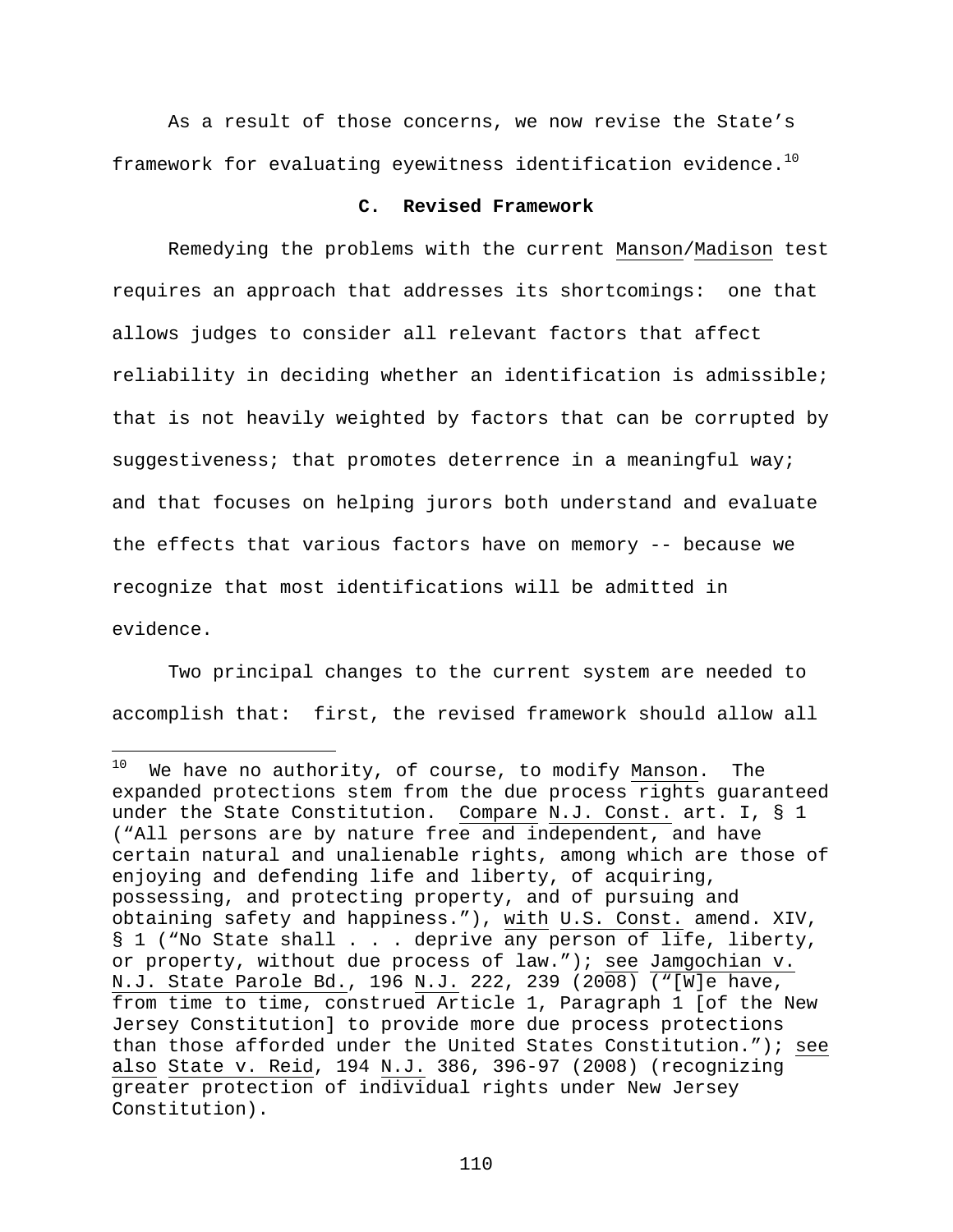relevant system and estimator variables to be explored and weighed at pretrial hearings when there is some actual evidence of suggestiveness; and second, courts should develop and use enhanced jury charges to help jurors evaluate eyewitness identification evidence.

 The new framework also needs to be flexible enough to serve twin aims: to guarantee fair trials to defendants, who must have the tools necessary to defend themselves, and to protect the State's interest in presenting critical evidence at trial. With that in mind, we first outline the revised approach for evaluating identification evidence and then explain its details and the reasoning behind it.

 First, to obtain a pretrial hearing, a defendant has the initial burden of showing some evidence of suggestiveness that could lead to a mistaken identification. See State v. Rodriquez, supra, 264 N.J. Super. at 269; State v. Ortiz, supra, 203 N.J. Super. at 522; cf. State v. Michaels, 136 N.J. 299, 320 (1994) (using same standard to trigger pretrial hearing to determine if child-victim's statements resulted from suggestive or coercive interview techniques). That evidence, in general, must be tied to a system -- and not an estimator -- variable. But see Chen, supra (extending right to hearing for suggestive conduct by private actors).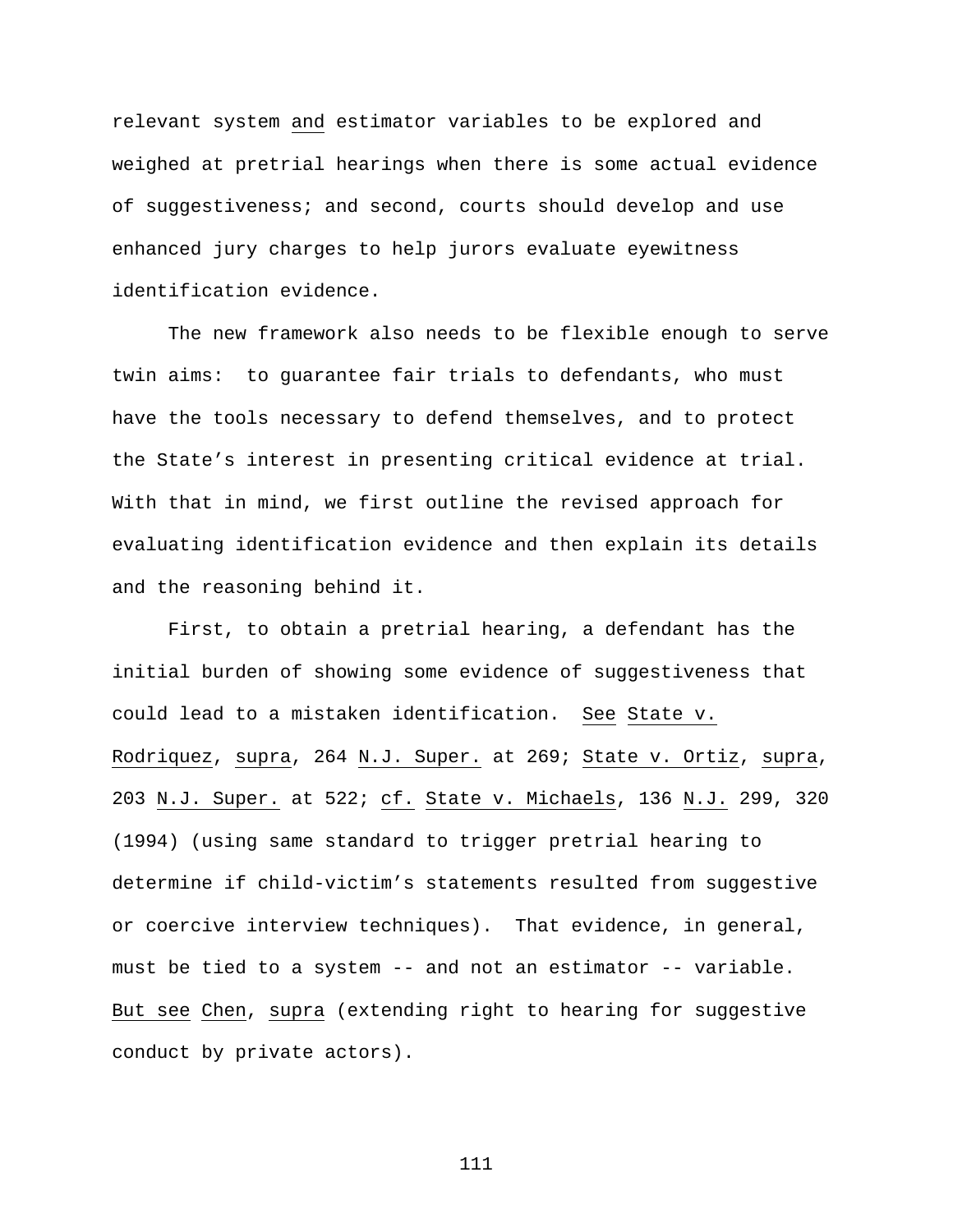Second, the State must then offer proof to show that the proffered eyewitness identification is reliable -- accounting for system and estimator variables -- subject to the following: the court can end the hearing at any time if it finds from the testimony that defendant's threshold allegation of suggestiveness is groundless. We discuss this further below. See infra at \_\_\_ (slip op. at 114-15).

 Third, the ultimate burden remains on the defendant to prove a very substantial likelihood of irreparable misidentification. See Manson, supra, 432 U.S. at 116, 97 S. Ct. at 2254, 53 L. Ed. 2d at 155 (citing Simmons, supra, 390 U.S. at 384, 88 S. Ct. at 971, 19 L. Ed. 2d at 1253); Madison, supra, 109 N.J. at 239 (same). To do so, a defendant can crossexamine eyewitnesses and police officials and present witnesses and other relevant evidence linked to system and estimator variables.11

 Fourth, if after weighing the evidence presented a court finds from the totality of the circumstances that defendant has demonstrated a very substantial likelihood of irreparable misidentification, the court should suppress the identification evidence. If the evidence is admitted, the court should provide

i

 $11$  A defendant, of course, may make a tactical choice not to explore an estimator variable pretrial, in order to "save up" cross-examination for trial.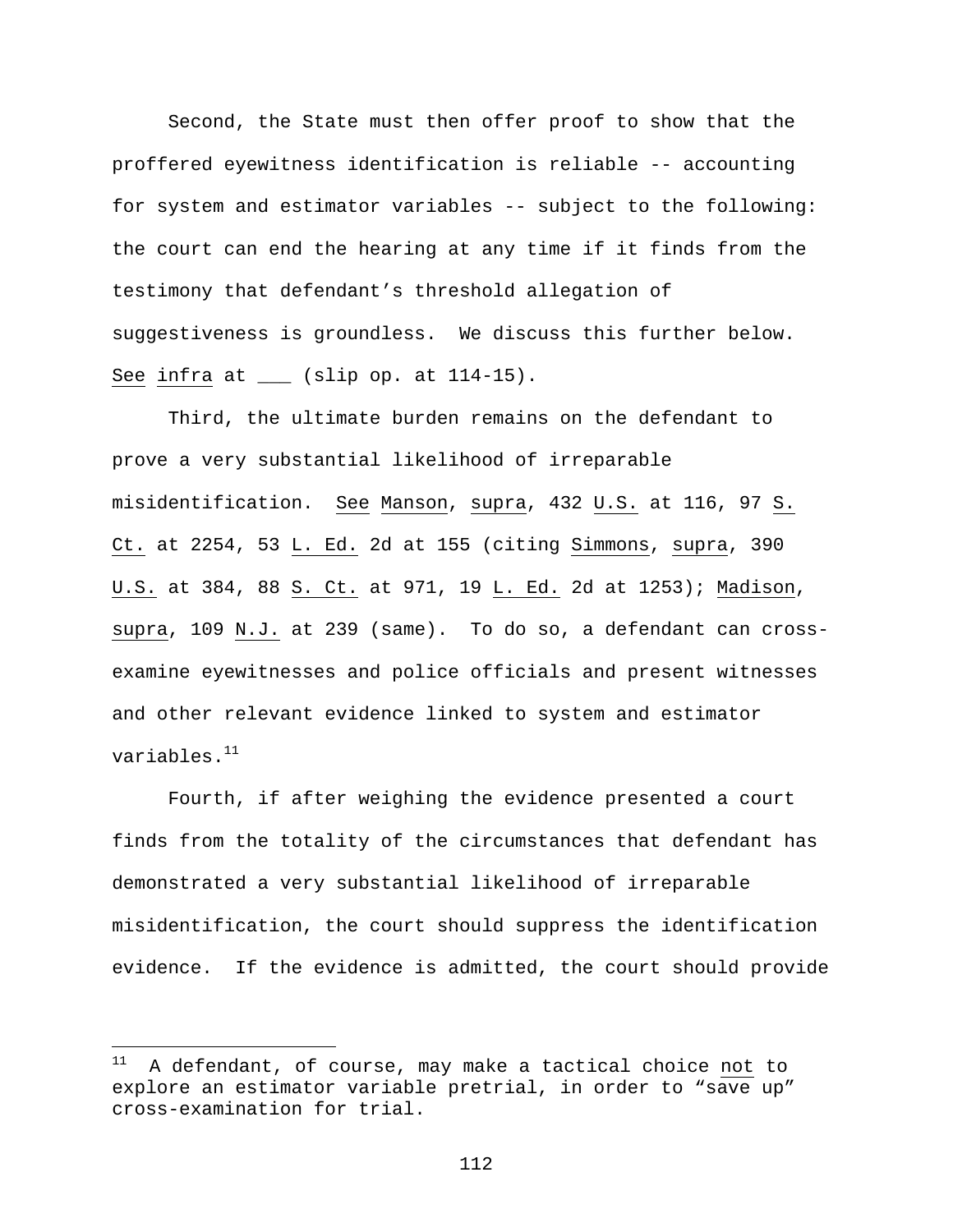appropriate, tailored jury instructions, as discussed further below.

 To evaluate whether there is evidence of suggestiveness to trigger a hearing, courts should consider the following nonexhaustive list of system variables:

 1. Blind Administration. Was the lineup procedure performed double-blind? If double-blind testing was impractical, did the police use a technique like the "envelope method" described above, to ensure that the administrator had no knowledge of where the suspect appeared in the photo array or lineup?

 2. Pre-identification Instructions.Did the administrator provide neutral, pre-identification instructions warning that the suspect may not be present in the lineup and that the witness should not feel compelled to make an identification?

 3. Lineup Construction.Did the array or lineup contain only one suspect embedded among at least five innocent fillers? Did the suspect stand out from other members of the lineup?

 4. Feedback. Did the witness receive any information or feedback, about the suspect or the crime, before, during, or after the identification procedure?

 5. Recording Confidence. Did the administrator record the witness' statement of confidence immediately after the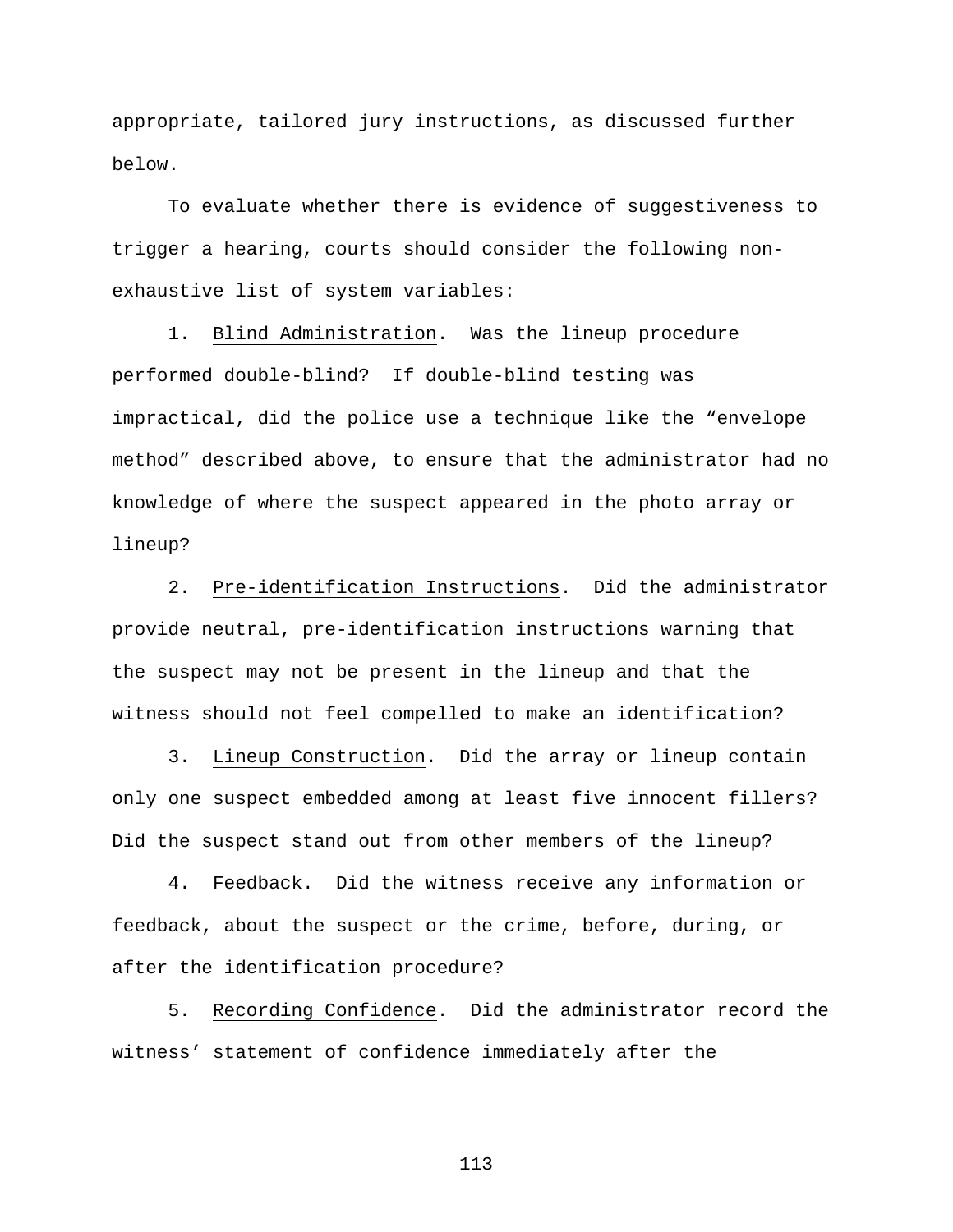identification, before the possibility of any confirmatory feedback?

 6. Multiple Viewings. Did the witness view the suspect more than once as part of multiple identification procedures? Did police use the same fillers more than once?

 7. Showups. Did the police perform a showup more than two hours after an event? Did the police warn the witness that the suspect may not be the perpetrator and that the witness should not feel compelled to make an identification?

 8. Private Actors. Did law enforcement elicit from the eyewitness whether he or she had spoken with anyone about the identification and, if so, what was discussed?

 9. Other Identifications Made. Did the eyewitness initially make no choice or choose a different suspect or filler?

 The court should conduct a Wade hearing only if defendant offers some evidence of suggestiveness. If, however, at any time during the hearing the trial court concludes from the testimony that defendant's initial claim of suggestiveness is baseless, and if no other evidence of suggestiveness has been demonstrated by the evidence, the court may exercise its discretion to end the hearing. Under those circumstances, the court need not permit the defendant or require the State to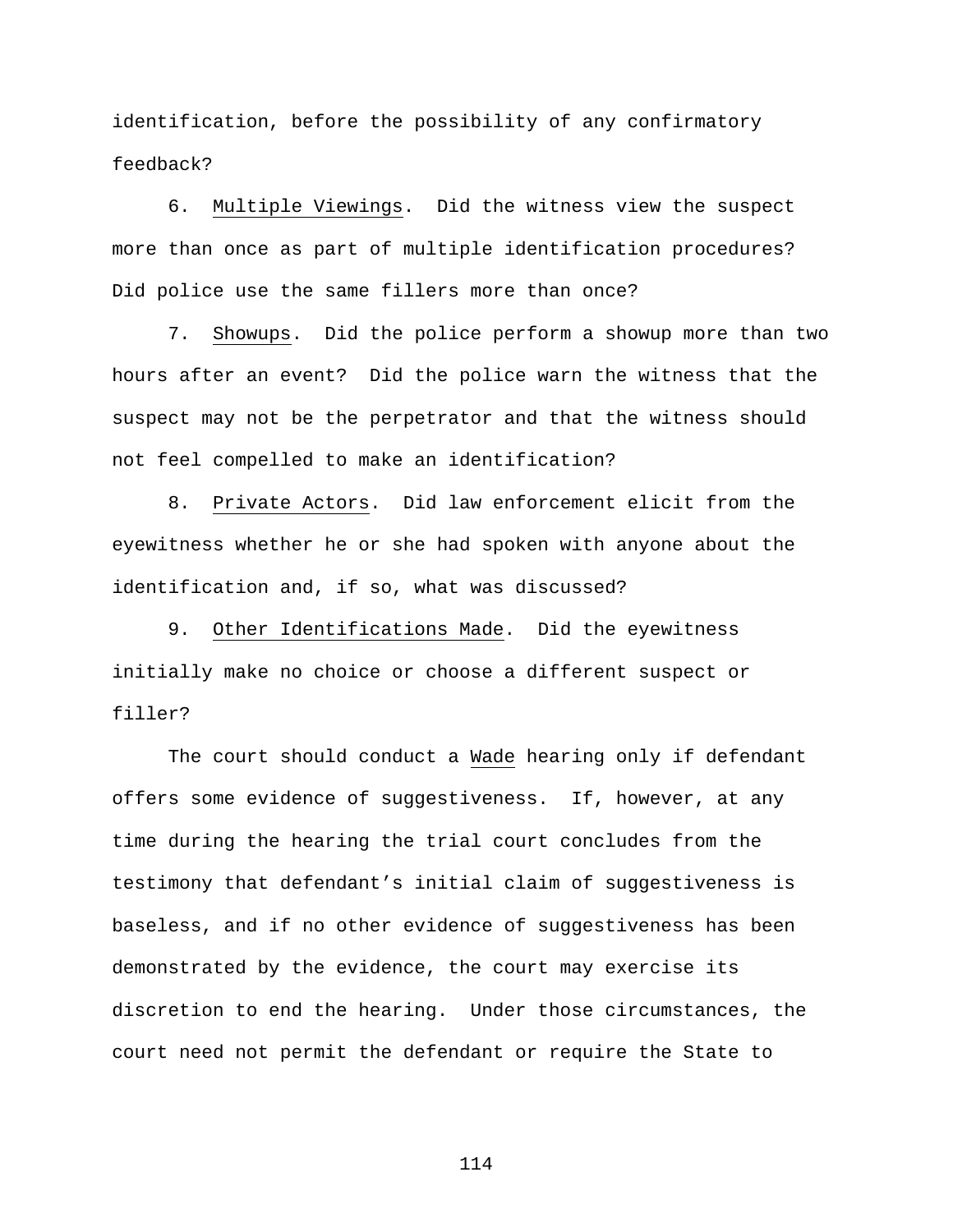elicit more evidence about estimator variables; that evidence would be reserved for the jury.

 By way of example, assume that a defendant claims an administrator confirmed an eyewitness' identification by telling the witness she did a "good job." That proffer would warrant a Wade hearing. Assume further that the administrator credibly denied any feedback, and the eyewitness did the same. If the trial court finds that the initial allegation is completely hollow, the judge can end the hearing absent any other evidence of suggestiveness. In other words, if no evidence of suggestiveness is left in the case, there is no need to explore estimator variables at the pretrial hearing. Also, trial courts always have the authority to direct the mode and order of proofs, and they may exercise that discretion to focus pretrial hearings as needed.

 If some actual proof of suggestiveness remains, courts should consider the above system variables as well as the following non-exhaustive list of estimator variables to evaluate the overall reliability of an identification and determine its admissibility:

1. Stress. Did the event involve a high level of stress?

 2. Weapon focus. Was a visible weapon used during a crime of short duration?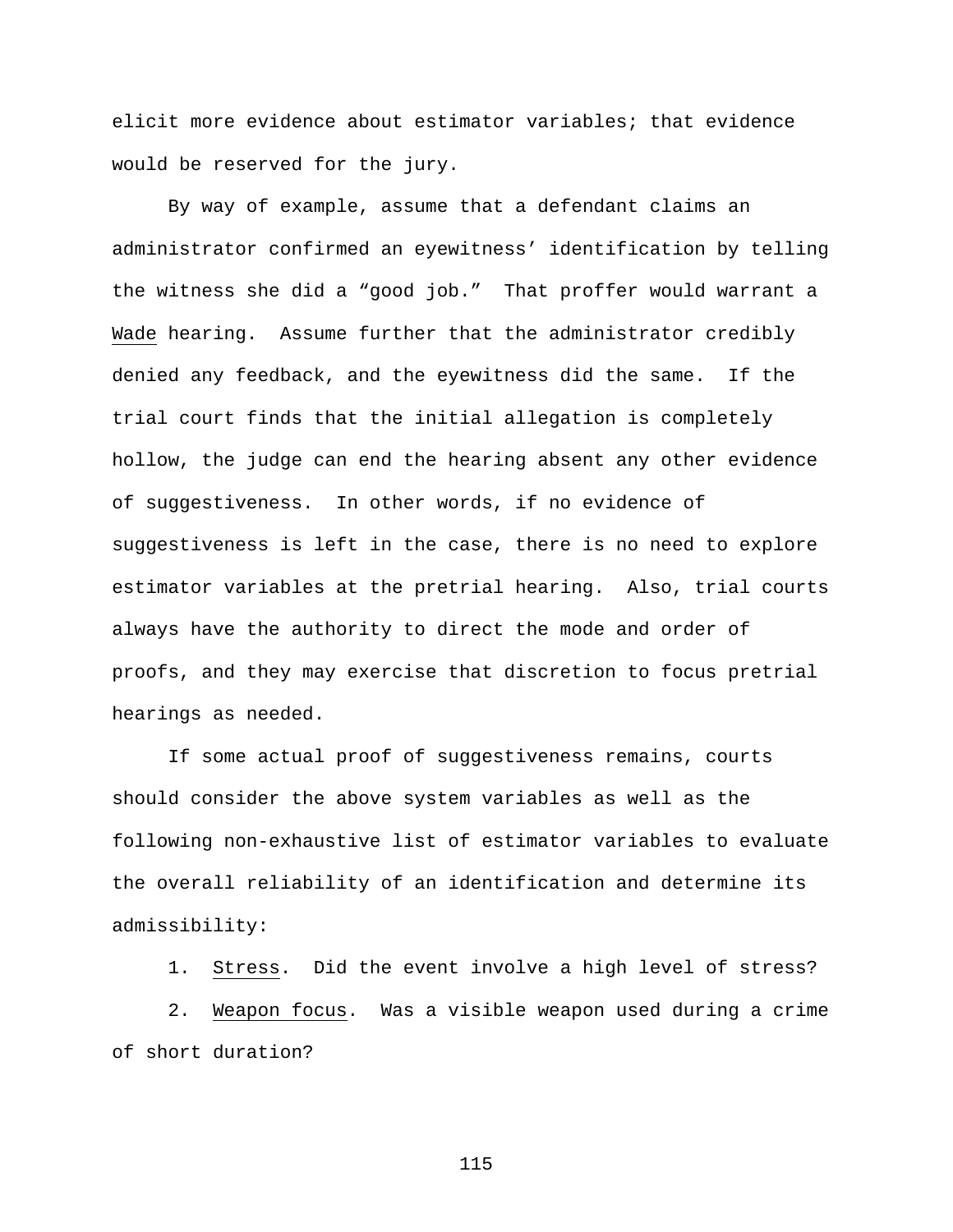3. Duration. How much time did the witness have to observe the event?

 4. Distance and Lighting. How close were the witness and perpetrator? What were the lighting conditions at the time?

 5. Witness Characteristics. Was the witness under the influence of alcohol or drugs? Was age a relevant factor under the circumstances of the case?

 6. Characteristics of Perpetrator. Was the culprit wearing a disguise? Did the suspect have different facial features at the time of the identification?

 7. Memory decay. How much time elapsed between the crime and the identification?

 8. Race-bias. Does the case involve a cross-racial identification?

 Some of the above estimator variables overlap with the five reliability factors outlined in Neil v. Biggers, supra, 409 U.S. at 199-200, 93 S. Ct. at 382, 34 L. Ed*.* 2d at 411, which we nonetheless repeat:

 9. Opportunity to view the criminal at the time of the crime.

10. Degree of attention.

11. Accuracy of prior description of the criminal.

 12. Level of certainty demonstrated at the confrontation. Did the witness express high confidence at the time of the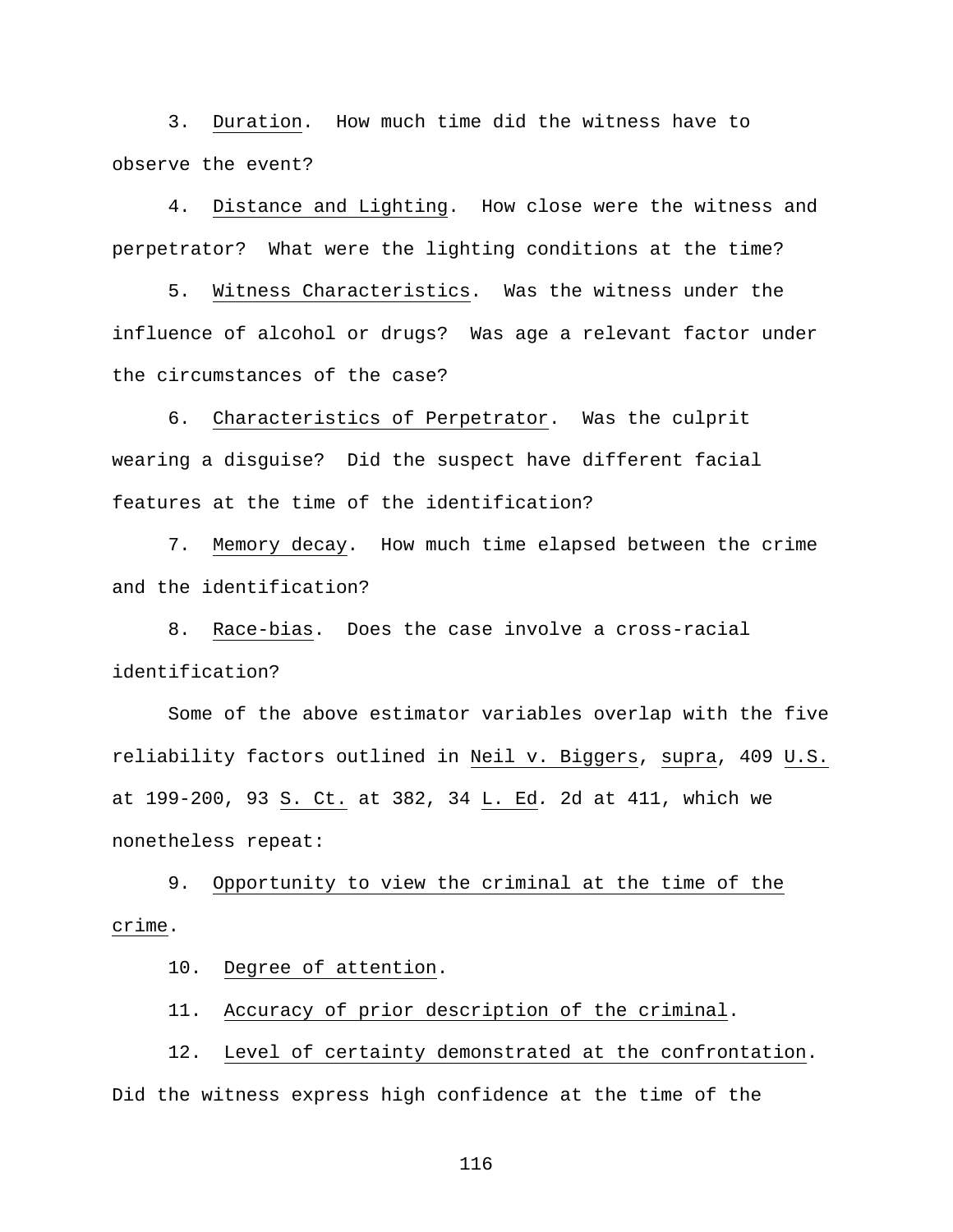identification before receiving any feedback or other information?

 13. The time between the crime and the confrontation. (Encompassed fully by "memory decay" above.)

 The above factors are not exclusive. Nor are they intended to be frozen in time. We recognize that scientific research relating to the reliability of eyewitness evidence is dynamic; the field is very different today than it was in 1977, and it will likely be quite different thirty years from now. By providing the above lists, we do not intend to hamstring police departments or limit them from improving practices. Likewise, we do not limit trial courts from reviewing evolving, substantial, and generally accepted scientific research. But to the extent the police undertake new practices, or courts either consider variables differently or entertain new ones, they must rely on reliable scientific evidence that is generally accepted by experts in the community. See Chun, supra, 194 N.J. at 91; Moore, supra, 188 N.J. at 206; Rubanick, supra, 125 N.J. at 432.

 We adopt this approach over the initial recommendation of defendant and the ACDL that any violation of the Attorney General Guidelines should require per se exclusion of the resulting eyewitness identification. Although that approach might yield greater deterrence, it could also lead to the loss of a substantial amount of reliable evidence. We believe that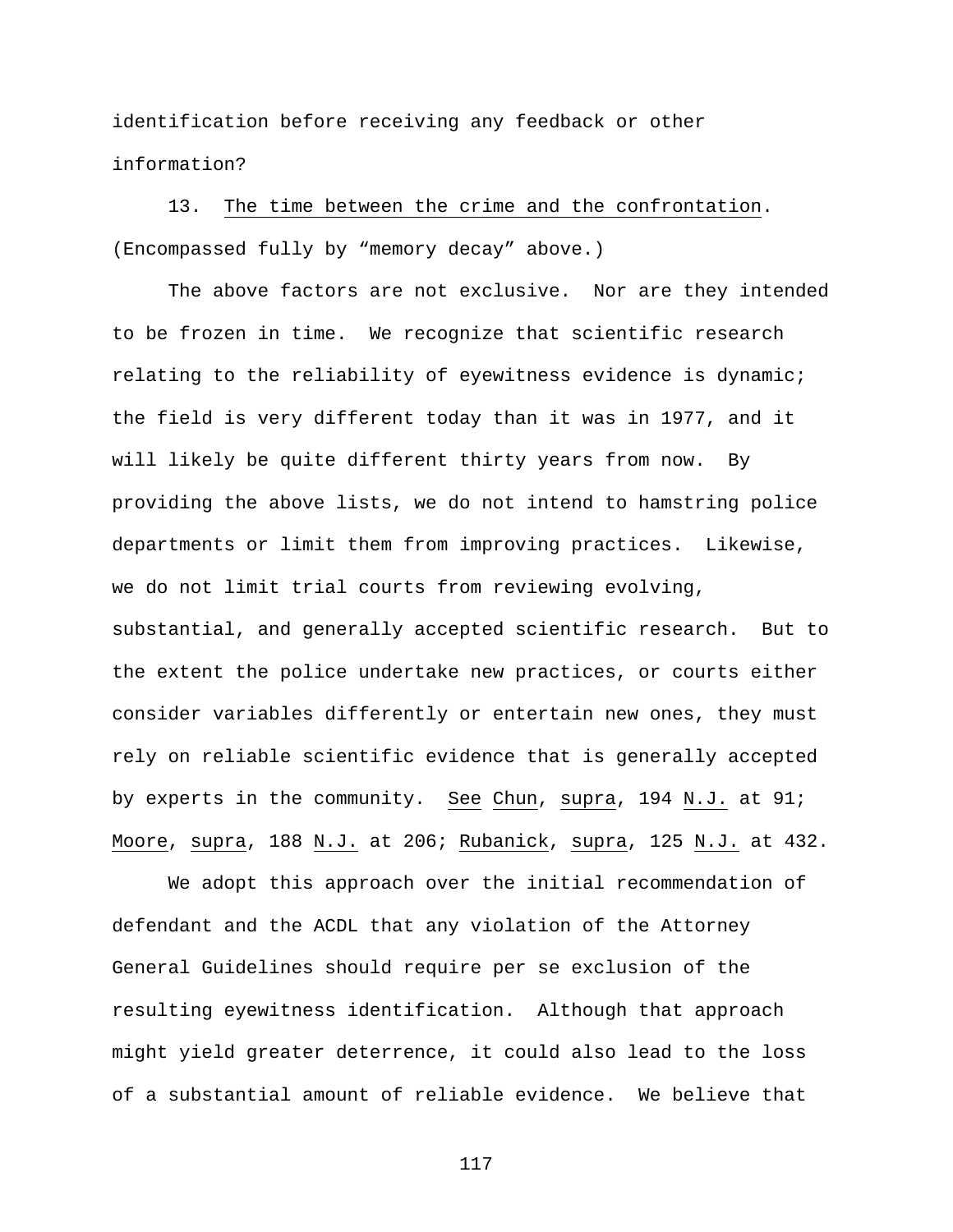the more flexible framework outlined above protects defendants' right to a fair trial at the same time it enables the State to meet its responsibility to ensure public safety.

### **D. Pretrial Hearing**

 As stated above, to obtain a pretrial hearing, a defendant must present some evidence of suggestiveness. Pretrial discovery, which this opinion has enhanced in certain areas, would reveal, for example, if a line-up did not include enough fillers, if those fillers did not resemble the suspect, or if a private actor spoke with the witness about the identification. Armed with that and similar information, defendants could request and receive a hearing.

 The hearing would encompass system and estimator variables upon a showing of some suggestiveness that defendant can support. For various reasons, estimator variables would no longer be ignored in the court's analysis until it found that an identification procedure was impermissibly suggestive. First, broader hearings will provide more meaningful deterrence. To the extent officers wish to avoid a pretrial hearing, they must avoid acting in a suggestive manner. Second, more extensive hearings will address reliability with greater care and better reflect how memory works. Suggestiveness can certainly taint an identification, which justifies examining system variables. The same is true for estimator variables like high stress, weapon-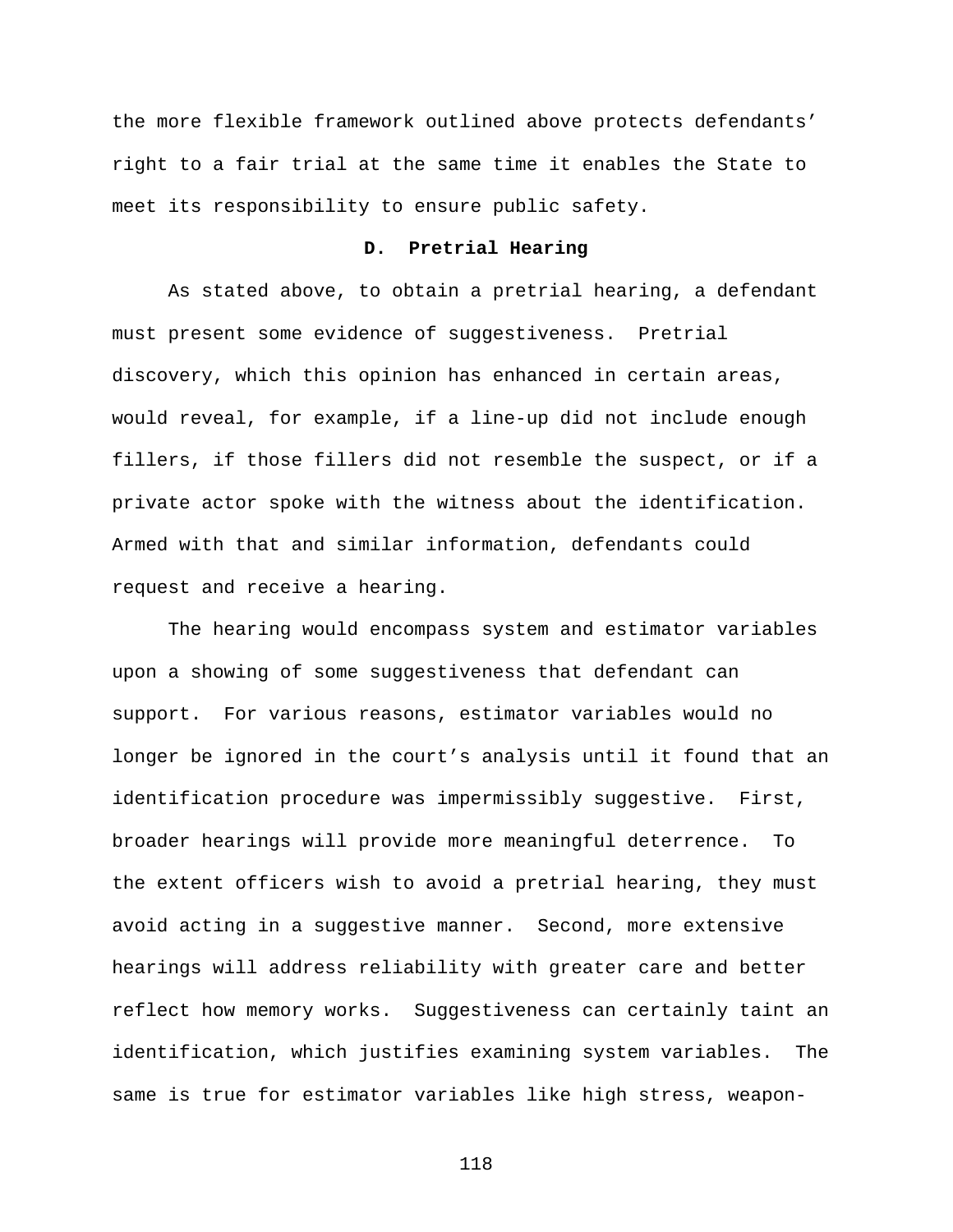focus, and own-race bias. Because both sets of factors can alter memory and affect eyewitness identifications, both should be explored pretrial in appropriate cases to reflect what Manson acknowledged: that "reliability is the linchpin in determining the admissibility of identification testimony." Manson, supra, 432 U.S. at 114, 97 S. Ct. at 2253, 53 L. Ed. 2d at 154.

 But concerns about estimator variables alone cannot trigger a pretrial hearing; only system variables would. This approach differs from the procedure endorsed by the Special Master and proposed by defendant and amici, which would essentially require pretrial hearings in every case involving eyewitness identification evidence. Several reasons favor the approach we outline today.

 First, we anticipate that eyewitness identification evidence will likely not be ruled inadmissible at pretrial hearings solely on account of estimator variables. For example, it is difficult to imagine that a trial judge would preclude a witness from testifying because the lighting was "too dark," the witness was "too distracted" by the presence of a weapon, or he or she was under "too much" stress while making an observation. How dark is too dark as a matter of law? How much is too much? What guideposts would a trial judge use in making those judgment calls? In all likelihood, the witness would be allowed to testify before a jury and face cross-examination designed to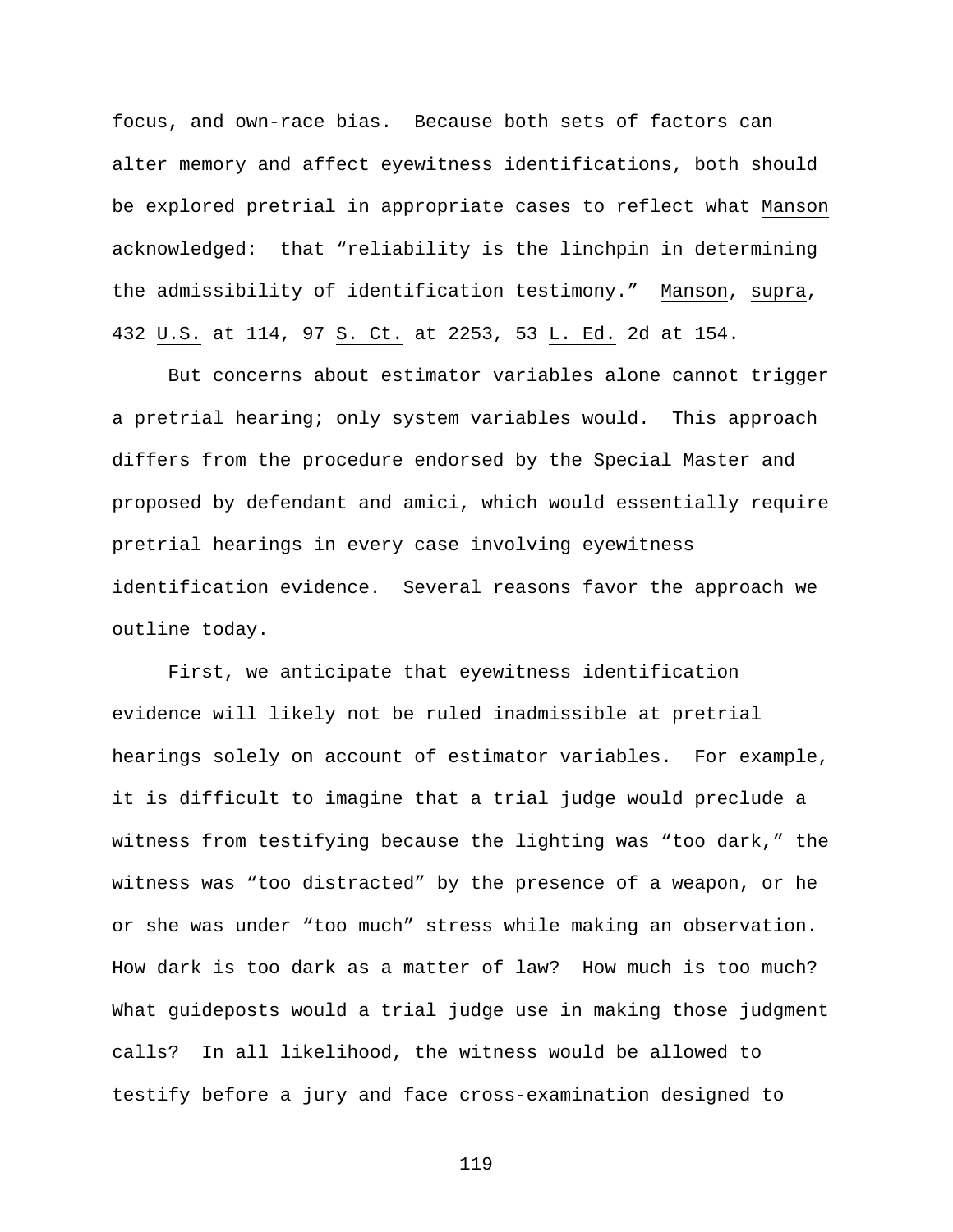probe the weaknesses of her identification. Jurors would also have the benefit of enhanced instructions to evaluate that testimony -- even when there is no evidence of suggestiveness in the case. As a result, a pretrial hearing triggered by, and focused on, estimator variables would likely not screen out identification evidence and would largely be duplicated at trial.

 Second, courts cannot affect estimator variables; by definition, they relate to matters outside the control of law enforcement. More probing pretrial hearings about suggestive police procedures, though, can deter inappropriate police practices.

 Third, as demonstrated above, suggestive behavior can distort various other factors that are weighed in assessing reliability. That warrants a greater pretrial focus on system variables.

 Fourth, we are mindful of the practical impact of today's ruling. Because defendants will now be free to explore a broader range of estimator variables at pretrial hearings to assess the reliability of an identification, those hearings will become more intricate. They will routinely involve testimony from both the police and eyewitnesses, and that testimony will likely expand as more substantive areas are explored. Also,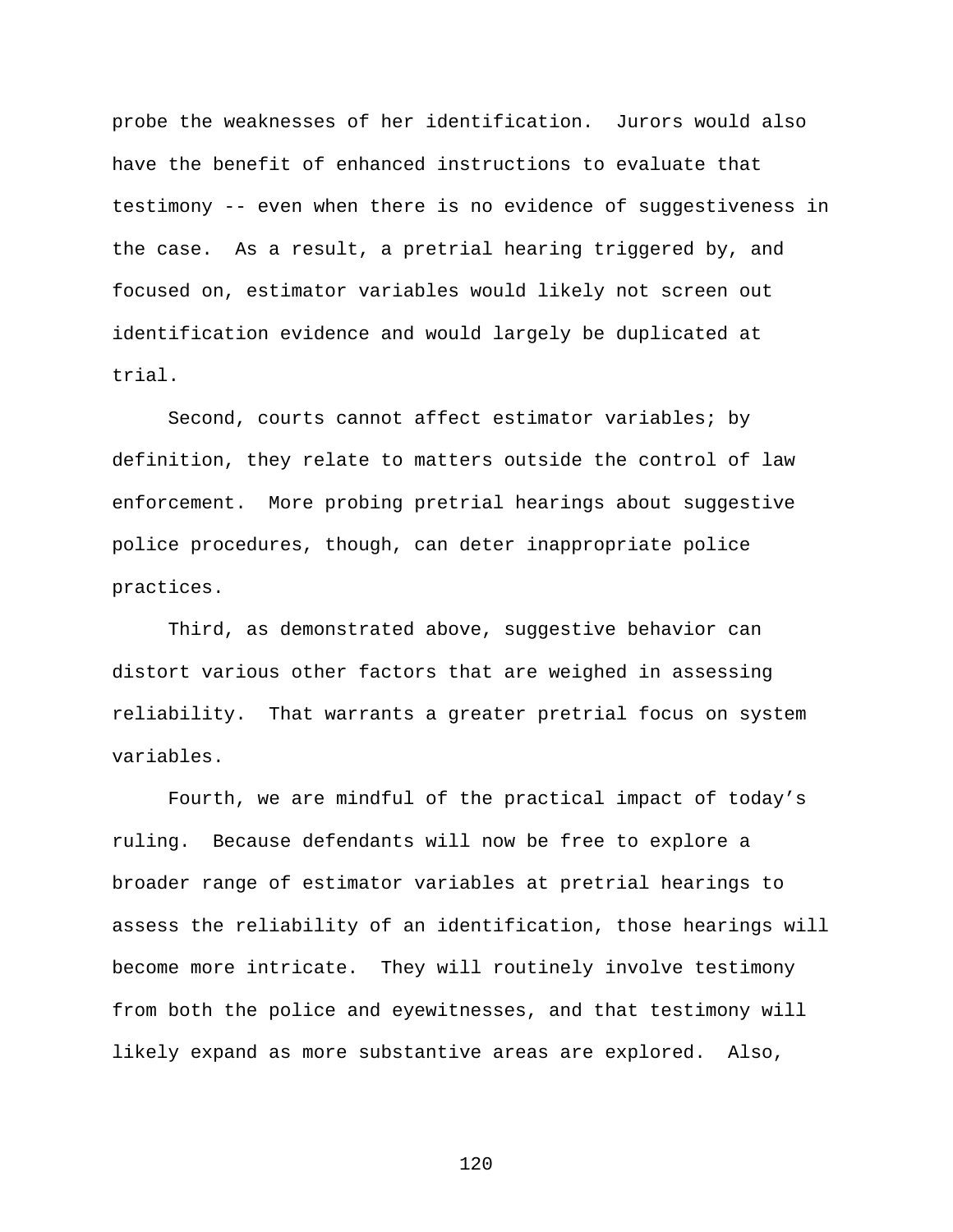trial courts will retain discretion to allow expert testimony at pretrial hearings.

 In 2009, trial courts in New Jersey conducted roughly 200 Wade hearings, according to the Administrative Office of the Courts. If estimator variables alone could trigger a hearing, that number might increase to nearly all cases in which eyewitness identification evidence plays a part. We have to measure that outcome in light of the following reality that the Special Master observed: judges rarely suppress eyewitness evidence at pretrial hearings. Therefore, to allow hearings in the majority of identification cases might overwhelm the system with little resulting benefit.

 We do not suggest that it is acceptable to sacrifice a defendant's right to a fair trial for the sake of saving court resources, but when the likely outcome of a hearing is a more focused set of jury charges about estimator variables, not suppression, we question the need for hearings initiated only by estimator variables.

 Appellate review does remain as a backstop to correct errors that may not be caught at or before trial, and the enhanced framework may provide a greater role in that regard in certain cases. If a reviewing court determines that identification evidence should not have been admitted in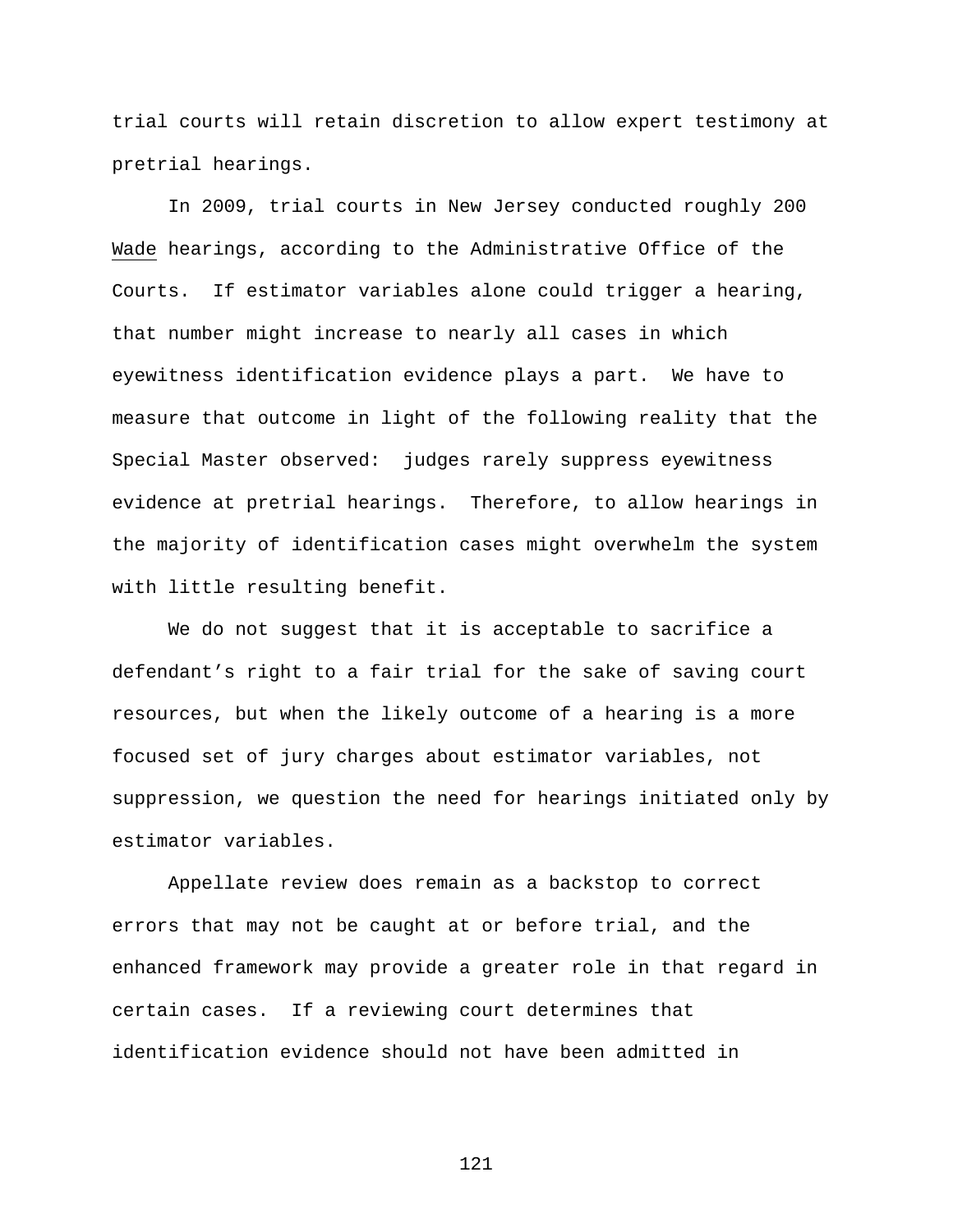accordance with the above standards, it can reverse a conviction.

 We also note that trial courts should make factual findings at pretrial hearings about relevant system and estimator variables to lay the groundwork for proper jury charges and to facilitate meaningful appellate review.

 Finally, we do not adopt the analogy between trace evidence and eyewitness identifications. To be sure, like traces of DNA or drops of blood, memories are part of our being. By necessity, though, the criminal justice system collects and evaluates trace evidence and eyewitness identification evidence differently. Unlike vials of blood, memories cannot be stored in evidence lockers. Instead, we must strive to avoid reinforcement and distortion of eyewitness memories from outside effects, and expose those influences when they are present. But we continue to rely on people as the conduits of their own memories, on attorneys to cross-examine them, and on juries to assess the evidence presented. For that reason, we favor enhanced jury charges to help jurors perform that task.

### **E. Trial**

As is true today, juries will continue to hear about all relevant system and estimator variables at trial, through direct and cross-examination and arguments by counsel. In addition, when identification is at issue in a case, trial courts will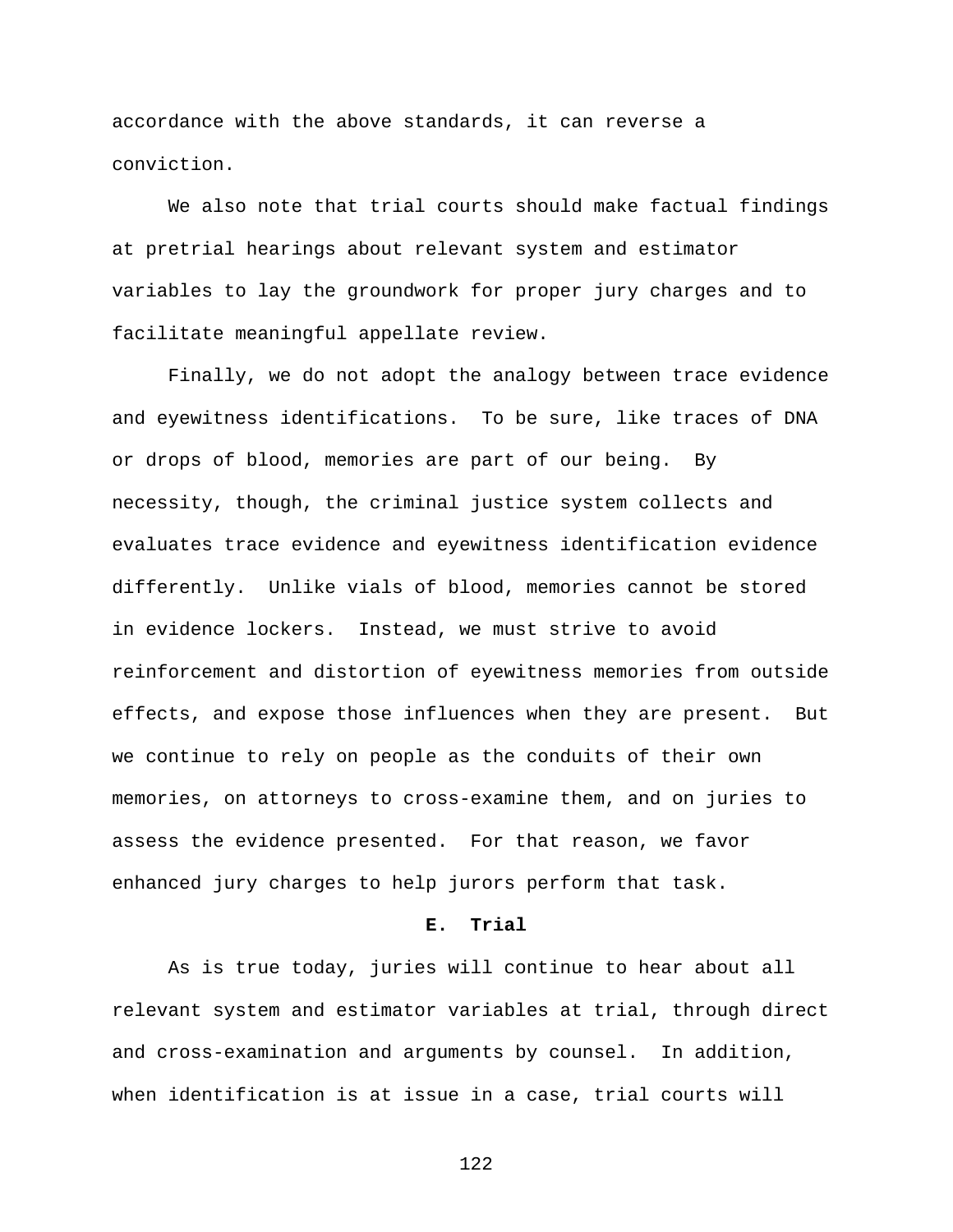continue to "provide[] appropriate guidelines to focus the jury's attention on how to analyze and consider the trustworthiness of eyewitness identification." Cromedy, supra, 158 N.J. at 128. Based on the record developed on remand, we direct that enhanced instructions be given to guide juries about the various factors that may affect the reliability of an identification in a particular case.

 Those instructions are to be included in the court's comprehensive jury charge at the close of evidence. In addition, instructions may be given during trial if warranted. For example, if evidence of heightened stress emerges during important testimony, a party may ask the court to instruct the jury midtrial about that variable and its effect on memory. Trial courts retain discretion to decide when to offer instructions.

 As discussed earlier, the State maintains that many jurors, through their life experiences and intuition, generally understand how memory works. See supra at section VI.C. To the extent some jurors do not, the State argues that crossexamination, defense summations, the current jury charge, fellow jurors, and other safeguards can help correct misconceptions.

 But we do not rely on jurors to divine rules themselves or glean them from cross-examination or summation. Even with matters that may be considered intuitive, courts provide focused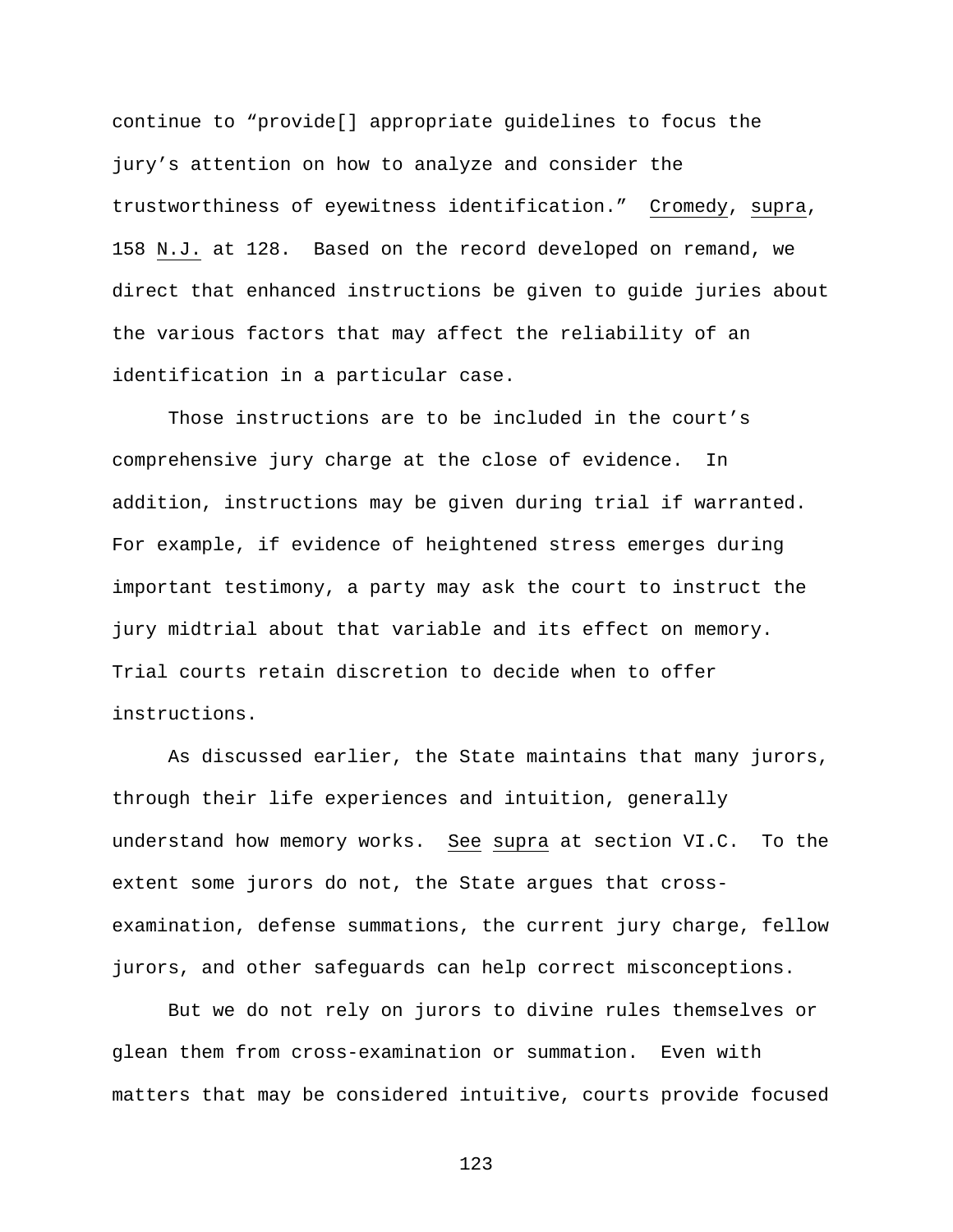jury instructions. For example, we remind jurors to scrutinize the testimony of a cooperating witness with care. See Model Jury Charge (Criminal), "Testimony of Cooperating Co-Defendant or Witness" (2006). A simple reason underlies that approach: it is the court's obligation to help jurors evaluate evidence critically and objectively to ensure a fair trial.

 Moreover, science reveals that memory and eyewitness identification evidence present certain complicated issues. See supra at section VI; see also Cromedy, supra, 158 N.J. at 120- 23. In the past, we have responded by developing jury instructions consistent with accepted scientific findings. See Cromedy, supra, 158 N.J. at 132-33 (requiring cross-racial identification charge). We acted similarly in response to social science evidence about Battered Women's Syndrome and Child Sexual Abuse Accommodation Syndrome. See State v. Townsend, 186 N.J. 473, 500 (2006); State v. P.H., 178 N.J. 378, 399-400 (2004). Ultimately, as the Special Master found, "[w]hether the science confirms commonsense views or dispels preconceived but not necessarily valid intuitions, it can properly and usefully be considered by both judges and jurors in making their assessments of eyewitness reliability." (citing P.H., supra, 178 N.J. at 395).

 Expert testimony may also be introduced at trial, but only if otherwise appropriate. The Rules of Evidence permit expert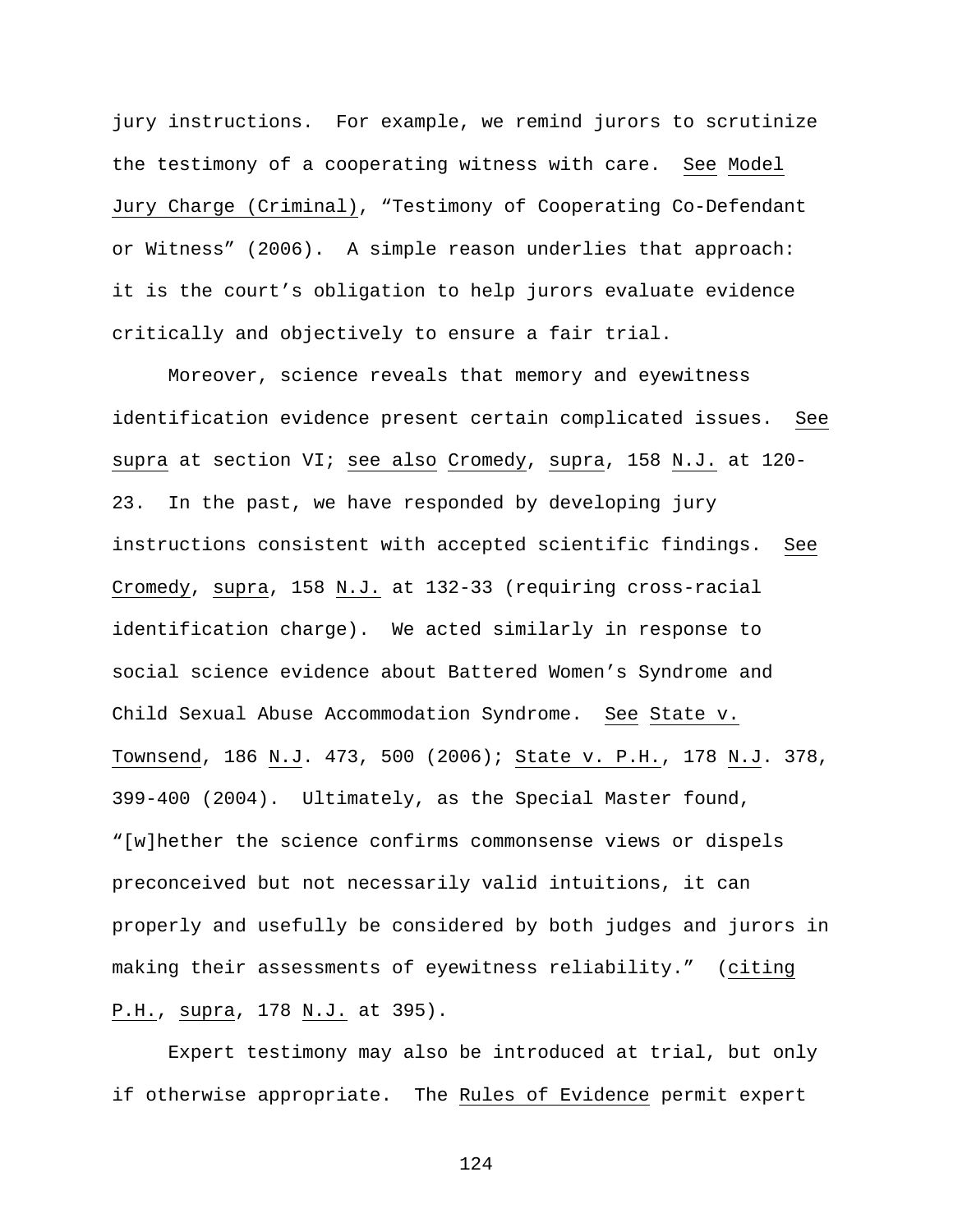testimony to "assist the trier of fact to understand the evidence or to determine a fact in issue." N.J.R.E. 702. Expert testimony is admissible if it meets three criteria:

> (1) the intended testimony must concern a subject matter that is beyond the ken of the average juror; (2) the field testified to must be at a state of the art such that an expert's testimony could be sufficiently reliable; and (3) the witness must have sufficient expertise to offer the intended testimony.

> [State v. Jenewicz*,* 193 N.J. 440, 454 (2008) (citations omitted).]

 Those criteria can be met in some cases by qualified experts seeking to testify about the import and effect of certain variables discussed in section VI. That said, experts may not opine on the credibility of a particular eyewitness. See State v. Frisby, 174 N.J. 583, 595 (2002); see also State v. W.B., 205 N.J. 588, 613 (2011) (precluding "expert testimony about the statistical credibility of victim-witnesses").

 Other federal and state courts have also recognized the usefulness of expert testimony relating to eyewitness identification. See, e.g., Bartlett, supra, 567 F.3d at 906; Brownlee, supra, 454 F.3d at 141-44; Chapple, supra, 660 P.2d at 1220; McDonald, supra, 690 P.2d at 721; Benn, supra, 978 A.2d at 1270; LeGrand, supra, 867 N.E.2d at 377-79; Copeland, supra, 226 S.W.3d at 300; Clopten, supra, 223 P.3d at 1108.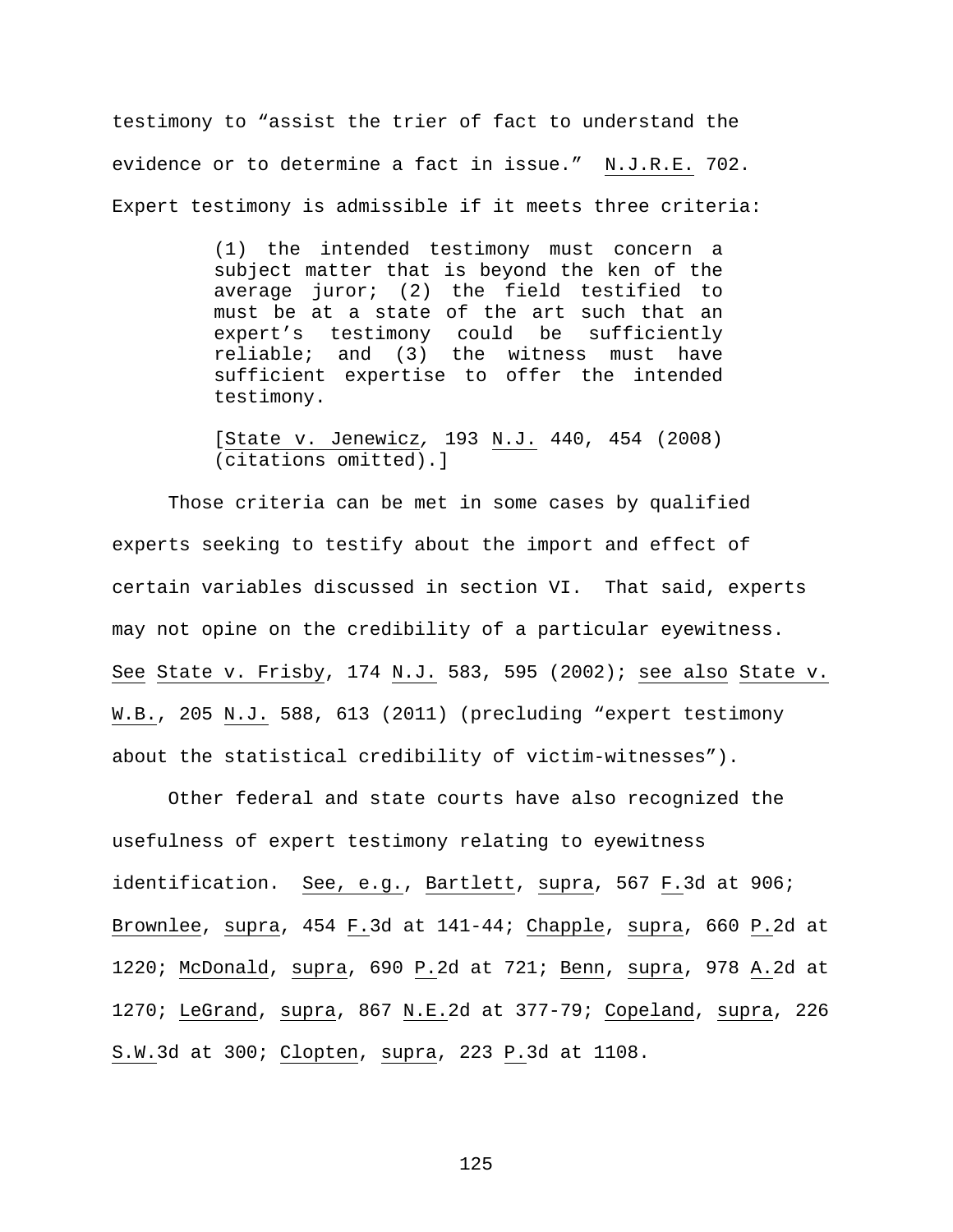We anticipate, however, that with enhanced jury instructions, there will be less need for expert testimony. Jury charges offer a number of advantages: they are focused and concise, authoritative (in that juries hear them from the trial judge, not a witness called by one side), and cost-free; they avoid possible confusion to jurors created by dueling experts; and they eliminate the risk of an expert invading the jury's role or opining on an eyewitness' credibility. See United States v. Hall, 165 F.3d 1095, 1119-20 (7th Cir.) (Easterbrook, J., concurring), cert. denied, 527 U.S. 1029, 119 S. Ct. 2381, 144 L. Ed. 2d 784 (1999). That said, there will be times when expert testimony will benefit the trier of fact. We leave to the trial court the decision whether to allow expert testimony in an individual case.

 Finally, in rare cases, judges may use their discretion to redact parts of identification testimony, consistent with Rule 403. For example, if an eyewitness' confidence was not properly recorded soon after an identification procedure, and evidence revealed that the witness received confirmatory feedback from the police or a co-witness, the court can bar potentially distorted and unduly prejudicial statements about the witness' level of confidence from being introduced at trial.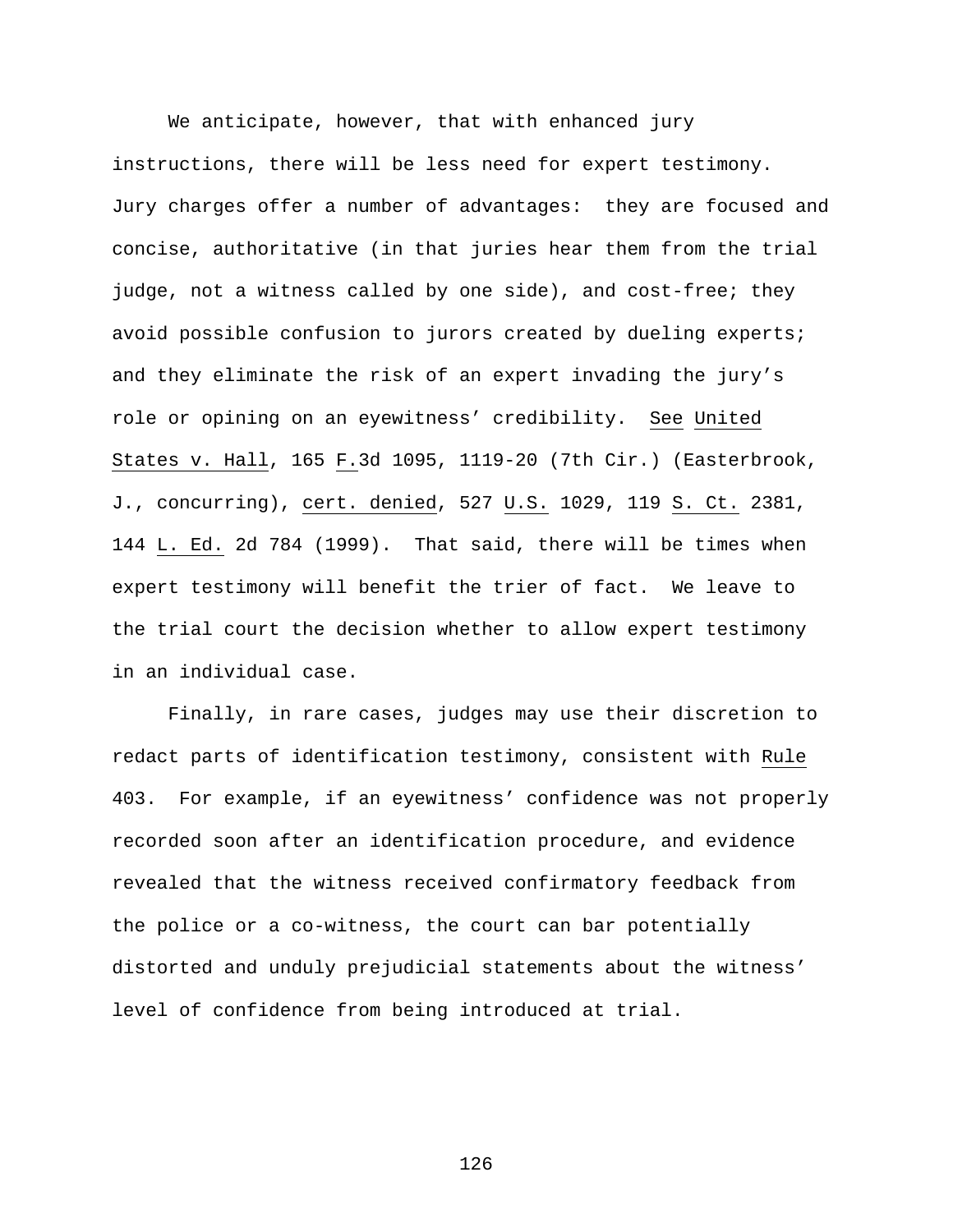## **X. Revised Jury Instructions**

 To help implement this decision, we ask the Criminal Practice Committee and the Committee on Model Criminal Jury Charges to draft proposed revisions to the current charge on eyewitness identification and submit them to this Court for review before they are implemented. Specifically, we ask them to consider all of the system and estimator variables in section VI for which we have found scientific support that is generally accepted by experts, and to modify the current model charge accordingly.

 Although we do not adopt the sample charges offered by the Innocence Project, we ask the Committees to examine their format and recommendations with care. We also invite the Attorney General, Public Defender, and ACDL to submit proposed charges and comments to the Committees.

 We add a substantive point about the current charge for cross-racial identification. In 1999, the Court in Cromedy directed that the charge be given "only when . . . identification is a critical issue in the case, and an eyewitness's cross-racial identification is not corroborated by other evidence giving it independent reliability." Cromedy, supra, 158 N.J. at 132. Since then, the additional research on own-race bias discussed in section VI.B.8, and the more complete record about eyewitness identification in general, justify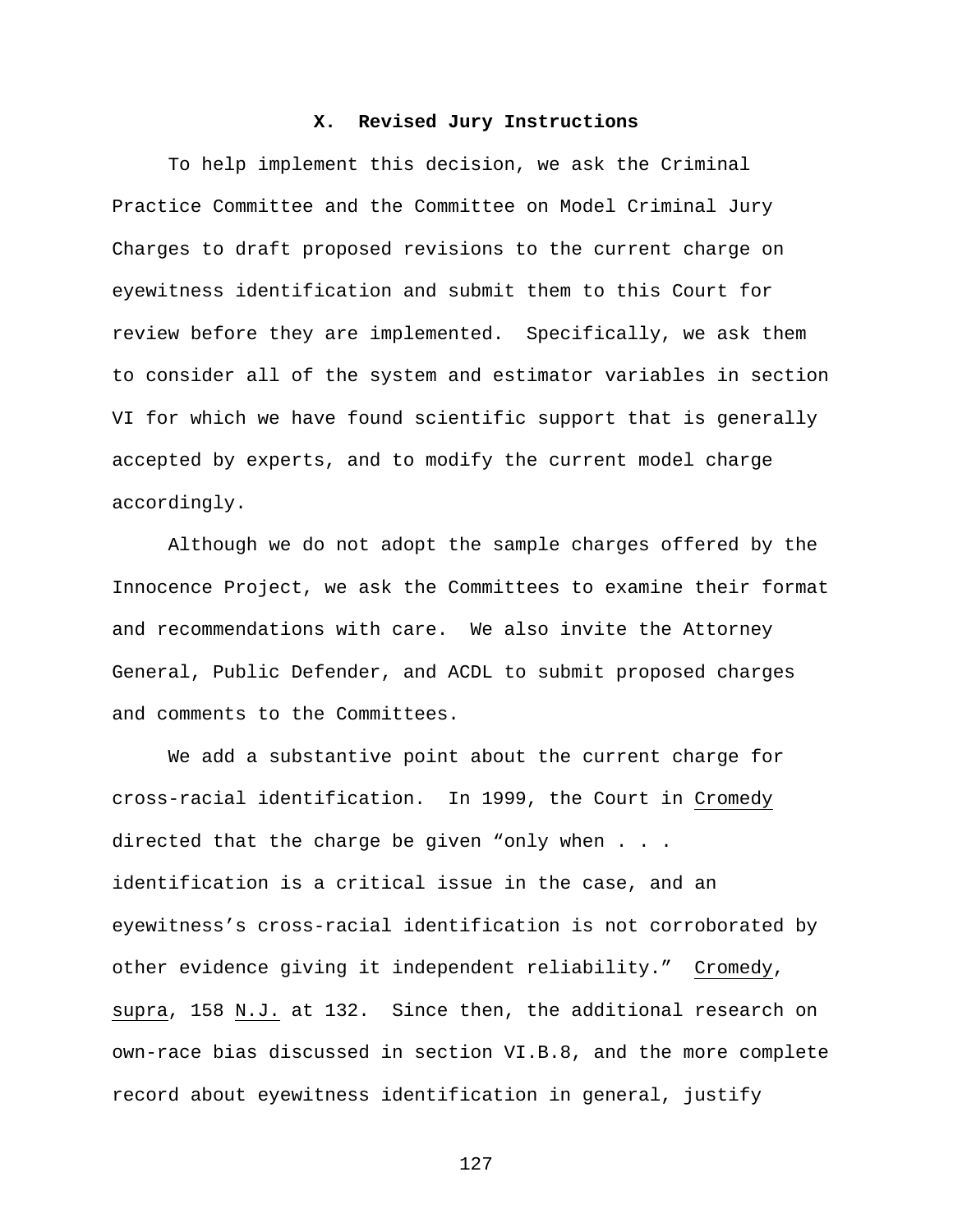giving the charge whenever cross-racial identification is in issue at trial.

 Because of the widespread use the revised jury instructions will have in upcoming criminal trials, we ask the Committees to present proposed charges to the Court within ninety days.

# **XI. Application**

 We return to the facts of this case. After Womble, the eyewitness, informed the lineup administrator that he could not make an identification from the final two photos, the investigating officers intervened. They told Womble to focus and calm down, and assured him that the police would protect him from retaliation. "Just do what you have to do," they instructed. From that exchange, Womble could reasonably infer that there was an identification to be made, and that he would be protected if he made it. The officers conveyed that basic message to him as they encouraged him to make an identification.

 The suggestive nature of the officers' comments entitled defendant to a pretrial hearing, and he received one. Applying the Manson/Madison test, the trial judge admitted the evidence. We now remand to the trial court<sup>12</sup> for an expanded hearing consistent with the principles outlined in this decision.

i

 $12$  The Appellate Division directed that the matter be assigned to a different judge on remand. See Henderson, supra, 397 N.J. Super. at 416. That issue is moot because the original trial judge has retired.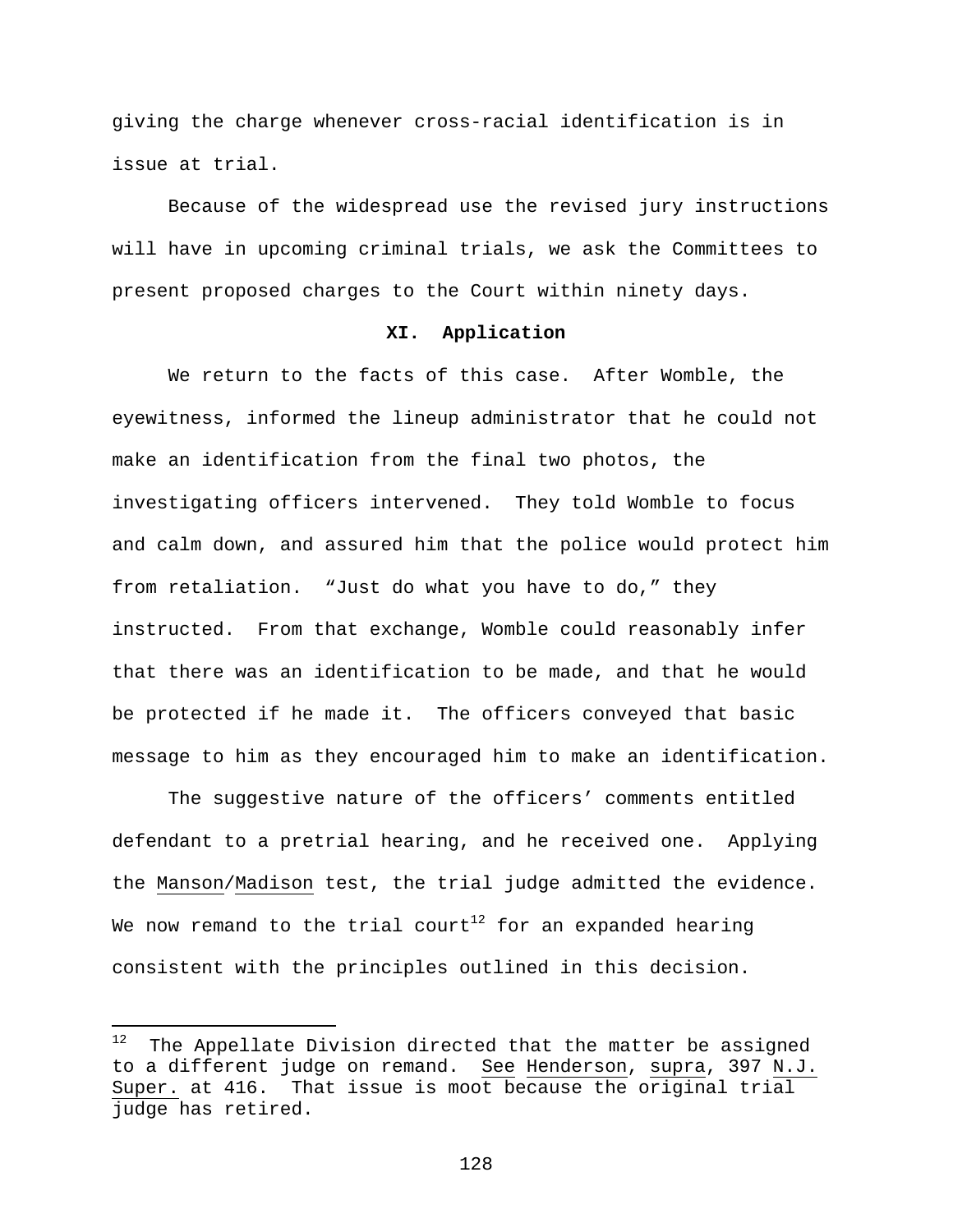Defendant may probe all relevant system and estimator variables at the hearing. In addition to suggestiveness, the trial court should consider Womble's drug and alcohol use immediately before the confrontation, weapon focus, and lighting, among other relevant factors.

 We express no view on the outcome of the hearing. If the trial court finds that the identification should not have been admitted, then the parties should present argument as to whether a new trial is needed. We do not review the record for harmless error only because the parties have not yet argued that issue. If Womble's identification was properly admitted, then defendant's conviction should be affirmed.

#### **XII. Retroactivity Analysis**

 Today's decision announces a new rule of law. For decades, trial courts have applied the Manson/Madison test to determine the admissibility of identification evidence. This opinion "breaks new ground" by modifying that framework. See State v. Cummings, 184 N.J. 84, 97 (2005) (quoting State v. Knight, 145 N.J. 233, 250-51 (1996)). Because the holding "is sufficiently novel and unanticipated," we must consider whether the new rule should be applied retroactively. Knight, supra, 145 N.J. at 251 (citing State v. Lark, 117 N.J. 331, 339 (1989)).

 When a decision sets forth a new rule, three factors are considered to determine whether to apply the rule retroactively: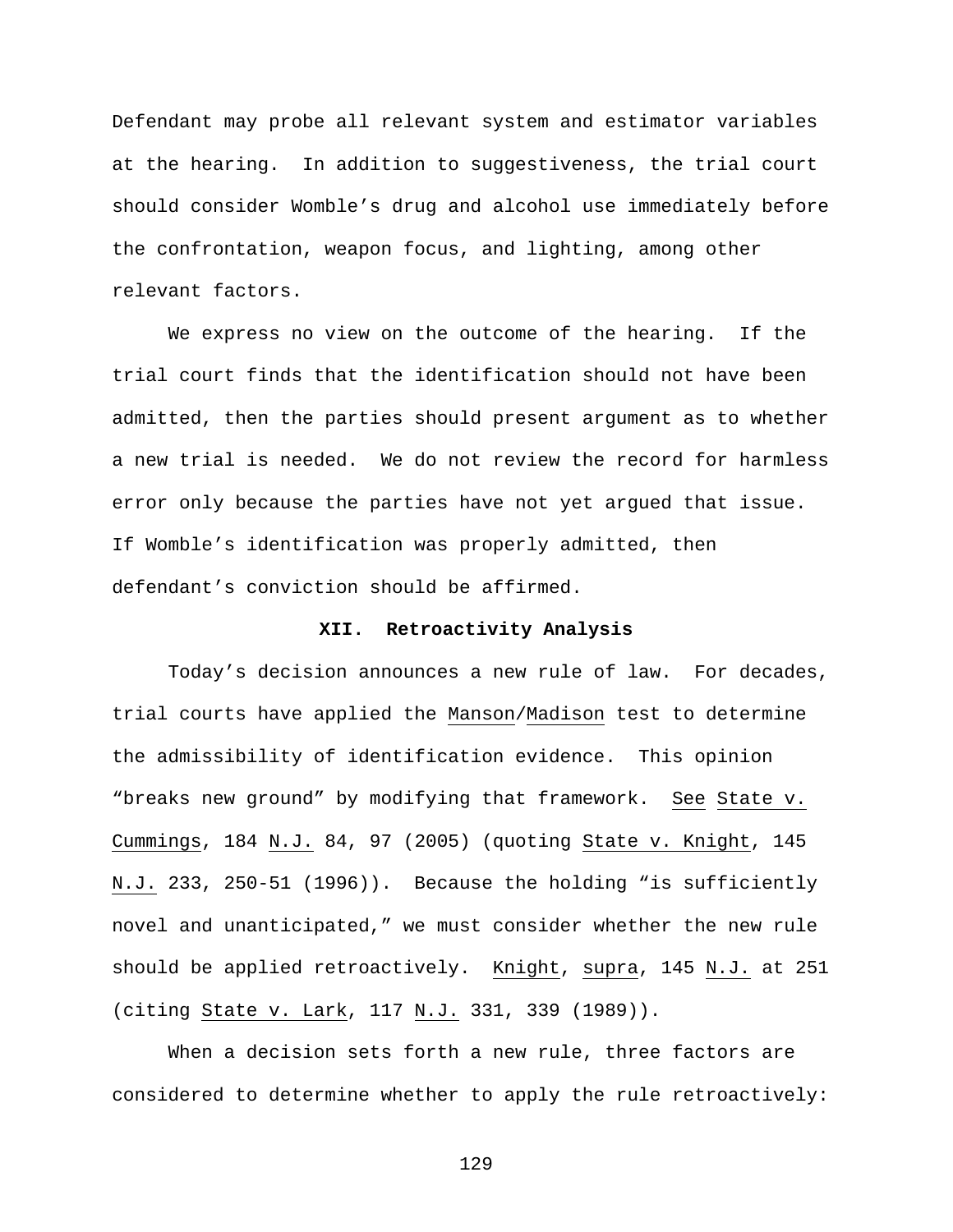"(1) the purpose of the rule and whether it would be furthered by a retroactive application, (2) the degree of reliance placed on the old rule by those who administered it, and (3) the effect a retroactive application would have on the administration of justice." Ibid. (quoting State v. Nash, 64 N.J. 464, 471 (1974)).

The factors are not of equal weight. The first factor -the purpose of the rule -- "is often the pivotal consideration." Ibid. (quoting State v. Burstein, 85 N.J. 394, 406 (1981)). When, as here, "the new rule is designed to enhance the reliability of the factfinding process," courts consider "the likelihood of untrustworthy evidence being admitted under the old rule" and "whether the defendant had alternate ways of contesting the integrity of the evidence being introduced against him." Burstein, supra, 85 N.J. at 408.

The remaining two factors "come to the forefront" when the rule's purpose alone does not resolve the question of retroactivity. Knight, supra, 145 N.J. at 252. As to the second factor -- the degree of reliance on the prior rule -- the central consideration is "whether the old rule was administered in good faith reliance [on] then-prevailing constitutional norms." State v. Purnell, 161 N.J. 44, 55 (1999) (quotation marks and citations omitted; alteration in original). The third factor -- the effect on the administration of justice --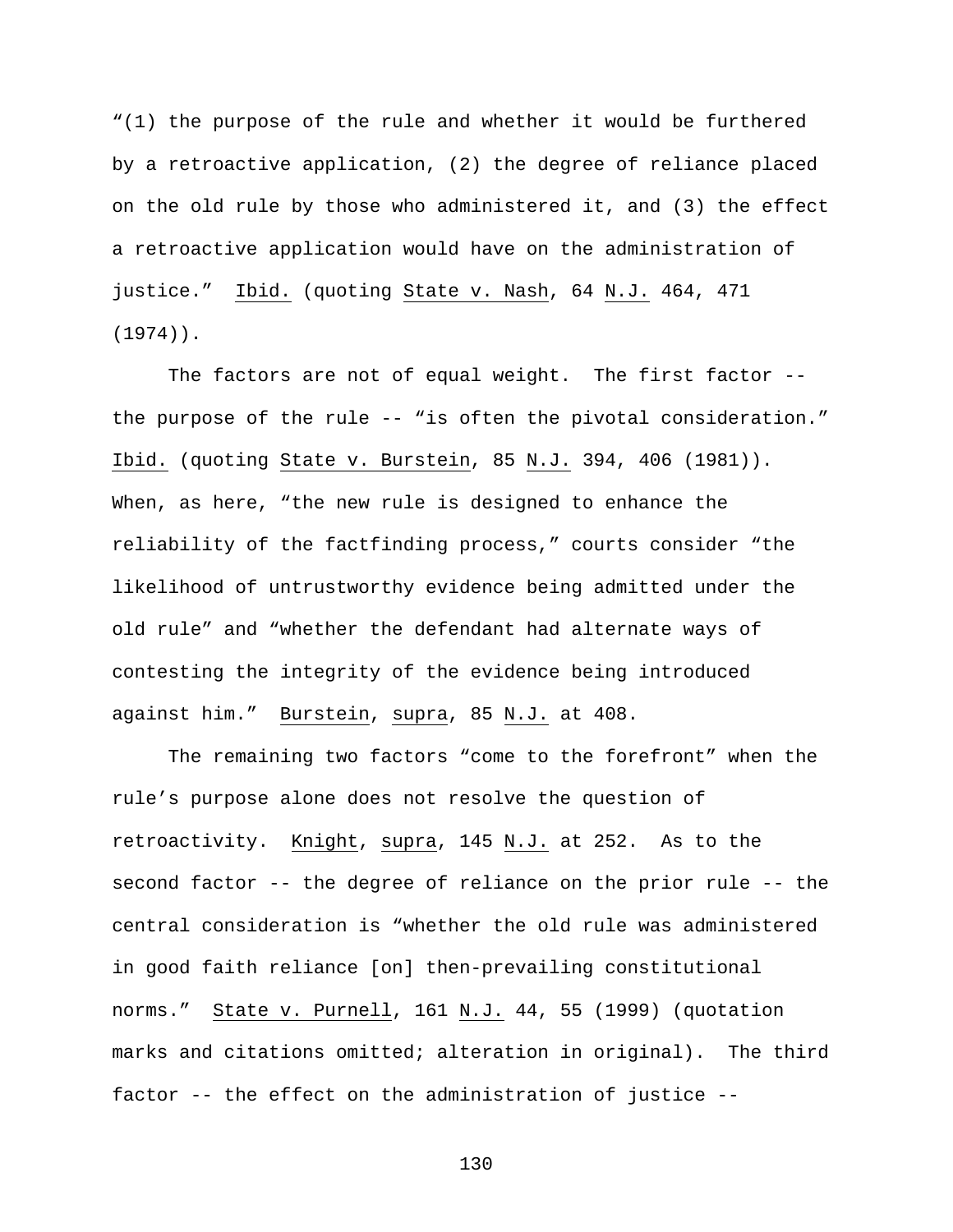"recognizes that courts must not impose unjustified burdens on our criminal justice system." Knight, supra, 145 N.J. at 252. When the effect is unknown but undoubtedly substantial, that weighs in favor of limited retroactive application. See State v. Bellamy, 178 N.J. 127, 142-43 (2003); Purnell, supra, 161 N.J. at 56; State v. Czachor, 82 N.J. 392, 409-10 (1980).

 The Court can apply a new rule in one of four ways: (1) "purely prospectively . . . to cases in which the operative facts arise after the new rule has been announced"; (2) "in future cases and in the case in which the rule is announced, but not in any other litigation that is pending or has reached final judgment at the time the new rule is set forth"; (3) "'pipeline retroactivity,' rendering it applicable in all future cases, the case in which the rule is announced, and any cases still on direct appeal"; and (4) "complete retroactive effect . . . to all cases." Knight, supra, 145 N.J. at 249 (internal citations omitted).

 Applying the relevant factors, we first note that defendants have been able to challenge identification evidence under Manson and Madison and present arguments both before and at trial. Second, both the State and trial courts have, without question, relied in good faith on settled constitutional principles in applying the Manson/Madison test for many years. Last, there is no doubt that applying the new framework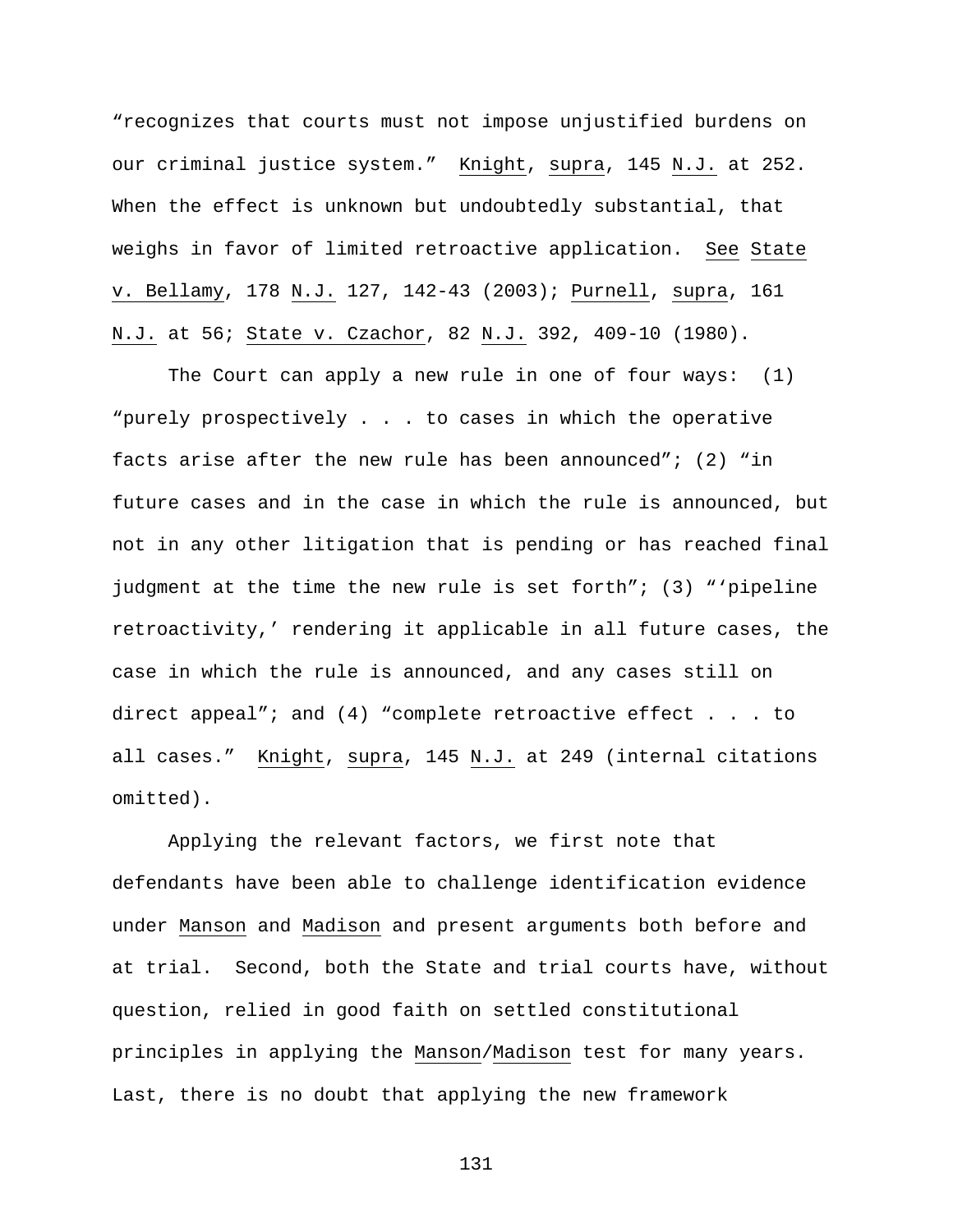retroactively would affect an immense number of cases -- far too many to tally -- because eyewitness identifications are a staple of criminal trials. To reopen the vast group of cases decided over several decades, which relied not only on settled law but also on eyewitness memories that have long since faded, would "wreak havoc on the administration of justice." State v. Dock, 205 N.J. 237, 258 (2011).

 We therefore apply today's ruling to future cases only, except for defendant Henderson (and defendant Cecilia Chen, the subject of a companion case filed today). As to future cases, today's ruling will take effect thirty days from the date this Court approves new model jury charges on eyewitness identification.

# **XIII. Conclusion**

 At the core of our system of criminal justice is the "twofold aim . . . that guilt shall not escape or innocence suffer." Berger v. United States, 295 U.S. 78, 88, 55 S. Ct. 629, 633, 79 L. Ed. 1314, 1321 (1935). In the context of eyewitness identification evidence, that means that courts must carefully consider identification evidence before it is admitted to weed out unreliable identifications, and that juries must receive thorough instructions tailored to the facts of the case to be able to evaluate the identification evidence they hear.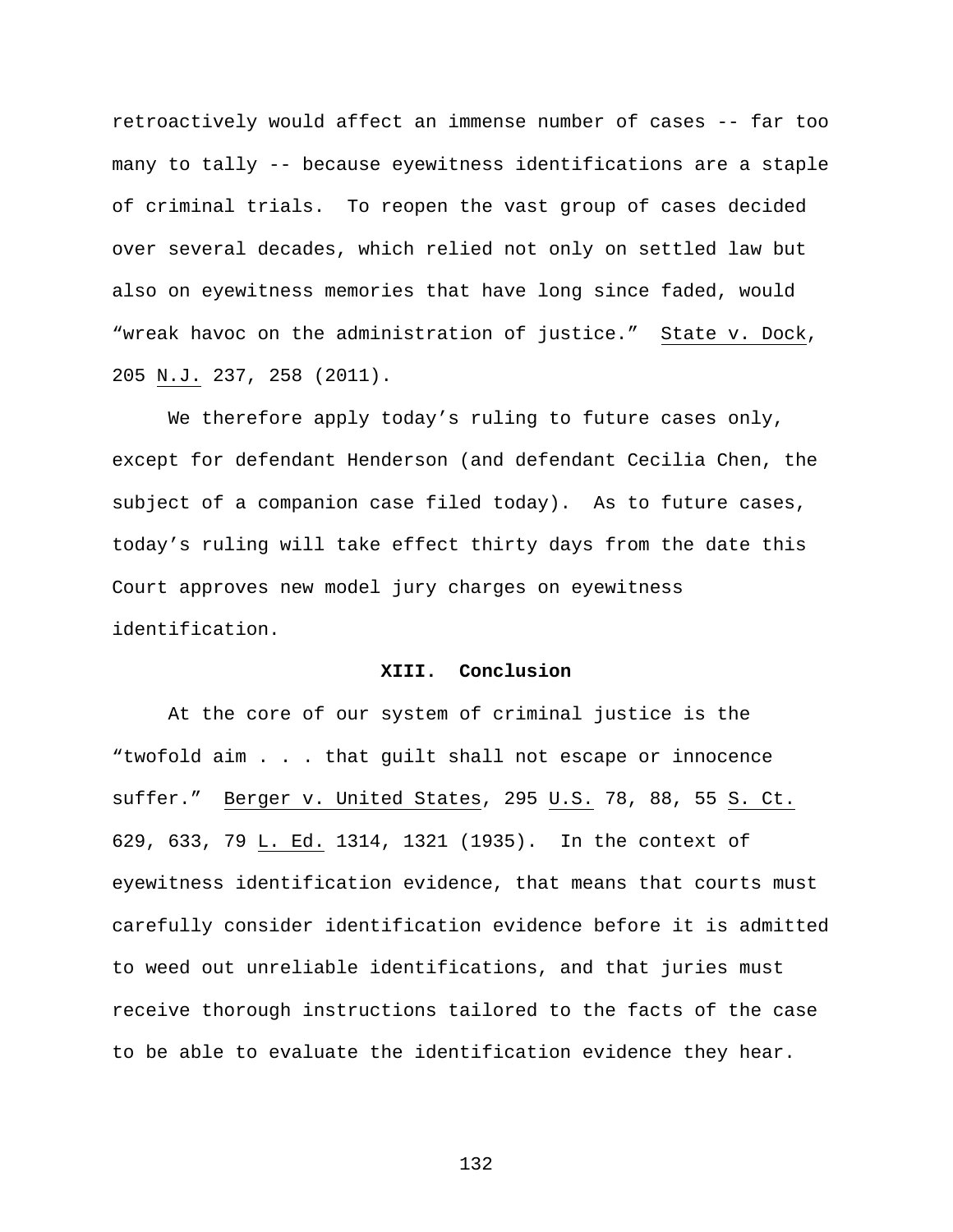To be effective, both tasks cannot rely on a dated, analytical framework that has lost some of its vitality. Rather, they must be informed by sound evidence on memory and eyewitness identification, which is generally accepted by the relevant scientific community. Only then can courts fulfill their obligation both to defendants and the public.

 The modified framework to evaluate eyewitness identification evidence in this opinion attempts to meet that challenge. It relies on the developments of the last thirty years of science to promote fair trials and ensure the integrity of the judicial process.

 The framework avoids bright-line rules that would lead to suppression of reliable evidence any time a law enforcement officer makes a mistake. Instead, it allows for a more complete exploration of system and estimator variables to preclude sufficiently unreliable identifications from being presented and to aid juries in weighing identification evidence.

 We add that enhanced hearings are not meant to be the norm in every case. They will only be held when defendants allege some evidence of suggestiveness, and even then, courts retain the power to end a hearing if the testimony reveals that defendant's claim of suggestiveness is entirely baseless.

 We also expect that in the vast majority of cases, identification evidence will likely be presented to the jury.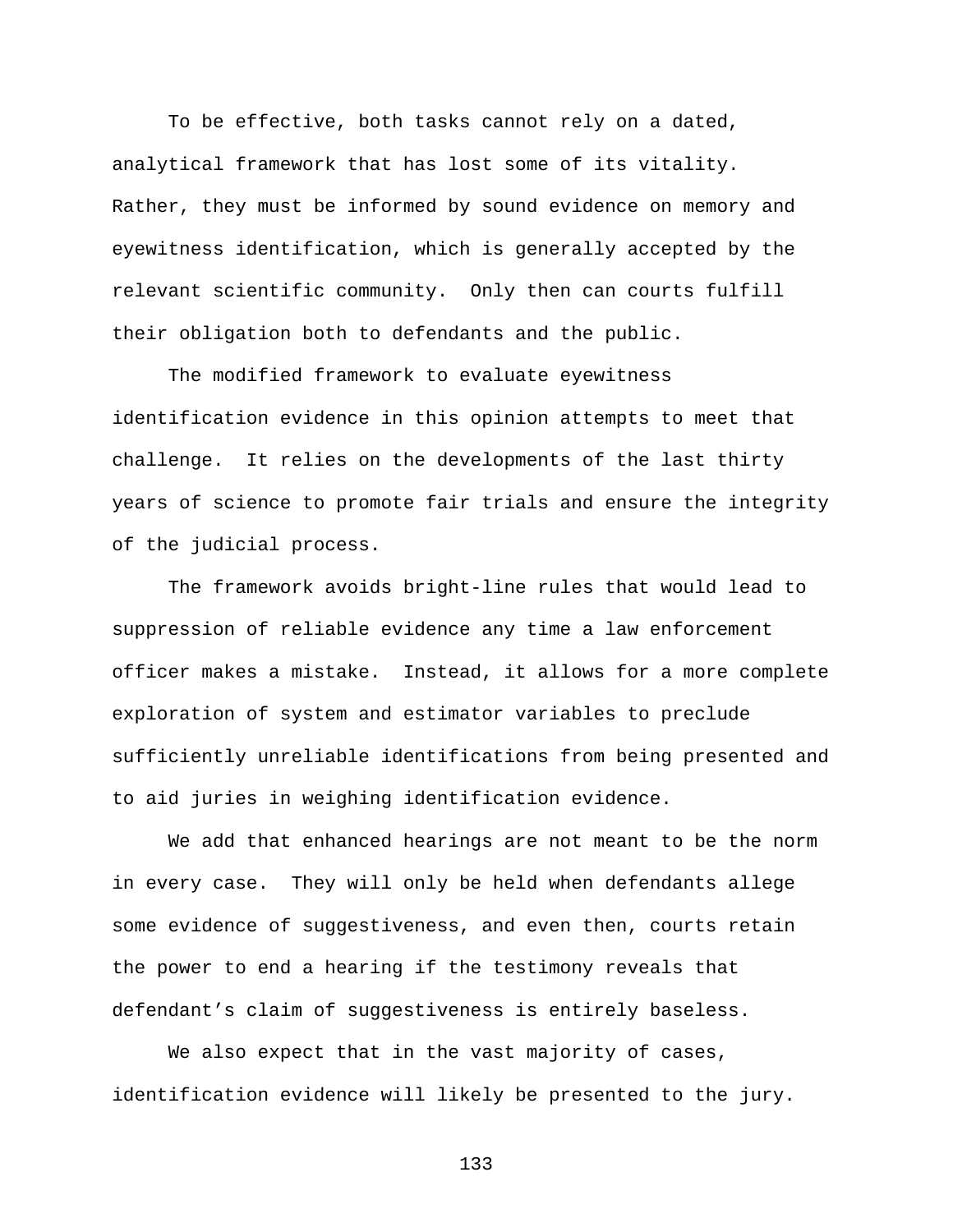The threshold for suppression remains high. Juries will therefore continue to determine the reliability of eyewitness identification evidence in most instances, with the benefit of cross-examination and appropriate jury instructions.

 As a result, we believe that it is essential to educate jurors about factors that can lead to misidentifications, which in and of itself will promote deterrence. To that end, we have reviewed various system and estimator variables in detail, which should assist in the development of enhanced model jury charges. Using those charges in future criminal trials is a critical step in the overall scheme.

 We thank Judge Gaulkin, the parties, and amici for their exemplary service in conducting and participating in a thorough, useful remand hearing. They have provided a valuable service to the Court and the public.

#### **XIV. Judgment**

 For the reasons set forth above, we modify and affirm the judgment of the Appellate Division, and modify the framework for assessing eyewitness identification evidence in criminal cases. We remand to the trial court for further proceedings consistent with this opinion.

 JUSTICES LONG, LaVECCHIA, ALBIN, RIVERA-SOTO and HOENS join in CHIEF JUSTICE RABNER's opinion.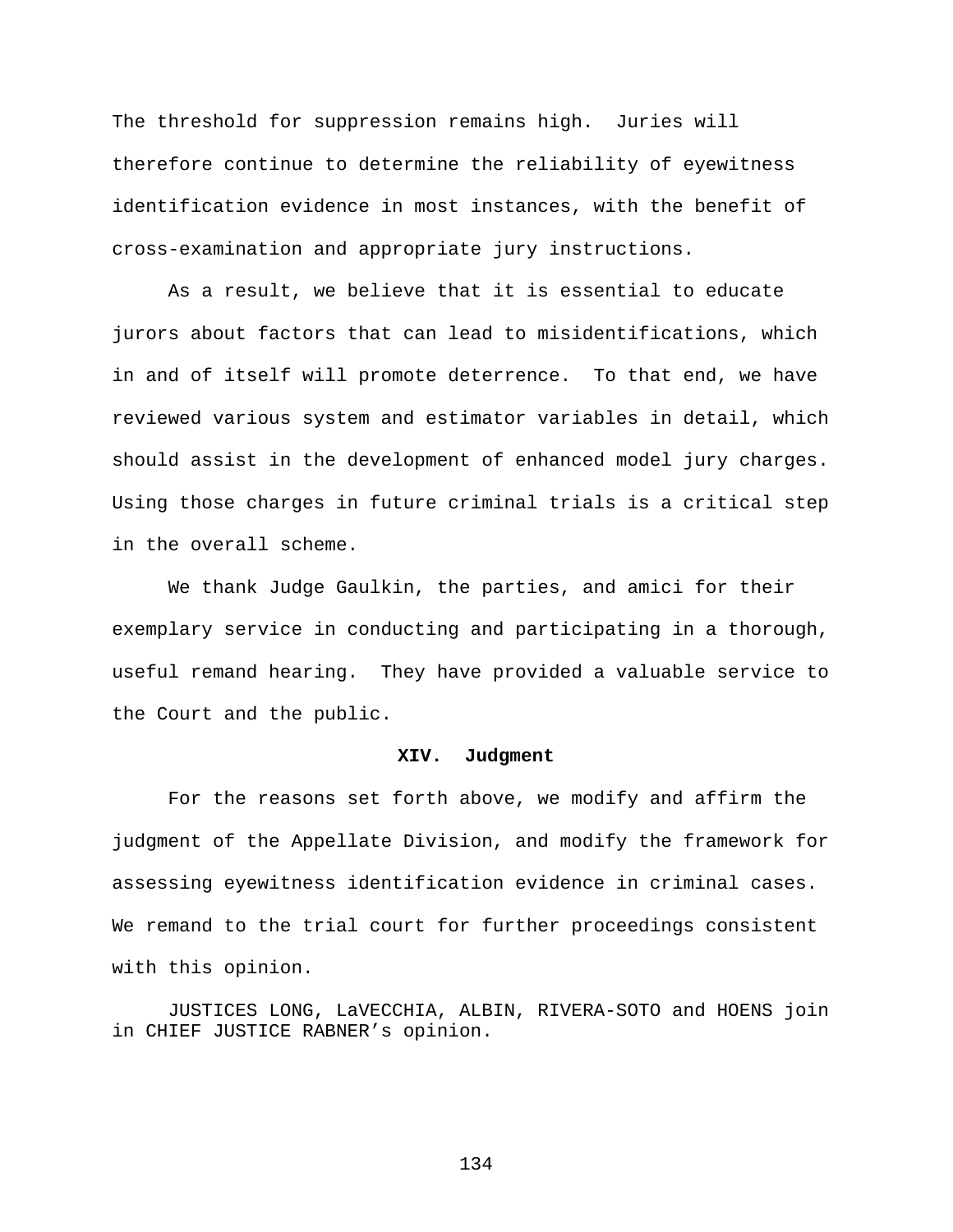### **Appendix A: Remand Order**

SUPREME COURT OF NEW JERSEY A-8 September Term 2008

STATE OF NEW JERSEY,

Plaintiff-Respondent,

# v. O R D E R

LARRY R. HENDERSON,

Defendant-Appellant.

This matter having come to the Court on a grant of certification, 195 N.J. 521 (2008), to address whether evidence of eyewitness identification used against defendant was impermissibly suggestive and thus inadmissible under the twopart test applied in Manson v. Brathwaite, 432 U.S. 98, 97 S. Ct. 2243, 53 L. Ed. 2d 140 (1977), and followed as a state law standard in State v. Madison, 109 N.J. 223, 232-33 (1988);

And that test requiring inquiry into, first, whether the identification procedure was impermissibly suggestive, and second, whether the procedure was so suggestive as to result in a very substantial likelihood of irreparable misidentification, Madison, supra, 109 N.J. at 232;

And the second inquiry requiring consideration of five factors: (1) the opportunity of the witness to view the suspect at the time of the crime; (2) the witness's degree of attention;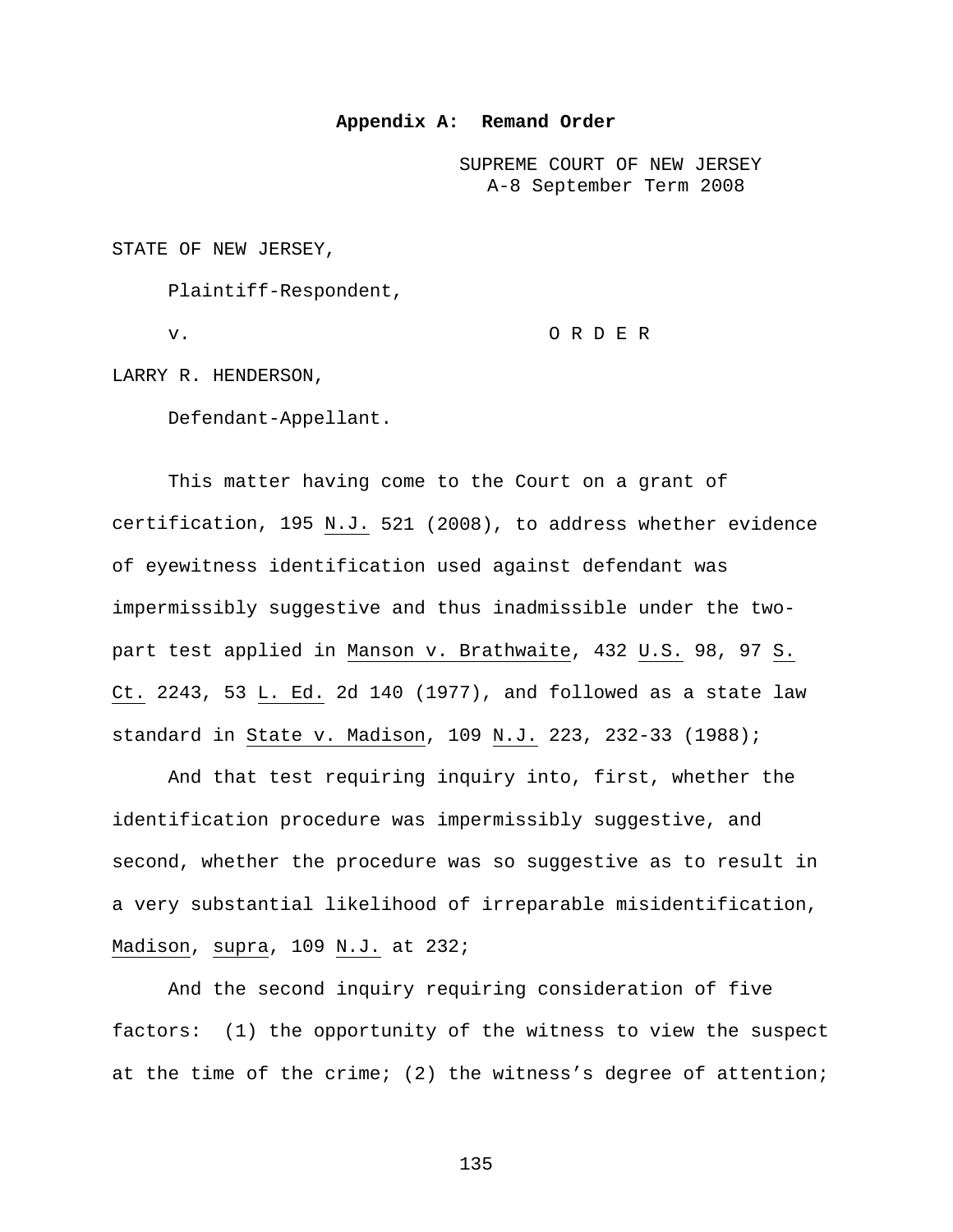(3) the accuracy of the witness's prior description of the suspect; (4) the level of certainty demonstrated at the confrontation; and (5) the time between the crime and the confrontation, id. at 239-40;

And the Court having granted leave to appear as amicus curiae to the Association of Criminal Defense Lawyers of New Jersey and The Innocence Project;

And the parties and amici having submitted arguments about the reliability of identification evidence and the current framework for evaluating the admissibility of such evidence;

And the Court having noted previously that, based on recent empirical research, "[m]isidentification is widely recognized as the single greatest cause of wrongful convictions in this country," State v. Delgado, 188 N.J. 48, 60-61 & n.6 (2006);

And the Court having further recognized that in 2001 the New Jersey Attorney General established Guidelines for Preparing and Conducting Photo and Live Lineup Identification Procedures to reduce suggestive eyewitness identifications in this state, State v. Herrera, 187 N.J. 493, 502 n.2, 511-20 (2006);

And the parties and amici having raised and argued questions about the possible shortcomings of the Manson/Madison test in light of more recent scientific research;

And this Court having determined on prior occasions that when resolution of a critical issue depends on a full and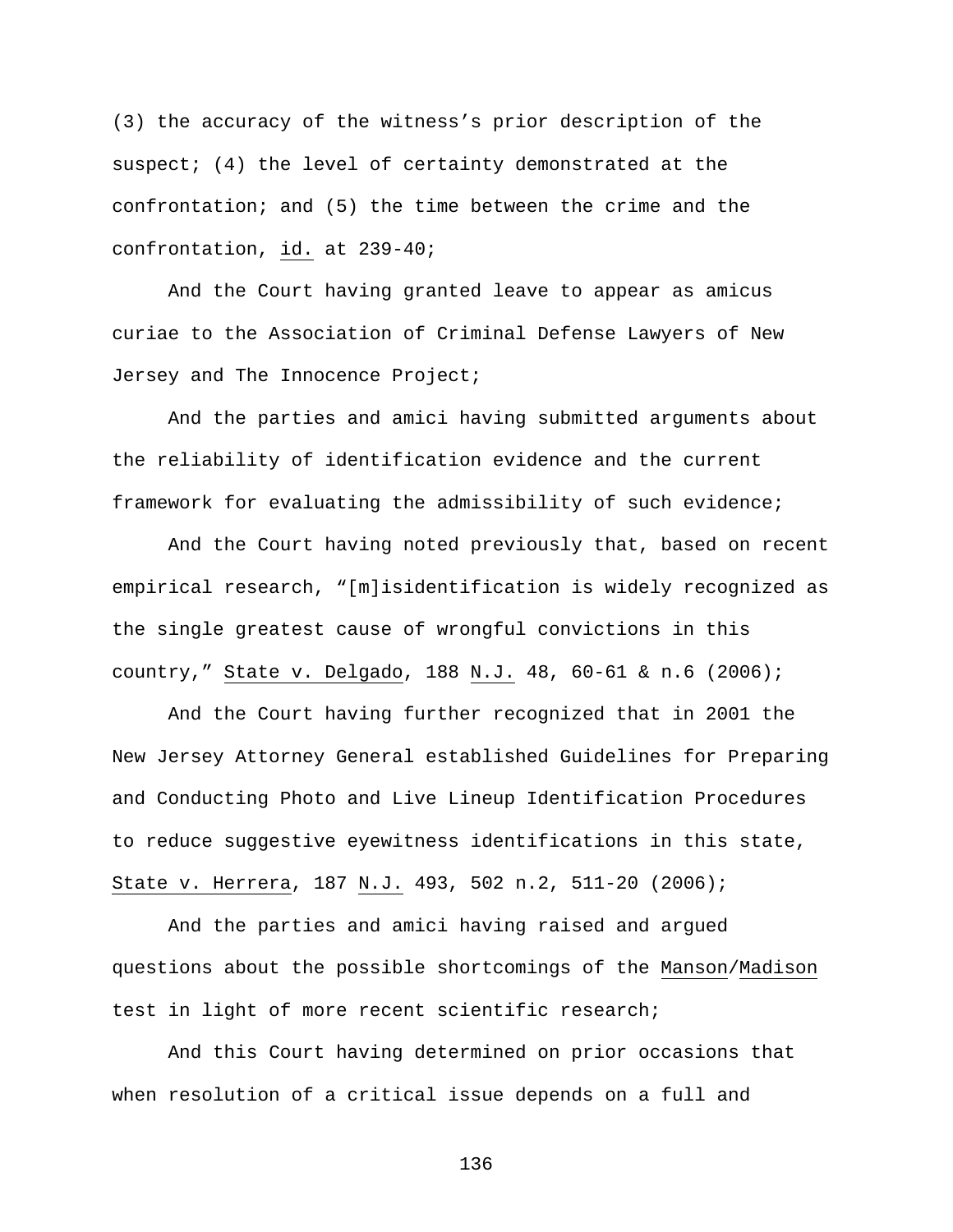complete record the Court should await, before decision, the development of such a record, State v. Moore, 180 N.J. 459, 460- 61 (2004); Am. Trucking Ass'ns v. State, 164 N.J. 183, 183-84 (2000); see also Herrera, supra, 187 N.J. at 504;

And the Court having heard argument of the parties and having concluded that an inadequate factual record exists on which it can test the current validity of our state law standards on the admissibility of eyewitness identification;

And the Court having concluded that, until such a record is established, the Court should not address the question of the admissibility of the eyewitness identification presented in this case;

And for good cause appearing;

It is ORDERED that the matter is remanded summarily to the trial court for a plenary hearing to consider and decide whether the assumptions and other factors reflected in the two-part Manson/Madison test, as well as the five factors outlined in those cases to determine reliability, remain valid and appropriate in light of recent scientific and other evidence; and it is further

ORDERED that, subject to any rulings by the trial court regarding the proofs to be submitted on remand, defendant and the State each shall present before that court testimony and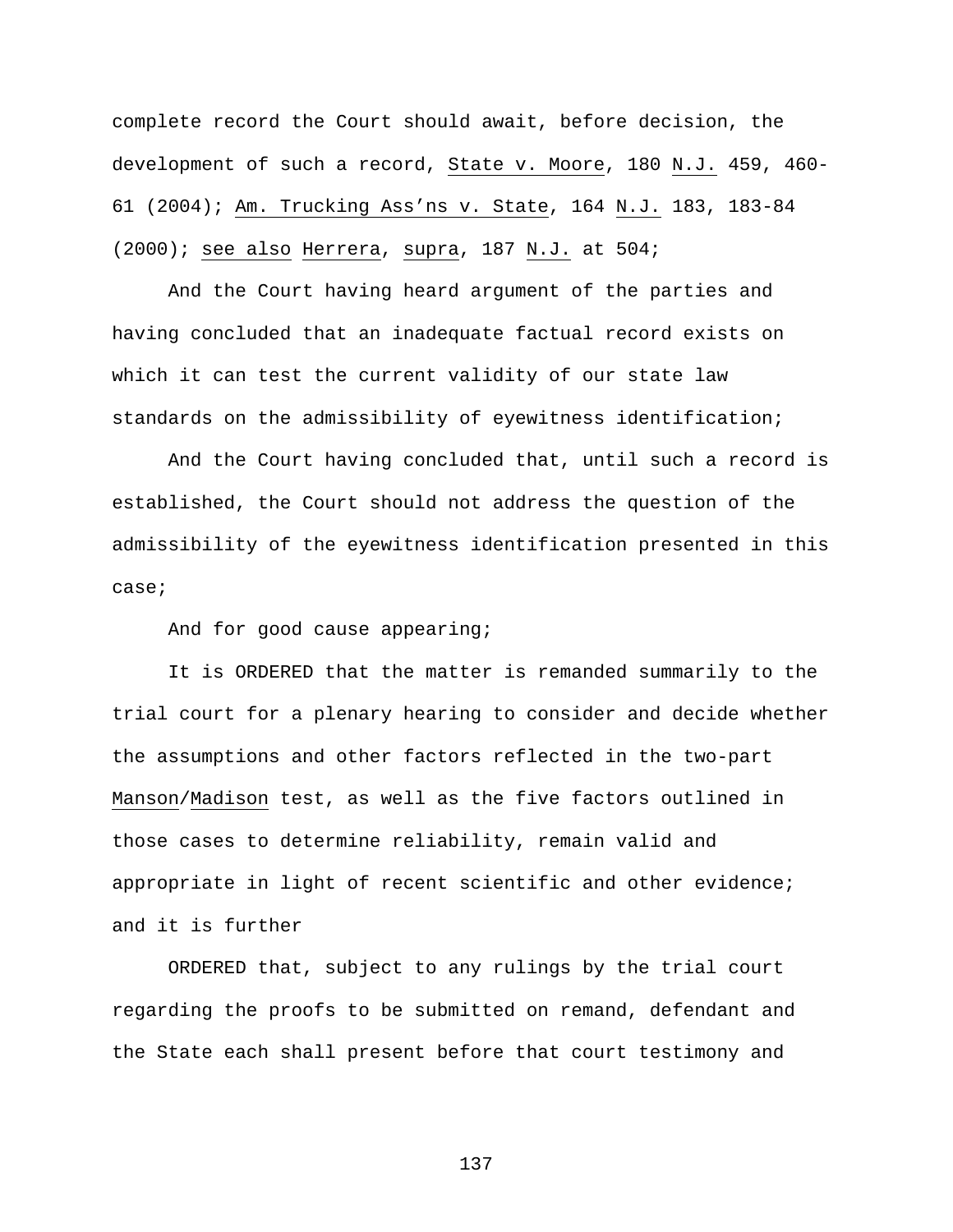other proof, including expert testimony, in support of their respective positions; and it is further

ORDERED that the Attorney General of New Jersey and the Office of the Public Defender, as well as amici, The Association of Criminal Defense Lawyers of New Jersey and The Innocence Project, shall each participate in developing the aforesaid record; and it is further

ORDERED that on the entry of the trial court's opinion on remand, the parties and amici shall each have twenty-one days within which to file briefs and appendices in this Court and five days thereafter to file any responding briefs; and it is further

ORDERED that on the completion of the briefing, the Court will determine whether additional oral arguments are required; and it is further

ORDERED that jurisdiction is otherwise retained.

WITNESS, the Honorable Stuart Rabner, Chief Justice, at Trenton, this 26th day of February, 2009.

Stephen Wommsend

CLERK OF THE SUPREME COURT

**CHIEF JUSTICE RABNER and JUSTICES LONG, LaVECCHIA, ALBIN, WALLACE, RIVERA-SOTO, and HOENS join in the Court's Order.**